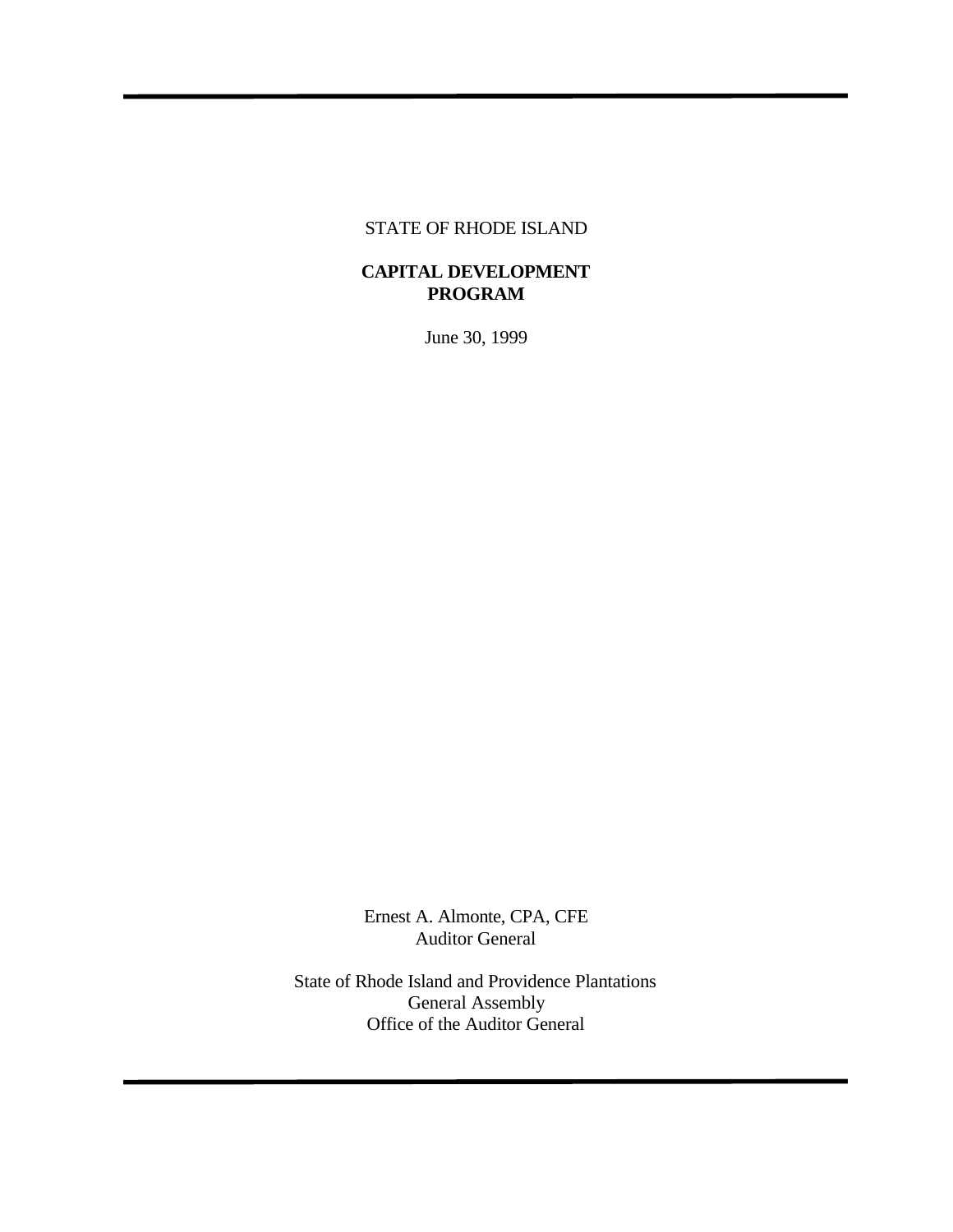ERNEST A. ALMONTE, CPA, CFE Auditor General

State of Rhode Island and Probidence Plantations

GENERAL ASSEMBLY Office of the Auditor General

OFFICE  $(401)$  222-2435 FAX  $(401)$  222-2111

1145 Main Street Pawtucket, Rhode Island 02860-4807

August 9, 2000

## JOINT COMMITTEE ON LEGISLATIVE SERVICES:

SPEAKER John B. Harwood, Chairman

Senator Paul S. Kelly Senator Dennis L. Algiere Representative Gerard M. Martineau Representative Robert A. Watson

We have completed our review of the Capital Development Program as of June 30, 1999 in accordance with Section 22-13-4(h) of the General Laws of the State of Rhode Island and Providence Plantations.

Our reports are contained herein as outlined in the Table of Contents.

Sincerely,

Camit A. Almit

Ernest A. Almonte, CPA, CFE Auditor General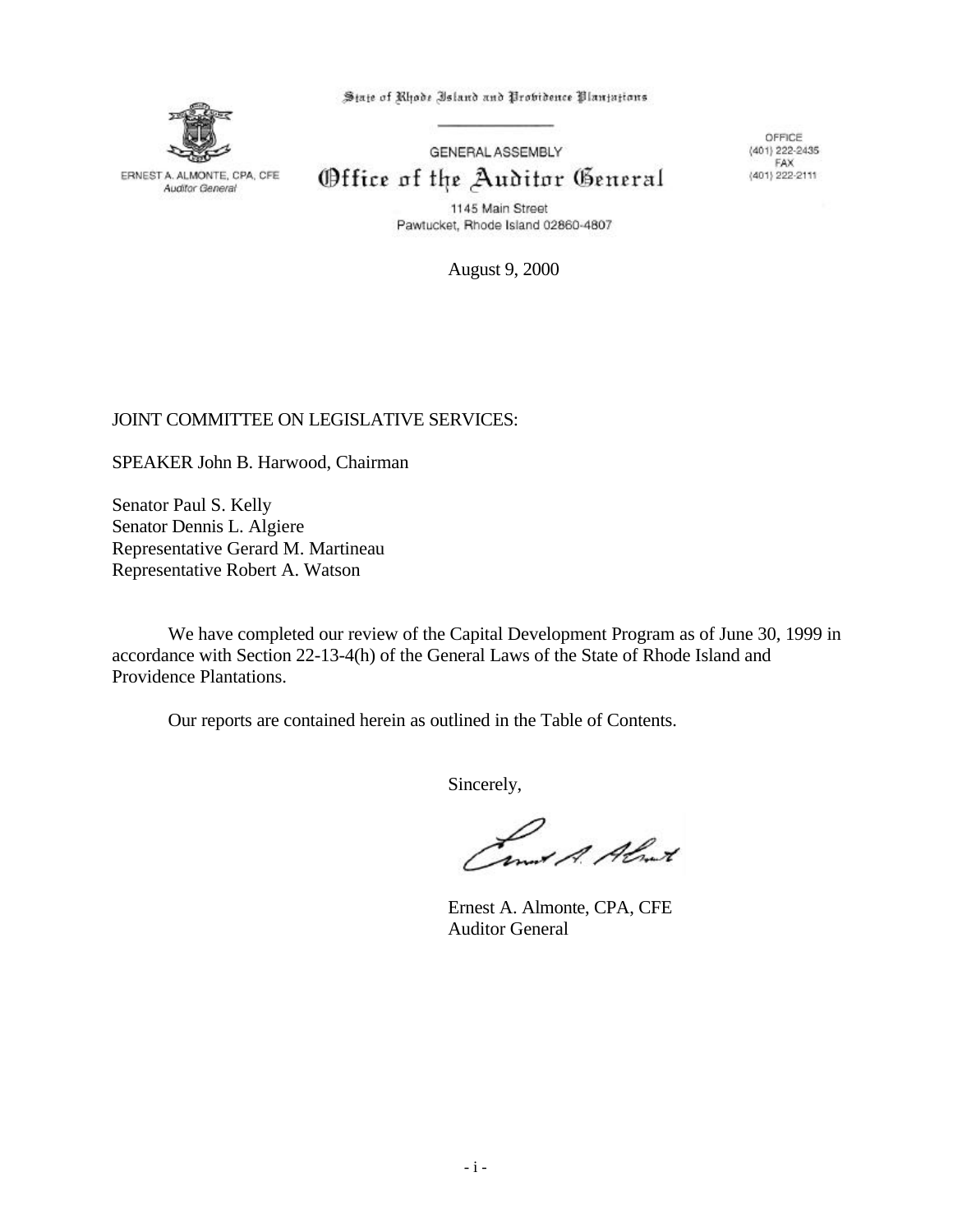## **CAPITAL DEVELOPMENT PROGRAM**

## **June 30, 1999**

## Table of Contents

## I. INTRODUCTION

| Objectives, Scope and Methodology                 | L <sub>1</sub> |
|---------------------------------------------------|----------------|
| <b>Background</b>                                 | $L_{1}$        |
| Bond Issues Approved by the Voters Categorized by |                |
| <b>Expecting Agency</b>                           | $I - 3$        |

## II. FINANCIAL STATEMENTS

| $II - 1$ |
|----------|
| $II-3$   |
| $II-4$   |
|          |
| $II-5$   |
| $II-10$  |
|          |
|          |
|          |

## III. SUPPLEMENTARY FINANCIAL SCHEDULES

| Table of Contents – Supplementary Financial Schedules     | III- 1    |
|-----------------------------------------------------------|-----------|
| <b>Capital Projects Funds</b>                             |           |
| Combining Balance Sheet – All Capital Projects Funds      | $III - 3$ |
| Combining Statement of Revenues, Expenditures,            |           |
| and Changes in Fund Balances – All Capital Projects Funds | $III - 4$ |
| <b>Summary of Active Authorizations</b>                   | III- $5$  |
| Detailed Project Schedules by Bond Authorization          | III- $7$  |
| Notes to Detailed Project Schedules                       | $III-90$  |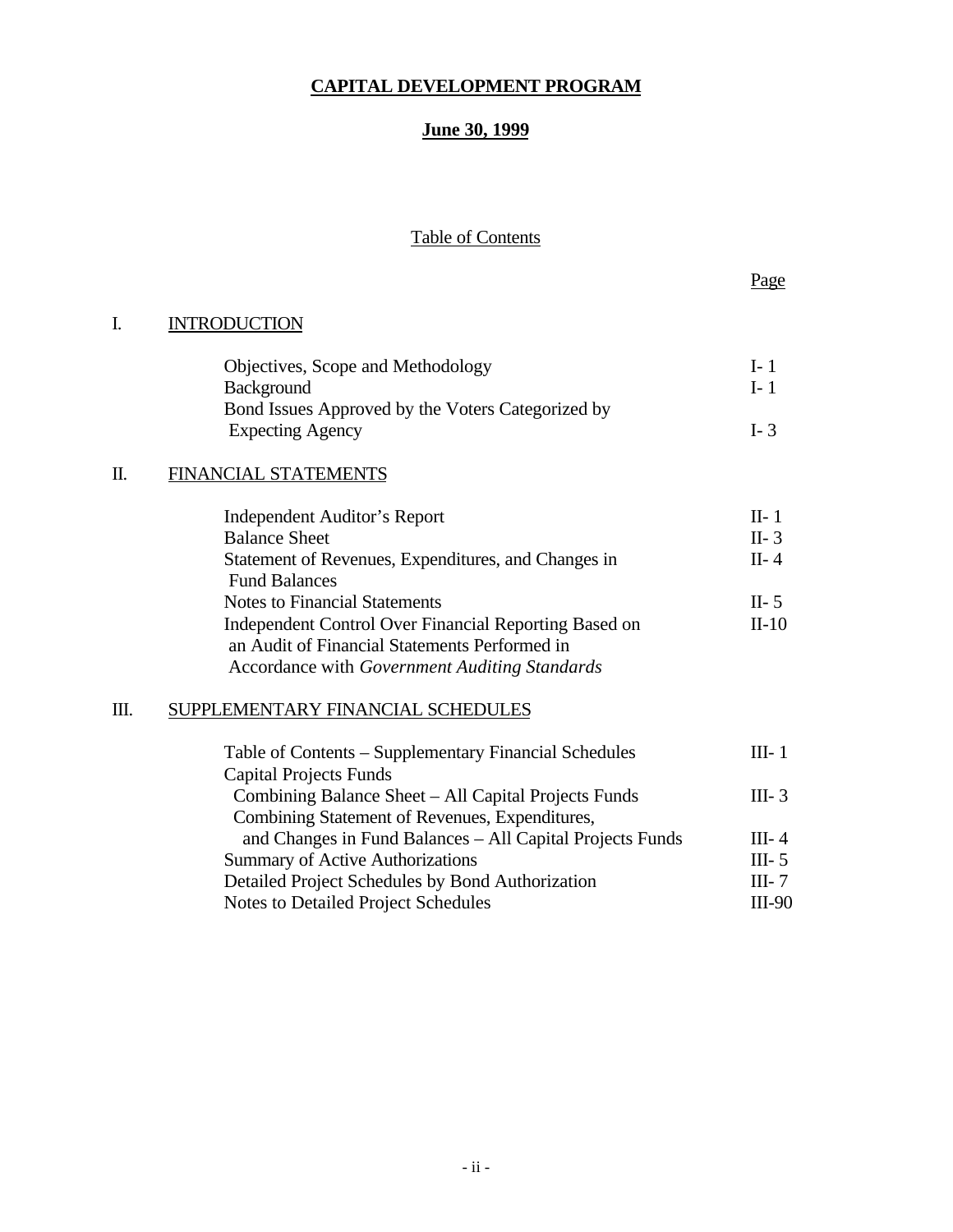## **CAPITAL DEVELOPMENT PROGRAM**

## **SECTION I**

# **INTRODUCTION**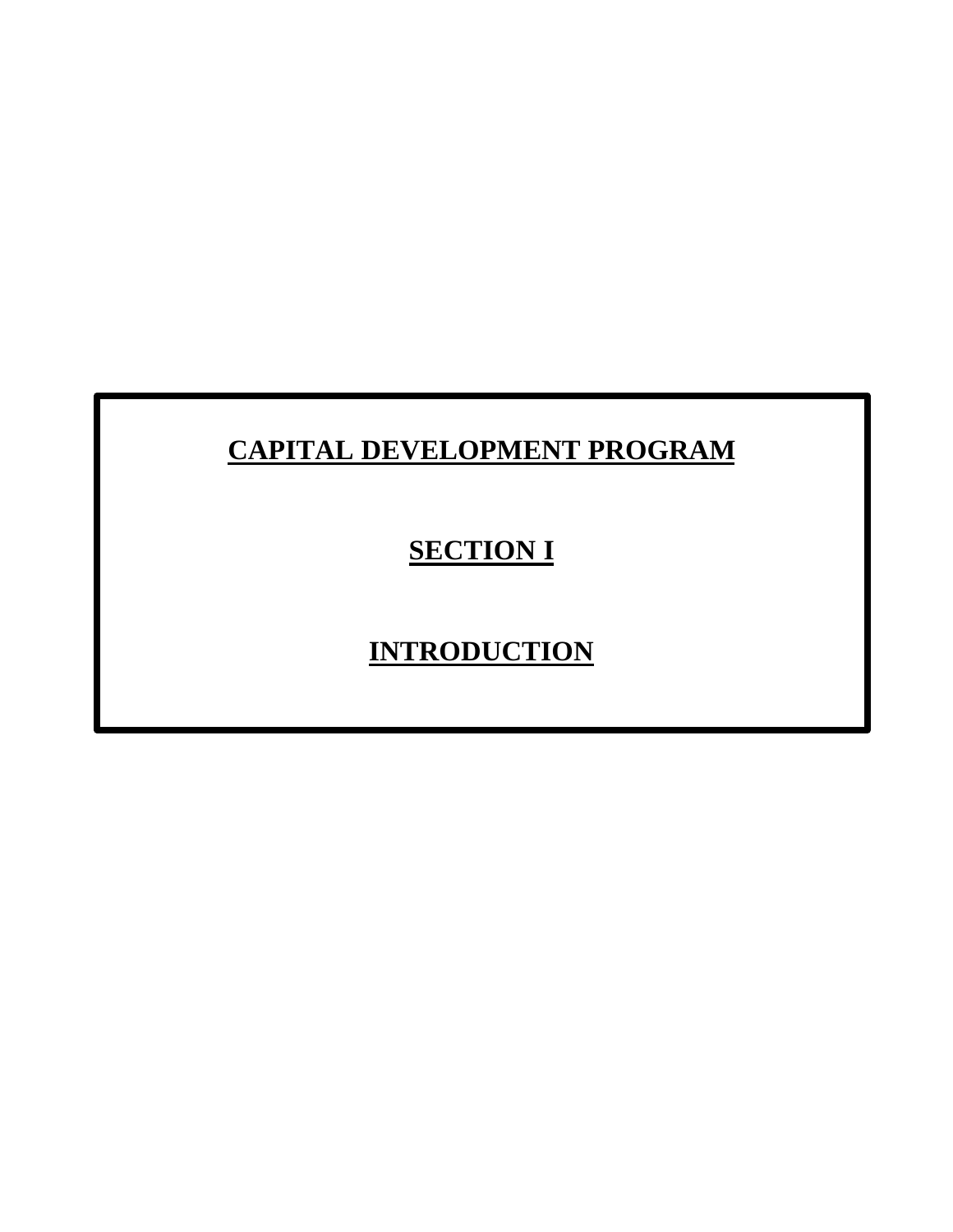### **OBJECTIVES, SCOPE AND METHODOLOGY**

Section 22-13-4(h) of the General Laws of the State of Rhode Island and Providence Plantations (General Laws) mandates an annual review by the Auditor General of the Capital Development Program to determine:

- "the status of all projects in the program;
- whether the funds are being properly expended for their intended purposes;
- the completion date or projected completion date of the projects;
- which projects require professional services and to determine the identify of individuals or firms so appointed; and
- the expended and unexpected funds"

The current review of the Capital Development Program encompassed the fiscal year ended June 30, 1999. In meeting the objectives outlined in General Laws, we performed an audit of the financial statements of the Capital Projects Fund as of and for the year ended June 30, 1999 as part of our annual audit of the State. We also compiled detail financial project schedules for each bond issue which are included herein and made tests of expenditures to determine compliance with the purpose of each bond authorization as approved by the voters. We ascertained project status and actual or projected completion dates from the departments or agencies administering the projects.

The State's accounting system does not retain detailed information regarding expenditures of bond funds made in prior fiscal years and the original amount of the purchase order/contracts. Accordingly, we have not included information regarding which projects require professional services and the identity of individuals and firms the State has contracted with for capital projects.

#### **BACKGROUND**

The Capital Development Program represents the State's efforts to plan and finance its long-term capital improvements. The Capital Development Program is principally financed with the proceeds of general obligation bonds authorized by the voters and issued by the State. Other sources of funding for the Capital Development Program include (1) excess contributions to the State Budget Reserve Account ("Delaware Funds"), (2) a dedicated portion of the State's gasoline tax which is used to finance highway construction projects, and (3) federal funds.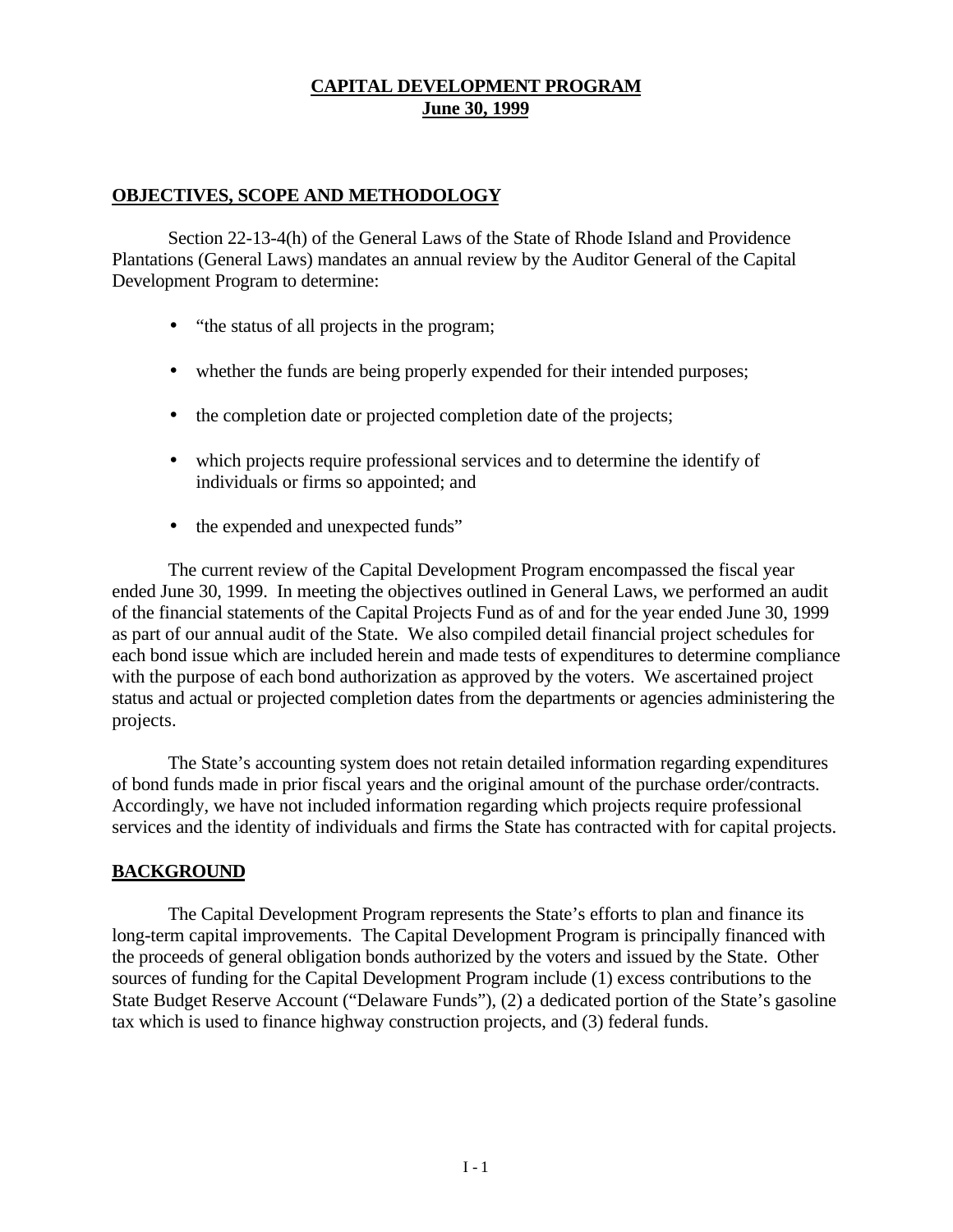Responsibility for the Capital Development Program is vested at various levels. The Budget Office within the Department of Administration is responsible for the overall coordination of the program, preparation of the capital budget which covers a five-year period, and the timing of issuance of general obligation bonds to finance capital expenditures. Various departments and agencies oversee the actual construction, renovation or acquisition project that is financed through the Capital Development Program.

## **Capital Development Process**

A five-year capital budget is prepared by the Budget Office and update annually which becomes the basis for the Capital Development Program. This budget is formulated with input from the departments and agencies regarding their capital needs. These needs are viewed in light of the State's overall debt management objectives, how the project will be financed, whether the project can be accomplished with existing bonds authorized by the voters, and whether there is a need to put new bond referenda questions before the voters.

Once bonds are authorized by the voters, the timing of the debt issuance is affected by the expected cash requirements of the project as well as overall management objectives. General obligation bonds are authorized by the voters must be issued within seven years unless reauthorized by the Auditor Assembly.

Proceeds from the sale of the State's general obligation bonds are accounted for within the Capital Projects Funds. Unique accounts are established for each bond authorization and for each project to be financed by a specific authorization.

Certificates of Participation (COPS or lease participation certificates) are also used by the state to finance certain capital items. COPS do not require voter approval and repayment is subject to annual appropriation by the General Assembly. However, for financial reporting purposes, COPS are considered to be long-term obligations of the State.

On November 3, 1992, the voters approved an amendment to the state's constitution which requires that annual general fund appropriations not exceed 98% of revenues. An amount equal to 2% of revenues is to be placed in the "Budget Reserve Account." This account shall not exceed 3% of revenues or any excess will be transferred to the Bond Capital Fund to be used to reduce state debt, payment of debt service, and/or funding of capital projects. These amounts become additional funding for the State's Capital Development program without the incurrence of additional long-term debt. These funds are also known as Delaware Funds, for the state that first introduced such a fund. The current Capital Budget recommends shifting a larger percentage of Delaware funds for current maintenance and repairs, thereby reducing the need for long-term debt to funds such repairs.

A portion of the State's gasoline tax is also made available to supplement both federal funds and general obligation bond proceeds used to finance the highway construction program. A significant portion of general obligation debt authorized by the voters has been for transportation related projects. Future plans call for less reliance on general obligation bonds proceeds to finance the State share of federal highway projects by using the dedicated portion of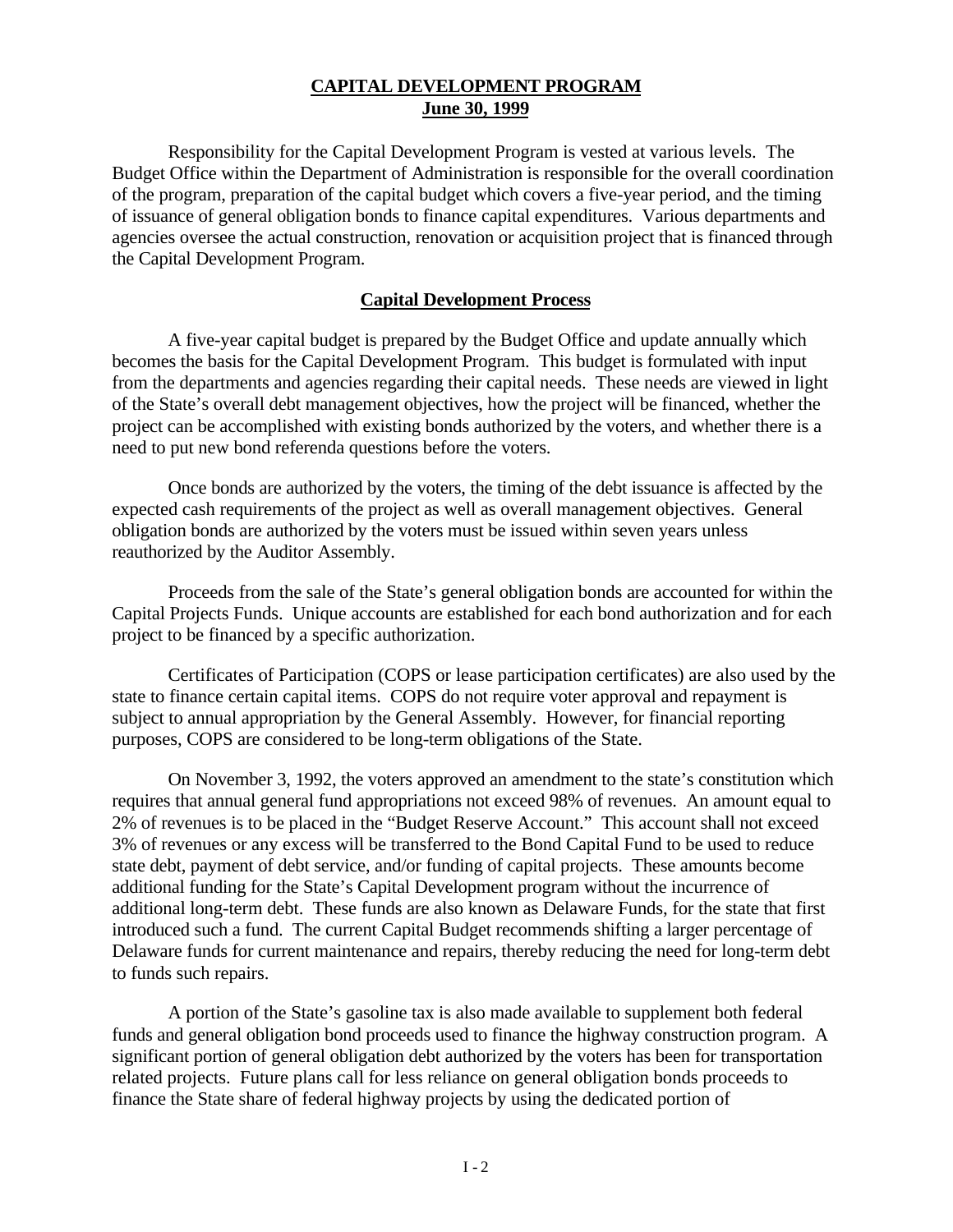the gasoline tax. All expenditures related to the construction and maintenance of roads and bridges is accounted for in the State's Intermodal Surface Transportation Fund (ISTEA). Bond proceeds intended for transportation related projects are transferred from the Capital Projects funds to the ISTEA Fund.

**Bond Issues Approved by the Voters Categorized by Expending Department or Agency**

Since the inception of the Capital Development Program in 1972, the following bond issues were approved by the voters of the state.

| <b>Clean Water Act Environment Trust Fund</b>        |            |             |
|------------------------------------------------------|------------|-------------|
| <b>Environment Trust Fund, 1986</b>                  | \$         |             |
|                                                      | 35,000,000 |             |
| RI Clean Water Revolving Loan Fund, 1990             | 35,000,000 | 70,000,000  |
| <b>Rhode Island Economic Development Corporation</b> |            |             |
| Rhode Island Economic Development Fund of 1979       | 25,000,000 |             |
| Capital Development Fund, 1990                       | 72,000,000 | 97,000,000  |
| <b>Department of Administration</b>                  |            |             |
| Capital Development Fund, 1980                       | 5,250,000  |             |
| Capital Development Fund, 1980                       | 1,060,000  |             |
| Capital Development Fund, 1985                       | 5,550,000  |             |
| Handicapped Development Fund, 1985                   | 5,000,000  |             |
| Capital Development Fund, 1990                       | 19,445,540 | 36,255,540  |
| <b>Rhode Island Historic Preservation Commission</b> |            |             |
| Capital Development Fund, 1988                       | 2,500,000  | 2,500,000   |
| <b>Department of Children, Youth and Families</b>    |            |             |
| Capital Development Fund, 1982                       | 3,100,000  |             |
| Capital Development Fund, 1986                       | 6,500,000  | 9,600,000   |
| <b>Board of Regents for Elementary and Secondary</b> |            |             |
| <b>Education</b>                                     |            |             |
| Capital Development Fund, 1972                       | 10,000,000 |             |
| Capital Development Fund, 1975                       | 9,500,000  |             |
| Capital Development Fund, 1980                       | 1,175,000  |             |
| Capital Development Fund, 1982                       | 2,600,000  |             |
| Capital Development Fund, 1984                       | 2,600,000  |             |
| Capital Development Fund, 1994                       | 29,000,000 | 54,875,000  |
| <b>Board of Governors for Higher Education</b>       |            |             |
| Capital Development Fund, 1982                       | 4,600,000  |             |
| Capital Development Fund, 1984                       | 2,200,000  |             |
| Capital Development Fund, 1986                       | 8,700,000  |             |
| Capital Development Fund, 1988                       | 17,700,000 |             |
| Capital Development Fund, 1990                       | 7,000,000  |             |
| Capital Development Fund - Telecommunications, 1996  | 40,600,000 |             |
| Capital Development Fund - Facilities, 1996          | 33,803,485 |             |
| Capital Development Fund - Facilities, 1998          | 20,990,000 | 135,593,485 |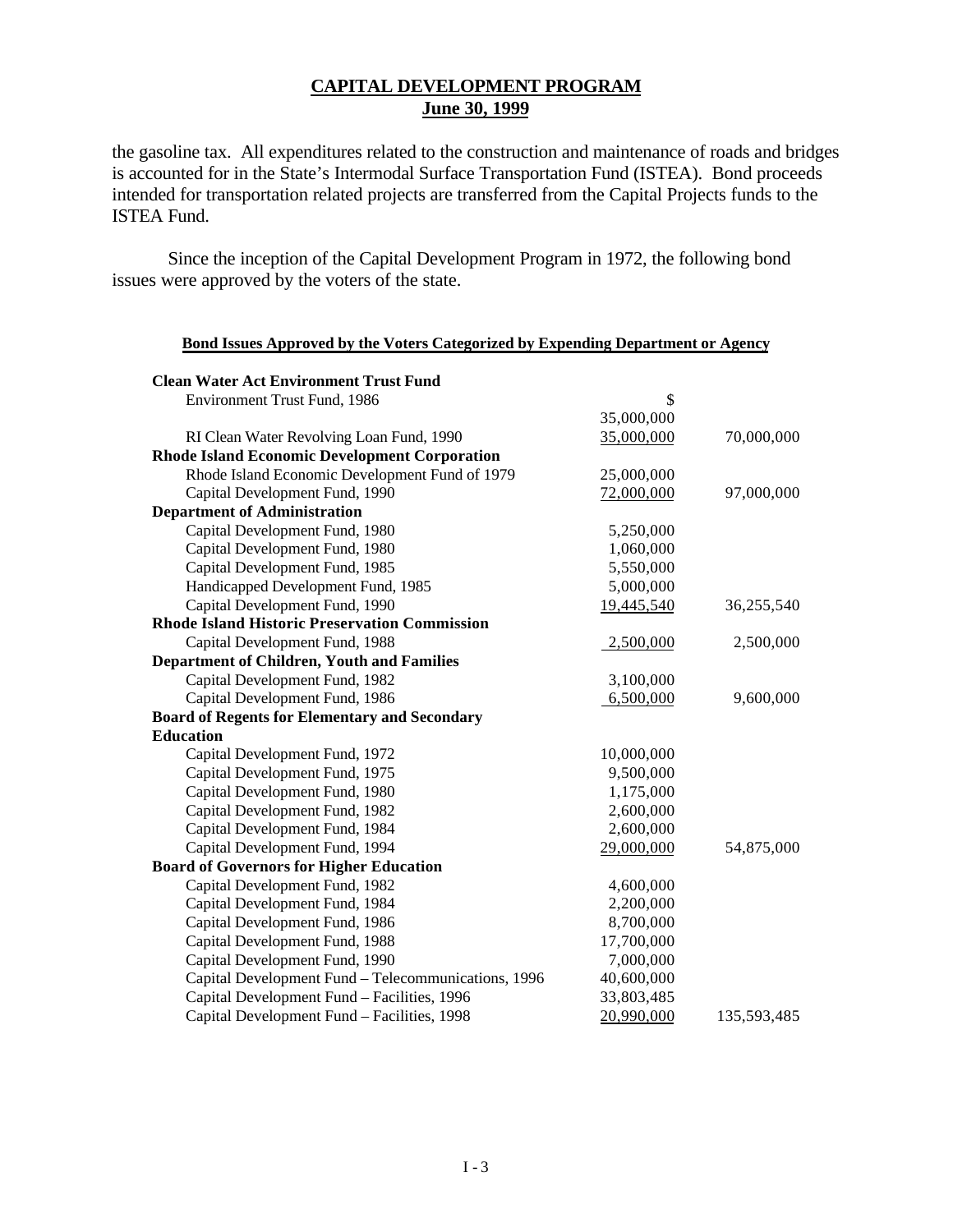## **Bond Issues Approved by the Voters Categorized by Expending Department or Agency**

| <b>State Water Resources Board</b>                   |            |             |
|------------------------------------------------------|------------|-------------|
| Capital Development Fund, 1980                       | 5,230,000  |             |
| Capital Development Fund, 1983                       | 10,100,000 |             |
| Capital Development Fund, 1986                       | 13,600,000 |             |
| Capital Development Fund, 1987                       | 10,000,000 | 38,930,000  |
| <b>Department of Environmental Management</b>        |            |             |
| Park Facilities Bonds, 1972                          | 1,100,000  |             |
| Sewage Facilities Bonds, 1972                        | 2,000,000  |             |
| Capital Development Fund, 1974                       | 650,000    |             |
| Environmental Quality Improvement Fund, 1979         | 15,000,000 |             |
| Hazardous Substances Emergency Control Fund, 1980    | 3,000,000  |             |
| Agricultural Land Preservation Fund, 1981            | 2,000,000  |             |
| Capital Development Fund, 1982                       | 600,000    |             |
| Capital Development Fund, 1984                       | 3,000,000  |             |
| Sewerage and Water Supply Failure Fund, 1985         | 5,000,000  |             |
| Environmental Response Fund Bonds, 1984              | 5,000,000  |             |
| Agricultural Land Preservation Fund, 1985            | 2,000,000  |             |
| Underground Storage Tank Revolving Fund Bonds, 1985  | 1,500,000  |             |
| Heritage Capital Development Program Bonds, 1985     | 9,000,000  |             |
| Hazardous Waste Reduction, Recycling and Treatment   | 2,000,000  |             |
| Technologies Bonds, 1986                             |            |             |
| Capital Development Fund, 1986                       | 16,000,000 |             |
| State Open Space Act, Open Spaces and Recreational   |            |             |
| Areas Bonds, 1987                                    | 65,200,000 |             |
| Environmental Management Fund, 1988                  | 2,000,000  |             |
| Rhode Island Aqua Fund Bonds, 1988                   | 15,000,000 |             |
| Capital Development Fund, 1989                       | 74,500,000 |             |
| Agricultural Land Preservation Fund Bonds, 1988      | 2,000,000  |             |
| Environmental Management Fund, 1996                  | 4,000,000  |             |
| Environmental Management Fund, 1998                  | 15,000,000 | 245,550,000 |
| <b>Department of Health</b>                          |            |             |
| Capital Development Fund, 1972                       | 11,000,000 |             |
| Capital Development Fund, 1975                       | 14,000,000 |             |
| Capital Development Fund, 1975                       | 2,750,000  |             |
| Capital Development Fund, 1976                       | 9,000,000  |             |
| Asbestos and Dangerous Products Abatement Fund, 1985 | 20,000,000 | 56,750,000  |
| <b>Department of Human Services</b>                  |            |             |
| Capital Development Fund, 1972                       | 8,200,000  |             |
| Capital Development Fund, 1974                       | 1,455,000  |             |
| Capital Development Fund, 1976                       | 2,600,000  | 12,255,000  |
| <b>Department of Corrections</b>                     |            |             |
| Capital Development Fund, 1977                       | 6,000,000  |             |
| Capital Development Fund, 1983                       | 5,000,000  | 11,000,000  |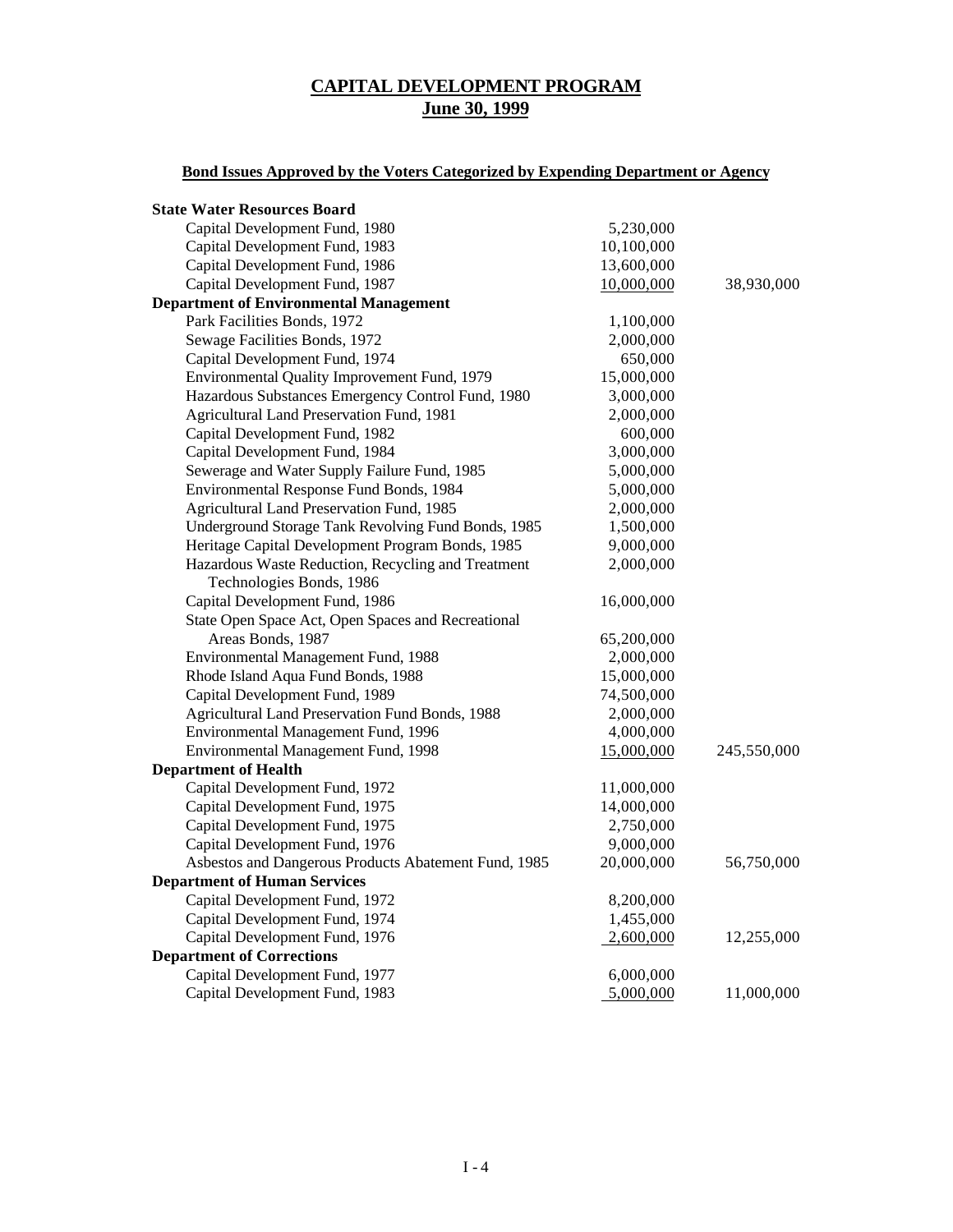## **Bond Issues Approved by the Voters Categorized by Expending Department or Agency**

| <b>Department of Mental Health, Retardation and Hospitals</b> |            |               |
|---------------------------------------------------------------|------------|---------------|
| Capital Development Fund, 1974                                | 15,000,000 |               |
| Capital Development Fund, 1976                                | 14,700,000 |               |
| Capital Development Fund, 1978                                | 11,700,000 |               |
| Capital Development Fund, 1980                                | 8,579,600  |               |
| Capital Development Fund, 1982                                | 4,600,000  |               |
| Capital Development Fund, 1983                                | 8,500,000  |               |
| Capital Development Fund, 1984                                | 8,000,000  |               |
| Capital Development Fund, 1985                                | 12,680,000 |               |
| Capital Development Fund, 1986                                | 11,690,000 |               |
| Capital Development Fund, 1988                                | 29,142,500 |               |
| Capital Development Fund, 1988, Substance Abuse               | 3,200,000  |               |
| Capital Development Fund, 1989                                | 17,500,000 |               |
| Capital Development Fund, 1990                                | 41,850,000 | 187, 142, 100 |
| <b>Department of Transportation</b>                           |            |               |
| Capital Development Fund, 1975                                | 14,000,000 |               |
| Capital Development Fund, 1977                                | 41,500,000 |               |
| Capital Development Fund, 1980                                | 8,600,000  |               |
| Capital Development Fund, 1982                                | 25,000,000 |               |
| Capital Development Fund, 1983                                | 45,000,000 |               |
| Capital Development Fund, 1984                                | 9,975,000  |               |
| Capital Development Fund, 1985                                | 16,000,000 |               |
| Capital Development Fund, 1986                                | 57,490,000 |               |
| Capital Development Fund, 1988                                | 98,580,000 |               |
| Capital Development Fund, 1989                                | 3,000,000  |               |
| Capital Development Fund, 1990                                | 92,100,000 |               |
| Capital Development Fund, 1992                                | 12,000,000 |               |
| Capital Development Fund, 1994                                | 56,500,000 |               |
| Capital Development Fund, 1996                                | 80,180,000 |               |
| Capital Development Fund, 1998                                | 65,700,000 | 625,625,000   |
| Other                                                         |            |               |
| Vietnam Veterans Fund, 1976                                   | 10,000,000 |               |
| Uniform Emergency Call System Fund, 1984                      | 5,000,000  |               |
| Historic Preservation Commission, 1989                        | 4,500,000  | 19,500,000    |
| Narragansett Bay Commission (not reported here)               |            | 102,700,000   |
| Blackstone Valley District Commission (not reported here)     |            | 17,200,000    |
| Total Approved by the Voters since 1972                       |            |               |
|                                                               |            | 1,722,476,125 |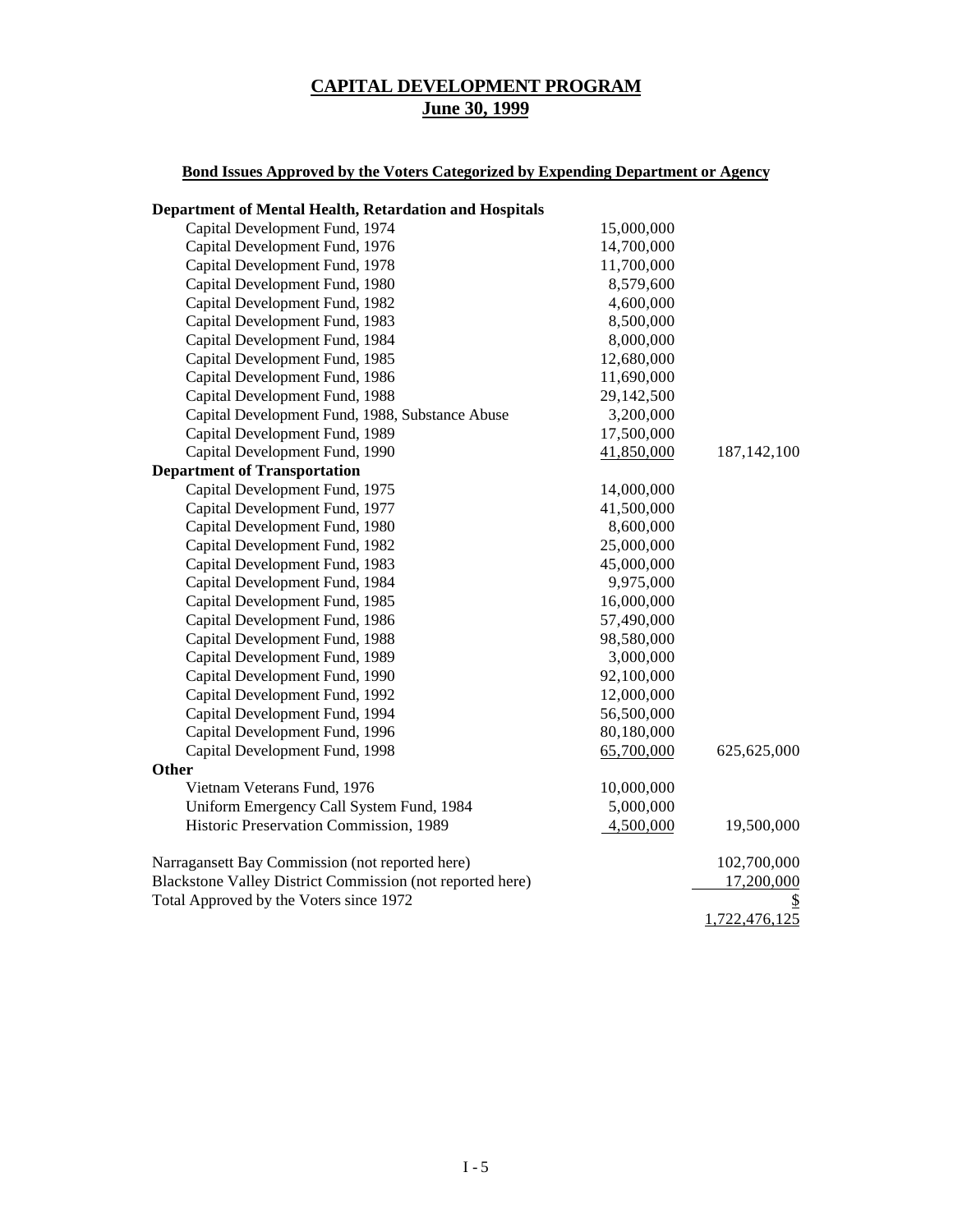# **CAPITAL DEVELOPMENT PROGRAM**

# **SECTION II**

## **FINANCIAL STATEMENTS**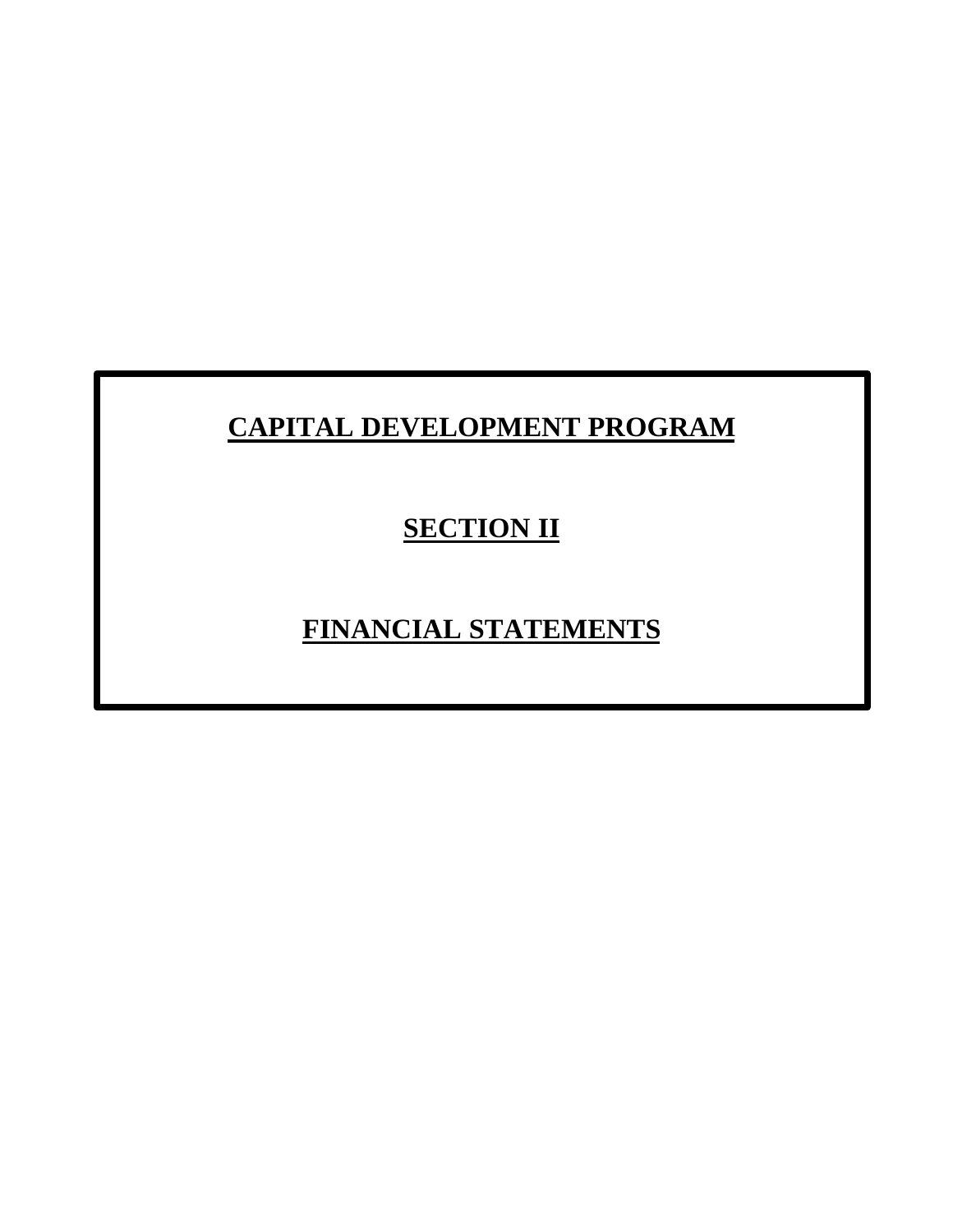ERNEST A. ALMONTE, CPA, CFE Auditor General

State of Rhode Island and Probidence Plantations

GENERAL ASSEMBLY

Office of the Auditor General

OFFICE (401) 222-2435 FAX (401) 222-2111

1145 Main Street Pawtucket, Rhode Island 02860-4807

## INDEPENDENT AUDITOR'S REPORT

## JOINT COMMITTEE ON LEGISLATIVE SERVICES, GENERAL ASSEMBLY STATE OF RHODE ISLAND AND PROVIDENCE PLANTATIONS:

We have audited the accompanying financial statements of the capital projects funds of the State of Rhode Island and Providence Plantations (the State) as of and for the year ended June 30, 1999 as listed in the Table of Contents. These financial statements are the responsibility of the State's management. Our responsibility is to express an opinion on these financial statements based on our audit.

We conducted our audit in accordance with generally accepted auditing standards and the standards applicable to financial audits contained in *Government Auditing Standards*, issued by the Comptroller General of the United States. Those standards require that we plan and perform material misstatement. An audit includes examining, on a test basis, evidence supporting the amounts and disclosures in the financial statements. An audit also includes assessing the accounting principles used and significant estimates made by management, as well as evaluating the overall financial statement presentation. We believe that our audit provides a reasonable basis for out opinion.

As discussed in Note 1, the financial statements present only the capital projects funds and are not intended to present fairly the financial position and results of operations of the State, in conformity with generally accepted accounting principles.

In our opinion financial statements referred to above present fairly, in all material respects, the financial position of the capital projects funds as of June 30, 1999, and the results of its operation for the year then ended in conformity with generally accepted accounting principles.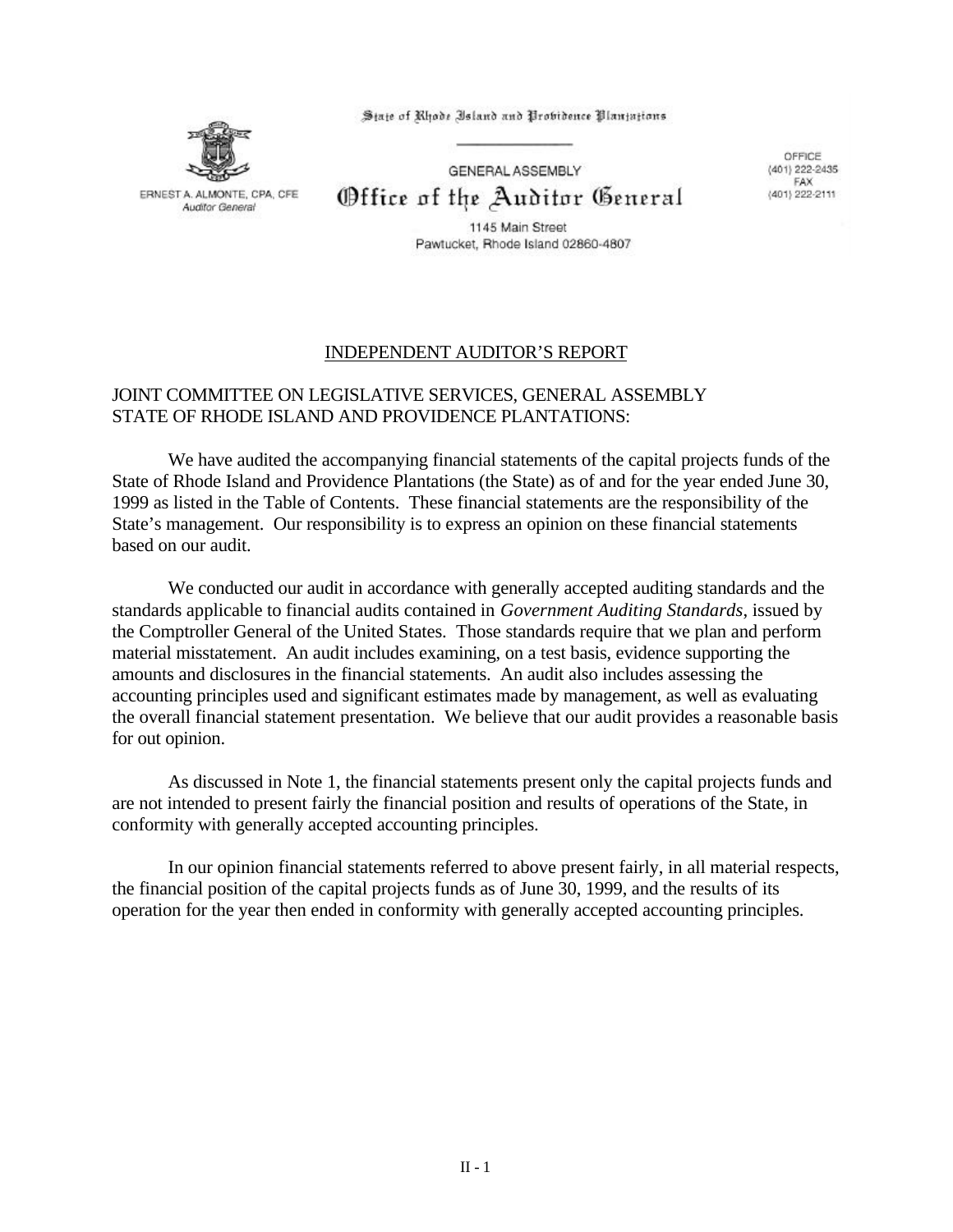Finance Committee Joint Committee on Legislative Services Page 2

In accordance with *Government Auditing Standards*, we have also issued our report dated February 23, 2000, on our consideration of the State's internal control over financial reporting and our tests of its compliance with certain provisions of laws, regulations, contracts, and grants.

Our audit was performed for the purpose of forming an opinion the capital projects financial statements of the State. The Supplementary Financial Schedules as listed in the Table of Contents are presented for purposes of additional analysis and are not a required part of the financial statements of the capital project funds. Such information has been subjected to the auditing procedures applied in the audit of the financial statements and, in our opinion, based on our audit, is fairly presented in all material respects in relation to the capital projects funds financial statements.

Land A. Almet

February 23, 2000 Auditor General

Ernest A. Almonte, CPA, CFE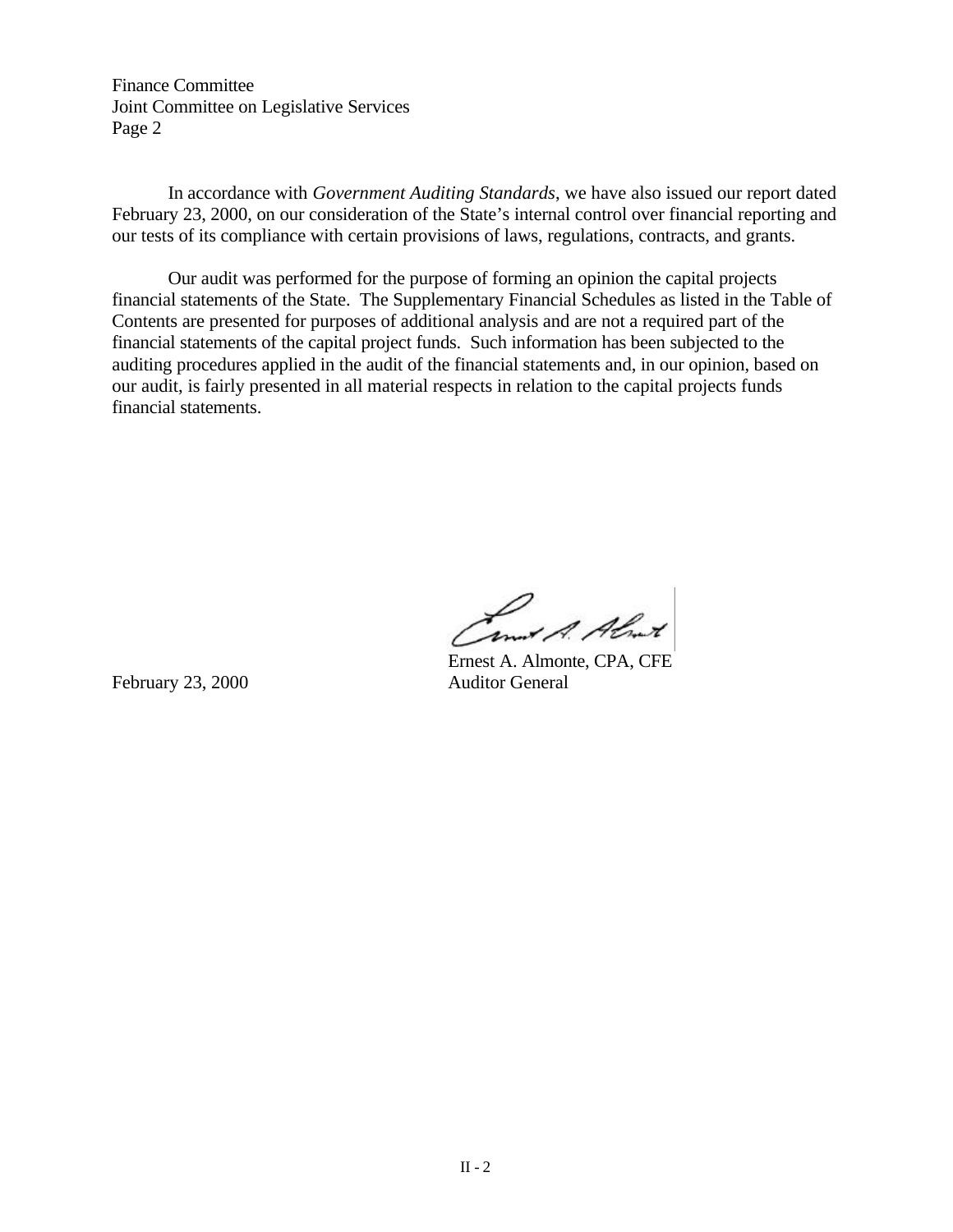#### **STATE OF RHODE ISLAND AND PROVIDENCE PLANTATIONS**

#### **COMBINED BALANCE SHEET**

CAPITAL PROJECTS FUNDS June 30, 1999

|                                      | Capital<br><b>Projects</b> |  |  |
|--------------------------------------|----------------------------|--|--|
| <b>Assets</b>                        | <b>Funds</b>               |  |  |
| Cash and cash equivalents            | \$ 86,936,968              |  |  |
| Funds on deposit with fiscal agent   | 22,771,091                 |  |  |
| Investments                          | 15,846,049                 |  |  |
| Receivables                          | 23,863                     |  |  |
| Due from other funds                 | 1,922,304                  |  |  |
| Due from federal government          | 3,803,089                  |  |  |
| Other assets                         | 3,482,745                  |  |  |
| Total assets                         | \$134,786,109              |  |  |
| <b>Liabilities and Fund Balances</b> |                            |  |  |
| <b>Liabilities:</b>                  |                            |  |  |
| Vouchers and accounts payable        | \$<br>5,201,889            |  |  |
| Due to other funds                   | 1,251,216                  |  |  |
| Due to component units               | 5,170,167                  |  |  |
| Loan from other funds                | 3,488,762                  |  |  |
| Other liabilities                    | 4,462,330                  |  |  |
| <b>Total liabilities</b>             | 19,574,364                 |  |  |
| <b>Fund balances:</b>                |                            |  |  |
| Reserved for encumbrances            | 22,510,454                 |  |  |
| Reserved for debt                    | 18,655,480                 |  |  |
| Reserved for self-insurance          | 100,000                    |  |  |
| Unreserved:                          |                            |  |  |
| Designated for capital projects      | 74,070,939                 |  |  |
| Undesignated                         | (125, 128)                 |  |  |
| Total fund balances                  | 115,211,745                |  |  |
| Total liabilities and fund balances  | \$134,786,109              |  |  |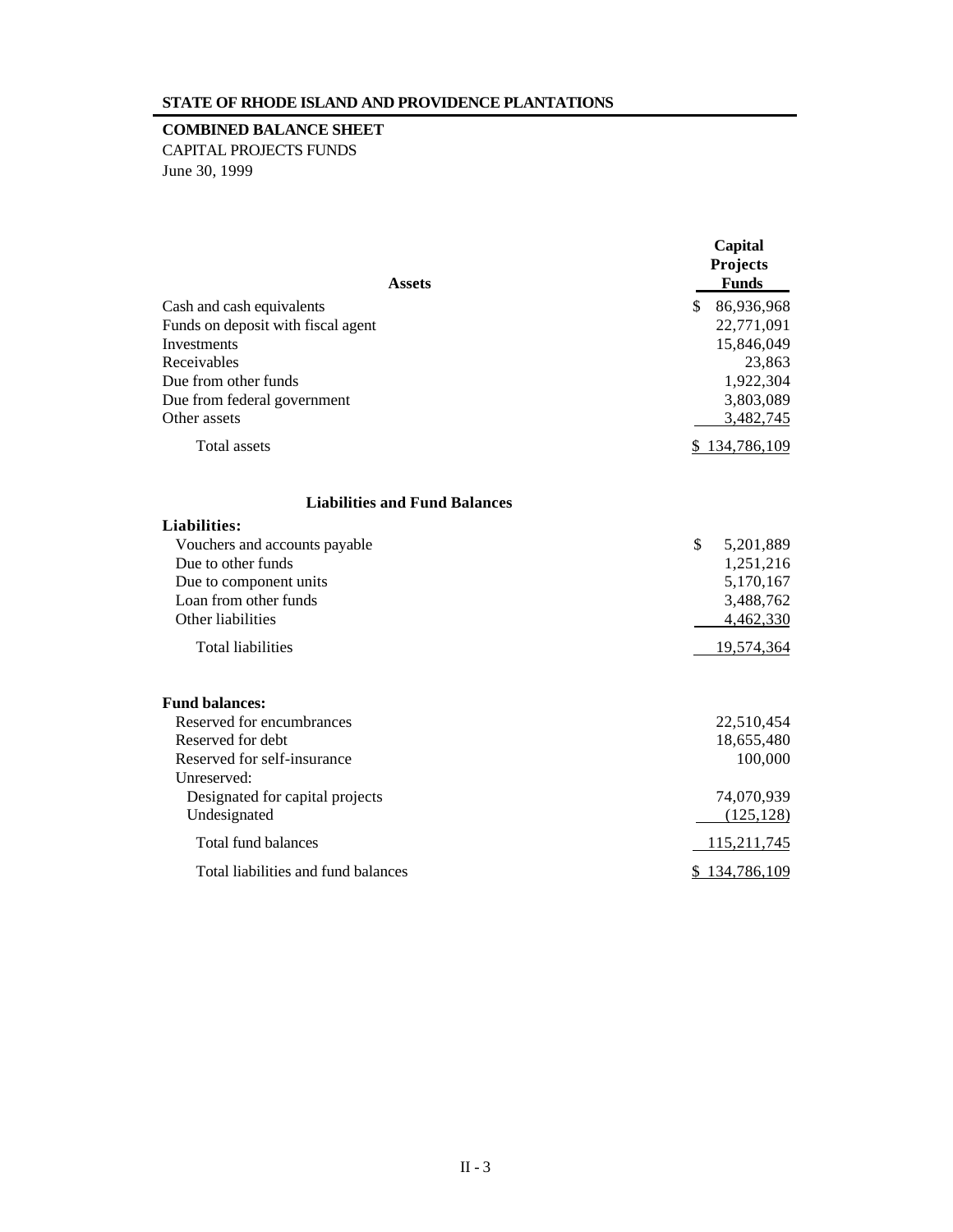#### **STATE OF RHODE ISLAND AND PROVIDENCE PLANTATIONS**

#### **COMBINED STATEMENT OF REVENUES, EXPENDITURES, AND CHANGES IN FUND BALANCES** CAPITAL PROJECTS FUNDS

For the Fiscal Year Ended June 30, 1999

|                                                          | Capital<br>Projects<br><b>Funds</b> |
|----------------------------------------------------------|-------------------------------------|
| <b>Revenues:</b>                                         |                                     |
| Charges for services                                     | \$<br>8,586,261                     |
| Federal grants                                           | 3,993,977                           |
| Income from investments                                  | 9,100,853                           |
| Net increase (decrease) in the fair value of investments | (337, 238)                          |
| Total revenues                                           | 21,343,853                          |
| Other financing sources:                                 |                                     |
| Bonds and notes issued                                   | 146,870,000                         |
| Premium and accrued interest                             | 5,199,024                           |
| Operating transfer in                                    | 39,404,537                          |
| Total revenues and other financing sources               | 212,817,414                         |
| <b>Expenditures:</b>                                     |                                     |
| Current:                                                 |                                     |
| General government                                       | 1,980,538                           |
| Human services                                           | 4,382,008                           |
| Education                                                | 4,750,048                           |
| Environment                                              | 3,004,854                           |
| Transportation                                           | 96,804                              |
| Capital outlays                                          | 14,348,337                          |
| Intergovernmental                                        | 3,436,848                           |
| <b>Grants</b>                                            | 33                                  |
| Debt service:                                            |                                     |
| Interest and other charges                               | 12,568,183                          |
| Total expenditures                                       | 44,567,653                          |
| Other financing uses:                                    |                                     |
| Payment to refunded bonds escrow agent                   | 84,763,219                          |
| Operating transfers out                                  | 73,065,633                          |
| Operating transfers to component units                   | 36,748,654                          |
| Total expenditures and other financing uses              | 239,145,159                         |
| Revenues and other financing sources over (under)        |                                     |
| expenditures and other financing uses                    | (26, 327, 745)                      |
| Fund balances, July 1, 1998                              | 141,539,490                         |
| Fund balances, June 30, 1999                             | \$115,211,745                       |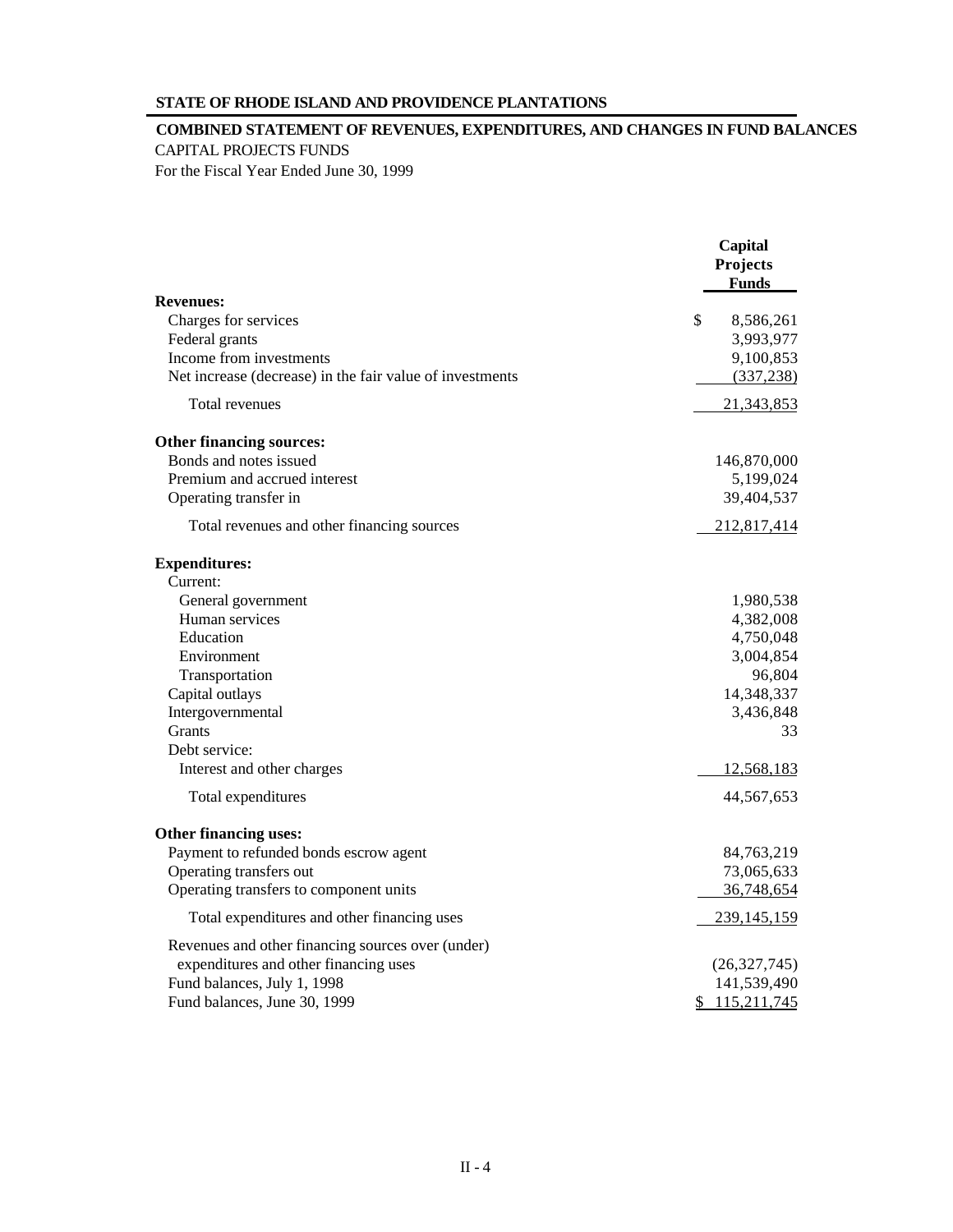### **CAPITAL PROJECT FUNDS**

#### **Notes to Financial Statements**

#### 1. Capital Projects Funds

The accompanying financial statements present only the financial statements of the Capital Projects Funds, a governmental fund type of the State of Rhode Island and Providence Plantations (the State) and are not intended to present fairly the financial position and results of operations of the State in conformity with generally accepted accounting principles.

The Capital Projects Funds account for resources obtained and used for the acquisition, construction or improvements of capital facilities not reported in other governmental or proprietary funds of the State. Such resources are derived principally from the proceeds of general obligation bonds, revenue bonds, lease participation certificates, and operating transfers from the general fund.

The following funds comprise the Capital Projects Funds:

**Rhode Island Clean Water Act Environmental Trust Fund** – accounts for the proceeds of certain bond issuance of which the proceeds are restricted to providing grants and loans to local governmental entities to continue the protection of the State's waters, especially Narragansett Bay, by improving sewage treatment plants and other water pollution control facilities.

**Bond Capital** – account for the proceeds of all other bond issuance, federal funds and "Delaware" funds and the related capital expenditures.

**Rhode Island Refunding Bond Authority** – accounts of the loan issued to the state to provide funds used to retire certain general obligation bonds. In fiscal year 1998, the state abolished the R.I. Public Buildings Authority (RIPBA) and assigned the responsibility for managing RIPBA's outstanding debt to the RIRBA. The revenue bonds issued by RIPBA were used to provide funding for the acquisition, construction or improvement of public facilities and equipment. The financial activity of the Refunding Bond Authority, a legally separate entity from the State are blended into the capital projects funds.

**Certificate of Participation** – accounts for the proceeds of the sale of certificates of participation which provide funding for the acquisition, construction or improvements of public facilities and equipment.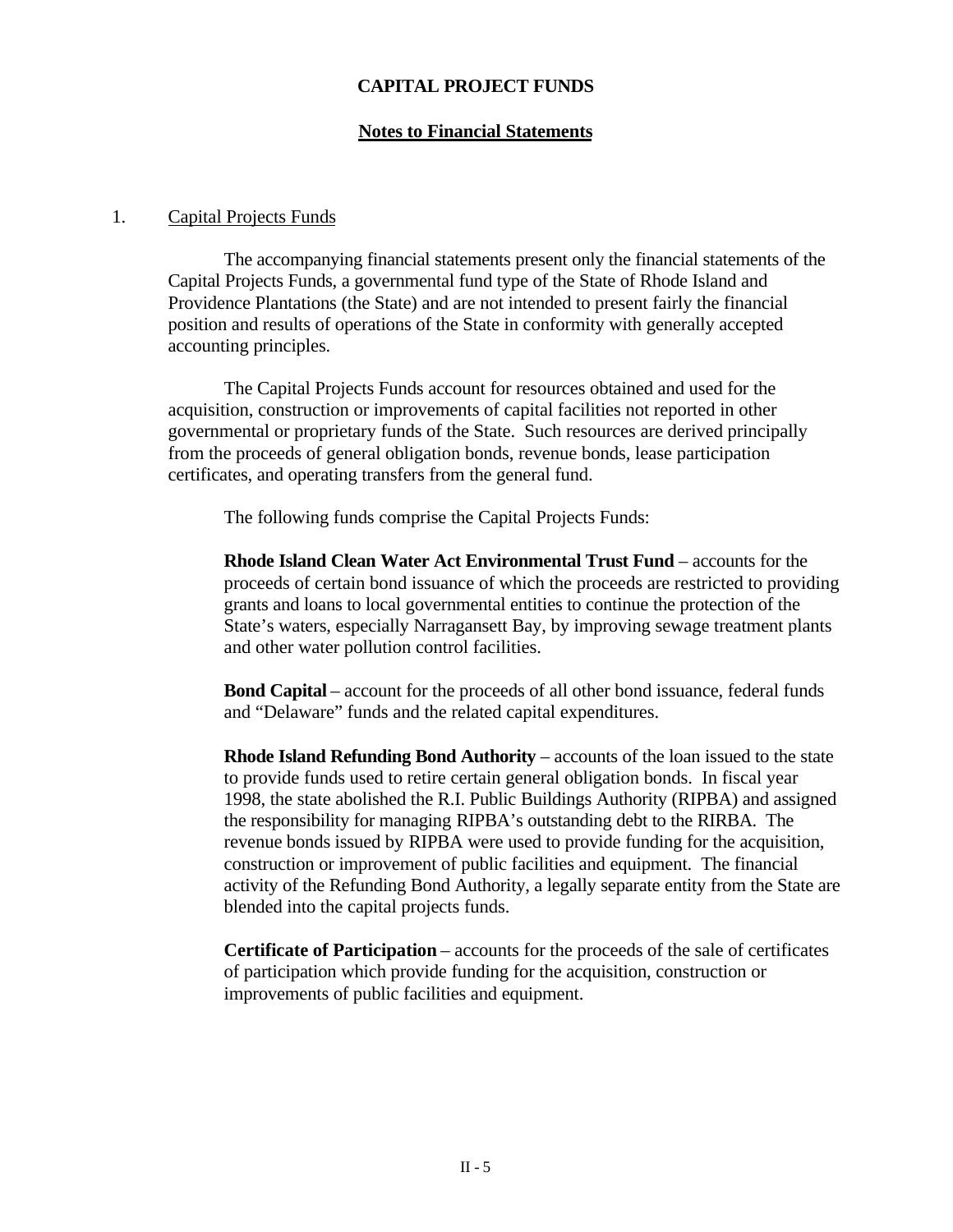## **CAPITAL PROJECT FUNDS**

#### **Notes to Financial Statements**

#### 2. Summary of Significant Accounting Policies

#### A. Fund Accounting

The State uses funds and account groups to report on its financial position and the results of its operations. Fund accounting is designated to demonstrate legal compliance and to aid financial management by segregating transactions related to certain government functions or activities.

#### B. Basis of Accounting

The accompanying financial statements are accounted for using the current financial resources measurement focus and are maintained on the modified accrual basis of accounting. Under this measurement focus, only current assets and current liabilities are generally included on the balance sheet. Accordingly, outstanding long-term debt, the proceeds of which are recorded in the capital projects funds, are included in the State general long-term debt account group. The significant accounting policies and practices of these funds are as follows:

- Bond revenues are recognized upon the sale of bonds; federal revenues are recognized upon the receipt of federal funds or upon expenditure of funds to be reimbursed by the federal government.
- Payments to the Intermodal Surface Transportation Fund are recognized as operating transfers.
- Expenditures are recognized when goods have been received or services have been rendered.
- Commitments under outstanding purchase orders for undelivered goods or unrendered services are accounted for as a reservation of fund balance.
- C. Cash and cash equivalents

Cash represents amounts in demand deposit accounts with financial institutions. Cash equivalents are highly liquid investments with a maturity of three months or less at the time of purchase.

#### D. Funds on Deposit with Fiscal Agent

Funds on deposit with fiscal agent are the unexpended portion of certificates of participation.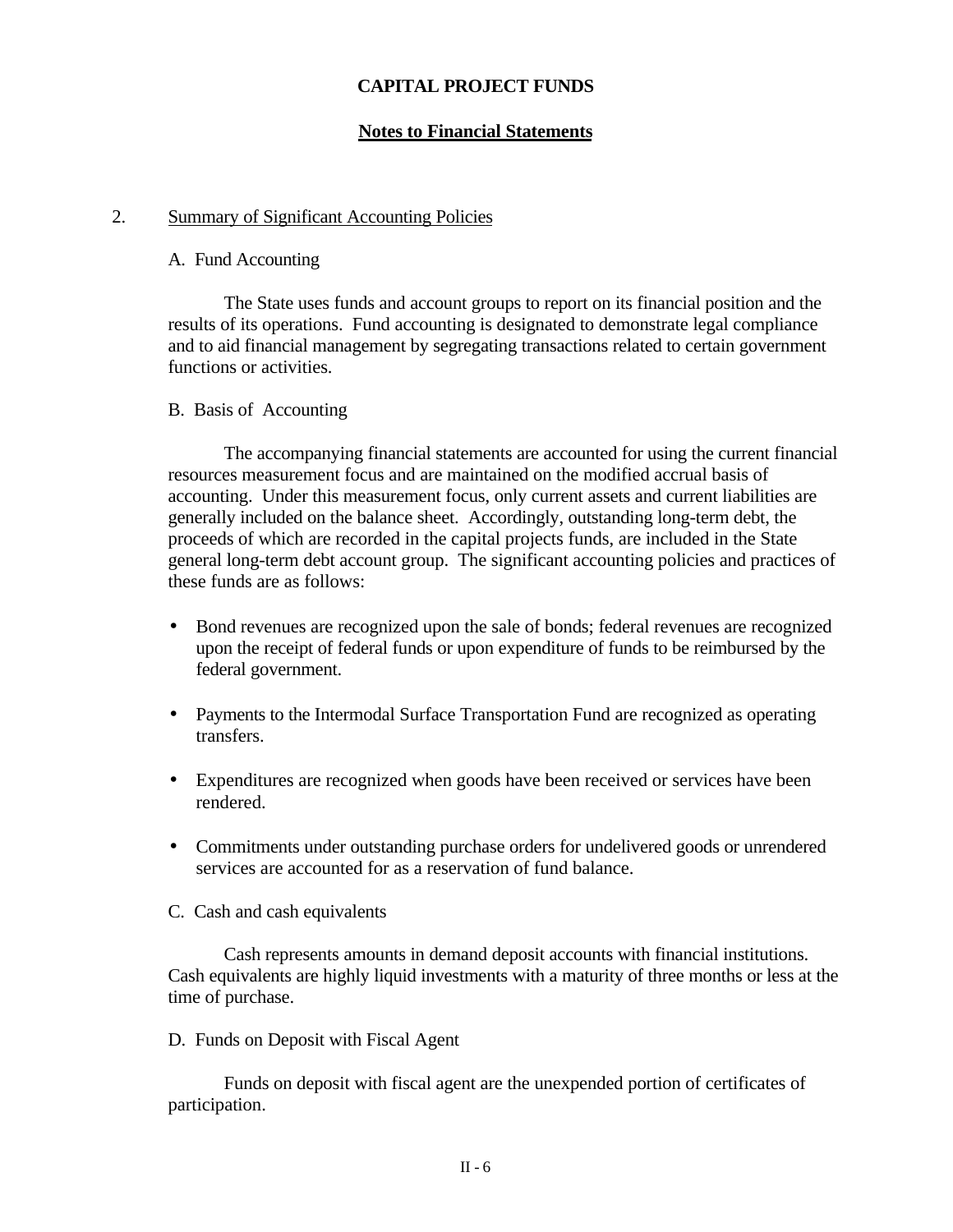## **CAPITAL PROJECT FUNDS**

## **Notes to Financial Statements**

#### 2. Summary of Significant Accounting Policies (continued)

#### E. Investments

Investments are stated at fair value. Fair value is the amount at which a financial instrument could be exchanged in a current transaction between willing parties, other than a forced or liquidation sale. Short-term investments are stated at amortized cost, which approximates fair value, except for non-participating repurchase agreements, which are stated at cost.

#### F. Fund Balances

Fund balances include funds reserved for encumbrances, funds designated for projects and undesignated funds.

Fund reserved for encumbrances represent the amount of outstanding purchase orders for undelivered goods or unrendered services.

Funds designated for projects represent the unexpended and unencumbered amount that has been designated for use on specific projects and/or programs.

Undesignated funds represent the amount of bond funds that has not yet been designated for specific projects and programs. Undesignated funds (deficit) represent the excess of amounts designated for projects over the amounts received upon the sale of bonds.

#### 3. Cash, Cash Equivalents and Investments

The book balance of cash deposits of the Capital Projects Funds was \$1,995,677 and the bank balance was \$2,147,322. All deposits are held by the State General Treasurer. All General Treasurer accounts at a single financial institution are aggregated for purposes of determining federal depository insurance coverage.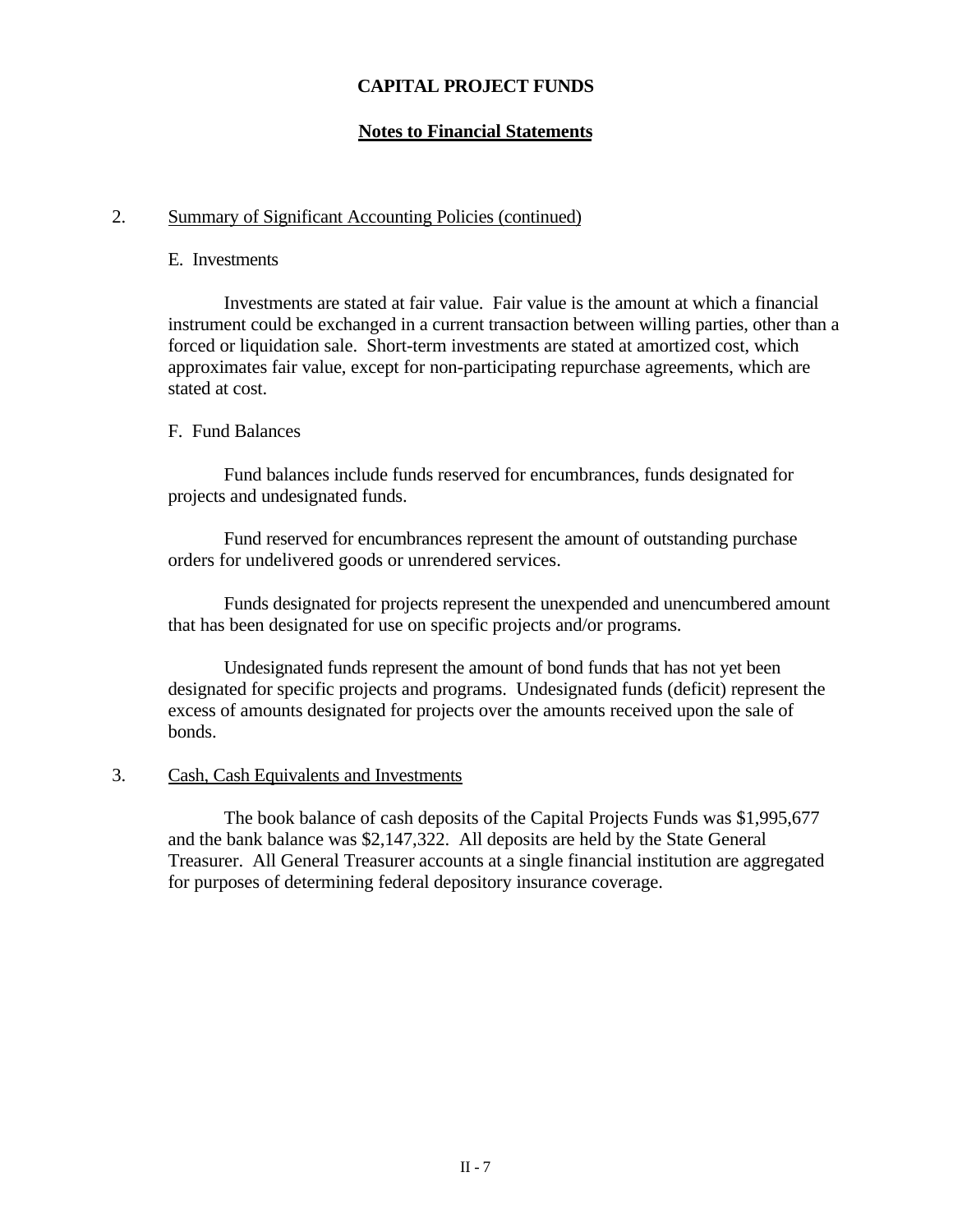## 3. Cash, Cash Equivalents and Investments (continued)

Investments are categorized in the following table to give an indication of the level of risk assumed by the entity at June 30, 1999.

- Category 1: Insured or registered, or securities held by the state or its agent in the state's Name
- Category 2: Uninsured and unregistered, with securities held by the counterparty's trust department or agent in the state's name.
- Category 3: Uninsured and unregistered with securities held by the counterparty, or by its

trust department, or agent, but not in the state's name.

| <b>Description</b>                         | Category 1                | <b>Fair Value</b>         |
|--------------------------------------------|---------------------------|---------------------------|
| U.S. Government and Agency<br>Securities   | \$16,311,049              | !16,311,049               |
| <b>Repurchase Agreements</b>               | 3,200,000<br>\$19,511,049 | 3,200,000<br>\$19,511,049 |
| Money Market Mutual funds                  |                           | 81,276,291                |
| Total                                      |                           | 100,787,340               |
| Less amount classified as cash equivalents |                           | 84,941,291                |
| <b>Investments</b>                         |                           | \$15,846,049              |

#### 4. Operating Transfers In/Out

Operating transfers in principally represent amounts transferred from the State's General Fund resulting from excess contributions to the State's Budget Reserve Account. The State constitution provides that annual appropriations not exceed 98% of revenues. An amount equal to 2% of revenues is to be placed in the "Budget Reserve Account." This account shall not exceed 3% of revenues or any excess will be transferred to the Bond Capital Fund to be used to reduce state debt, payment of debt service, and/or funding of capital projects.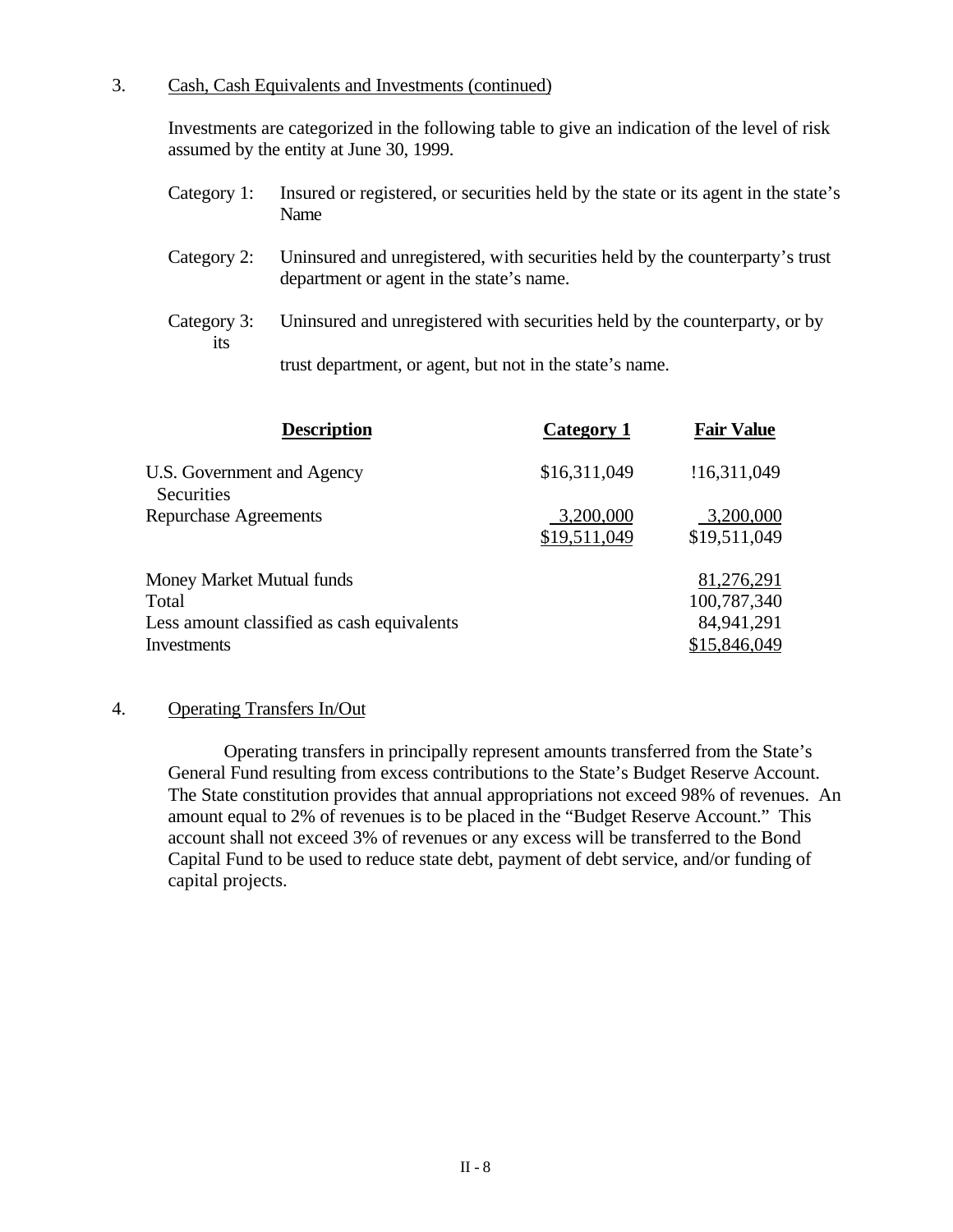### 4. Operating Transfers In/Out (continued)

Operating transfers out principally represent bond proceeds which are intended to the State's matching share of federal highway construction projects. These amounts are transferred to the State's Intermodal Surface Transportation Fund. Also included in operating transfers out are amounts funded by excess contributions to the State's Budget Reserve Account which are transferred back to the General Fund for either the payment of debt service or to fund capital expenditures that are recorded in the General Fund.

## 5. Certificates of Participation

Certificates of Participation, or Lease Participation Certificates, are lease agreements with financial institutions which are issued to purchase or rehabilitate buildings for State use. These obligations result in long term financial commitments. The lease payments are subject to annual appropriation but are still considered a component of the State's net tax supported debt.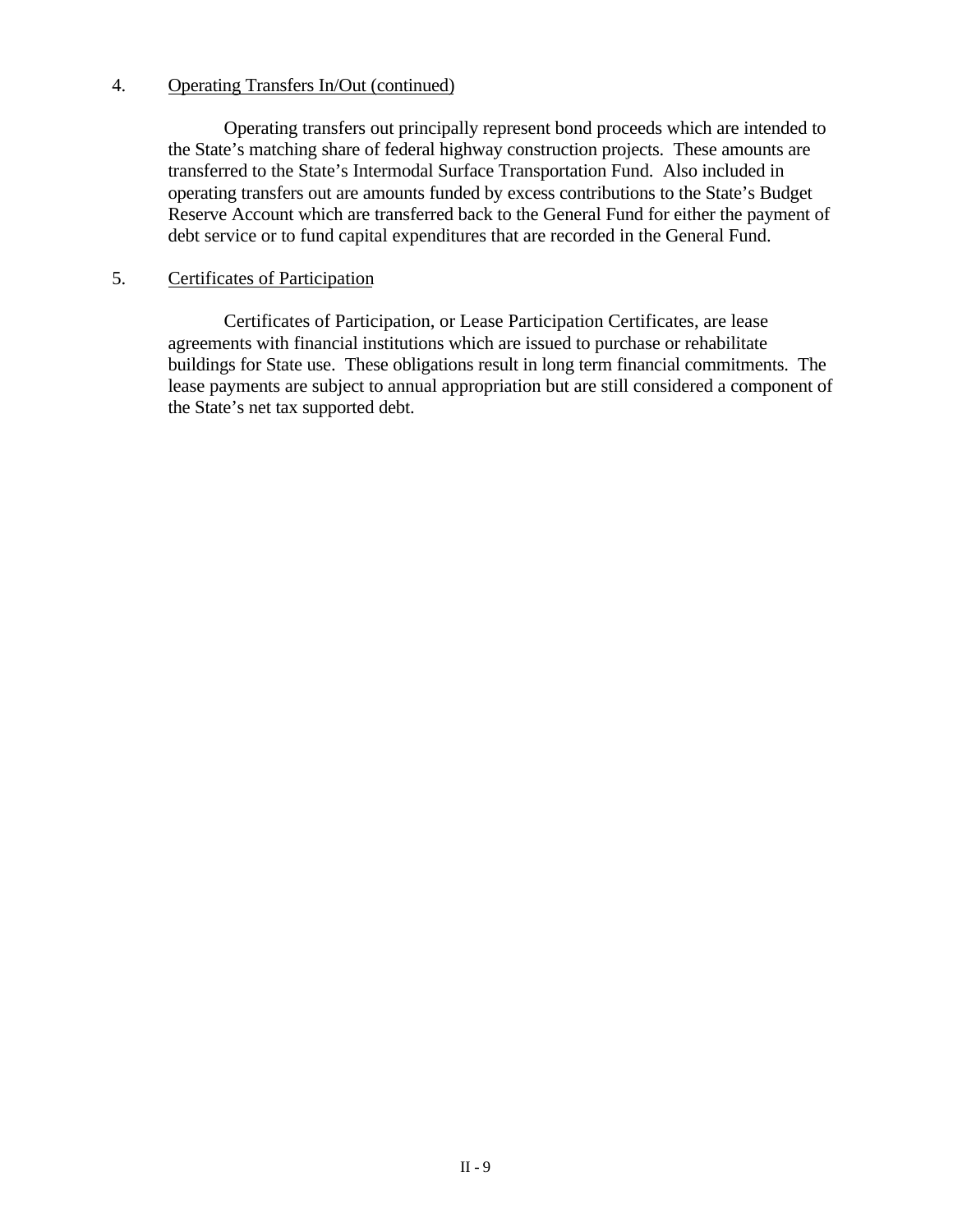State of Rhode Island and Probidence Plantations



GENERAL ASSEMBLY Office of the Auditor General

OFFICE (401) 222-2435 FAX (401) 222-2111

1145 Main Street Pawtucket, Rhode Island 02860-4807

## INDEPENDENT AUDITOR'S REPORT ON COMPLIANCE AND ON INTERNAL CONTROL OVER FINANCIAL REPORTING BASED ON AN AUDIT OF FINANCIAL STATEMENTS PERFORMED IN ACCORDANCE WITH *GOVERNMENT AUDITING STANDARDS*

## JOINT COMMITTEE ON LEGISLATIVE SERVICES, GENERAL ASSEMBLY STATE OF RHODE ISLAND AND PROVIDENCE PLANTATIONS:

We have audited the financial statements of the Capital Projects Funds of the State of Rhode Island, as of and for the year ended June 30, 1999, and have issued our report thereon dated February 23, 2000. We've conducted our audit in accordance with generally accepted auditing standards and the standards applicable to financial audits contained in *Government Auditing Standards*, issued by the Comptroller General of the United States.

#### Compliance

As part of obtaining reasonable assurance about whether Capital Projects Funds financial statements are free of material misstatement, we performed tests of its compliance with certain provisions of laws, regulations, and contracts, noncompliance with which could have a direct and material effect on the determination of financial statement amounts. However, providing an opinion on compliance with those provisions was not an objective of our audit and, accordingly, we do not express such an opinion. The results of our tests disclosed no instance of noncompliance that are required to be reported under *Government Auditing Standards*.

#### Internal Control Over Financial Reporting

In planning and performing our audit, we considered the Capital Projects Funds' internal control over financial reporting in order to determine our auditing procedures for the purpose of expressing our opinion on the financial statements and not to provide assurance on the internal control over financial reporting. Our consideration of the internal control over the financial reporting would not necessarily disclose all matters in the internal control over financial reporting that might be material weaknesses. A material weakness is a condition in which the design or operation of one or more of the internal control components does not reduce to a relatively low level the risk that misstatements in amounts that would be material in the relation to

JOINT COMMITTEE ON LEGISLATIVE SERVICES, GENERAL ASSEMBLY Page 2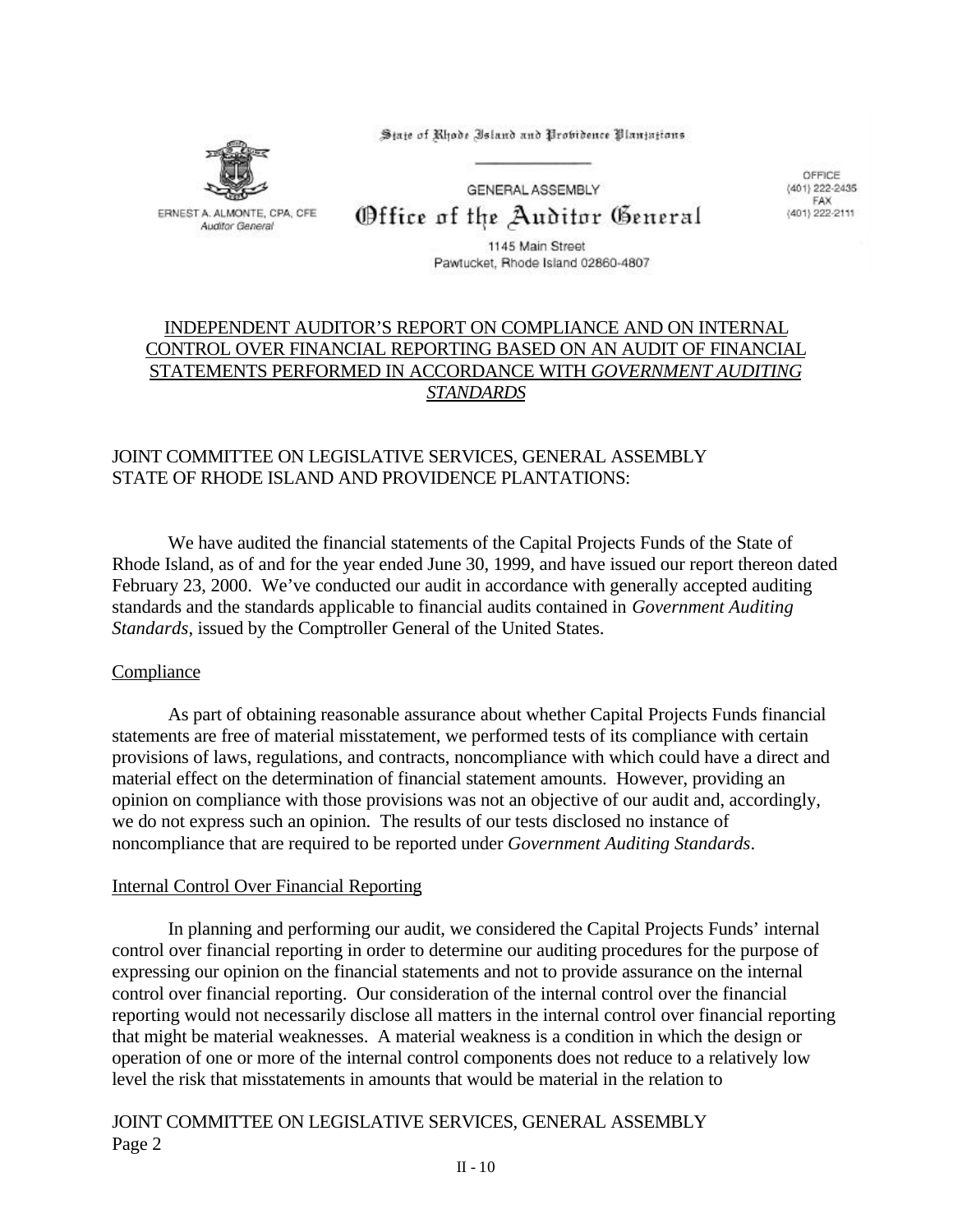We noted no matters involving the internal control over financial reporting and its operation that we consider to be material weaknesses.

This report is intended solely for the information and use of the State's management and the Joint Committee on Legislative Services, General Assembly, State of Rhode Island and Providence Plantations and is not intended to be and should not be used by anyone other than these specified parties.

Camit A. Almit

Ernest A. Almonte, CPA, CFE Auditor General

February 23, 2000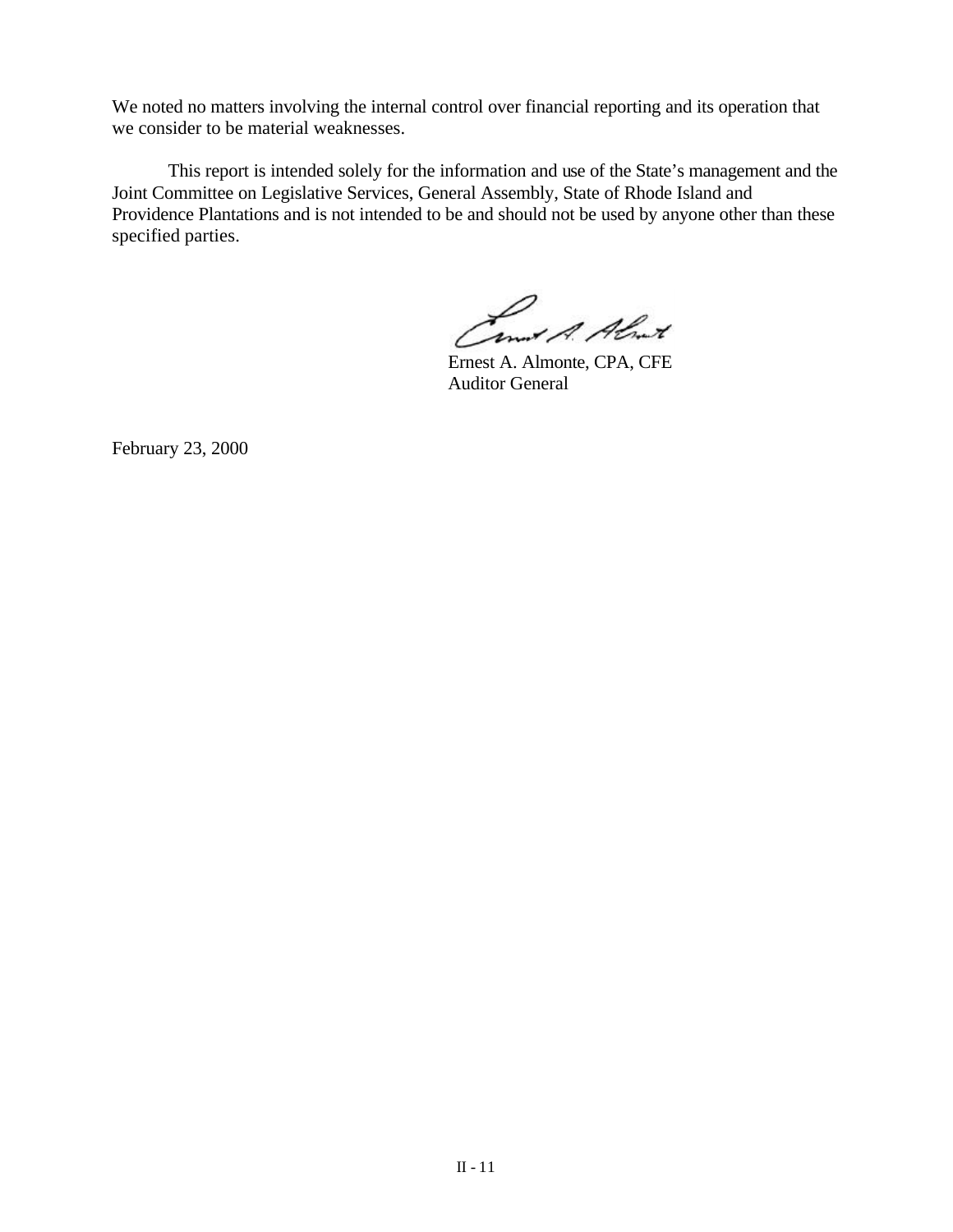# **CAPITAL DEVELOPMENT PROGRAM**

## **SECTION III**

# **SUPPLEMENTARY FINANCIAL SCHEDULES**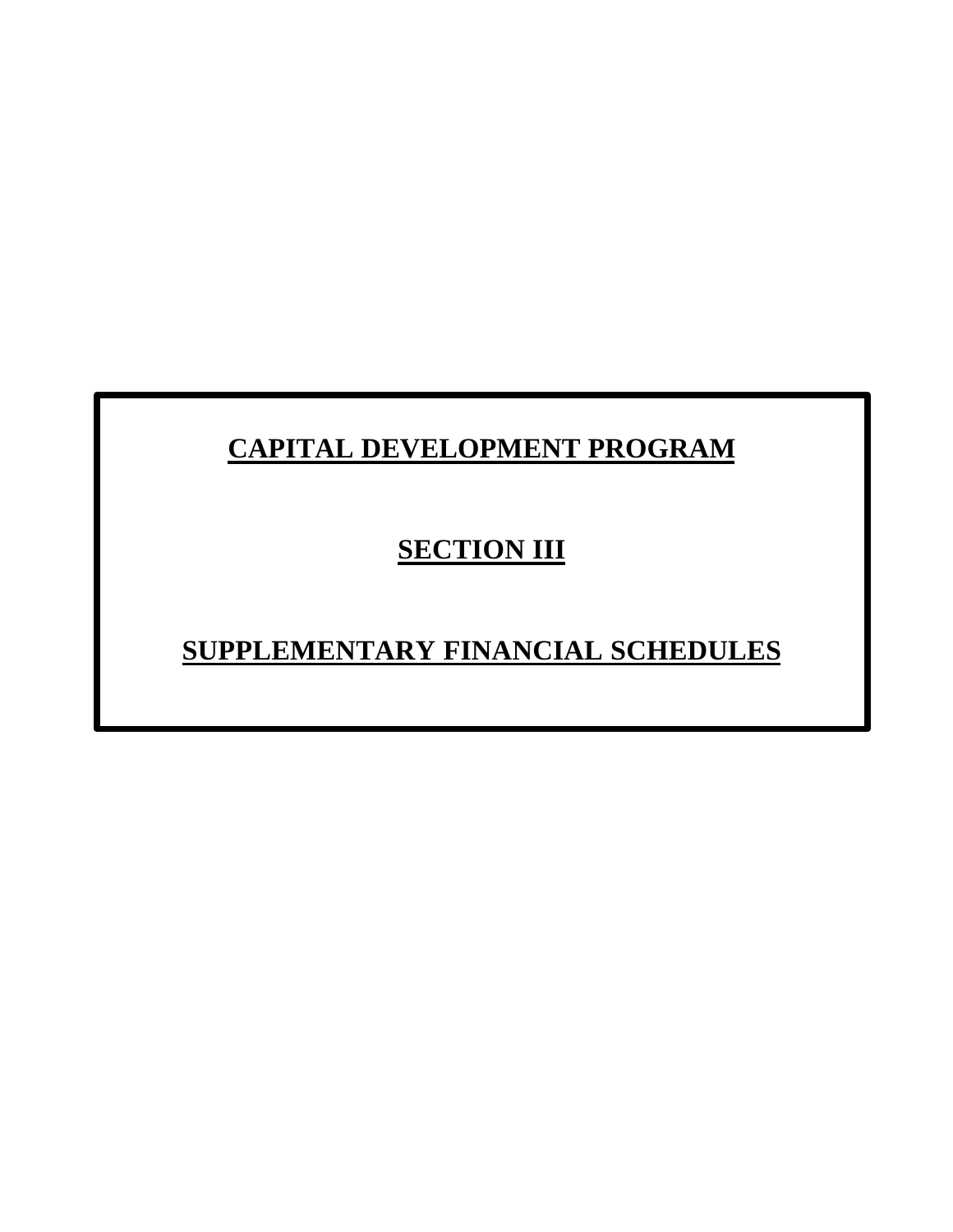## **Table of Contents – Supplementary Financial Statements**

|                                                                           | Page       |
|---------------------------------------------------------------------------|------------|
| <b>CAPITAL PROJECTS FUNDS</b>                                             |            |
| <b>Combining Balance Sheet - Capital Projects Funds</b>                   | $III - 3$  |
| <b>Combining Statement of Revenues, Expenditures, and Changes in Fund</b> | $III - 4$  |
| <b>Balance - Capital Projects Funds</b>                                   |            |
| <b>SUMMARY OF ACTIVE BOND AUTHORIZATIONS</b>                              | $III - 5$  |
| <b>DETAILED PROJECT SCHEDULES BY BOND AUTHORIZATION</b>                   |            |
| <b>Clean Water Act Environmental Trust Fund</b>                           |            |
| Environmental Trust Fund, 1986                                            | $III - 7$  |
| RI Water Pollution Revolving Loan Fund                                    | $III - 9$  |
| <b>Rhode Island Economic Development Corporation</b>                      |            |
| Rhode Island Economic Development Fund of 1979                            | $III - 10$ |
| Capital Development Fund, 1996                                            | $III - 11$ |
| <b>Department of Administration</b>                                       |            |
| Handicapped Accessibility Fund, 1985                                      | $III - 12$ |
| Capital Development Fund, 1990                                            | $III - 13$ |
| <b>Rhode Island Historic Preservation Commission</b>                      |            |
| Capital Development Fund, 1988                                            | $III - 15$ |
| <b>Department of Children, Youth and Families</b>                         |            |
| Capital Development Fund, 1982                                            | $III - 16$ |
| Capital Development Fund, 1986                                            | $III - 19$ |
| <b>Board of Regents for Elementary and Secondary Education</b>            |            |
| Capital Development Fund, 1994                                            | $III - 20$ |
| <b>Board of Governors for Higher Education</b>                            |            |
| Capital Development Fund, 1988                                            | $III - 21$ |
| Capital Development Fund, 1990                                            | $III - 22$ |
| Capital Development Fund - Telecommunications, 1996                       | $III - 23$ |
| Capital Development Fund - Facilities, 1996                               | $III - 25$ |
| Capital Development Fund, 1998                                            | $III - 26$ |
| <b>Sea Water Act Resources Board</b>                                      |            |
| Capital Development Fund, 1983                                            | $III - 27$ |
| Capital Development Fund, 1986                                            | $III - 28$ |
| Capital Development Fund, 1987                                            | $III - 29$ |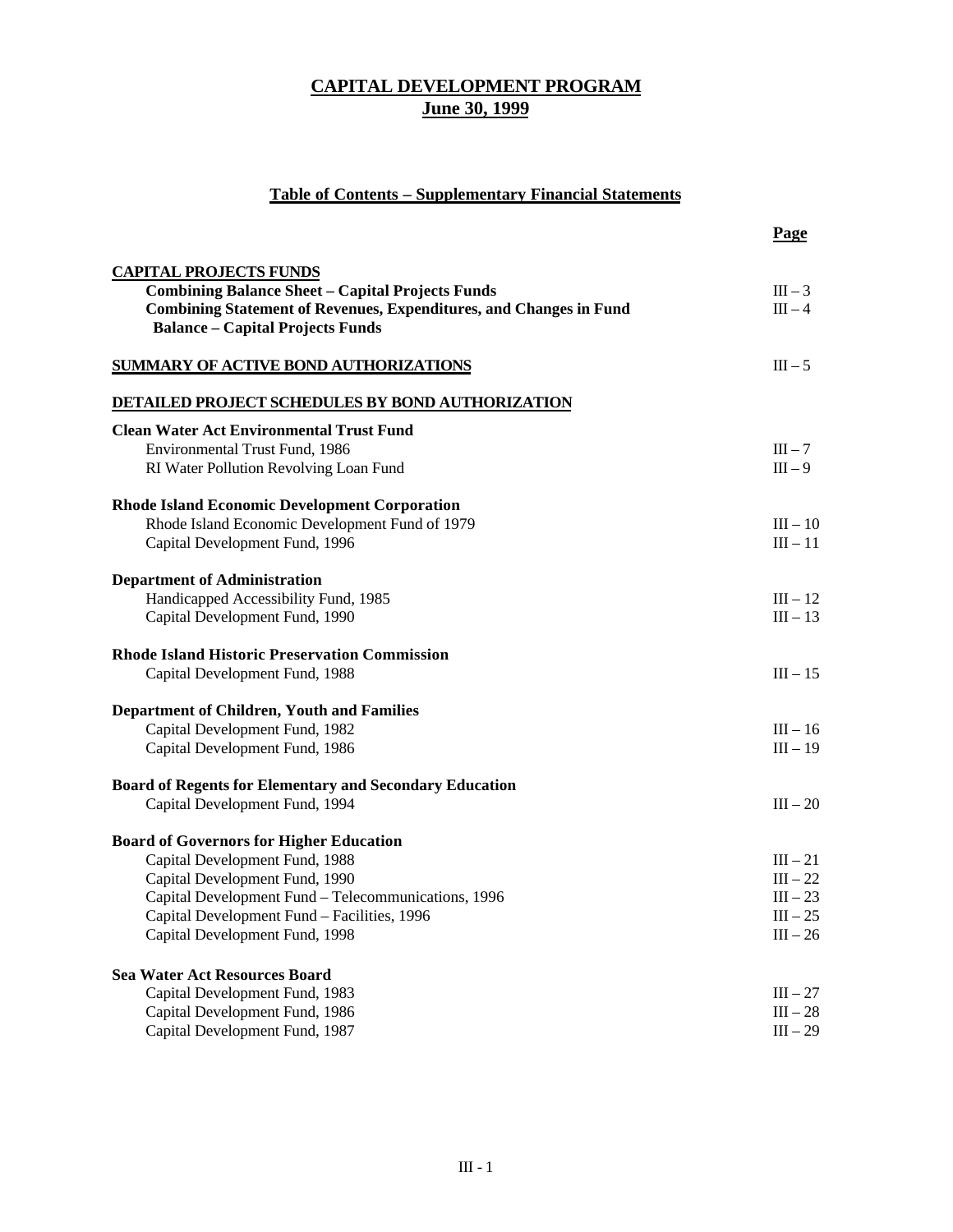## **Table of Contents – Supplementary Financial Statements**

| <b>Department of Environmental Management</b>                              |            |
|----------------------------------------------------------------------------|------------|
| Environmental Response Fund, 1984                                          | $III - 30$ |
| Underground Storage Tank Revolving Fund, 1985                              | $III - 31$ |
| Heritage Capital Development Program, 1985                                 | $III - 32$ |
| Hazardous Waste Reduction, Recycling and Treatment Technologies Fund, 1986 | $III - 33$ |
| Capital Development Fund, 1986                                             | $III - 34$ |
| State Open Space Act, Open Spaces and Recreational Areas Fund, 1987        | $III - 36$ |
| Rhode Island Aqua Fund, 1988                                               | $III - 42$ |
| Capital Development Fund, 1989                                             | $III - 45$ |
| Agricultural Land Preservation Fund, 1990                                  | $III - 47$ |
| Environmental Management Fund, 1996                                        | $III - 48$ |
| Environmental Management Fund, 1998                                        | $III - 49$ |
| Department of Mental Health and Retardation and Hospitals                  |            |
| Capital Development Fund, 1984                                             | $III - 50$ |
| Capital Development Fund, 1985                                             | $III - 53$ |
| Capital Development Fund, 1986                                             | $III - 56$ |
| Capital Development Fund, 1988                                             | $III - 59$ |
| Capital Development Fund, 1988, (Substance Abuse Facilities)               | $III - 62$ |
| Capital Development Fund, 1989                                             | $III - 63$ |
| Capital Development Fund, 1990                                             | $III - 65$ |
| <b>Department of Transportation</b>                                        |            |
| Capital Development Fund, 1977                                             | $III - 68$ |
| Capital Development Fund, 1982                                             | $III - 70$ |
| Capital Development Fund, 1985                                             | $III - 73$ |
| Capital Development Fund, 1986                                             | $III - 74$ |
| Capital Development Fund, 1988                                             | $III - 76$ |
| Capital Development Fund, 1989                                             | $III - 78$ |
| Capital Development Fund, 1990                                             | $III - 79$ |
| Capital Development Fund, 1992                                             | $III - 80$ |
| Capital Development Fund, 1994                                             | $III - 81$ |
| Capital Development Fund, 1996                                             | $III - 82$ |
| Capital Development Fund, 1998                                             | $III - 83$ |
| <b>Delaware Funds</b>                                                      | $III - 84$ |
| <b>Certificates of Participation</b>                                       |            |
| Office of the Attorney General                                             | $III - 85$ |
| Department of Labor and Training, Howard Complex                           | $III - 86$ |
| Department of Corrections                                                  | $III - 87$ |
| McCoy Stadium Renovations                                                  | $III - 88$ |
| Shepard Building, Refunding                                                | $III - 89$ |
| <b>Notes to Project Schedules</b>                                          | $III - 90$ |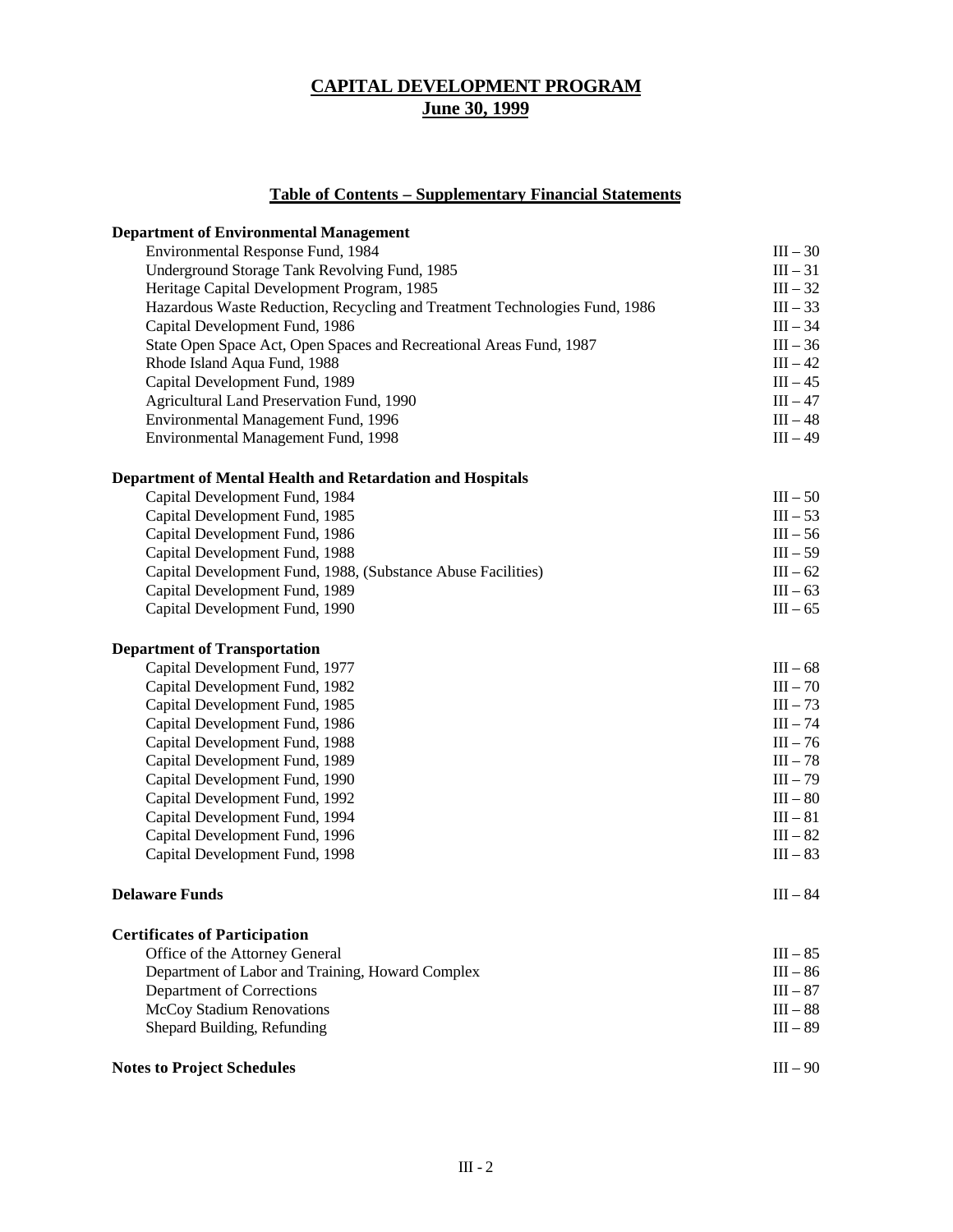#### **COMBINED BALANCE SHEET**

CAPITAL PROJECTS FUNDS June 30, 1999

| <b>Assets</b>                                                                                                                 |    | R.I. Clean<br><b>Water Act</b><br><b>Environmental</b><br><b>Trust Fund</b> |              | <b>Bond</b><br>Capital<br>Fund                   | <b>R.I. Refunding</b><br><b>Bond</b><br><b>Authority</b> |    | <b>Certificates</b><br>of<br>Participation |    | <b>Total</b>                                     |
|-------------------------------------------------------------------------------------------------------------------------------|----|-----------------------------------------------------------------------------|--------------|--------------------------------------------------|----------------------------------------------------------|----|--------------------------------------------|----|--------------------------------------------------|
| Cash and cash equivalents<br>Funds on deposit with fiscal agent<br>Investments<br>Receivables                                 | \$ | 2,173,653                                                                   | $\mathbb{S}$ | 83,793,866                                       | \$<br>969,449<br>15,846,049<br>23,863                    | \$ | 22,771,091                                 | \$ | 86,936,968<br>22,771,091<br>15,846,049<br>23,863 |
| Due from other funds<br>Due from federal government<br>Other assets                                                           |    | 1,792,592                                                                   |              | 129,712<br>3,803,089                             | 3,482,745                                                |    |                                            |    | 1,922,304<br>3,803,089<br>3,482,745              |
| <b>Total</b> assets                                                                                                           | S. | 3,966,245                                                                   | \$           | 87,726,667                                       | 20.322,106                                               | S. | 55,771,091                                 |    | \$134,786,109                                    |
| <b>Liabilities and Fund Balances</b>                                                                                          |    |                                                                             |              |                                                  |                                                          |    |                                            |    |                                                  |
| <b>Liabilities:</b><br>Vouchers and accounts payable<br>Due to other funds<br>Due to component units<br>Loan from other funds | \$ | 48,425<br>18,190                                                            | \$           | 1,537,614<br>1,233,026<br>5,170,167<br>3,437,192 | \$                                                       | \$ | 3,615,850<br>51,570                        | \$ | 5,201,889<br>1,251,216<br>5,170,167<br>3,488,762 |
| Other liabilities<br><b>Total liabilities</b>                                                                                 |    | 66,615                                                                      |              | 11,377,999                                       | 4.462.330<br>4,462,330                                   |    | 3,667,420                                  |    | 4,462,330<br>19,571,364                          |
| <b>Fund balances:</b><br>Reserved for encumbrances<br>Reserved for debt.<br>Reserved for self-insurance                       |    | 725                                                                         |              | 6,176,634                                        | 15,884,904<br>100,000                                    |    | 16,333,095<br>2,770,576                    |    | 22,510,454<br>18,655,480<br>100,000              |
| Unreserved:<br>Designated for capital projects<br>Undesignated                                                                |    | 3,898,905                                                                   |              | 70,172,034                                       | (125, 128)                                               |    |                                            |    | $\mathbf 0$<br>74,070,939<br>(125, 128)          |
| Total fund balances                                                                                                           |    | 3,899,630                                                                   |              | 76,348,668                                       | 15,859,776                                               |    | 19,103,671                                 |    | 115,211,745                                      |
| Total liabilities and fund balances                                                                                           | S  | 3,966,245                                                                   | \$           | 87,726,667                                       | 20,322,106                                               | S  | 22,771,091                                 | S. | 134,786,109                                      |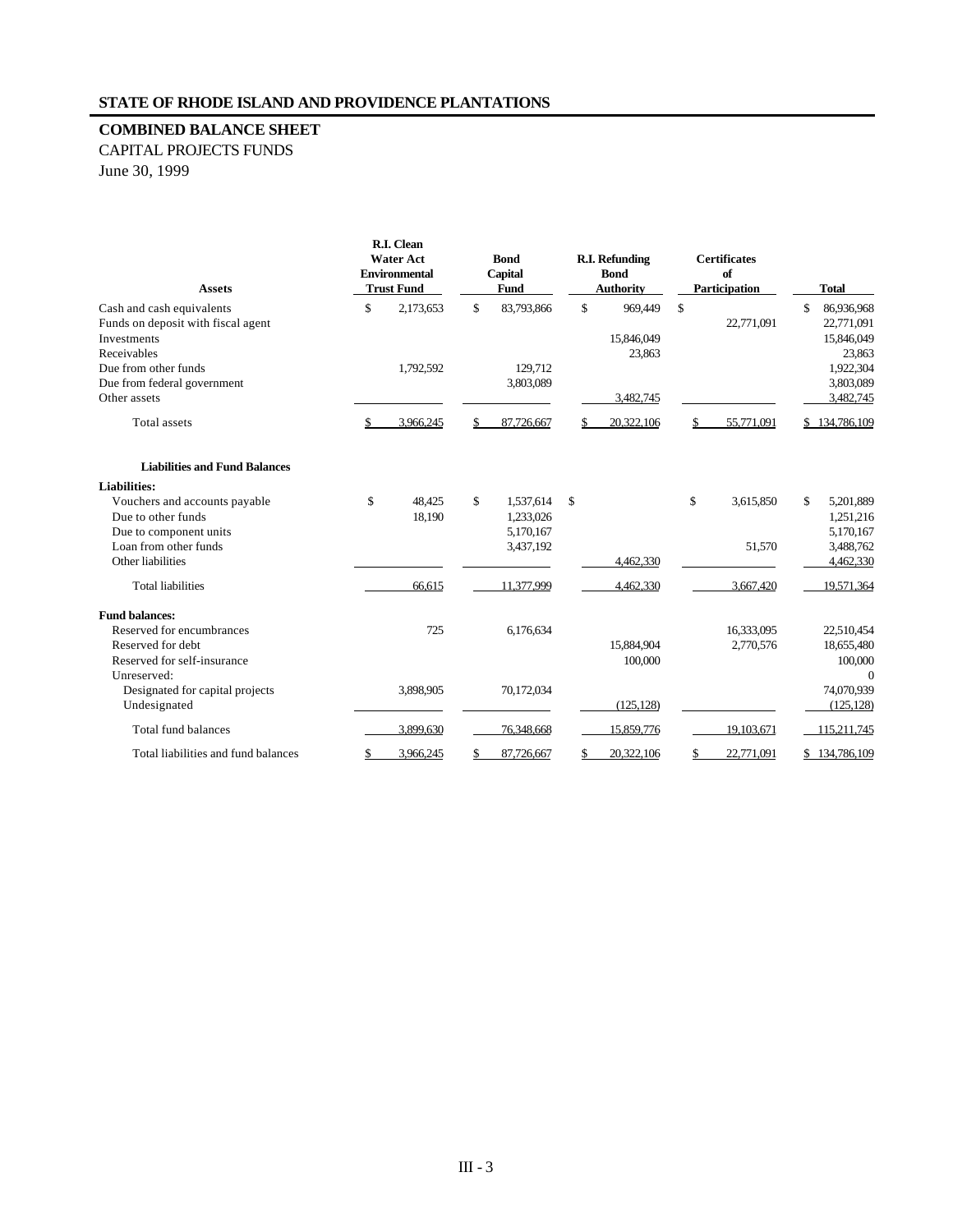#### **STATE OF RHODE ISLAND AND PROVIDENCE PLANTATIONS**

#### **COMBINED STATEMENT OF REVENUES, EXPENDITURES, AND CHANGES IN FUND BALANCES**

#### CAPITAL PROJECTS FUNDS

For the Fiscal Year Ended June 30, 1999

|                                                      | R.I. Clean<br><b>Water Act</b><br><b>Environmental</b><br><b>Trust Fund</b> | Bond<br>Capital<br>Fund | R.I. Refunding<br><b>Bond</b><br><b>Authority</b> | <b>Certificates</b><br>of<br>Participation | <b>Total</b>           |
|------------------------------------------------------|-----------------------------------------------------------------------------|-------------------------|---------------------------------------------------|--------------------------------------------|------------------------|
| <b>Revenues:</b>                                     |                                                                             |                         |                                                   |                                            |                        |
| Charges for services                                 | \$                                                                          | $\mathbb{S}$            | \$                                                | \$                                         | \$<br>8,586,261        |
|                                                      |                                                                             |                         | 8,586,261                                         |                                            |                        |
| Federal grants<br>Income from investments            | 297,651                                                                     | 3,993,977<br>5,801,943  |                                                   | 1,653,843                                  | 3,993,977<br>9,100,853 |
| Net increase (decrease) in the fair value of         |                                                                             |                         | 1,347,416                                         |                                            |                        |
| investments                                          |                                                                             |                         | (337, 238)                                        |                                            | (337, 238)             |
|                                                      |                                                                             |                         |                                                   |                                            |                        |
| Total revenues                                       | 297,651                                                                     | 9,795,920               | 9,596,439                                         | 1.653.843                                  | 21,343,853             |
| Other financing sources:                             |                                                                             |                         |                                                   |                                            |                        |
| Bonds and notes issued                               | 2,805,000                                                                   | 144,065,000             |                                                   |                                            | 146,870,000            |
| Premium and accrued interest                         | 6,029                                                                       | 5,192,995               |                                                   |                                            | 5,199,024              |
| Operating transfer in                                |                                                                             | 39,404,537              |                                                   |                                            | 39,404,537             |
| Total revenues and other financing<br>sources        | 3,108,680                                                                   | 198,458,452             | 9.596.439                                         | 1,653,843                                  | 212,817,414            |
| <b>Expenditures:</b>                                 |                                                                             |                         |                                                   |                                            |                        |
| Current:                                             |                                                                             |                         |                                                   |                                            |                        |
| General government                                   |                                                                             | 1,634,046               | 346,492                                           |                                            | 1,980,538              |
| Human services                                       |                                                                             | 4,382,008               |                                                   |                                            | 4,382,008              |
| Education                                            |                                                                             | 4,750,048               |                                                   |                                            | 4,750,048              |
| Environment                                          | 383,840                                                                     | 2,621,014               |                                                   |                                            | 3,004,854              |
| Transportation                                       |                                                                             | 96,804                  |                                                   |                                            | 96,804                 |
| Capital outlays                                      |                                                                             |                         |                                                   | 14,348,337                                 | 14,348,337             |
| Intergovernmental                                    | 296,626                                                                     | 3,140,222               |                                                   |                                            | 3,436,848              |
| Grants                                               |                                                                             | 33                      |                                                   |                                            | 33                     |
| Debt service:                                        |                                                                             |                         |                                                   |                                            |                        |
| Interest and other charges                           | 6,633                                                                       | 1,022,936               | 10,192,120                                        | 1,346,494                                  | 12,568,183             |
| Total expenditures                                   | 687,099                                                                     | 17,647,111              | 10,538,612                                        | 15,694,831                                 | 44,567,653             |
| Other financing uses:                                |                                                                             |                         |                                                   |                                            |                        |
| Payment to refunded bonds escrow agent               |                                                                             | 84,763,219              |                                                   |                                            | 84,763,219             |
| Operating transfers out                              |                                                                             | 73,065,633              |                                                   |                                            | 73,065,633             |
| Operating transfers to component units               | 3,396,809                                                                   | 33,351,845              |                                                   |                                            | 36,748,654             |
| Total expenditures and other financing<br>uses       | 4,083,908                                                                   | 208,827,808             | 10,538,612                                        | 15,684,831                                 | 239,145,159            |
| Revenues and other financing sources over<br>(under) |                                                                             |                         |                                                   |                                            |                        |
| expenditures and other financing uses                | (975, 228)                                                                  | (10, 369, 356)          | (942, 173)                                        | (14,040,988)                               | (26, 327, 745)         |
| Fund balances, July 1, 1998                          | 4,874,858                                                                   | 86,718,024              | 16,801,949                                        | 33,144,659                                 | 141,539,490            |
| Fund balances, June 30, 1999                         | 3,899,630<br>\$                                                             | 76,348,668<br>\$        | 15,859,776<br>\$                                  | 19,103,671<br>\$                           | 115,211,745            |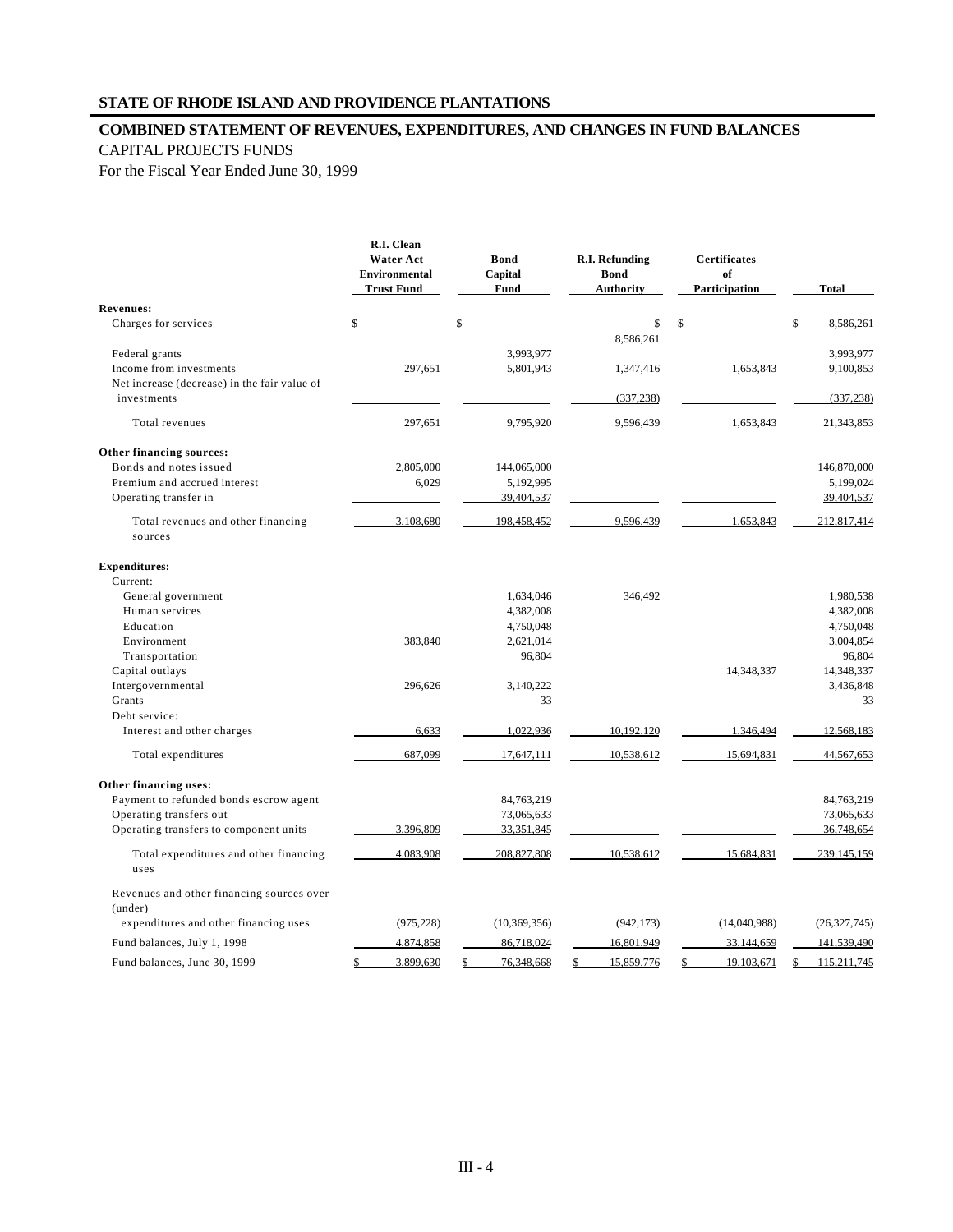|                                                                                                                                                    | <b>Capital Development Program</b><br><b>Summary of Active Bond Authorizations</b><br>June 30, 1999 |                                           |                                                       |                                        |                              |                                                     |                                          |                            |                                                      |                                                  |
|----------------------------------------------------------------------------------------------------------------------------------------------------|-----------------------------------------------------------------------------------------------------|-------------------------------------------|-------------------------------------------------------|----------------------------------------|------------------------------|-----------------------------------------------------|------------------------------------------|----------------------------|------------------------------------------------------|--------------------------------------------------|
| <b>Department of Authorization</b>                                                                                                                 | <b>Funds</b><br><b>Authorized</b><br>(A)                                                            | <b>Funds</b><br><b>Issued</b><br>(B)      | <b>Extinguished</b><br>of<br><b>Terminated</b><br>(C) | <b>Unissued</b><br>$(A-B-C)$           | Other<br><b>Funds</b><br>(D) | <b>Funds</b><br><b>Available</b><br>$(E) = (B + D)$ | <b>Expenditures</b><br>(F)               | <b>Encumbrances</b><br>(G) | <b>Designated</b><br><b>Funds</b><br>$(H) = (E-F-G)$ | Fund<br><b>Balance</b><br>$(G + H)$              |
| <b>R.I. CLEAN WATER ACT</b><br><b>ENVIRONMENTAL TRUST FUND</b>                                                                                     |                                                                                                     |                                           |                                                       |                                        |                              |                                                     |                                          |                            |                                                      |                                                  |
| <b>Clean Water Act Environmental Trust Fund</b><br>Environmental Trust Fund, 1986<br>Environmental Trust Fund, 1990<br><b>Investments Earnings</b> | \$ 35,000,000<br>35,000,000                                                                         | 30,960,373<br><sup>\$</sup><br>12,210,000 | $\mathbf{s}$                                          | 4.039.627<br>\$.<br>22,790,000         | $\mathbf{s}$<br>2,208,715    | 30,960,373<br>\$.<br>12,210,000<br>2,208,715        | 39,332,857<br>$\mathbb{S}$<br>12,146,600 | - S<br>725                 | 1.627.515<br>\$<br>62,675<br>2,208,715               | 1.627.515<br>$\mathbb{S}$<br>63,400<br>2,208,715 |
| <b>Environmental Trust Fund Totals</b>                                                                                                             | 70,000,000                                                                                          | 43,170,373<br>$\mathcal{S}$               | $\mathcal{S}$<br>$\Delta \phi$                        | 26,829,627<br>$\mathbf{\hat{S}}$       | 2,208,715                    | 45,379,088                                          | 41,479,457<br>$\mathcal{S}$              | 725<br>$\mathbf{s}$        | 3,898,905<br>\$                                      | 3,899,630                                        |
| <b>BOND CAPITAL FUND</b>                                                                                                                           |                                                                                                     |                                           |                                                       |                                        |                              |                                                     |                                          |                            |                                                      |                                                  |
| <b>Rhode Island Economic Development Corporation</b><br>Rhode Island Economic Development Fund of 1979<br>Capital Development Fund, 1996           | \$ 25,000,000<br>72,000,000                                                                         | <sup>S</sup><br>24,550,075<br>28,310,000  | -S                                                    | 449.925<br>$\mathcal{S}$<br>43,690,000 | $\mathbb{S}$<br>477,069      | $\mathbb{S}$<br>25,027,144<br>28,310,000            | 25,027,144<br>$\mathbb{S}$<br>11,219,215 | - \$                       | $\mathcal{S}$<br>17,090,785                          | $\mathbb{S}$<br>17,090,785                       |
| <b>Department of Administration</b><br>Handicapped Accessibility Fund, 1985<br>Capital Development Fund, 1990                                      | 5,000,000<br>19,445,540                                                                             | 4,999,015<br>19,445,000                   | 985<br>540                                            |                                        |                              | 4,999,015<br>19,445,000                             | 4,706,823<br>16,884,436                  | 29,532<br>493,791          | 262,660<br>2,066,773                                 | 292,192<br>2,560,564                             |
| <b>Rhode Island Preservation Commission</b><br>Capital Development Fund, 1988                                                                      | 2,500,000                                                                                           | 2,500,000                                 |                                                       |                                        |                              | 2,500,000                                           | 2,475,013                                | 7,061                      | 17,926                                               | 24,987                                           |
| Department of Children, Youth and Families<br>Capital Development Fund, 1982<br>Capital Development Fund, 1986                                     | 3,100,000<br>6,500,000                                                                              | 3,063,613<br>6,485,000                    | 36,387<br>15,000                                      |                                        |                              | 3,063,613<br>6,485,000                              | 2,997,991<br>6,276,572                   |                            | 85,622<br>208,428                                    | 85,622<br>208,428                                |
| Board of Regents for Elementary and<br><b>Secondary Education</b><br>Capital Development Fund, 1994                                                | 29,000,000                                                                                          | 9,835,000                                 |                                                       | 19,165,000                             |                              | 9,835,000                                           | 5,182,921                                | 30,332                     | 4,621,747                                            | 4,652,079                                        |
| <b>Board of Governors for Higher Education</b><br>Capital Development Fund, 1988<br>Capital Development Fund, 1990                                 | 17,700,000<br>7,700,000                                                                             | 17,675,000<br>7,000,000                   | 25,000                                                |                                        |                              | 17,675,000<br>7,000,000                             | 17,609,764<br>7,000,000                  | 18,425                     | 46,811                                               | 65,236                                           |
| Capital Development Fund - Telecommunications,                                                                                                     | 40,600,000                                                                                          | 23,890,000                                |                                                       | 16,710,000                             |                              | 23,890,000                                          | 17,223,740                               | 2,708,614                  | 3,957,645                                            | 6,666,260                                        |
| 1996<br>Capital Development Fund, 1996<br>Capital Development Fund, 1998                                                                           | 33,803,485<br>20,990,000                                                                            | 14,010,000                                |                                                       | 19,793,485<br>20,990,000               |                              | 14,010,000                                          | 5,648,666                                | 1,426,934                  | 6,934,400                                            | 8,361,334                                        |
| <b>State Water Resources Board</b><br>Capital Development Fund, 1983<br>Capital Development Fund, 1986<br>Capital Development Fund, 1987           | 10,100,000<br>13,600,000<br>10,000,000                                                              | 10,098,693<br>13,385,000<br>5,765,000     | 1,307                                                 | 215,000<br>4,235,000                   |                              | 10,098,693<br>13,385,000<br>5,765,000               | 10,054,622<br>9,953,466<br>14,118        | 4,292                      | 44,071<br>3,427,242<br>5,750,882                     | 44,071<br>3,431,534<br>5,750,882                 |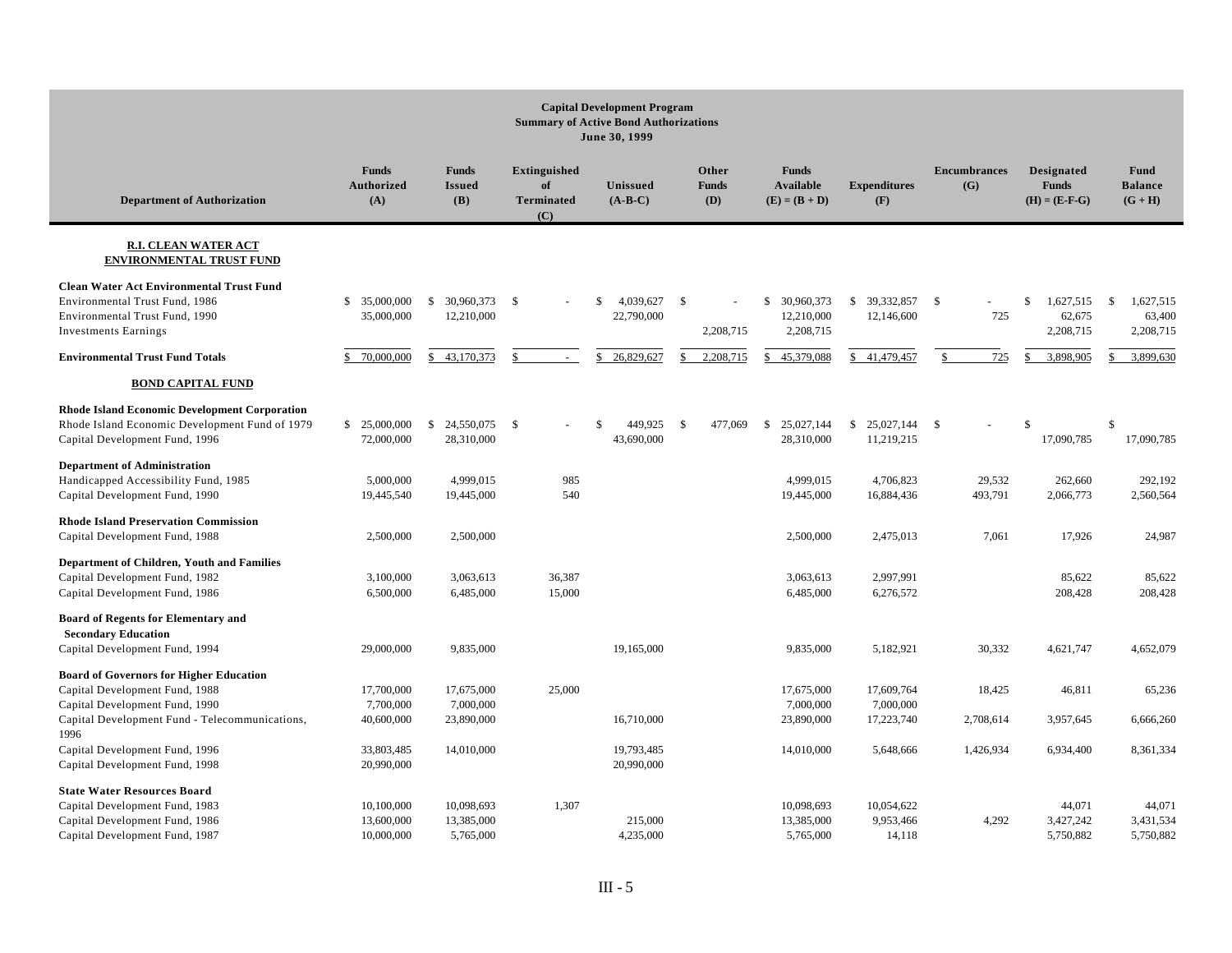#### **Department of Environmental Management**

| Environmental Response Fund, 1984               | 5,000,000  | 4.998.582  | 1,418   |         | 4,998,582  | 4.998.582  |        |        |         |
|-------------------------------------------------|------------|------------|---------|---------|------------|------------|--------|--------|---------|
| Underground Storage Tank Revolving Fund, 1985   | 1.500.000  | 193,183    | 704,853 | 601.964 | 193,183    | 193.183    |        |        |         |
| Heritage Capital Development Program, 1985      | 9,000,000  | 8,221,462  | 778,538 |         | 8,221,462  | 8,138,989  | 11,582 | 70,892 | 82,474  |
| Hazardous Waste Reduction, Recycling, Treatment | 2,000,000  | ,750,000   | 250,000 |         | 1,750,000  | 1,750,000  |        |        |         |
| Technologies Fund, 1986                         |            |            |         |         |            |            |        |        |         |
| Capital Development Fund, 1986                  | 16,000,000 | 15,375,158 |         | 624,842 | 15,375,158 | 15,273,702 | 1,567  | 99,889 | 101,456 |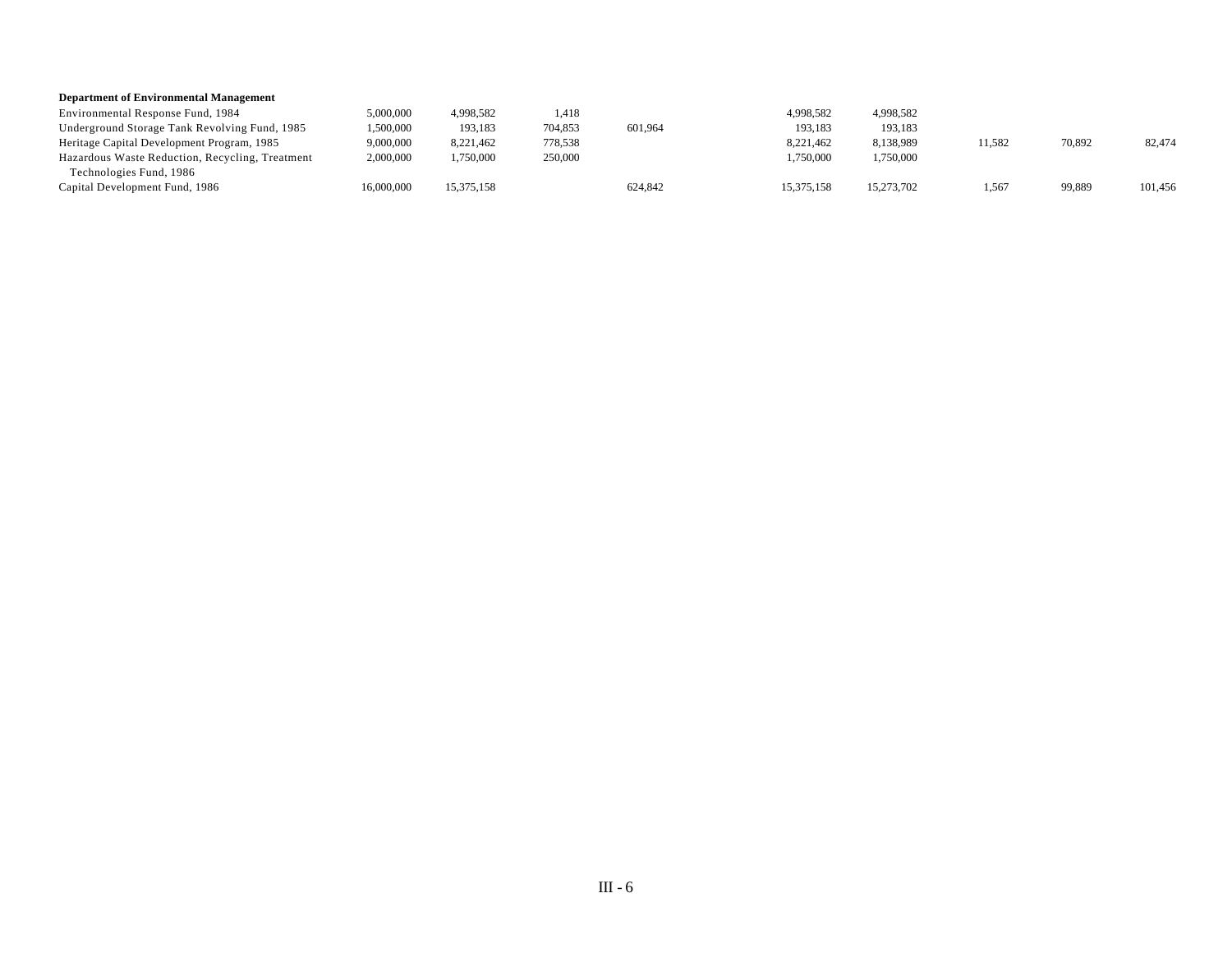|                                                                                                             |                                          |                                      |                                                       | <b>Capital Development Program</b><br><b>Summary of Active Bond Authorizations</b><br>June 30, 1999 |                              |                                              |                                      |                            |                                                      |                                     |
|-------------------------------------------------------------------------------------------------------------|------------------------------------------|--------------------------------------|-------------------------------------------------------|-----------------------------------------------------------------------------------------------------|------------------------------|----------------------------------------------|--------------------------------------|----------------------------|------------------------------------------------------|-------------------------------------|
| <b>Department of Authorization</b>                                                                          | <b>Funds</b><br><b>Authorized</b><br>(A) | <b>Funds</b><br><b>Issued</b><br>(B) | <b>Extinguished</b><br>of<br><b>Terminated</b><br>(C) | Unissued<br>$(A-B-C)$                                                                               | Other<br><b>Funds</b><br>(D) | <b>Funds</b><br>Available<br>$(E) = (B + D)$ | <b>Expenditures</b><br>(F)           | <b>Encumbrances</b><br>(G) | <b>Designated</b><br><b>Funds</b><br>$(H) = (E-F-G)$ | Fund<br><b>Balance</b><br>$(G + H)$ |
| <b>Department of Environmental Management,</b><br>continued                                                 |                                          |                                      |                                                       |                                                                                                     |                              |                                              |                                      |                            |                                                      |                                     |
| State Open Space Act, Open Spaces and<br>Recreational Areas Fund, 1987                                      | 65,200,000                               | 57,056,745                           |                                                       | 8,143,255                                                                                           |                              | 57,056,745                                   | 55,051,581                           | 344,509                    | 1,660,655                                            | 2,005,164                           |
| Rhode Island Aqua Fund, 1988<br>Capital Development Fund, 1989<br>Agricultural Land Preservation Fund, 1990 | 15,000,000<br>74,500,000<br>2,000,000    | 9,245,000<br>68,490,000<br>2,000,000 | 5,314,657                                             | 440,343<br>6,010,000                                                                                |                              | 9,245,000<br>68,490,000<br>2,000,000         | 7,232,356<br>57,390,000<br>1,991,698 | 160,456                    | 2,012,644<br>10,939,545<br>8,302                     | 2,012,644<br>11,100,000<br>8,302    |
| Environmental Management Fund, 1996<br>Environmental Management Fund, 1998                                  | 4,000,000<br>15,000,000                  | 2,005,000                            |                                                       | 1,995,000<br>15,000,000                                                                             |                              | 2,005,000                                    | 868,137                              |                            | 1,136,863                                            | 1,136,863                           |
| Department of Mental Health, Retardation and<br><b>Hospitals</b>                                            |                                          |                                      |                                                       |                                                                                                     |                              |                                              |                                      |                            |                                                      |                                     |
| Capital Development Fund, 1984                                                                              | 8,000,000                                | 7,994,264                            | 5,736                                                 |                                                                                                     |                              | 7,994,264                                    | 7,967,071                            | 2,000                      | 25,193                                               | 27,193                              |
| Capital Development Fund, 1985                                                                              | 12,680,000                               | 12,670,992                           | 9,008                                                 |                                                                                                     |                              | 12,670,992                                   | 12,603,071                           | 2,250                      | 65,456                                               | 67,706                              |
| Capital Development Fund, 1986                                                                              | 11,690,000                               | 11,570,000                           |                                                       | 120,000                                                                                             |                              | 11,570,000                                   | 11,514,761                           | 11,517                     | 43,722                                               | 55,239                              |
| Capital Development Fund, 1988                                                                              | 29,142,500                               | 27,805,000                           |                                                       | 1,337,500                                                                                           | 47,500                       | 27,852,500                                   | 27,082,936                           | 350,666                    | 418,898                                              | 769,564                             |
| Capital Development Fund, 1988 - Substance Abuse                                                            | 3,200,000                                | 3,200,000                            |                                                       |                                                                                                     |                              | 3,200,000                                    | 2,773,052                            | 910                        | 426,039                                              | 426,948                             |
| Capital Development Fund, 1989                                                                              | 17,500,000                               | 16,265,000                           |                                                       | 1,235,000                                                                                           |                              | 16,265,000                                   | 14,759,621                           | 94,125                     | 1,411,254                                            | 1,505,379                           |
| Capital Development Fund, 1990                                                                              | 41,850,000                               | 20,240,000                           |                                                       | 21,610,000                                                                                          |                              | 20,240,000                                   | 15,884,494                           | 160,998                    | 4,194,508                                            | 4,355,506                           |
| <b>Department of Transportation</b>                                                                         |                                          |                                      |                                                       |                                                                                                     |                              |                                              |                                      |                            |                                                      |                                     |
| Capital Development Fund, 1977                                                                              | 41,500,000                               | 41,500,000                           |                                                       |                                                                                                     | 8,286,844                    | 49,786,844                                   | 49,888,024                           | 168,330                    | (269, 510)                                           | (101, 180)                          |
| Capital Development Fund, 1982                                                                              | 25,000,000                               | 24,987,089                           | 12,911                                                |                                                                                                     | 167,346                      | 25,154,435                                   | 24,930,610                           |                            | 223,825                                              | 223,825                             |
| Capital Development Fund, 1985                                                                              | 16,000,000                               | 15,995,199                           | 4,801                                                 |                                                                                                     | 671,552                      | 16,666,751                                   | 17,238,413                           | 20,867                     | (592, 529)                                           | (571, 662)                          |
| Capital Development Fund, 1986                                                                              | 57,490,000                               | 57,489,847                           | 153                                                   |                                                                                                     |                              | 57,489,847                                   | 57,178,673                           |                            | 311,174                                              | 311,174                             |
| Capital Development Fund, 1988                                                                              | 98,580,000                               | 98,579,179                           | 821                                                   |                                                                                                     | 3,869,966                    | 102,449,145                                  | 102,353,053                          |                            | 96,092                                               | 96,092                              |
| Capital Development Fund, 1989                                                                              | 3,000,000                                | 3,000,000                            |                                                       |                                                                                                     |                              | 3,000,000                                    | 2,941,016                            | 61,343                     | (2,360)                                              | 58,984                              |
| Capital Development Fund, 1990                                                                              | 92,100,000                               | 92,100,000                           |                                                       |                                                                                                     | 2,467,909                    | 94,567,909                                   | 94,585,281                           | 65,331                     | (82,704)                                             | (17, 372)                           |
| Capital Development Fund, 1992                                                                              | 12,000,000                               | 12,000,000                           |                                                       |                                                                                                     |                              | 12,000,000                                   | 12,000,000                           |                            |                                                      |                                     |
| Capital Development Fund, 1994                                                                              | 56,500,000                               | 56,500,000                           |                                                       |                                                                                                     |                              | 56,500,000                                   | 56,500,000                           |                            |                                                      |                                     |
| Capital Development Fund, 1996                                                                              | 80,180,000                               | 76,785,000                           |                                                       | 3,395,000                                                                                           |                              | 76,785,000                                   | 76,199,115                           |                            | 585,885                                              | 585,885                             |
| Capital Development Fund, 1998                                                                              | 65,700,000                               |                                      |                                                       | 65,700,000                                                                                          |                              |                                              |                                      |                            |                                                      |                                     |
| <b>Investments Earnings</b>                                                                                 |                                          |                                      |                                                       |                                                                                                     | 2,874,709                    | 2,874,709                                    |                                      |                            | 2,874,709                                            | 2,874,709                           |
| <b>Delaware Funds</b>                                                                                       | 539,651                                  | 539,651                              |                                                       |                                                                                                     |                              | 539,651                                      | 539,651                              | 1,200                      | (1,400)                                              | (200)                               |
| <b>Bond Capital Fund Totals</b>                                                                             | \$1,198,191,176                          | \$939,567,747                        | 7,162,115                                             | \$251,461,314                                                                                       | $\mathbb{S}$<br>18,862,895   | 958,430,643<br>S                             | \$882,081,974                        | 6,176,634<br>\$            | 70,172,034<br>\$                                     | 76,348,668<br>¢                     |
| <b>CERTIFICATES OF PARTICIPATION</b>                                                                        |                                          |                                      |                                                       |                                                                                                     |                              |                                              |                                      |                            |                                                      |                                     |
| Office of the Attorney General                                                                              | \$<br>4,50,000                           | 4,50,000<br>- \$                     | -\$                                                   | <sup>\$</sup>                                                                                       | \$                           | 4,621,623<br>-S                              | 4,366,660<br>-S                      | 71,117 \$<br>-S            | 183,847                                              | \$<br>254,963                       |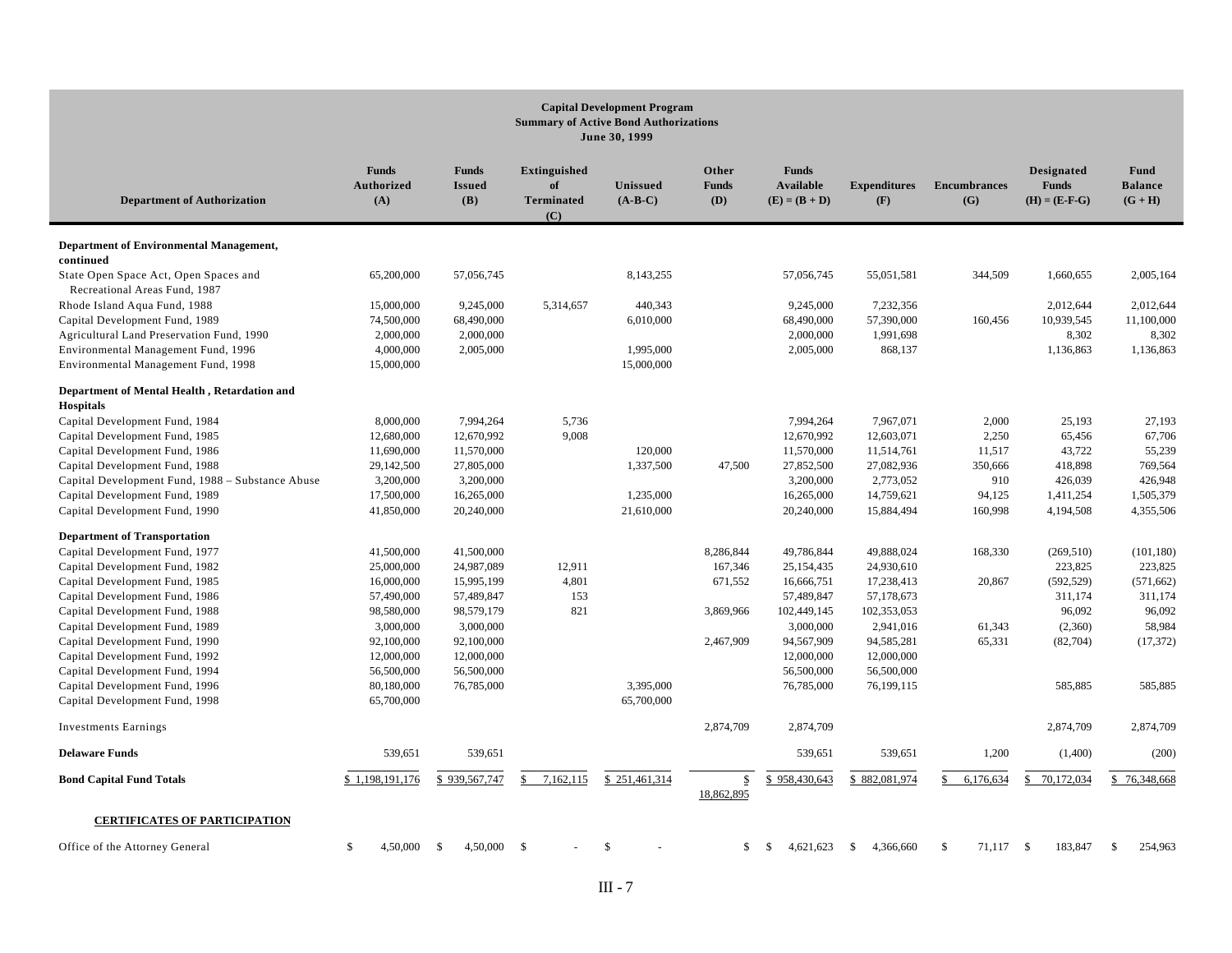|                                                  |             |             |  |  | 121,623   |             |               |            |           |            |
|--------------------------------------------------|-------------|-------------|--|--|-----------|-------------|---------------|------------|-----------|------------|
| Department of Labor and Training, Howard Complex | 24,000,000  | 24,000,000  |  |  | 2,157,449 | 26,157,449  | 8,852,986     | 16,257,771 | 1,046,692 | 17,304,463 |
| Department of Corrections                        | 33,000,000  | 33,000,000  |  |  | 169,263   | 33,169,263  | 33,169,263    |            |           |            |
| Department of Corrections, Refunding             | 28,185,000  | 28,185,000  |  |  | 1,501,698 | 29,686,698  | 28,146,660    |            | 1,540,038 | 1,540,038  |
| <b>McCoy Stadium Renovations</b>                 | 11,825,000  | 11.825.000  |  |  | 558,859   | 12,383,859  | 12,383,735    | 124        |           | 124        |
| Shepard Building, Refunding                      | 34,805,000  | 34,805,000  |  |  | 2,190,198 | 36,995,918  | 36,991,835    | 4,083      |           | 4,083      |
| <b>Certificates of Participation Totals</b>      | 136,315,000 | 136,315,000 |  |  |           | 143,014,810 | \$123,911,139 | 16.333.095 | 2.770.576 | 19,103,671 |
|                                                  |             |             |  |  | 6,699,810 |             |               |            |           |            |

See Notes to Financial Schedules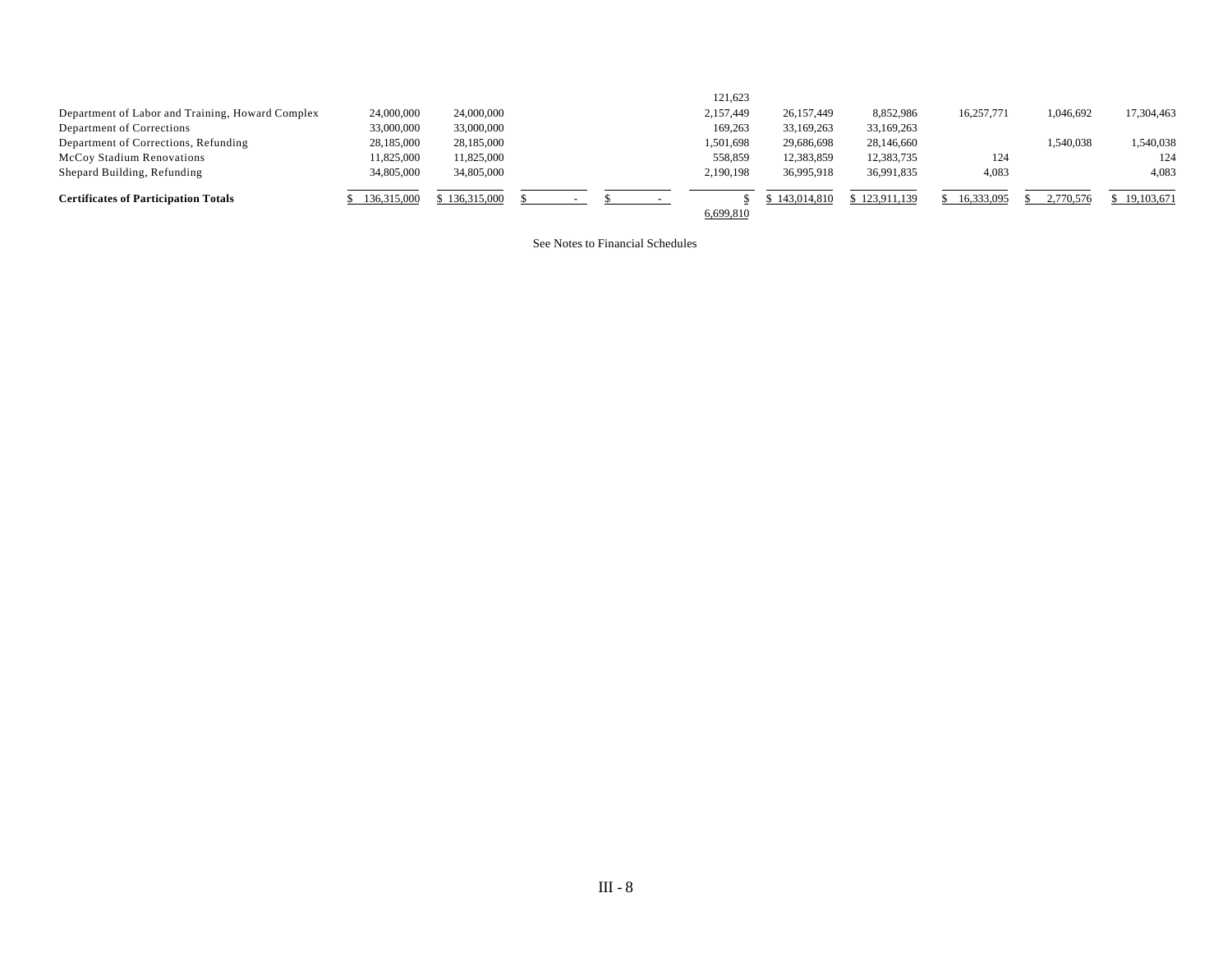|                | <b>Clean Water Act Environmental Trust Fund</b><br><b>Environmental Trust Fund</b><br>June 30, 1999 |                                               |                     |                            |                                   |                       |  |  |  |  |  |
|----------------|-----------------------------------------------------------------------------------------------------|-----------------------------------------------|---------------------|----------------------------|-----------------------------------|-----------------------|--|--|--|--|--|
|                |                                                                                                     |                                               | <b>Expenditures</b> | <b>Reserved</b>            |                                   |                       |  |  |  |  |  |
| Project<br>No. | <b>Project Description</b>                                                                          | <b>Funds</b><br><b>Authorized</b>             | to<br>June 30, 1999 | for<br><b>Encumbrances</b> | <b>Designated</b><br><b>Funds</b> | <b>Project Status</b> |  |  |  |  |  |
| Bonds:         | Authorized - Chapter 289, PL 1986<br>Unissued<br>Extinguished or terminated<br>Issued               | \$<br>35,000,000<br>(4,039,627)<br>30,960,373 |                     |                            |                                   |                       |  |  |  |  |  |
|                |                                                                                                     |                                               |                     |                            |                                   |                       |  |  |  |  |  |
|                | Funds Available                                                                                     | 30,960,373                                    |                     |                            |                                   |                       |  |  |  |  |  |
|                | <b>Funds Designated for Projects</b><br>Bond funds                                                  |                                               |                     |                            |                                   |                       |  |  |  |  |  |
| 8710-101       | <b>EXPENSES OF BOND ISSUE</b>                                                                       | 136,830                                       | 119,846             |                            | 16,984                            |                       |  |  |  |  |  |
| 8710-107       | ADV CLEAN WATER FINANCE AGNCY                                                                       | 198,200                                       |                     |                            | 198,200                           |                       |  |  |  |  |  |
| 8710-108       | CLEAN WATER FINANCE AGNCY-GRT                                                                       | 5,431,696                                     | 5,431,696           |                            |                                   |                       |  |  |  |  |  |
| 8710-110       | <b>GRTS &amp; REV LOANS-GOV ENT-WATR POLL</b>                                                       | 1,301,415                                     |                     |                            | 1,301,415                         | Capital Plan 97-98    |  |  |  |  |  |
| 8710-111       | GRANT-WOONSOCKET C-440072-01                                                                        | 10,460                                        | 10,460              |                            |                                   | Completed             |  |  |  |  |  |
| 8710-112       | GRANT-CRANSTON C-440088-03                                                                          | 272,278                                       | 272,278             |                            |                                   | Completed             |  |  |  |  |  |
| 8710-113       | GRANT-BRISTOL C-440088-04                                                                           | 123,715                                       | 123,715             |                            |                                   | Completed             |  |  |  |  |  |
| 8710-114       | GRANT-E GREENWICH C-440101-03                                                                       | 1,057,019                                     | 1,057,019           |                            |                                   | Completed             |  |  |  |  |  |
| 8710-115       | NARRAGANSETT BAY COMMISSION-C-440076-4                                                              |                                               |                     |                            |                                   | Control account       |  |  |  |  |  |
| 8710-116       | TOWN OF NEW SHOREHAM-C-440074-02                                                                    | 366,572                                       | 366,572             |                            |                                   | Completed             |  |  |  |  |  |
| 8710-117       | NARRAGANSETT BAY WQDC C-44076-07                                                                    | 3,264,800                                     | 3,264,800           |                            |                                   | Completed             |  |  |  |  |  |
| 8710-118       | WARWICK SEWER AUTHORITY C-440118-03                                                                 | 1,018,937                                     | 1,018,937           |                            |                                   | Completed             |  |  |  |  |  |
| 8710-119       | CITY OF NEWPORT C-440118-03                                                                         | 119,631                                       | 119,631             |                            |                                   | Completed             |  |  |  |  |  |
| 8710-120       | BLACKSTONE VALLEY DISTRICT COMMISSION                                                               | 1,192,715                                     | 1,192,715           |                            |                                   | Completed             |  |  |  |  |  |
| 8710-121       | NARRAGANSETT BAY WQDC C-440076-3                                                                    | 6,404                                         | 6,404               |                            |                                   | Completed             |  |  |  |  |  |
| 8710-122       | TOWN OF WEST WARWICK C-440123-04                                                                    | 5,173,115                                     | 5,173,115           |                            |                                   | Completed             |  |  |  |  |  |
| 8710-123       | GRANT-BRISTOL-C440088-05                                                                            | 3,802,651                                     | 3,802,651           |                            |                                   | Completed             |  |  |  |  |  |
| 8710-124       | NEWPORT SECONDARY TREATMENT FACILITY                                                                | 1,179,458                                     | 1,179,458           |                            |                                   | Control account       |  |  |  |  |  |
| 8710-125       | BVDC - #40114-4                                                                                     | 180,685                                       | 180,685             |                            |                                   | Completed             |  |  |  |  |  |
| 8710-126       | TOWN OF PORTSMOUTH-440129-02                                                                        | 49,125                                        | 49,125              |                            |                                   | Completed             |  |  |  |  |  |
| 8710-127       | TOWN OF WEST WARWICK                                                                                | 2,170,015                                     | 2,170,015           |                            |                                   | Completed             |  |  |  |  |  |
| 8710-128       | NARRAGANSETT BAY WQDC C-440076-08                                                                   | 430,269                                       | 430,269             |                            |                                   | Completed             |  |  |  |  |  |
| 8710-129       | NARR. BAY WATER POLLUTION CNT COM                                                                   | 43,873                                        | 43,873              |                            |                                   | Completed             |  |  |  |  |  |
| 8710-130       | TOWN OF SMITHFIELD                                                                                  | 1,849                                         | 1,849               |                            |                                   | Completed             |  |  |  |  |  |
| 8710-131       | NARRAGANSETT BAY COMMISSION                                                                         | 2,323                                         | 2,323               |                            |                                   | Completed             |  |  |  |  |  |
| 8710-132       | CITY OF PROVIDENCE                                                                                  | 34,852                                        | 34,852              |                            |                                   | Completed             |  |  |  |  |  |
| 8710-148       | ADMINISTRATION-REVOLVING LOAN FUND                                                                  | 250,000                                       | 183,443             |                            | 66,557                            | Ongoing               |  |  |  |  |  |
|                |                                                                                                     | $III - 9$                                     |                     |                            |                                   |                       |  |  |  |  |  |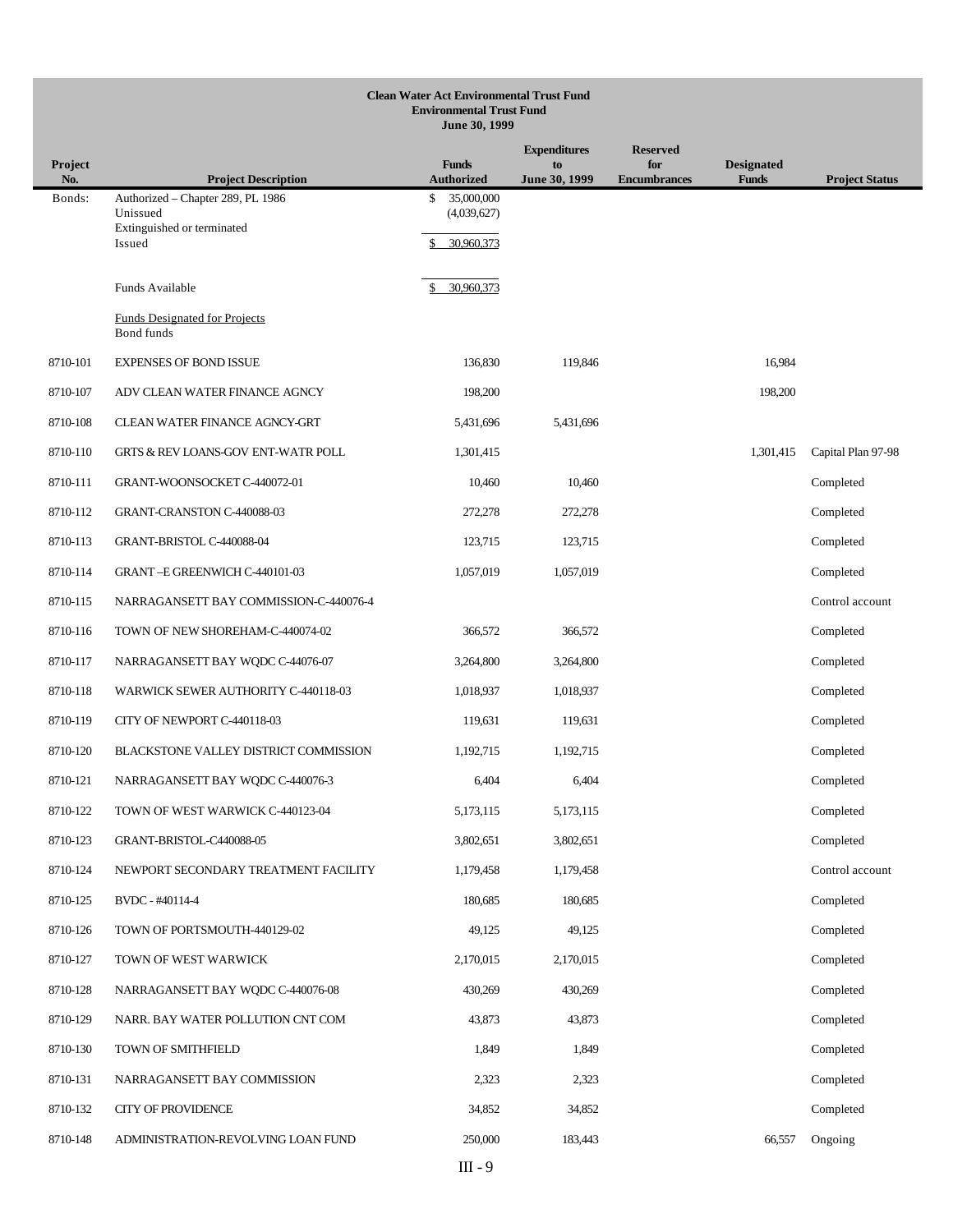#### **Clean Water Act Environmental Trust Fund Environmental Trust Fund June 30, 1999**

| Project<br>No. | <b>Project Description</b>                                                                                                              | <b>Funds</b><br><b>Authorized</b>                                  | <b>Expenditures</b><br>to<br>June 30, 1999 | <b>Reserved</b><br>for<br><b>Encumbrances</b> | <b>Designated</b><br><b>Funds</b> | <b>Project Status</b>  |
|----------------|-----------------------------------------------------------------------------------------------------------------------------------------|--------------------------------------------------------------------|--------------------------------------------|-----------------------------------------------|-----------------------------------|------------------------|
| 8710-149       | CONSULT-REVOLVING LOAN FUND                                                                                                             | 416,727                                                            | 401,253                                    |                                               | 15,474                            | Ongoing                |
| 8710-150       | <b>GRANTS &amp; REVOLVING LOANS NON GOV ENT</b>                                                                                         | 1,495,154                                                          | 1,033,310                                  |                                               | 461,844                           | Ongoing                |
| 8710-160       | <b>GRANTS &amp; REVOLVING LOAN-G-E-INTERCEP</b>                                                                                         | 2,961,002                                                          |                                            |                                               | 2,961,002                         | Capital Plan 1998-2002 |
| 8710-161       | SOUTH KINGSTOWN-MIDDLEBRIDGE INTERCEPT                                                                                                  | 523,719                                                            | 436,832                                    |                                               | 86,887                            | Completed              |
| 8710-162       | NARRAGANSETT - NORTH END INTERCEPTOR                                                                                                    | 897,400                                                            | 500,000                                    |                                               | 397,400                           | Completion June 1998   |
| 8710-163       | TOWN OF CUMBERLAND                                                                                                                      | 125,000                                                            |                                            |                                               | 125,000                           | Completion June 1998   |
| 8710-164       | POINT JUDITH INTERCEPTOR                                                                                                                | 263,610                                                            | 261.610                                    |                                               | 2,000                             |                        |
| 8710-170       | NARRAGANSETT BAY STUDY-STATE SHARE                                                                                                      |                                                                    |                                            |                                               |                                   | Control account        |
| 8710-171       | NARRAGANSETT BAY PROJECT                                                                                                                | 498,500                                                            | 464,120                                    |                                               | 34,380                            | Control account        |
|                | <b>Total allocated</b><br>Designated but unissued<br>Total funds available<br>Less expenditures to June 30, 1999<br><b>Fund Balance</b> | 35,000,000<br>(4,039,627)<br>30,960,373<br>29,332,857<br>1,627,515 | \$<br>29,332,857                           |                                               | 5,667,143                         |                        |

Purpose:

To prevent the discharge of pollutants into the water of the State, to be allocated as follows:

A.) \$28,000,000 in grants and revolving loans to governmental entities for water pollution control facilities;

B.) \$1,500,000 in grants and revolving loans to private entities for water pollution control facilities, including pretreatment facilities;

C.) \$5,000,000 in grants revolving loans to governmental entities for interceptors for areas which should no longer be served solely By septic systems;

D.) \$500,000 to fund the state's share of the Narragansett Bay Study.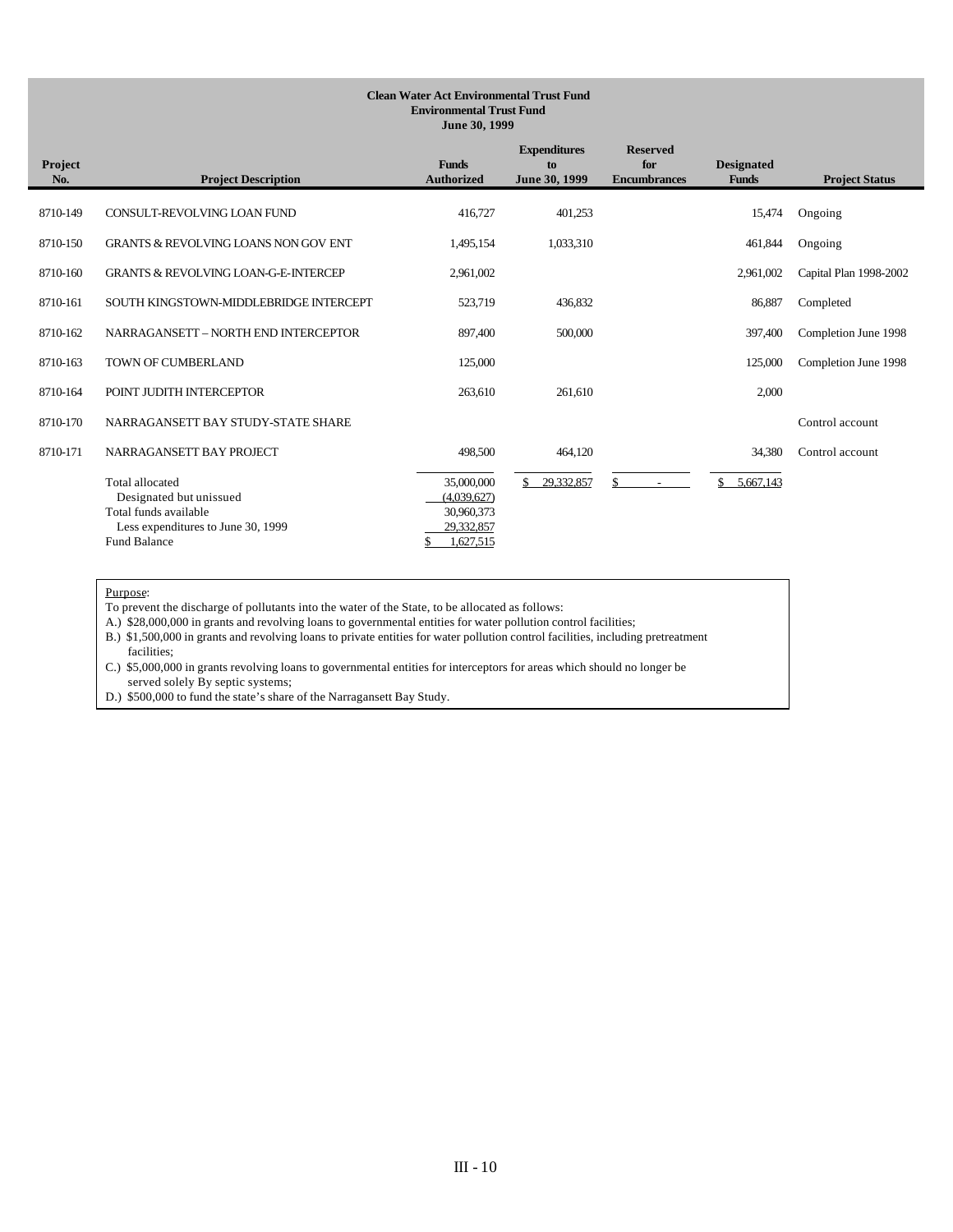#### **Clean Water Act Environmental Trust Fund R.I. Water Pollution Revolving Loan Fund June 30, 1999 Project No. Project Description Funds Authorized Expenditures to June 30, 1999 Reserved for Encumbrance Designated Funds Project Status** Bonds: Authorized – Chapter 434, PL 1990 \$ 35,000,000 Unissued (22,790,000) Extinguished or terminated Issued \$ 12,210,000  $\overline{a}$ Funds Available  $\frac{1}{2}$  \$ 12,210,000 Funds Designated for Projects Bond funds 8730-001 EXPENSES OF BOND ISSUE 153,682 27,131 126,551 8730-002 CLEAN WATER FINANCE AGENCY 33,851,318 11,413,761 22,437,557 Completion 2001 8730-003 NONPOINT SOURCE WATER POLLTN CONTROL 995,000 456,345 538,655 Completion 2000 8750-108 SHERWOOD PLACE 12,500 12,500 12,500 12,500 12,500 12,500 12,500 12,500 12,500 12,500 12,500 12,500 12,500 12,500 12,500 12,500 12,500 12,500 12,500 12,500 12,500 12,500 12,500 12,500 12,500 12,500 12,500 12,500 12 8750-198 SHELLFISH PROTECTION 100,000 100,088 (88) Completed 8750-199 NARRAGANSETT BAY PROJECT-HABIT INV 150,000 149,275 725 Completed  $\overline{a}$ Total allocated\*\* 35,262,500 \$ 12,146,600 \$ 725 \$ 23,115,175<br>Designated but unissued (23,052,500) Designated but unissued (23,052,500)<br>
otal funds available (23,052,500)<br>
(22,10,000) Total funds available Less expenditures to June 30, 1999 12, 146,600 Fund Balance \$ 63,400

#### Purpose:

A.) \$34,000,000 to provide funds to establish and administer the Water Pollution Control Revolving fund, the Rhode Island Water Pollution Control Revolving Fund, and the Local Interest Subsidy Trust Fund of the Rhode Island Clean Water Protection Finance Agency. The funds will by used to provide loans, with or without interest, guarantees, and other similar forms of financial assistance to municipalities and other government entities for water pollution abatement projects approved by the Department of Environmental Management and may be used for related administrative and program costs of the Clean Water Protection Finance Agency and the Department of Environmental Management.

B.) \$1,000,000 to provide funds to implement a management program for controlling water pollution from nonpoint sources in accordance with the Rhode Island Clean Water Act Environmental Trust Fund.

\*\* Note: Total allocated is greater than amount authorized. A project account will have to be adjusted so that the amounts are equal.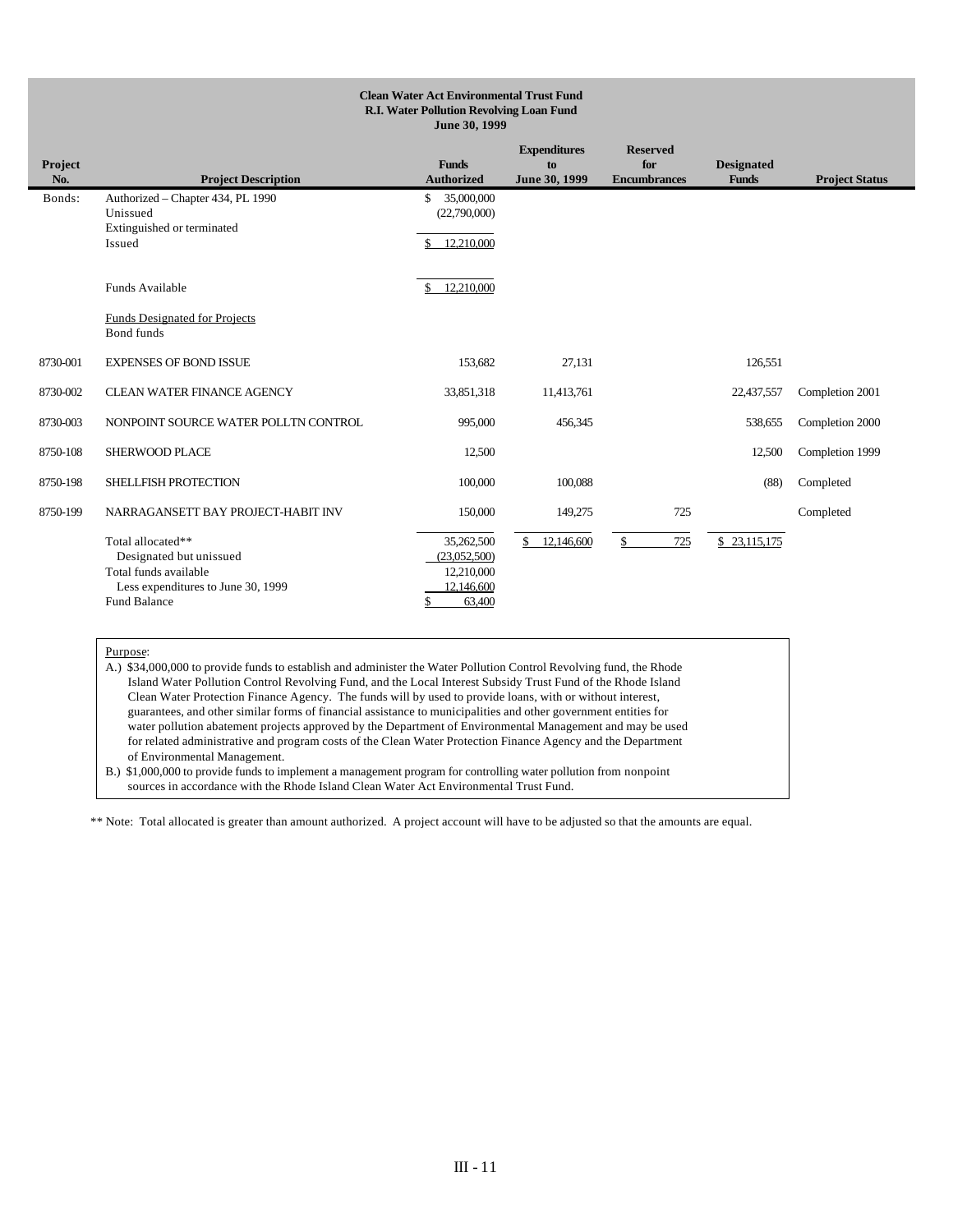|                      | <b>Rhode Island Economic Development Corporation</b><br>Rhode Island Economic Development Fund of 1979<br>June 30, 1999                 |                                                                                 |                                            |                                               |                                   |                       |  |  |  |  |  |  |
|----------------------|-----------------------------------------------------------------------------------------------------------------------------------------|---------------------------------------------------------------------------------|--------------------------------------------|-----------------------------------------------|-----------------------------------|-----------------------|--|--|--|--|--|--|
| Project<br>No.       | <b>Project Description</b>                                                                                                              | <b>Funds</b><br><b>Authorized</b>                                               | <b>Expenditures</b><br>to<br>June 30, 1999 | <b>Reserved</b><br>for<br><b>Encumbrances</b> | <b>Designated</b><br><b>Funds</b> | <b>Project Status</b> |  |  |  |  |  |  |
| Bonds:               | Authorized - Chapter 157, PL 1979<br>Unissued<br>Extinguished or terminated<br>Issued<br><b>Investment Earnings</b>                     | 25,000,000<br>\$<br>(449, 925)<br>24,550,075<br>477,069                         |                                            |                                               |                                   |                       |  |  |  |  |  |  |
|                      | Funds Available<br><b>Funds Designated for Projects</b><br><b>Bond</b> funds                                                            | 25,027,144                                                                      |                                            |                                               |                                   |                       |  |  |  |  |  |  |
| 9031-902             | TRANSFERS TO ECONOMIC DEVELOPMENT CORP                                                                                                  | 24,450,000                                                                      | 24,000,075                                 |                                               | 449,925                           |                       |  |  |  |  |  |  |
| 9031-902<br>9031-903 | WEST KINGSTON SEWER LINE<br><b>TRANSFER OF INVESTMENT EARNINGS</b>                                                                      | 550,000<br>477,069                                                              | 550,000<br>477,069                         |                                               |                                   | Completed             |  |  |  |  |  |  |
|                      | <b>Total allocated</b><br>Designated but unissued<br>Total funds available<br>Less expenditures to June 30, 1999<br><b>Fund Balance</b> | 25,477,069<br>(449.925)<br>25,027,144<br>25,027,144<br>$\overline{\phantom{a}}$ | 25,027,144<br>\$                           | \$                                            | ¢<br>449.925                      |                       |  |  |  |  |  |  |

Purpose:

To acquire, improve, and develop property within the State which is suitable for the location of industrial and business firms.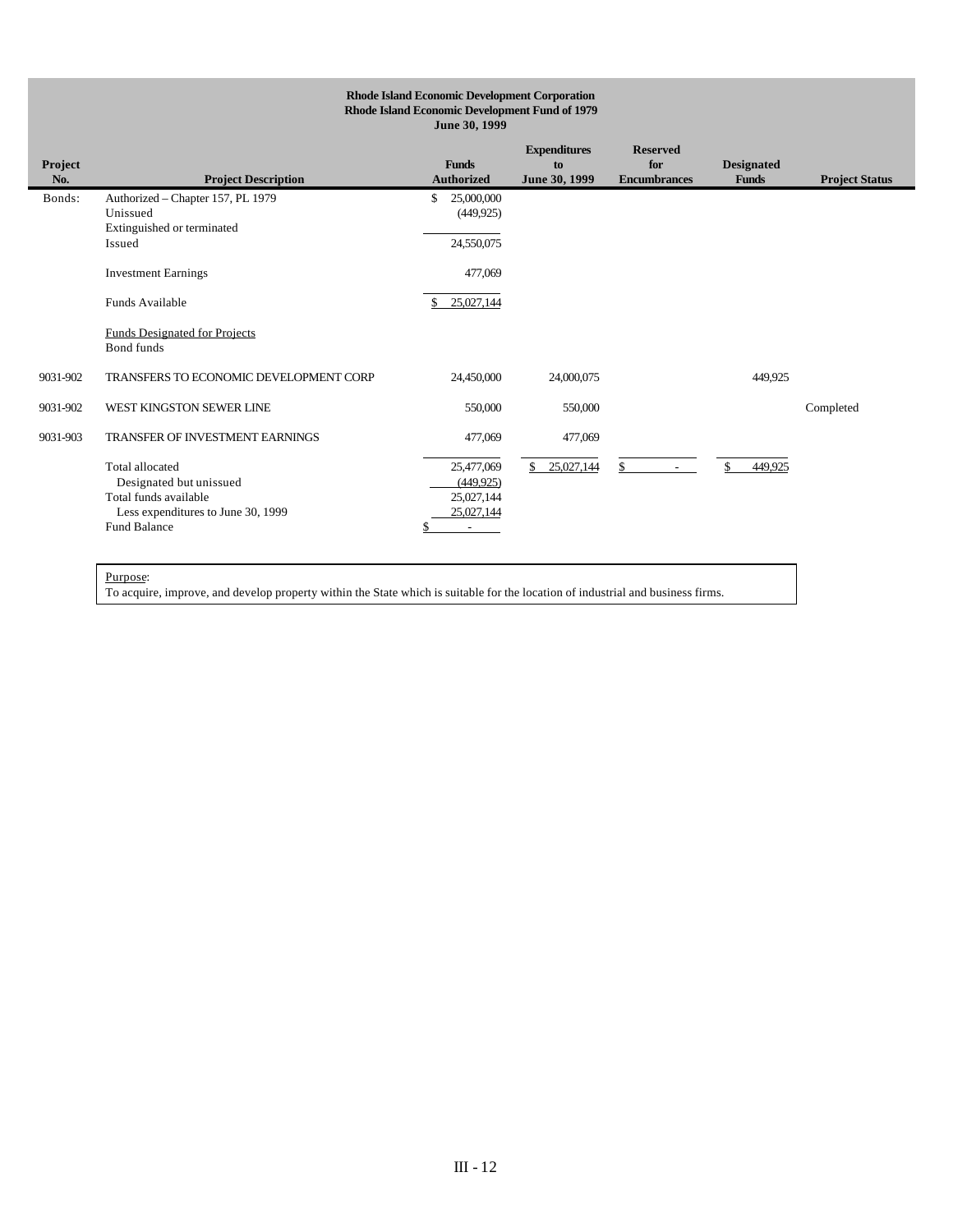|                | <b>Economic Development Corporation</b><br><b>Capital Development Fund</b><br>June 30, 1999 |                                   |                     |                            |                                   |                                 |  |  |  |  |  |
|----------------|---------------------------------------------------------------------------------------------|-----------------------------------|---------------------|----------------------------|-----------------------------------|---------------------------------|--|--|--|--|--|
|                |                                                                                             |                                   | <b>Expenditures</b> | <b>Reserved</b>            |                                   |                                 |  |  |  |  |  |
| Project<br>No. | <b>Project Description</b>                                                                  | <b>Funds</b><br><b>Authorized</b> | to<br>June 30, 1999 | for<br><b>Encumbrances</b> | <b>Designated</b><br><b>Funds</b> | <b>Project Status</b>           |  |  |  |  |  |
| Bonds:         | Authorized - Chapter 100, PL 1996<br>Unissued<br>Extinguished or terminated                 | \$<br>72,000,000<br>(43,690,000)  |                     |                            |                                   |                                 |  |  |  |  |  |
|                | Issued                                                                                      | 28,310,000                        |                     |                            |                                   |                                 |  |  |  |  |  |
|                | Funds Available                                                                             | 28,310,000                        |                     |                            |                                   |                                 |  |  |  |  |  |
|                | <b>Funds Designated for Projects</b><br>Bond funds                                          |                                   |                     |                            |                                   |                                 |  |  |  |  |  |
| 9031-601       | <b>EXPENSES OF BOND ISSUE</b>                                                               | 360,000                           | 77,705              |                            | 282,295                           |                                 |  |  |  |  |  |
| 9031-610       | THIRD RAIL PROJECT                                                                          | 49,750,000                        | 2,457,128           |                            | 47,292,872                        | Completion June<br>2002         |  |  |  |  |  |
| 9031-611       | THIRD RAIL - TRANSFERS TO NATIONAL                                                          |                                   |                     |                            |                                   |                                 |  |  |  |  |  |
| 9031-612       | THIRD RAIL - EIS AND DESIGN                                                                 |                                   |                     |                            |                                   |                                 |  |  |  |  |  |
| 9031-650       | QUONSET POINT/DAVISVILLE                                                                    | 10,889,940                        |                     |                            | 10,889,940                        | Completion June<br>2002         |  |  |  |  |  |
| 9031-651       | <b>QPD-DEMOLITION</b>                                                                       | 2,014,410                         | 1,337,000           |                            | 676,710                           | Completion June<br>2002         |  |  |  |  |  |
| 9031-652       | QPD-SEWER LINES, PHASES 1 & 2                                                               | 500,000                           | 15,402              |                            | 484,598                           | Completion June<br>2002         |  |  |  |  |  |
| 9031-653       | QPD MAINTENANCE EQUIPMENT                                                                   | 200,000                           | 91,448              |                            | 108,552                           | Completion June                 |  |  |  |  |  |
| 9031-654       | QPD-PIER, PHASE 2                                                                           | 2,602,300                         | 1,309,000           |                            | 1,293,300                         | 2002                            |  |  |  |  |  |
| 9031-655       | QPD-PIER 2, STRUCT PH 1,2,3                                                                 | 300,000                           | 1,036,675           |                            | (736, 675)                        | Completion June<br>2002         |  |  |  |  |  |
| 9031-656       | QPD-BUILD DAVISVILLE ROADS                                                                  | 430,000                           | 32,160              |                            | 397,840                           | Completion June<br>2002         |  |  |  |  |  |
| 9031-657       | QPD-REPAIR DAVISVILLE ROADS                                                                 | 430,000                           | 157,870             |                            |                                   | 272,131 Completion June<br>2002 |  |  |  |  |  |
| 9031-658       | QPD-AUTOMATION                                                                              | 480,000                           | 554,433             |                            | (74, 433)                         | Completed                       |  |  |  |  |  |
| 9031-659       | QPD-DS55                                                                                    | 110,000                           | 40,533              |                            | 69,467                            | Completion June<br>2002         |  |  |  |  |  |
| 9031-660       | QPD-DIGESTOR                                                                                | 50,000                            | 45,920              |                            | 4,080                             | Completed                       |  |  |  |  |  |
| 9031-661       | QPD-WELL WATER UPGRADES                                                                     | 53,000                            | 37,773              |                            | 15,227                            | Completion June<br>2002         |  |  |  |  |  |
| 9031-662       | QPD-WATER EXT/WELL PROTECT                                                                  | 200,000                           | 23,739              |                            | 176,261                           | Completion June<br>2002         |  |  |  |  |  |
| 9031-663       | <b>QPD-SEWER EXT</b>                                                                        | 500,000                           | 23,506              |                            | 476,494                           | Completion June<br>2002         |  |  |  |  |  |
| 9031-664       | QPD-CONVEYANCE APPL                                                                         | 66,000                            | 52,500              |                            | 13,500                            | Completion June<br>2002         |  |  |  |  |  |
| 9031-665       | QPD-LAND ACQUISITION                                                                        | 120,000                           | 2,391               |                            | 117,609                           | Completion June<br>2002         |  |  |  |  |  |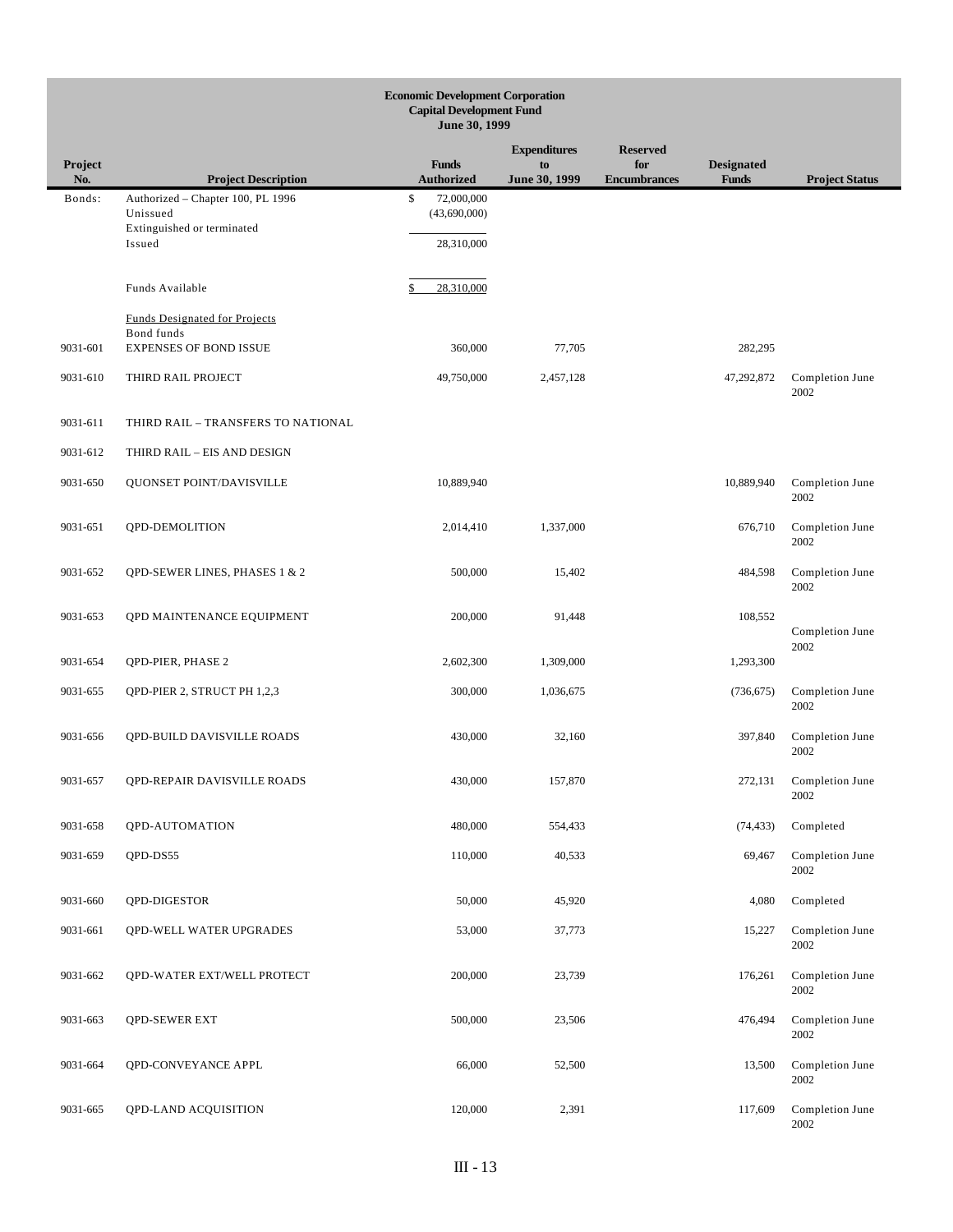| 9031-666 | <b>QPD-WATER TOWER DEMOLITION</b>                                           | 90,000                                                 | 138,472          | (48, 472)   | Completed               |
|----------|-----------------------------------------------------------------------------|--------------------------------------------------------|------------------|-------------|-------------------------|
| 9031-667 | OPD-DAVISVILLE BULKHEAD REPAIRS                                             | 1,350,000                                              | 609,126          | 740,874     | Completion June<br>2002 |
| 9031-668 | QPD-DAVISVILLE BUILDING REPAIRS                                             | 1,504,350                                              | 718,604          | 785,746     | Completion June<br>2002 |
| 9031-511 | Federal funds<br>THIRD RAIL / EIS AND DESIGN FEDERAL                        |                                                        | 2,457,128        | (2,457,128) | Completion June<br>2002 |
|          | Total allocated                                                             | 72,000,000                                             | 11,219,215<br>\$ | \$          |                         |
|          | Designated but unissued                                                     |                                                        |                  | 60,780,785  |                         |
|          | Total funds available<br>Less expenditures to June 30, 1999<br>Fund Balance | (43,690,000)<br>28,310,000<br>11,219,215<br>17,090,785 |                  |             |                         |

Purpose:

A.) \$50,000,000 to provide funds for the construction of a third track, or a portion thereof, on the Northeast Corridor

 for freight and passenger service and freight rail improvements at the Quonset Point/Davisville Park. B.) \$22,000,000 to provide funds for road and utility infrastructure, building demolition, site preparation and port

infrastructure projects at Quonset Point/Davisville Park.

| <b>Department of Administration</b><br><b>Handicapped Accessibility Fund</b><br>June 30, 1999 |                                                                                                                                                                 |                                                                                 |                                            |                                               |                                   |                       |  |  |  |
|-----------------------------------------------------------------------------------------------|-----------------------------------------------------------------------------------------------------------------------------------------------------------------|---------------------------------------------------------------------------------|--------------------------------------------|-----------------------------------------------|-----------------------------------|-----------------------|--|--|--|
| Project<br>No.                                                                                | <b>Project Description</b>                                                                                                                                      | <b>Funds</b><br><b>Authorized</b>                                               | <b>Expenditures</b><br>to<br>June 30, 1999 | <b>Reserved</b><br>for<br><b>Encumbrances</b> | <b>Designated</b><br><b>Funds</b> | <b>Project Status</b> |  |  |  |
| Bonds:                                                                                        | Authorized - Chapter 367, PL 1985<br>Unissued<br>Extinguished or terminated<br>Issued                                                                           | 5,000,000<br>\$<br>(985)<br>4,999,015                                           |                                            |                                               |                                   |                       |  |  |  |
|                                                                                               | Funds Available<br><b>Funds Designated for Projects</b><br>Bond funds                                                                                           | 4,999,015                                                                       |                                            |                                               |                                   |                       |  |  |  |
| 9028-701                                                                                      | <b>EXPENSES OF BOND ISSUE</b>                                                                                                                                   | 18,272                                                                          | 17,867                                     |                                               | 405                               |                       |  |  |  |
| 9028-702                                                                                      | HANDICAPPED ACCESSIBILITY PROJECTS<br>Total allocated<br>Designated but unissued<br>Total funds available<br>Less expenditures to June 30, 1999<br>Fund Balance | 4,980,743<br>4,999,015<br>$\boldsymbol{0}$<br>4,999,015<br>4,706,823<br>292.192 | 4,688,956<br>4,706,823                     | 29,532<br>29,532                              | 262,255<br>262,660                | Completion June 2001  |  |  |  |

Purpose:

To provide funds to continue the State's program of providing barrier-free accessibility for handicapped persons to stateowned facilities.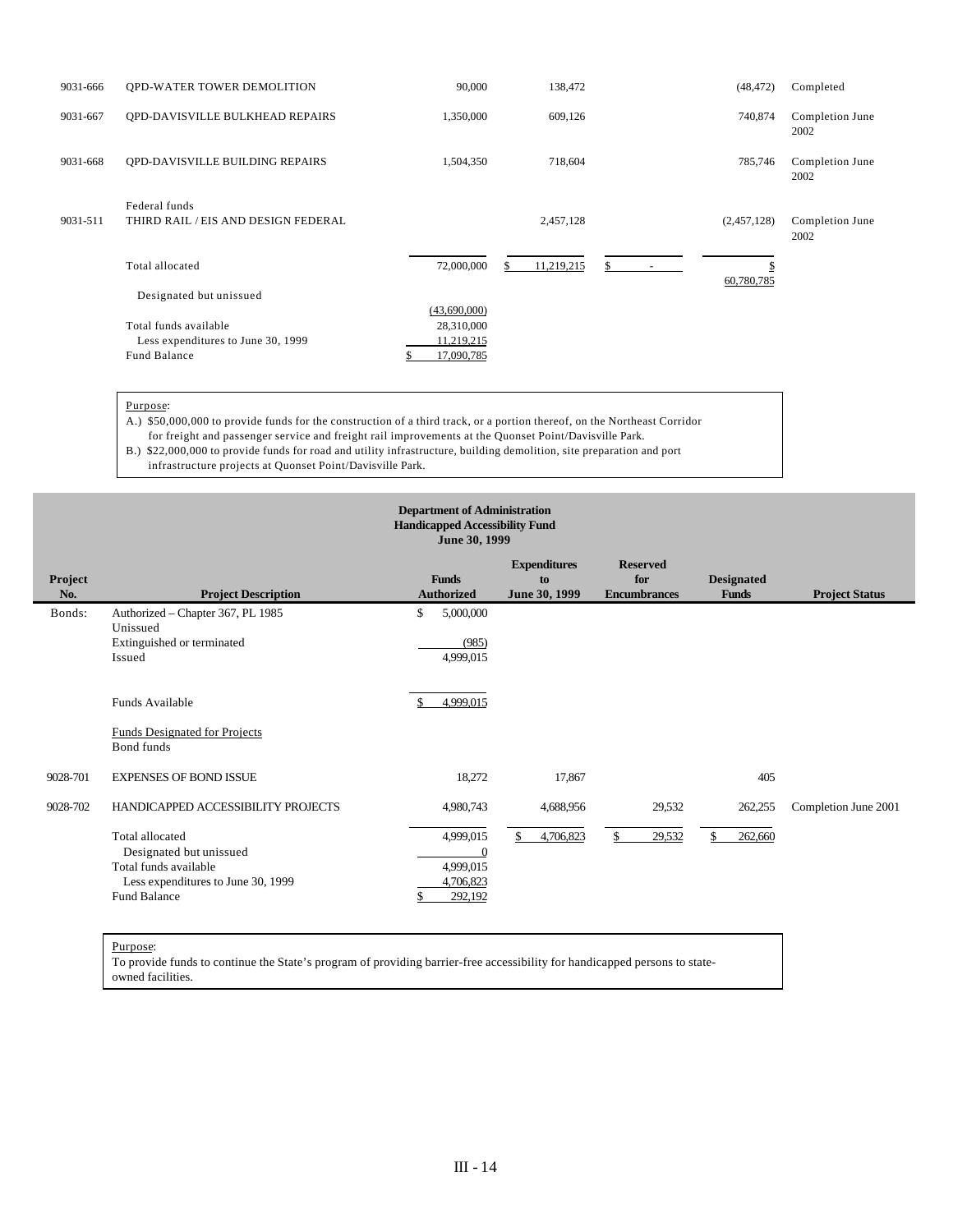|                |                                                    | <b>Department of Administration</b><br><b>Capital Development Fund</b><br>June 30, 1999 |                     |                            |                                   |                         |
|----------------|----------------------------------------------------|-----------------------------------------------------------------------------------------|---------------------|----------------------------|-----------------------------------|-------------------------|
|                |                                                    |                                                                                         | <b>Expenditures</b> | <b>Reserved</b>            |                                   |                         |
| Project<br>No. | <b>Project Description</b>                         | <b>Funds</b><br><b>Authorized</b>                                                       | to<br>June 30, 1999 | for<br><b>Encumbrances</b> | <b>Designated</b><br><b>Funds</b> | <b>Project Status</b>   |
| Bonds:         | Authorized - Chapter 434, PL 1990<br>Unissued      | 19,445,540<br>\$                                                                        |                     |                            |                                   |                         |
|                | Extinguished or terminated<br>Issued               | (540)<br>19,445,000                                                                     |                     |                            |                                   |                         |
|                | Funds Available                                    | 19,445,000                                                                              |                     |                            |                                   |                         |
|                | <b>Funds Designated for Projects</b><br>Bond funds |                                                                                         |                     |                            |                                   |                         |
| 9024-001       | <b>EXPENSES OF BOND ISSUE</b>                      | 73,459                                                                                  | 41,089              |                            | 32,370                            |                         |
| 9024-002       | DCYF YOUTH/MEDIUM SECURITY                         |                                                                                         |                     |                            |                                   | Control account         |
| 9024-003       | DCYF TRAINING SCHOOL-E & F UNITS                   | 652,801                                                                                 | 652,801             |                            |                                   | Completed               |
| 9024-004       | DCYF YOUTH CORRECTIONAL FACILITY                   | 697,199                                                                                 | 708,142             | 154,091                    | (165,034)                         | Completion June 1999    |
| 9024-011       | <b>DCYF-FENCE</b>                                  | 630,000                                                                                 | 630,000             |                            |                                   | Completed               |
| 9024-012       | CORRECTIONS-MEDIUM SECURITY STEAM                  | 2,500,000                                                                               | 2,500,000           |                            |                                   | Completed               |
| 9024-013       | <b>DOA - STATE HOUSE RENOVATIONS</b>               | 2,750,000                                                                               | 2,736,596           | 13,404                     |                                   | Completion June 2000    |
| 9024-014       | DOA HANDICAPPED ACCESS/REPAIR                      | 2,523,379                                                                               | 1,105,795           | 68,269                     | 1,349,315                         | Completion June 2000    |
| 9024-015       | DOA HANDICAPPED ACCESS/SIGNAGE                     | 259,624                                                                                 | 80,397              |                            | 179,227                           | Completion June 2000    |
| 9024-016       | DOA HANDICAPPED ACCESS/EQUIP                       | 935,032                                                                                 | 581,899             | 46,045                     | 307,088                           | Completion June 2000    |
| 9024-017       | ELSEC MULTI PURPOSE CENTER                         | 635,000                                                                                 | 634,575             |                            | 425                               | Completed               |
| 9024-018       | <b>ELSEC - NEWPORT VOC TECH</b>                    | 100,000                                                                                 | 63,239              |                            | 36,761                            | Completed               |
| 9024-019       | ELSEC - WOONSOCKET VOC TECH                        | 300,000                                                                                 | 260,040             | 9,205                      | 30,755                            | Completion Dec. 2000    |
| 9024-020       | <b>ELSEC-FAC MAINT</b>                             |                                                                                         |                     |                            |                                   | Control account         |
| 9024-021       | UNALLOTED - STATE FACILITIES                       | 1,383,440                                                                               | 1,005,027           | 152,928                    |                                   | 225,485 Future Projects |
| 9024-022       | DAVIES VOCATIONAL SCHOOL                           | 3,400,000                                                                               | 3,349,778           |                            | 50,222                            | Completed               |
| 9024-023       | CORRECTIONS - HVAC - HIGH SEC BLDG                 | 280,800                                                                                 | 282,095             |                            | (1,295)                           | Completed               |
| 9024-024       | WOMEN'S HVAC                                       | 93,600                                                                                  | 93,600              |                            |                                   | Completed               |
| 9024-025       | MAX CELL LOCK                                      | 121,040                                                                                 | 121,040             |                            |                                   | Completed               |
| 9024-026       | <b>STATE HOUSE</b>                                 | 1,238,851                                                                               | 1,165,298           | 49,850                     | 23,703                            | Completion June 2000    |
| 9024-027       | HIGHER ED-RIC - HENRY BARNARD                      | 353,825                                                                                 | 353,825             |                            |                                   | Completed               |
| 9024-028       | <b>DCYF CO - GENERATION</b>                        |                                                                                         |                     |                            |                                   | Control account         |
| 9024-029       | RI ATOMIC ENERGY COMMISSION                        | 33,000                                                                                  | 33,000              |                            |                                   | Completed               |
| 9024-030       | STATE POLICE BARRACKS                              | 143,950                                                                                 | 140,570             |                            | 3,380                             | Completed               |
| 9024-031       | DOA-CANNON BUILDING                                | 190,000                                                                                 | 195,630             |                            | (5,630)                           | Completed               |
| 9024-032       | OLD COLONY STATEHOUSE                              | 150,000                                                                                 | 150,000             |                            |                                   | Completed               |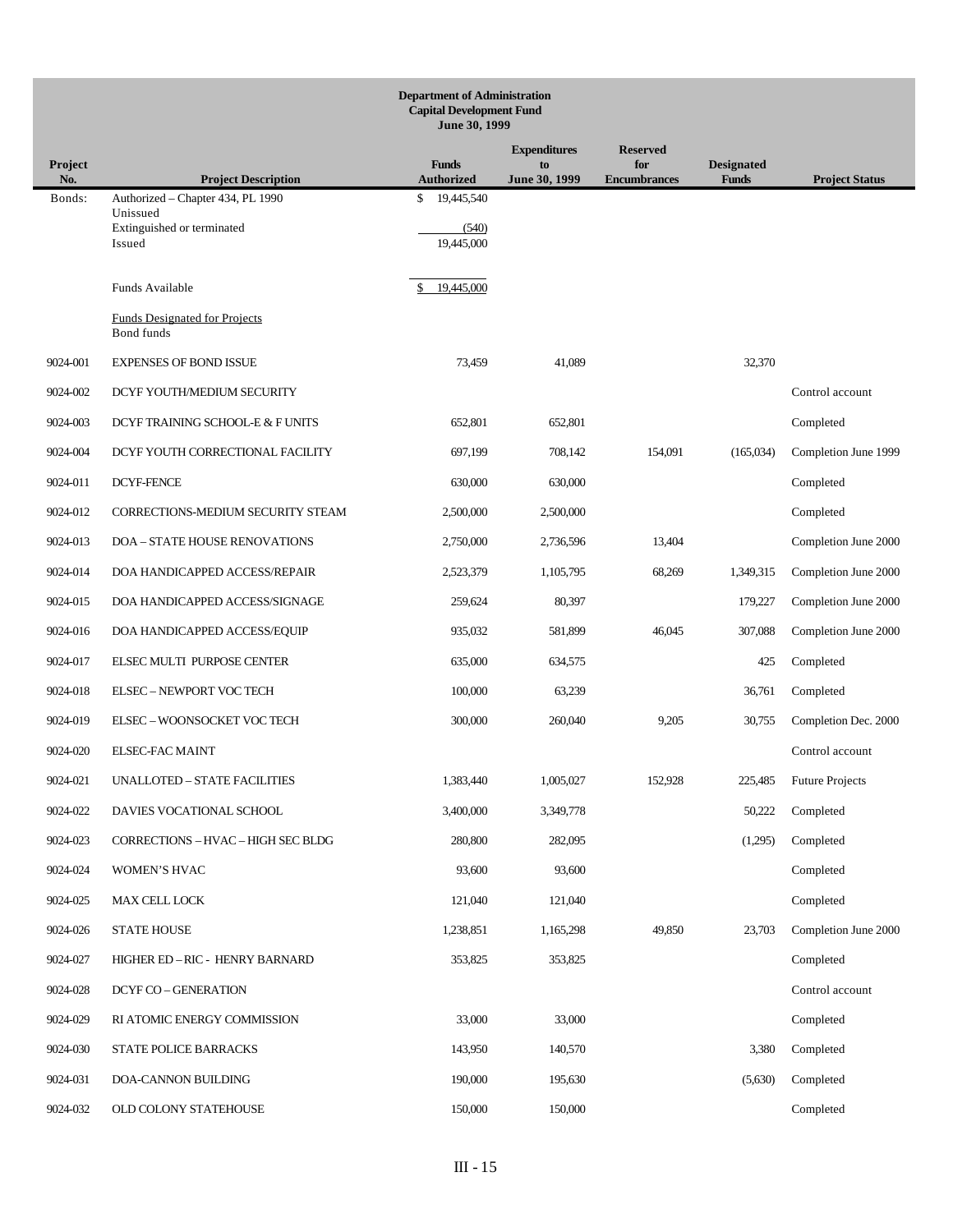#### **Department of Administration Capital Development Fund June 30, 1999 Project No. Project Description Funds Authorized Expenditures to June 30, 1999 Reserved for Encumbrances Designated Funds Project Status**  $\overline{a}$ Total allocated 19,445,000 \$ 16,884.436 \$ 493,791 \$ 2,066,773 Designated but unissued Total funds available 19,445,000 Less expenditures to June 30, 1999<br>
and Balance<br>
16,884,436<br>  $\frac{$2,560,564}{9}$ Fund Balance \$

## Purpose:

To provide funds to repair, renovate, and acquire equipment for facilities of the Department of Children, Youth and Their Families at the Howard Complex, for Elementary and Secondary education facilities, including the School for the Deaf and area vocational schools, and other state buildings.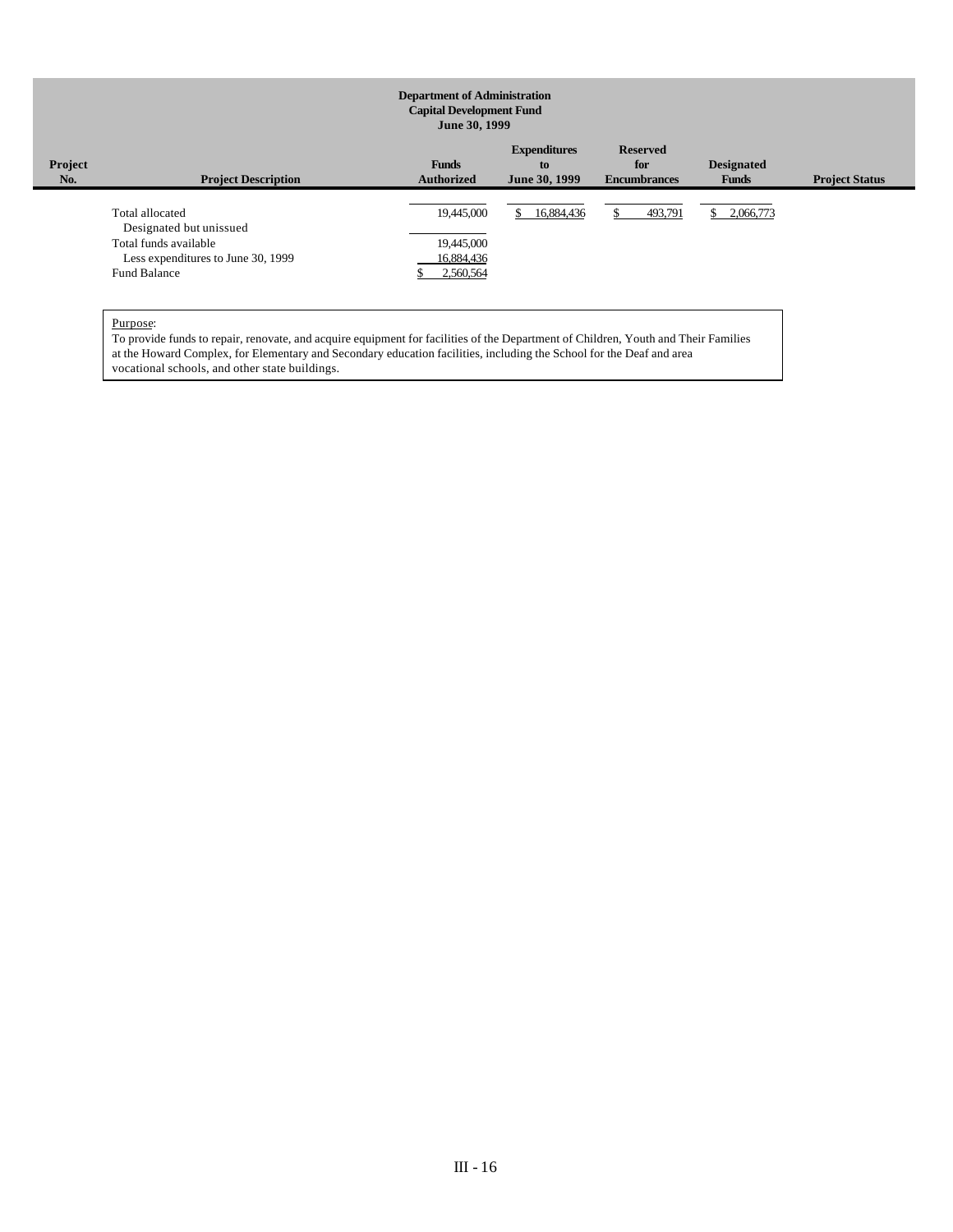| <b>Historic Preservation Commission</b><br><b>Capital Development Fund</b><br>June 30, 1999 |                                                                                                                                  |                                                     |                                            |                                               |                                   |                              |
|---------------------------------------------------------------------------------------------|----------------------------------------------------------------------------------------------------------------------------------|-----------------------------------------------------|--------------------------------------------|-----------------------------------------------|-----------------------------------|------------------------------|
| Project<br>No.                                                                              | <b>Project Description</b>                                                                                                       | <b>Funds</b><br><b>Authorized</b>                   | <b>Expenditures</b><br>to<br>June 30, 1999 | <b>Reserved</b><br>for<br><b>Encumbrances</b> | <b>Designated</b><br><b>Funds</b> | <b>Project Status</b>        |
| Bonds:                                                                                      | Authorized - Chapter 449, PL 1988<br>Unissued<br>Extinguished or terminated<br>Issued                                            | $\mathbb{S}$<br>2,500,000<br>2,500,000              |                                            |                                               |                                   |                              |
|                                                                                             | Funds Available<br><b>Funds Designated for Projects</b><br>Bond funds                                                            | 2,500,000                                           |                                            |                                               |                                   |                              |
| 9027-401                                                                                    | <b>EXPENSES OF BOND ISSUE</b>                                                                                                    | 11,458                                              | 9.925                                      |                                               | 1,533                             |                              |
| 9027-402                                                                                    | ACQUISITION-LINDEN PLACE                                                                                                         | 1,500,000                                           | 1,500,000                                  |                                               |                                   | Completed                    |
| 9027-403<br>9027-404                                                                        | HISTORICAL PRESERVATION-STATE OWNED<br>STATE HOUSE SOUTH STAIRS REPAIR                                                           | 49,778<br>400,000                                   | 49,778<br>400,000                          |                                               |                                   | Control account<br>Completed |
| 9027-405                                                                                    | HISTORIC PRES-STATE OWNED PROP-DEM                                                                                               | 85,000                                              | 76,021                                     |                                               | 8,979                             | Completed                    |
| 9027-406                                                                                    | HISTORIC PRES-STATE OWNED PROP-GEN SRV                                                                                           | 453,764                                             | 439,288                                    | 7,061                                         | 7,414                             | Completion 2000              |
|                                                                                             | Total allocated<br>Designated but unissued<br>Total funds available<br>Less expenditures to June 30, 1999<br><b>Fund Balance</b> | 2,500,000<br>2,500,000<br>2,475,013<br>24,987<br>\$ | \$<br>2,475,013                            | $\mathbb{S}$<br>7,061                         | 17,926<br>\$                      |                              |

To provide funds for the acquisition of Linden Place in Bristol, Rhode Island and/or the restoration of existing state-owned historical buildings.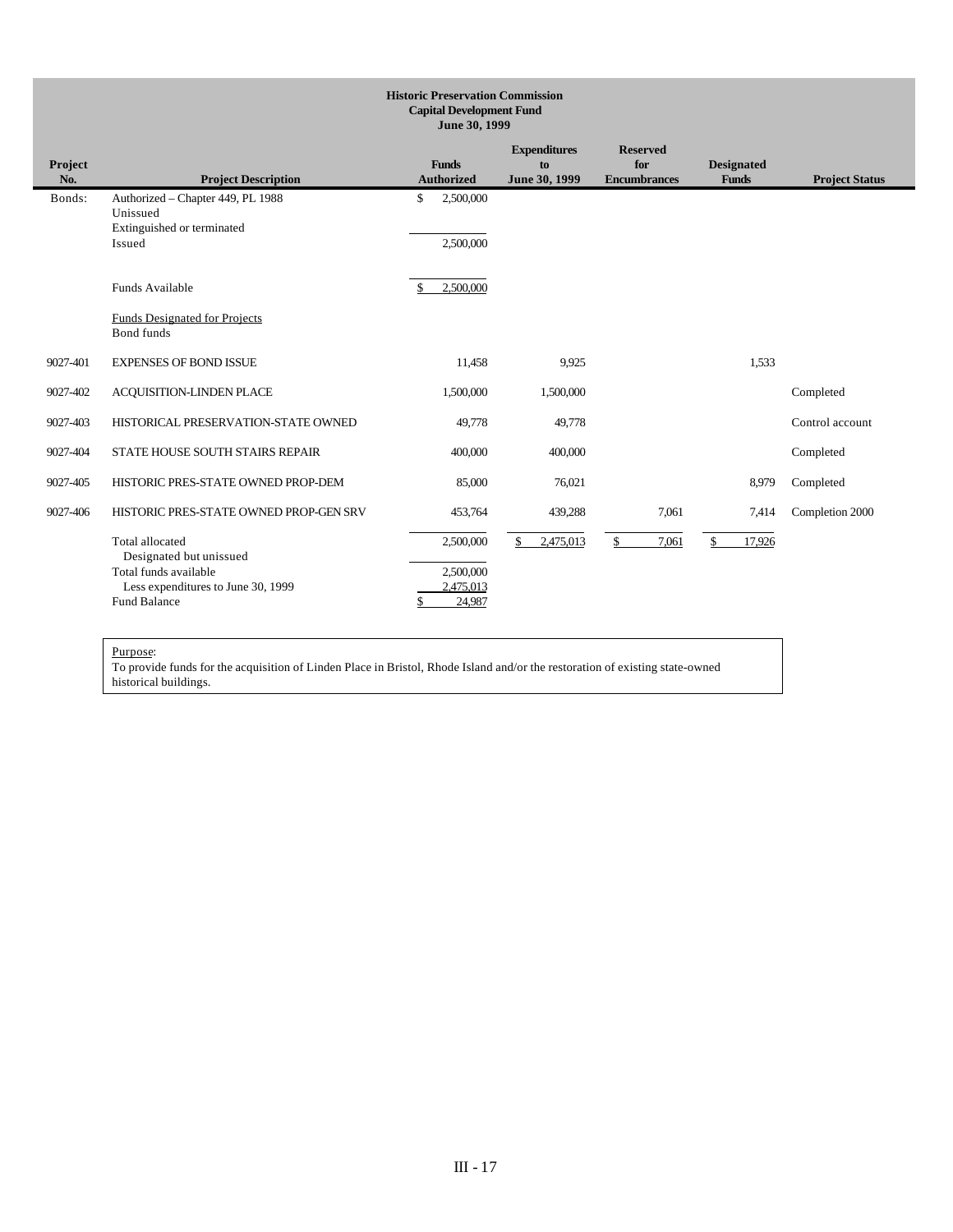|                | Department of Children, Youth and Families<br><b>Capital Development Fund</b><br>June 30, 1999 |                        |                           |                        |                   |                       |  |
|----------------|------------------------------------------------------------------------------------------------|------------------------|---------------------------|------------------------|-------------------|-----------------------|--|
|                |                                                                                                | <b>Funds</b>           | <b>Expenditures</b><br>to | <b>Reserved</b><br>for | <b>Designated</b> |                       |  |
| Project<br>No. | <b>Project Description</b>                                                                     | <b>Authorized</b>      | June 30, 1999             | <b>Encumbrances</b>    | <b>Funds</b>      | <b>Project Status</b> |  |
| Bonds:         | Authorized - Chapter 344, PL 1982<br>Unissued                                                  | \$<br>3,100,000        |                           |                        |                   |                       |  |
|                | Extinguished or terminated<br>Issued                                                           | (36, 387)<br>3,063,613 |                           |                        |                   |                       |  |
|                |                                                                                                |                        |                           |                        |                   |                       |  |
|                | Funds Available                                                                                | 3,063,613              |                           |                        |                   |                       |  |
|                | <b>Funds Designated for Projects</b><br>Bond funds                                             |                        |                           |                        |                   |                       |  |
| 9033-101       | <b>EXPENSES OF BOND ISSUE</b>                                                                  | 11,672                 | (4,399)                   |                        | 16,072            |                       |  |
| 9033-110       | <b>INSTATE RES CARE PROGRAM- FEMALES</b>                                                       | 5,622                  | 5,622                     |                        |                   | Completed             |  |
| 9033-120       | STRUCT IMPROVEMENTS INSTATE PROVIDERS                                                          | 27,435                 |                           |                        | 27,435            | Unused, see note.     |  |
| 9033-130       | REHAB STATE FACILITIES - CONTROL                                                               |                        |                           |                        |                   | Control account       |  |
| 9033-131       | <b>COWESETT HOUSE</b>                                                                          | 31,305                 | 31,305                    |                        |                   | Completed             |  |
| 9033-132       | <b>TRAINING SCHOOL REHAB &amp; RENOV</b>                                                       | 918,443                | 918,443                   |                        |                   | Completed             |  |
| 9033-133       | F UNIT REHAB RENOV                                                                             | 331,000                | 331,000                   |                        |                   | Completed             |  |
| 9033-134       | E UNIT REHAB & RENOV                                                                           |                        |                           |                        |                   | Control account       |  |
| 9033-135       | <b>JDC UNIT REHAB &amp; RENOV</b>                                                              |                        |                           |                        |                   | Control account       |  |
| 9033-136       | ROSSI HOUSE REHAB & RENOV                                                                      | 33                     | 33                        |                        |                   | Control account       |  |
| 9033-140       | BLACKSTONE VALLEY EMERGENCY SHELTER                                                            | 18,602                 | 18,602                    |                        |                   | Completed             |  |
| 9033-141       | BLACKSTONE VALLEY GROUP HOME                                                                   |                        |                           |                        |                   | Control account       |  |
| 9033-142       | ELIZABETH BUFFUM CHASE HOUSE                                                                   | 1,800                  | 1,800                     |                        |                   | Completed             |  |
| 9033-143       | <b>COMMUNITIES FOR PEOPLE</b>                                                                  | 16,403                 | 16,403                    |                        |                   | Completed             |  |
| 9033-144       | KEY PROGRAM-MINERAL SPRING AVE                                                                 | 4,629                  | 4,629                     |                        |                   | Completed             |  |
| 9033-145       | JOHN HOPE SETTLEMENT HOUSE PROV                                                                | 22,863                 | 22,863                    |                        |                   | Control account       |  |
| 9033-146       | NEW ROUTES EMERGENCY SHELTER                                                                   | 3,783                  | 3,783                     |                        |                   | Completed             |  |
| 9033-147       | OCEAN TIDES-NARRAGANSETT                                                                       | 77,432                 | 77,432                    |                        |                   | Completed             |  |
| 9033-148       | LEXINGTON HOUSE-PROVIDENCE                                                                     | 30,679                 | 30,679                    |                        |                   | Completed             |  |
| 9033-149       | WAGNER HOUSE-PROVIDENCE                                                                        |                        |                           |                        |                   | Control account       |  |
| 9033-150       | OIC-HILTON ST PROVIDENCE                                                                       | 63,763                 | 63,763                    |                        |                   | Completed             |  |
| 9033-151       | PAWTUCKET EMERGENCY SHELTER                                                                    |                        |                           |                        |                   | Control account       |  |
| 9033-152       | PAWTUCKET BOYS' CLUB GROUP HOME                                                                | 30,794                 | 30,794                    |                        |                   | Completed             |  |
| 9033-153       | SOPHIA LITTLE HOME-NORWOOD AVE                                                                 | 35,312                 | 35,312                    |                        |                   | Completed             |  |
| 9033-154       | SOPHIA LITTLE HOME HUDSON ST                                                                   | 48,048                 | 48,048                    |                        |                   | Completed             |  |
| 9033-155       | ST ALOYSIUS HOME-GREENVILLE                                                                    | 424,961                | 424,961                   |                        |                   | Completed             |  |
| 9033-156       | ST MARY'S HOME-FRUIT HILL                                                                      | 44,570                 | 44,570                    |                        |                   | Completed             |  |
|                |                                                                                                | $\rm III$ - $18$       |                           |                        |                   |                       |  |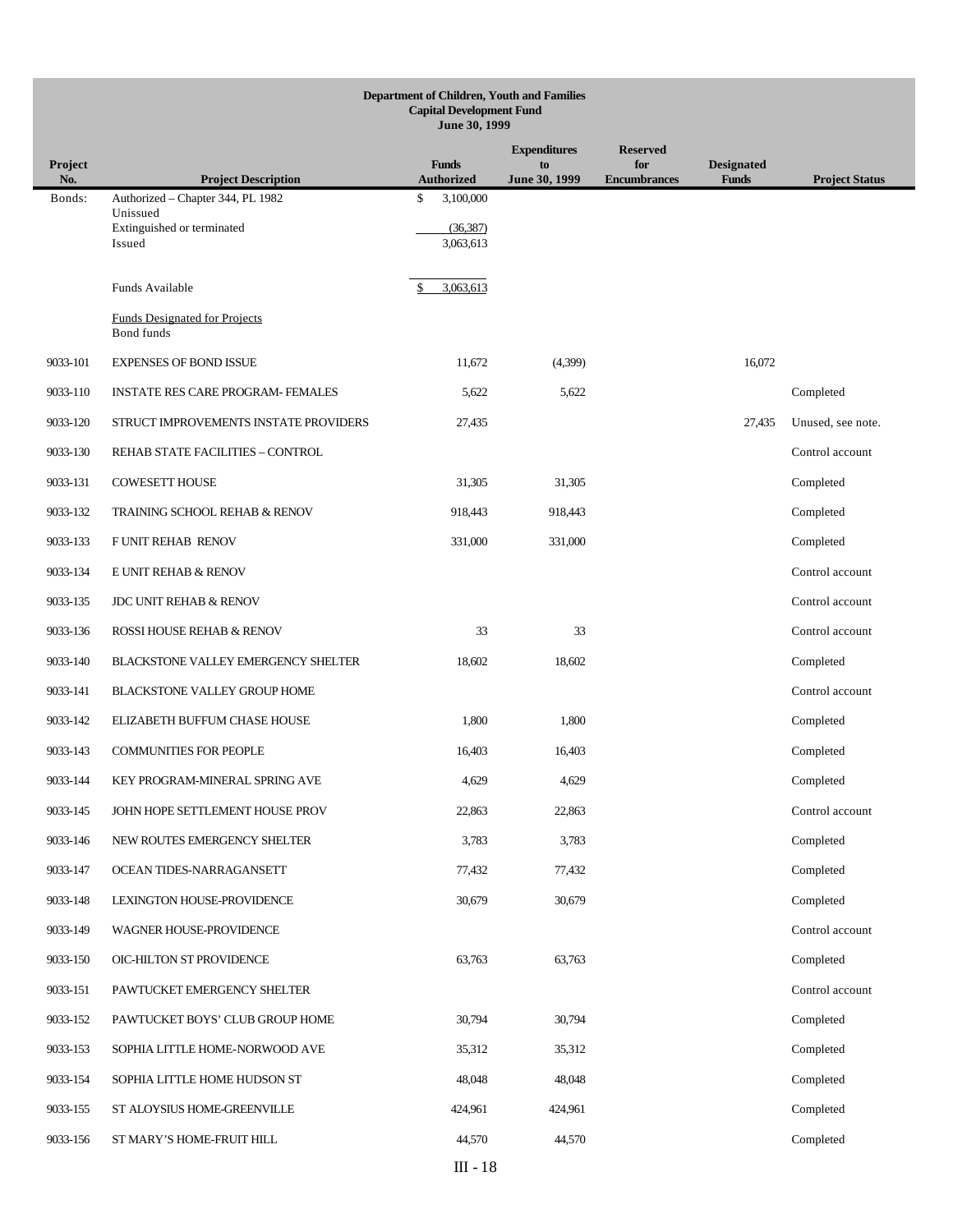## **Department of Children, Youth and Families Capital Development Fund June 30, 1999**

| Project<br>No. | <b>Project Description</b>                | <b>Funds</b><br><b>Authorized</b> | <b>Expenditures</b><br>to<br>June 30, 1999 | <b>Reserved</b><br>for<br><b>Encumbrances</b> | <b>Designated</b><br><b>Funds</b> | <b>Project Status</b> |
|----------------|-------------------------------------------|-----------------------------------|--------------------------------------------|-----------------------------------------------|-----------------------------------|-----------------------|
| 9033-157       | TRANSITION HOUSE-WOONSOCKET               | 15,282                            | 15,282                                     |                                               |                                   | Completed             |
| 9033-158       | <b>TANNERHILL</b>                         | 91,256                            | 91,256                                     |                                               |                                   | Completed             |
| 9033-159       | TRI-CAP GROUP HOMES-WEST KINGSTON         | 18,183                            | 18,183                                     |                                               |                                   | Completed             |
| 9033-160       | WASHINGTON OAKS-FOSTER                    |                                   |                                            |                                               |                                   | Control account       |
| 9033-161       | WASHINGTON PARK SHELTER PROVIDENCE        | 38,426                            | 38,426                                     |                                               |                                   | Completed             |
| 9033-162       | WHITMARSH HOUSE-POTTERS AVE               | 33,896                            | 33,896                                     |                                               |                                   | Completed             |
| 9033-163       | WHITMARSH HOUSE-DEXTER ST                 | 102,332                           | 102,332                                    |                                               |                                   | Completed             |
| 9033-164       | WHITMARSH HOUSE-MASS AVE                  | 48,416                            | 48,416                                     |                                               |                                   | Completed             |
| 9033-165       | R C A PROGRAM                             | 39,500                            | 39,500                                     |                                               |                                   | Completed             |
| 9033-166       | KENT COUNTY YOUTH SHELTER                 | 6,374                             | 6,374                                      |                                               |                                   | Completed             |
| 9033-167       | PAUL'S SHELTER                            | 3,400                             | 3,400                                      |                                               |                                   | Completed             |
| 9033-168       | COMMUNITIES FOR PEOPLE-BUTLER ST          | 1,151                             | 1,151                                      |                                               |                                   | Completed             |
| 9033-169       | COMMUNITIES FOR PEOPLE-FOURTH ST          | 971                               | 971                                        |                                               |                                   | Completed             |
| 9033-170       | COMMUNITIES FOR PEOPLE-POWER ST           | 3,958                             | 3,958                                      |                                               |                                   | Completed             |
| 9033-171       | OCEAN TIDES-MAIN ST                       | 1,296                             | 1,296                                      |                                               |                                   | Completed             |
| 9033-172       | TRANSITION HOUSE-BERNON ST                | 712                               | 712                                        |                                               |                                   | Completed             |
| 9033-173       | TRANSITION HOUSE-MINERAL SPRING AVE       | 2,969                             | 2,969                                      |                                               |                                   | Completed             |
| 9033-174       | OCEAN TIDES-LEXINGTON AVE                 | 2,897                             | 2,897                                      |                                               |                                   | Completed             |
| 9033-175       | KEY PROGRAM-KNIGHT STREET                 | 4,235                             | 4,235                                      |                                               |                                   | Completed             |
| 9033-176       | SPURWINK SCHOOL-PLAINFIELD PIKE           | 11,965                            | 11,965                                     |                                               |                                   | Completed             |
| 9033-177       | SPURWINK SCHOOL-ROME AVE                  | 14,281                            | 14,281                                     |                                               |                                   | Completed             |
| 9033-178       | GRODEN CENTER-COWESETT                    | 58,232                            | 20,939                                     |                                               | 37,293                            | Completed             |
| 9033-179       | OIC OF RI - MILK ST                       | 6,626                             | 6,626                                      |                                               |                                   | Completed             |
| 9033-180       | GRODEN CENTER-MOUNT HOPE                  | 89,277                            | 84,456                                     |                                               | 4,821                             | Completed             |
| 9033-181       | <b>FAMILY SERVICE SHELTER</b>             | 56,460                            | 56,460                                     |                                               |                                   | Completed             |
| 9033-182       | COMMUNITIES FOR PEOPLE-RIVER AVE          | 2,539                             | 2,539                                      |                                               |                                   | Completed             |
| 9033-183       | KEY GIRLS' EMERGENCY SHELTER              | 2,894                             | 2,894                                      |                                               |                                   | Completed             |
| 9033-184       | <b>KEY WEST KINGSTON</b>                  | 39,041                            | 39,041                                     |                                               |                                   | Completed             |
| 9033-188       | TANNERHILL-BURRILLVILLE                   | 98,740                            | 98,740                                     |                                               |                                   | Completed             |
| 9033-189       | WOONSOCKET FAMILY & CHILD SERVICE         | 34,147                            | 34,147                                     |                                               |                                   | Completed             |
| 9033-190       | CHILD & FAMILY SERVICE-PORTSMOUTH SHELTER | 33,373                            | 33,373                                     |                                               |                                   | Completed             |
| 9033-191       | SPURWINK II-RHODE ISLAND AVE              | 8,076                             | 8,076                                      |                                               |                                   | Completed             |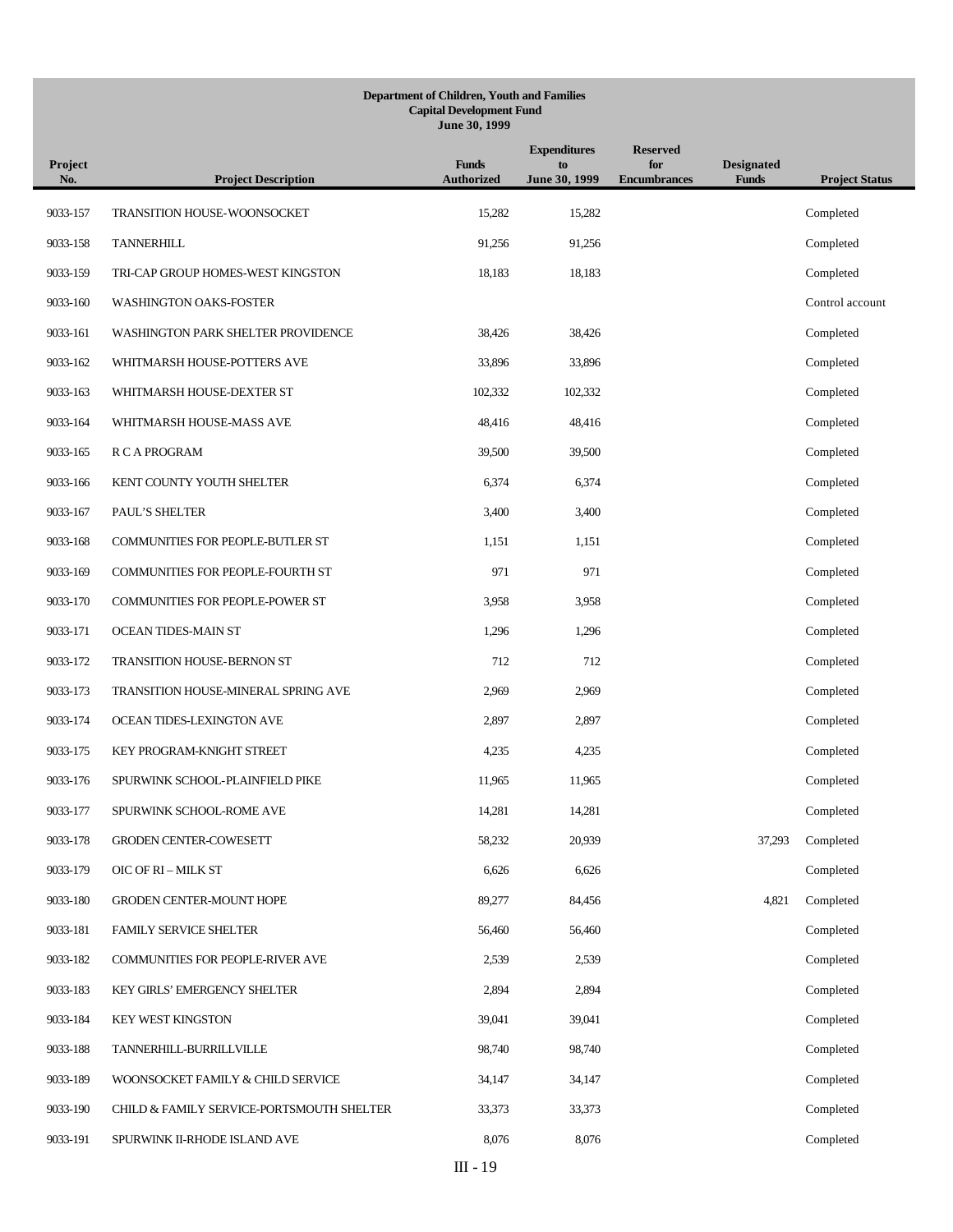# **Department of Children, Youth and Families Capital Development Fund June 30, 1999**

| <b>Project</b><br>No. | <b>Project Description</b>                                                  | <b>Funds</b><br><b>Authorized</b> | <b>Expenditures</b><br>to<br>June 30, 1999 | <b>Reserved</b><br>for<br><b>Encumbrances</b> | <b>Designated</b><br><b>Funds</b> | <b>Project Status</b> |
|-----------------------|-----------------------------------------------------------------------------|-----------------------------------|--------------------------------------------|-----------------------------------------------|-----------------------------------|-----------------------|
| 9033-192              | SPURWINK SCHOOL-CUMBERLAND                                                  | 3,857                             | 3,857                                      |                                               |                                   | Completed             |
| 9033-193              | WHITMARSH HOUSE STANWOOD                                                    | 30,356                            | 30,356                                     |                                               |                                   | Completed             |
| 9033-194              | WHITMARSH HOUSE-SACKETT                                                     | 9,346                             | 9,346                                      |                                               |                                   | Completed             |
|                       | Total allocated<br>Designated but unissued                                  | 3,063,613                         | 2,977,991<br>\$.                           |                                               | 85,621                            |                       |
|                       | Total funds available<br>Less expenditures to June 30, 1999<br>Fund Balance | 3,063,613<br>2,977,991<br>85,621  |                                            |                                               |                                   |                       |

Note: The department plans to return all unused funds to the Control account for reallocation to other projects.

# Purpose:

For the purposes of rehabilitation of former living units and roof replacements and/or renovation at the Rhode Island Training School; financial aid to instate child care providers for structural changes and improvements to instate home facilities; and construction and/or acquisition of residential treatment facilities for abused, neglected, and/or homeless children.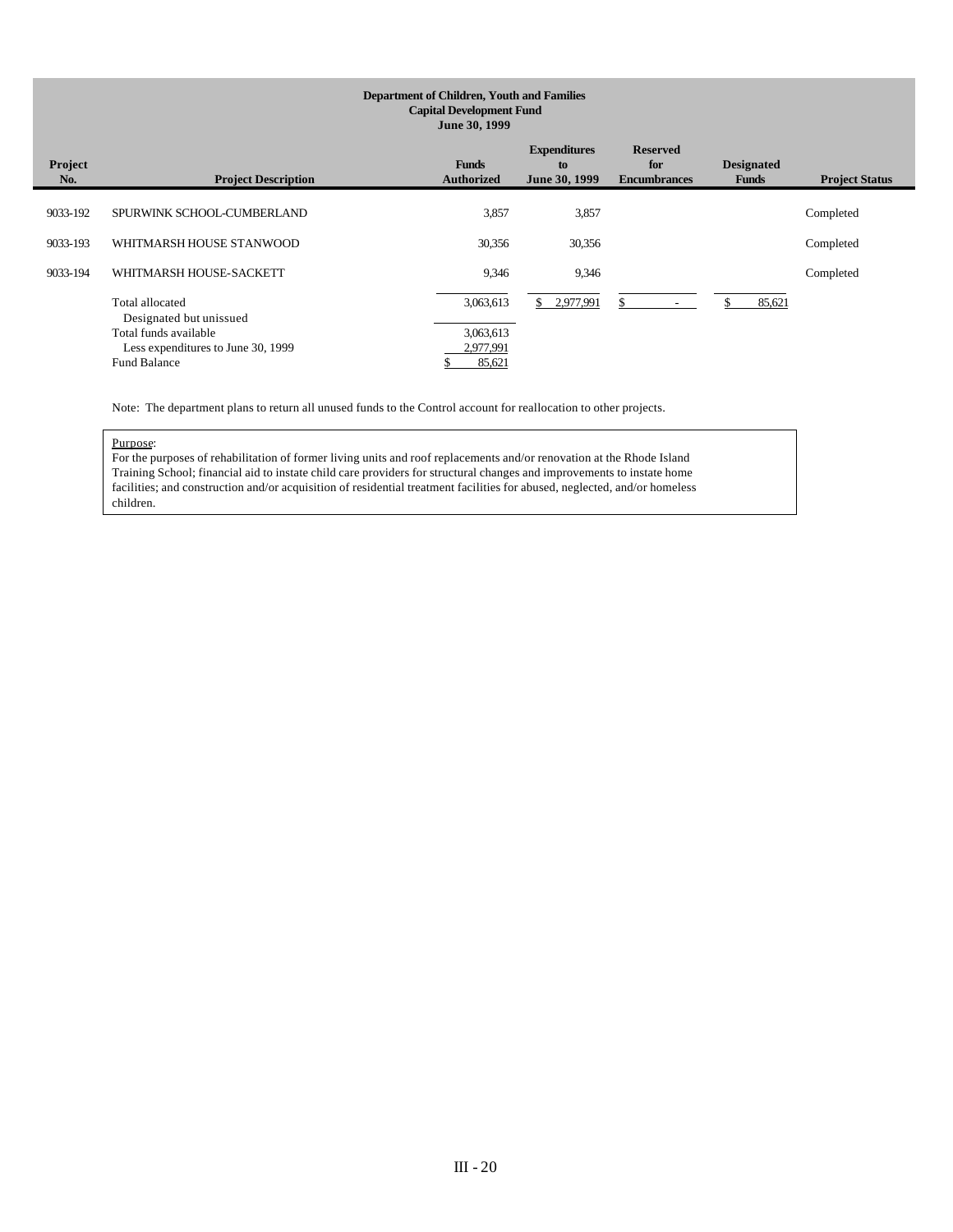|                | <b>Department of Children, Youth and Families</b><br><b>Capital Development Fund</b><br>June 30, 1999                                   |                                                      |                                            |                                               |                                   |                       |  |
|----------------|-----------------------------------------------------------------------------------------------------------------------------------------|------------------------------------------------------|--------------------------------------------|-----------------------------------------------|-----------------------------------|-----------------------|--|
| Project<br>No. | <b>Project Description</b>                                                                                                              | <b>Funds</b><br><b>Authorized</b>                    | <b>Expenditures</b><br>to<br>June 30, 1999 | <b>Reserved</b><br>for<br><b>Encumbrances</b> | <b>Designated</b><br><b>Funds</b> | <b>Project Status</b> |  |
| Bonds:         | Authorized - Chapter 419, PL 1986<br>Unissued<br>Extinguished or terminated<br>Issued                                                   | 6,500,000<br>\$<br>(15,000)<br>6,485,000             |                                            |                                               |                                   |                       |  |
|                | Funds Available<br><b>Funds Designated for Projects</b><br>Bond funds                                                                   | 6.485,000                                            |                                            |                                               |                                   |                       |  |
| 9033-601       | <b>EXPENSES OF BOND ISSUE</b>                                                                                                           | 24,991                                               | 22,634                                     |                                               | 2,357                             |                       |  |
| 9033-602       | TRAINING SCHOOL RENOVATION-CONTROL                                                                                                      | 5,501,552                                            | 5,505,427                                  |                                               | (3,875)                           | Completed             |  |
| 9033-603       | JUVENILE CORRECTIONAL SERVICE                                                                                                           | 552,229                                              | 624,093                                    |                                               | (71, 864)                         | Completion Sept. 1999 |  |
| 9033-610       | REGIONAL RESID COUNSELING CENTERS                                                                                                       |                                                      |                                            |                                               |                                   | Control account       |  |
| 9033-630       | E BAY & NEWPORT COUNTY REGION-MH                                                                                                        |                                                      |                                            |                                               |                                   | Control account       |  |
| 9033-631       | WASHINGTON & KENT COUNTY REGION 2-MH                                                                                                    |                                                      |                                            |                                               |                                   | Control account       |  |
| 9033-632       | CRANSTON, NORTHRN & PAWT REGION 3-MH                                                                                                    | 124,419                                              | 124,419                                    |                                               |                                   | Completed             |  |
| 9033-633       | PROVIDENCE COUNTY REGION 4-MH                                                                                                           | 281,809                                              |                                            |                                               | 281,809                           | Completion April 2000 |  |
|                | <b>Total allocated</b><br>Designated but unissued<br>Total funds available<br>Less expenditures to June 30, 1999<br><b>Fund Balance</b> | 6,485,000<br>6,485,000<br>6,276,572<br>208.428<br>\$ | 6,276,572<br>\$                            | \$                                            | \$<br>208,428                     |                       |  |

To provide funds for the acquisition, construction, and/or renovation of group facilities for mentally ill children; for construction of a maximum security facility and rehabilitation of existing facilities on the Training School Grounds.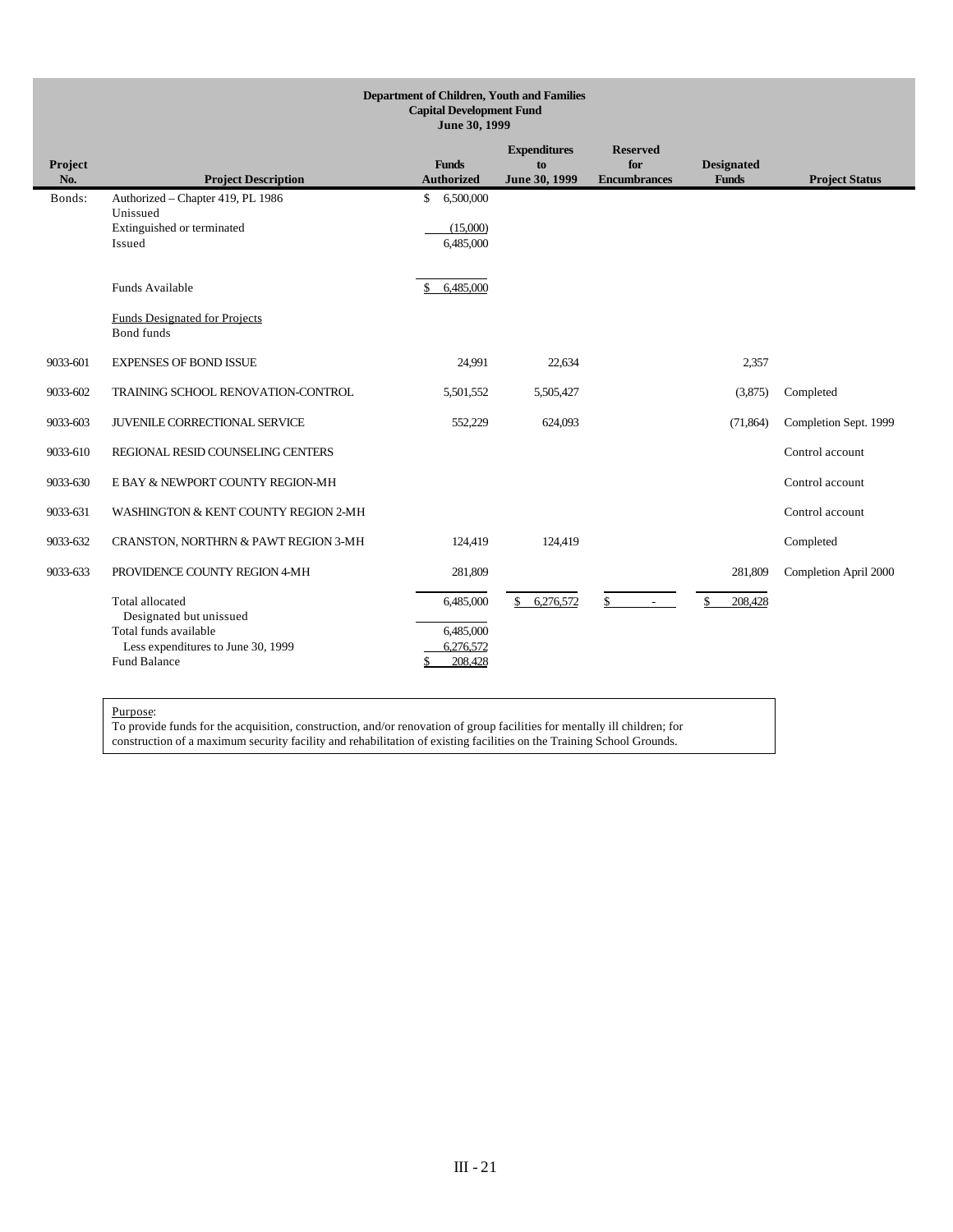| <b>Board of Regents for Elementary and Secondary Education</b><br><b>Capital Development Fund</b><br>June 30, 1999 |                                                                                                                                                                           |                                                                                 |                                            |                                               |                                   |                       |
|--------------------------------------------------------------------------------------------------------------------|---------------------------------------------------------------------------------------------------------------------------------------------------------------------------|---------------------------------------------------------------------------------|--------------------------------------------|-----------------------------------------------|-----------------------------------|-----------------------|
| Project<br>No.                                                                                                     | <b>Project Description</b>                                                                                                                                                | <b>Funds</b><br><b>Authorized</b>                                               | <b>Expenditures</b><br>to<br>June 30, 1999 | <b>Reserved</b><br>for<br><b>Encumbrances</b> | <b>Designated</b><br><b>Funds</b> | <b>Project Status</b> |
| Bonds:                                                                                                             | Authorized - Chapters 70 & 136, PL 1994<br>Unissued<br>Extinguished or terminated<br>Issued                                                                               | \$29,000,000<br>(19,165,000)<br>9,835,000                                       |                                            |                                               |                                   |                       |
|                                                                                                                    | <b>Funds Available</b><br><b>Funds Designated for Projects</b><br>Bond funds                                                                                              | 9,835,000<br>S.                                                                 |                                            |                                               |                                   |                       |
| 9019-401                                                                                                           | <b>EXPENSES OF BOND ISSUE</b>                                                                                                                                             | 145,000                                                                         | 22,170                                     |                                               | 122,830                           |                       |
| 9019-402                                                                                                           | METROPOLITAN REG CAREER & TECH SCHOOL<br>Total allocated<br>Designated but unissued<br>Total funds available<br>Less expenditures to June 30, 1999<br><b>Fund Balance</b> | 28,855,000<br>29,000,000<br>(19,165,000)<br>9,835,000<br>5,182,921<br>4,652,079 | 5,160,751<br>5,182,921<br>$\mathbb{S}$     | 30,332<br>30,332                              | 23,663,917<br>\$23,786,747        | Completion 2002       |
|                                                                                                                    | $D$ umoso:                                                                                                                                                                |                                                                                 |                                            |                                               |                                   |                       |

To provide funds for the acquisition of land, construction and equipping of a career and technical school in Providence.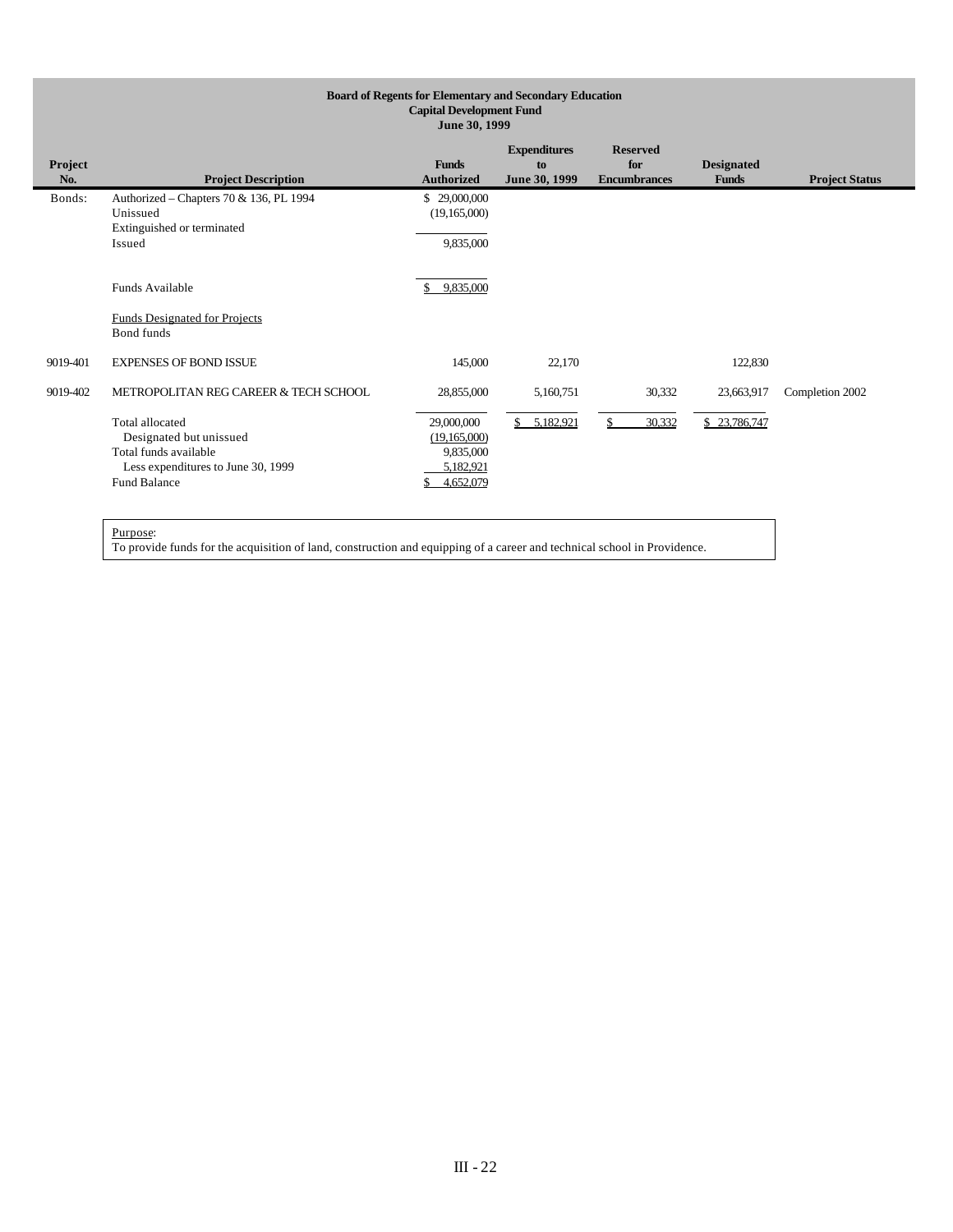| <b>Project Status</b> |
|-----------------------|
|                       |
|                       |
|                       |
|                       |
|                       |
| Completed             |
| Completed             |
|                       |
|                       |

To provide funds for the expansion of the library and engineering facilities on the main campus of the University of Rhode Island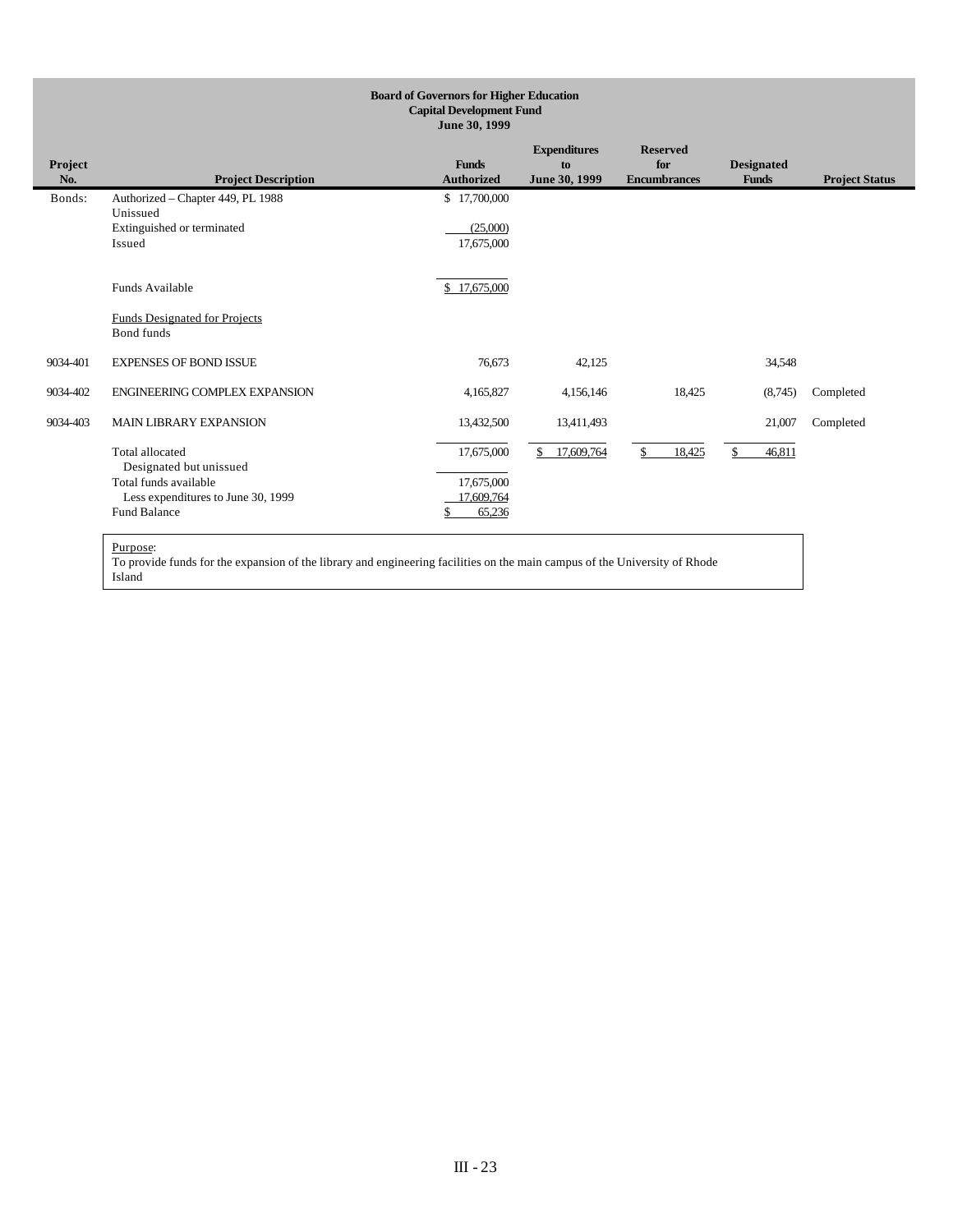| <b>Board of Governors for Higher Education</b><br><b>Capital Development Fund</b><br>June 30, 1999 |                                                                                       |                                   |                                            |                                               |                                   |                       |
|----------------------------------------------------------------------------------------------------|---------------------------------------------------------------------------------------|-----------------------------------|--------------------------------------------|-----------------------------------------------|-----------------------------------|-----------------------|
| Project<br>No.                                                                                     | <b>Project Description</b>                                                            | <b>Funds</b><br><b>Authorized</b> | <b>Expenditures</b><br>to<br>June 30, 1999 | <b>Reserved</b><br>for<br><b>Encumbrances</b> | <b>Designated</b><br><b>Funds</b> | <b>Project Status</b> |
| Bonds:                                                                                             | Authorized - Chapter 434, PL 1990<br>Unissued<br>Extinguished or terminated<br>Issued | \$<br>7,000,000<br>7,000,000      |                                            |                                               |                                   |                       |
|                                                                                                    | Funds Available<br><b>Funds Designated for Projects</b>                               | 7,000,000<br>\$.                  |                                            |                                               |                                   |                       |
| 9034-001                                                                                           | <b>Bond</b> funds<br><b>EXPENSES OF BOND ISSUE</b>                                    | 31,716                            | 31,716                                     |                                               |                                   |                       |
| 9034-002                                                                                           | URI COASTAL INSTITUTE ON NARRAGANSETT BAY                                             | 6,968,284                         | 6,968,284                                  |                                               |                                   | Completed             |
|                                                                                                    | Total allocated<br>Designated but unissued<br>Total funds available                   | 7,000,000<br>7,000,000            | 7,000,000                                  | $\mathbb{S}$<br>$\sim$                        | \$.                               |                       |
|                                                                                                    | Less expenditures to June 30, 1999<br><b>Fund Balance</b>                             | 7,000,000<br>$\sim$               |                                            |                                               |                                   |                       |

To provide necessary funds to construct a 30,000 square foot facility at the University of Rhode Island's Narragansett Bay Campus to house the research, public education, and outreach programs of the Coastal Institute.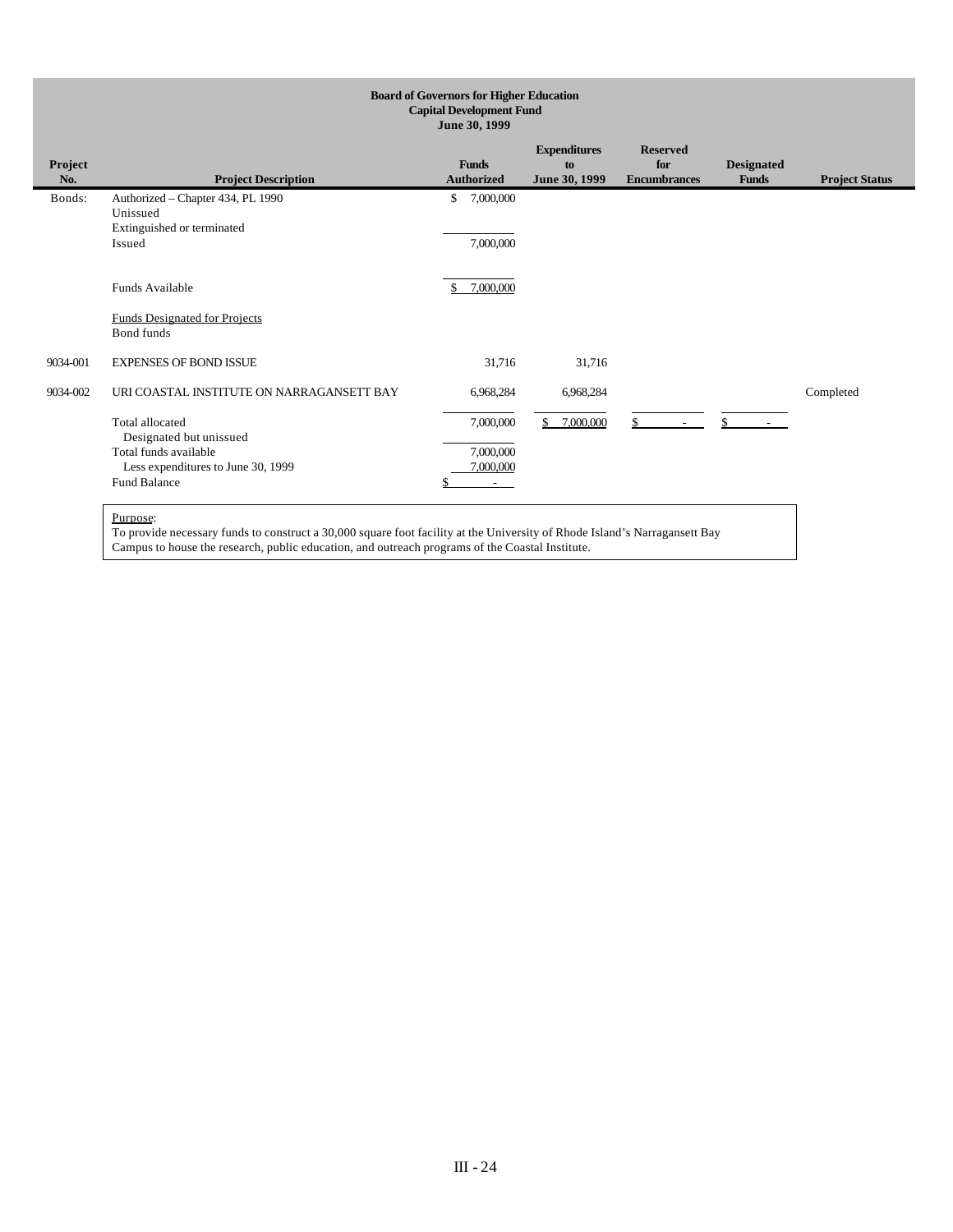|                       | <b>Board of Governors for Higher Education</b><br><b>Capital Development Fund - Telecommunications</b><br>June 30, 1999 |                                   |                     |                            |                                   |                       |  |  |
|-----------------------|-------------------------------------------------------------------------------------------------------------------------|-----------------------------------|---------------------|----------------------------|-----------------------------------|-----------------------|--|--|
|                       |                                                                                                                         |                                   | <b>Expenditures</b> | <b>Reserved</b>            |                                   |                       |  |  |
| <b>Project</b><br>No. | <b>Project Description</b>                                                                                              | <b>Funds</b><br><b>Authorized</b> | to<br>June 30, 1999 | for<br><b>Encumbrances</b> | <b>Designated</b><br><b>Funds</b> | <b>Project Status</b> |  |  |
| Bonds:                | Authorized - Chapter 100, PL 1996<br>Unissued                                                                           | \$40,600,000<br>(16,710,000)      |                     |                            |                                   |                       |  |  |
|                       | Extinguished or terminated<br>Issued                                                                                    | 23,890,000                        |                     |                            |                                   |                       |  |  |
|                       |                                                                                                                         |                                   |                     |                            |                                   |                       |  |  |
|                       | Funds Available                                                                                                         | 23,890,000                        |                     |                            |                                   |                       |  |  |
|                       | <b>Funds Designated for Projects</b><br>Bond funds                                                                      |                                   |                     |                            |                                   |                       |  |  |
| 9034-601              | <b>EXPENSES OF BOND ISSUE</b>                                                                                           | 202,000                           | 51,207              |                            | 150,973                           |                       |  |  |
| 9034-602              | <b>CABLING</b>                                                                                                          |                                   |                     |                            |                                   | Completion June 2001  |  |  |
| 9034-603              | NETWORK EQUIPMENT                                                                                                       |                                   |                     |                            |                                   | Completion June 2002  |  |  |
| 9034-604              | PERSONAL COMPUTERS                                                                                                      |                                   | (4,291)             |                            | 4,291                             | Completion June 2002  |  |  |
| 9034-605              | MULTIMEDIA                                                                                                              |                                   |                     | 1,446                      | (1,446)                           | Completion June 2002  |  |  |
| 9034-606              | <b>VOICE SYSTEM</b>                                                                                                     |                                   |                     |                            |                                   | Completion June 2000  |  |  |
| 9034-607              | <b>SERVERS &amp; SOFTWARE</b>                                                                                           |                                   |                     |                            |                                   | Completion June 2002  |  |  |
| 9034-608              | <b>ENGINEERING</b>                                                                                                      |                                   |                     |                            |                                   | Completion June 2001  |  |  |
| 9034-612              | URI-CABLING                                                                                                             | 10,268,000                        | 5,149,659           | 533,155                    | 4,585,187                         | Completion June 2001  |  |  |
| 9034-613              | URI-NETWORK EQUIPMENT                                                                                                   | 6,463,000                         | 3,202,494           | 15,690                     | 3,244,817                         | Completion June 2002  |  |  |
| 9034-614              | URI-PERSONAL COMPUTERS                                                                                                  | 4,519000                          | 982,791             | 158,765                    | 3,377,443                         | Completion June 2002  |  |  |
| 9034-615              | URI-MULTIMEDIA                                                                                                          | 2,759,000                         | 556,705             | 85,686                     | 2,116,609                         | Completion June 2002  |  |  |
| 9034-616              | <b>VOICE SYSTEMS</b>                                                                                                    |                                   |                     |                            |                                   | Completion June 2000  |  |  |
| 9034-617              | URI-SERVERS AND SOFTWARE                                                                                                | 4,213,000                         | 1,051,801           | 50,539                     | 3,110,659                         | Completion June 2002  |  |  |
| 9034-618              | URI-ENGINEERING                                                                                                         | 594,000                           | 341,491             | 45,718                     | 206,791                           | Completion June 2001  |  |  |
| 9034-652              | <b>RIC-CABLING</b>                                                                                                      | 2,900,000                         | 918,873             | 986,303                    | 994,825                           | Completion June 2001  |  |  |
| 9034-653              | RIC-NETWORK EQUIPMENT                                                                                                   | 649,000                           | 484,132             |                            | 164,868                           | Completion June 2002  |  |  |
| 9034-654              | RIC-PERSONAL COMPUTERS                                                                                                  | 1,380,000                         | 1,033,547           |                            | 346,453                           | Completion June 2002  |  |  |
| 9034-655              | RIC-MULTIMEDIA                                                                                                          | 113,000                           | 38,690              | 16,463                     | 57,847                            | Completion June 2002  |  |  |
| 9034-656              | RIC-VOICE SYSTEMS                                                                                                       | 1,200,000                         | 465,024             | 484,206                    | 250,770                           | Completion June 2000  |  |  |
| 9034-657              | RIC-SERVERS AND SOFTWARE                                                                                                | 1,371,000                         | 757,823             | 4,143                      | 609,034                           | Completion June 2002  |  |  |
| 9034-672              | <b>CCRI-CABLING</b>                                                                                                     | 1,425,000                         | 1,404,700           |                            | 20,300                            | Completion June 2001  |  |  |
| 9034-673              | <b>CCRI-NETWORK EQUIPMENT</b>                                                                                           | 847,000                           | 469,147             | 31,080                     | 346,773                           | Completion June 2002  |  |  |
| 9034-674              | <b>CCRI-PERSONAL COMPUTERS</b>                                                                                          | 45,000                            | 45,270              |                            | (270)                             | Completion June 2002  |  |  |
| 9034-675              | CCRI-MULTIMEDIA                                                                                                         | 803,000                           | 217,059             | 189,581                    | 396,360                           | Completion June 2002  |  |  |
| 9034-676              | <b>CCRI-VOICE SYSTEMS</b>                                                                                               | 274,000                           | 20,339              | 105,841                    | 147,820                           | Completion June 2000  |  |  |
| 9034-677              | CCRI-SERVERS AND SOFTWARE                                                                                               | 525,000                           | 37,460              |                            | 487,540                           | Completion June 2002  |  |  |
|                       |                                                                                                                         | $III - 25$                        |                     |                            |                                   |                       |  |  |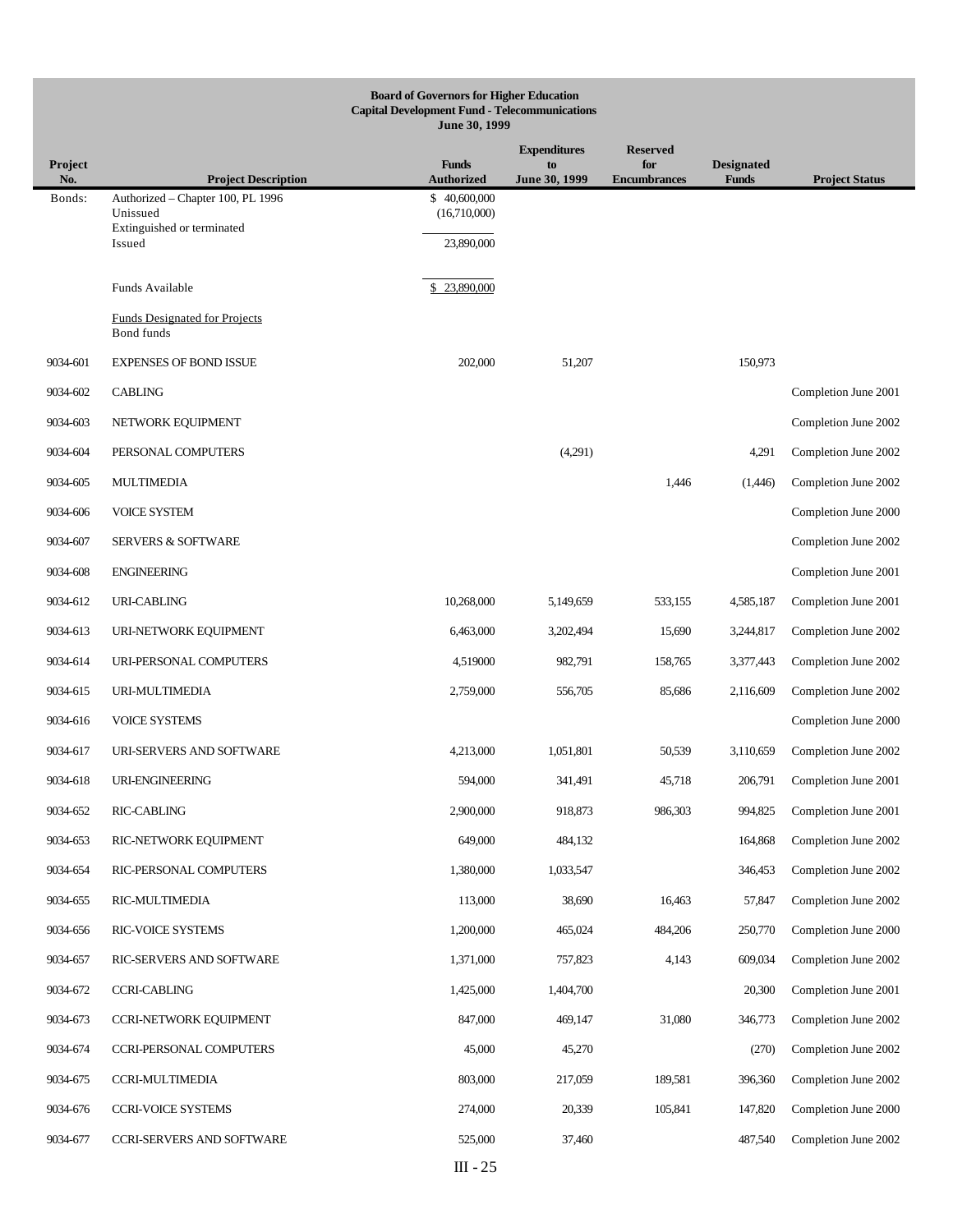9034-678 CCRI-ENGINEERING 50,000 50,000 Completion June 2001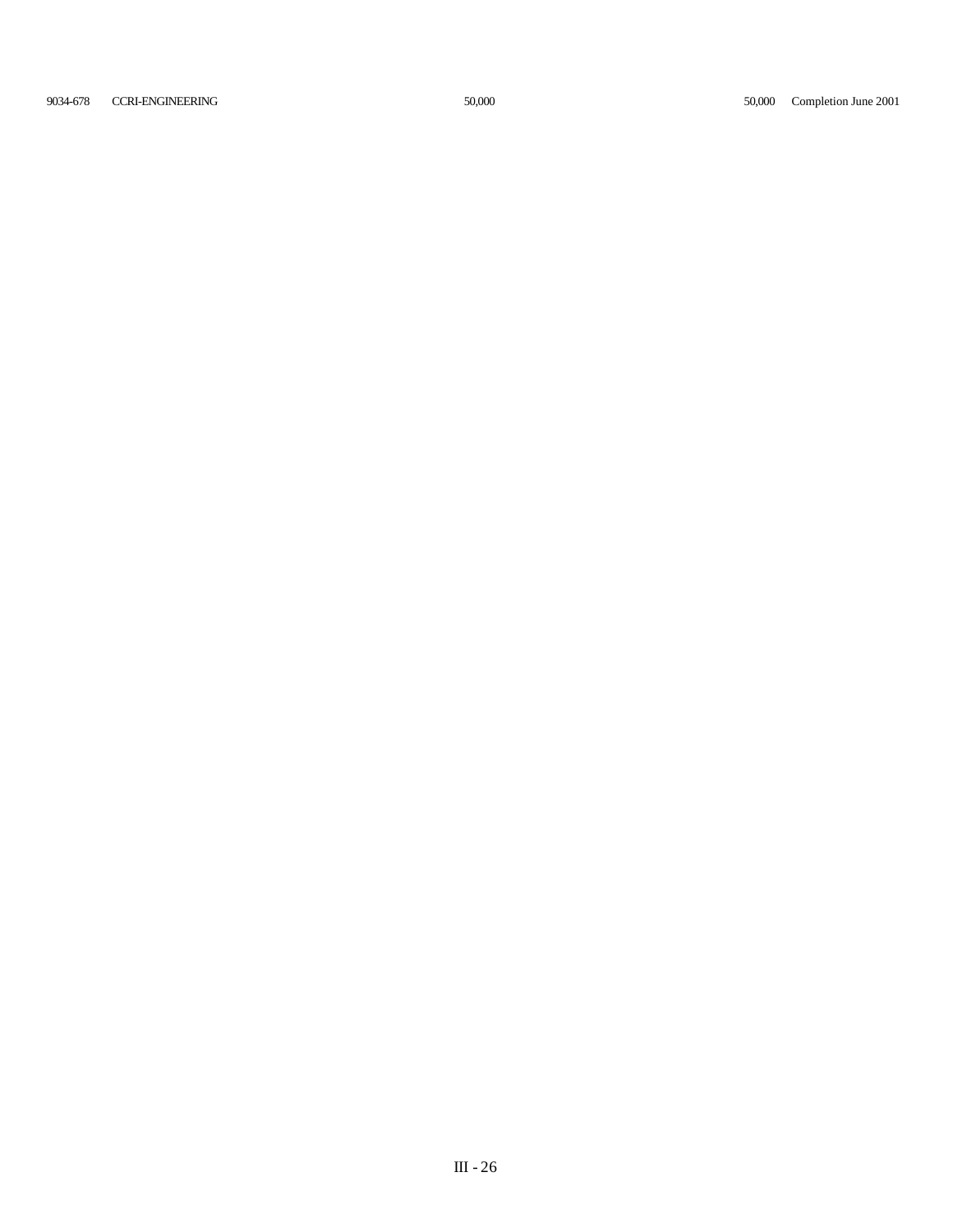# **Board of Governors for Higher Education Capital Development Fund - Telecommunications June 30, 1999**

| Project<br>No. | <b>Project Description</b>         | <b>Funds</b><br><b>Authorized</b> | <b>Expenditures</b><br>to<br>June 30, 1999 | <b>Reserved</b><br>for<br><b>Encumbrances</b> | <b>Designated</b><br><b>Funds</b> | <b>Project Status</b> |
|----------------|------------------------------------|-----------------------------------|--------------------------------------------|-----------------------------------------------|-----------------------------------|-----------------------|
|                |                                    |                                   |                                            |                                               |                                   |                       |
|                | Total allocated                    | 40,600,000                        | 17,223,740<br>S.                           | \$2,708,614                                   | \$20,667,645                      |                       |
|                | Designated but unissued            | (16,710,000)                      |                                            |                                               |                                   |                       |
|                | Total funds available              | 23,890,000                        |                                            |                                               |                                   |                       |
|                | Less expenditures to June 30, 1999 | 17,223,740                        |                                            |                                               |                                   |                       |
|                | <b>Fund Balance</b>                | 6,666,260                         |                                            |                                               |                                   |                       |
|                |                                    |                                   |                                            |                                               |                                   |                       |
|                |                                    |                                   |                                            |                                               |                                   |                       |

Purpose:

For an infrastructure upgrade of telecommunications systems for the University of Rhode, Island, Rhode Island College and the Community College of Rhode Island.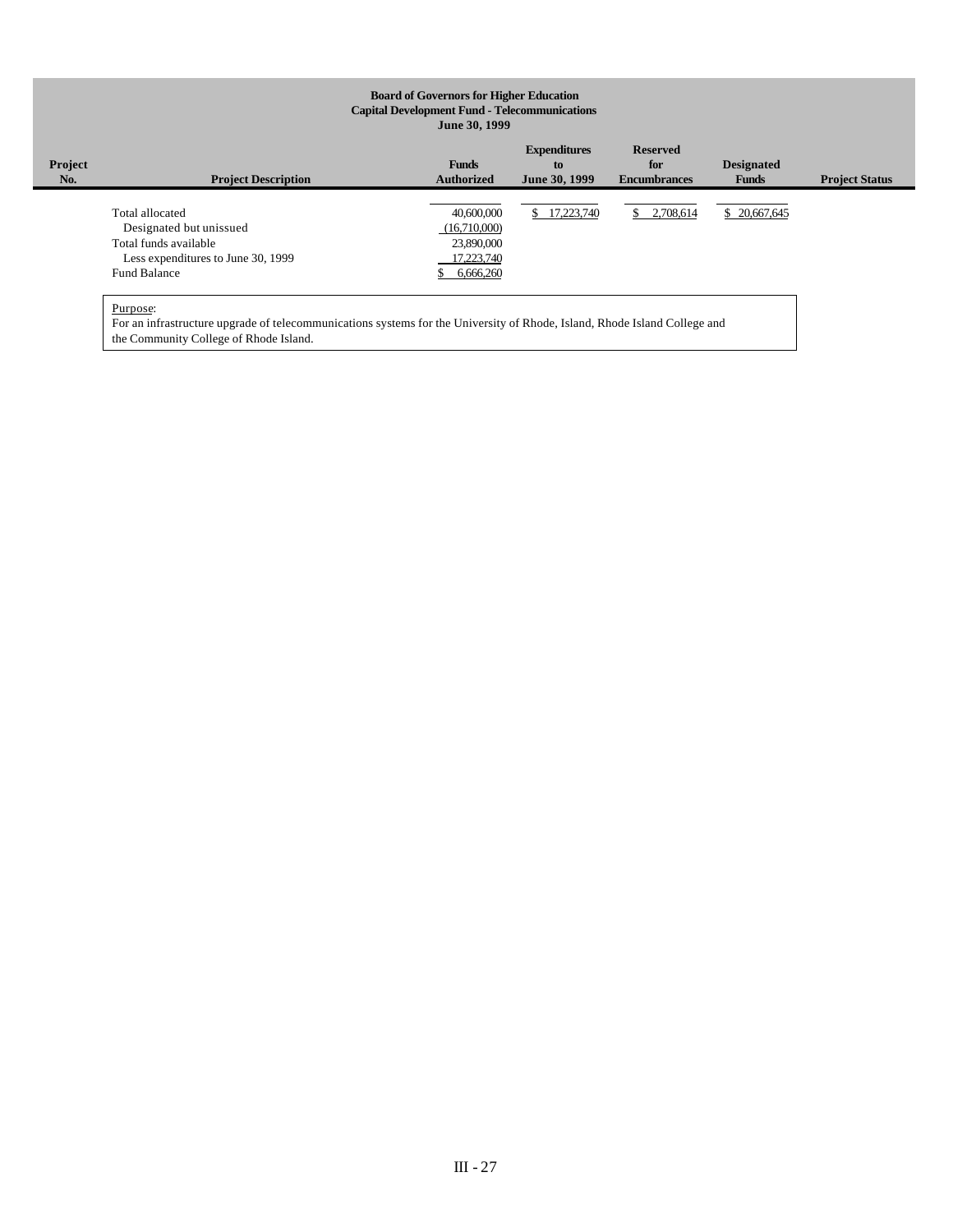| <b>Board of Governors for Higher Education</b><br><b>Capital Development Fund</b><br>June 30, 1999 |                                                                                                                                  |                                                                    |                                            |                                               |                                   |                       |
|----------------------------------------------------------------------------------------------------|----------------------------------------------------------------------------------------------------------------------------------|--------------------------------------------------------------------|--------------------------------------------|-----------------------------------------------|-----------------------------------|-----------------------|
| Project<br>No.                                                                                     | <b>Project Description</b>                                                                                                       | <b>Funds</b><br><b>Authorized</b>                                  | <b>Expenditures</b><br>to<br>June 30, 1999 | <b>Reserved</b><br>for<br><b>Encumbrances</b> | <b>Designated</b><br><b>Funds</b> | <b>Project Status</b> |
| Bonds:                                                                                             | Authorized - Chapter 100, PL 1996<br>Unissued<br>Extinguished or terminated<br>Issued                                            | \$33,803,485<br>(19,793,485)<br>14,010,000                         |                                            |                                               |                                   |                       |
|                                                                                                    | Funds Available                                                                                                                  | \$14,010,000                                                       |                                            |                                               |                                   |                       |
|                                                                                                    | <b>Funds Designated for Projects</b><br><b>Bond</b> funds                                                                        |                                                                    |                                            |                                               |                                   |                       |
| 9035-601                                                                                           | <b>EXPENSES OF BOND ISSUE</b>                                                                                                    | 169,017                                                            | 31,613                                     |                                               | 137,404                           |                       |
| 9035-602                                                                                           | URI - BALLENTINE HALL                                                                                                            | 3,330,187                                                          |                                            |                                               | 3,330,187                         | Completion June 2002  |
| 9035-603                                                                                           | URI - GREEN HALL                                                                                                                 | 2,754,401                                                          | 42,332                                     | 11,941                                        | 2,700,128                         | Completion Sept. 2001 |
| 9035-604                                                                                           | <b>URI-RANGER HALL</b>                                                                                                           | 3,621,863                                                          | 49,285                                     | 16,715                                        | 3,555,863                         | Completion June 2002  |
| 9035-605                                                                                           | <b>RIC - PERFORMING ARTS BUILDING</b>                                                                                            | 9,452,500                                                          | 4,819,933                                  | 1,143,768                                     | 3,488,799                         | Completion June 2000  |
| 9035-606                                                                                           | CCRI-KNIGHT CAMPUS MEGASTRUCTURE                                                                                                 | 14,475,517                                                         | 705,503                                    | 254,510                                       | 13,515,504                        | Completion Sept. 2001 |
|                                                                                                    | Total allocated<br>Designated but unissued<br>Total funds available<br>Less expenditures to June 30, 1999<br><b>Fund Balance</b> | 33,803,485<br>(19,793,485)<br>14,010,000<br>5,648,666<br>8,361,334 | 5,648,666<br>\$                            | \$.<br>1,426,934                              | \$26,727,885                      |                       |

A) \$3,346,922 to provide funds for a major rehabilitation of Ballentine Hall at the University of Rhode Island, to include rehabilitation of the building's envelope and Heating, Ventilation and Air Conditioning (HVAC) system, renovations to the roof and interior spaces and asbestos abatement.

B) \$2,768,242 to provide funds for a major rehabilitation of Green Hall at the University of Rhode Island, to include full rehabilitation of the building's envelope HVAC system, electrical and plumbing systems, and the interior spaces.

C) \$3,640,063 to provide funds for the renovation of Ranger Hall at the University of Rhode Island, to include repairs and renovations to the roof, HVAC system, and laboratory and office space.

D) \$9,500,000 to provide finds for the construction equipment and equipping of a Performing Arts Building at Rhode Island College.

E) \$14,548,258 to provide finds for the expansion of the Community College of Rhode Island's Knight Campus Megastructure by adding approximately 85,000 square feet of space to the existing facility.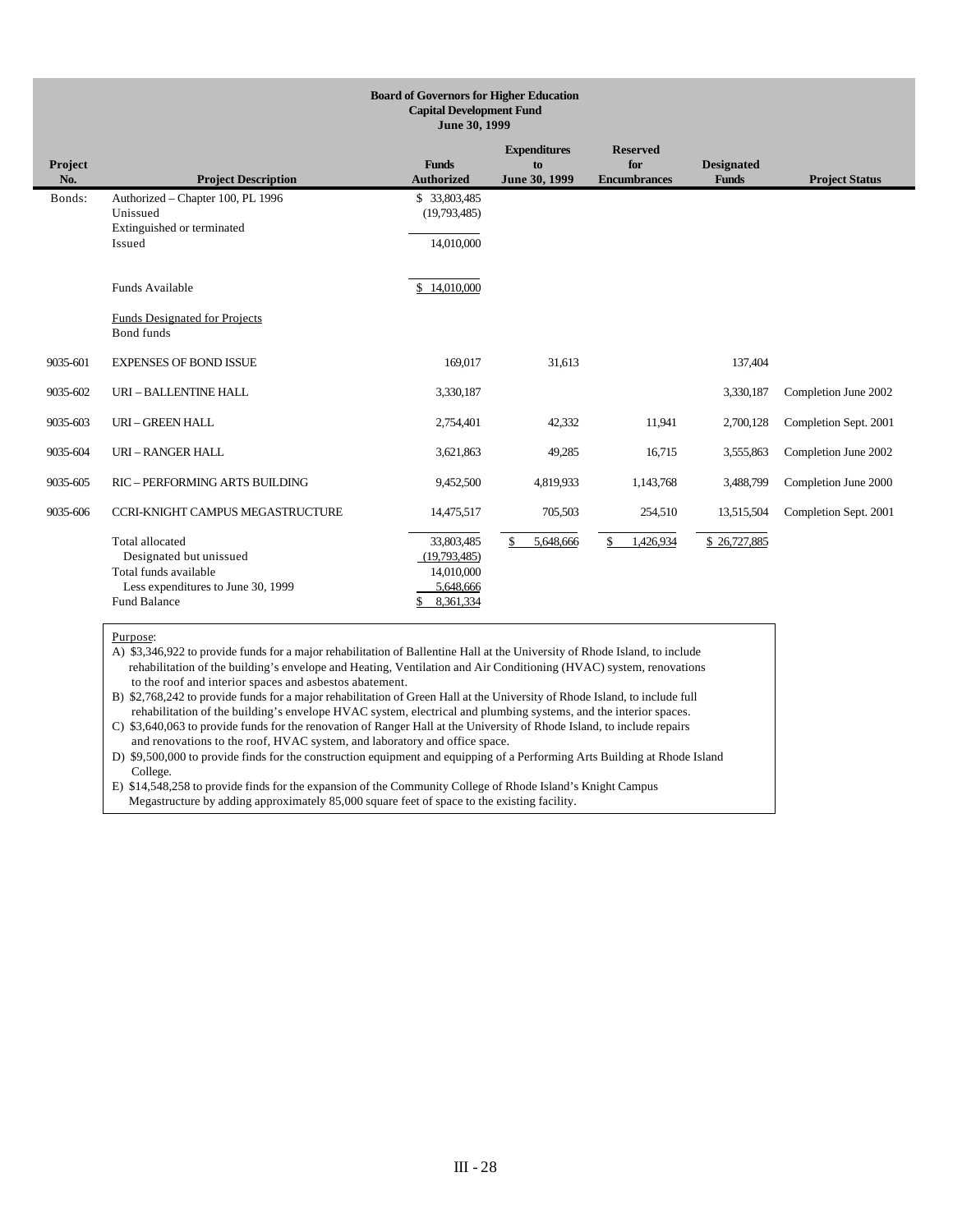| <b>Board of Governors for Higher Education</b><br><b>Capital Development Fund</b><br>June 30, 1999 |                                                                                                                                         |                                                              |                                            |                                               |                                   |                       |  |
|----------------------------------------------------------------------------------------------------|-----------------------------------------------------------------------------------------------------------------------------------------|--------------------------------------------------------------|--------------------------------------------|-----------------------------------------------|-----------------------------------|-----------------------|--|
| Project<br>No.                                                                                     | <b>Project Description</b>                                                                                                              | <b>Funds</b><br><b>Authorized</b>                            | <b>Expenditures</b><br>to<br>June 30, 1999 | <b>Reserved</b><br>for<br><b>Encumbrances</b> | <b>Designated</b><br><b>Funds</b> | <b>Project Status</b> |  |
| Bonds:                                                                                             | Authorized - Chapter 31, PL 1998<br>Unissued<br>Extinguished or terminated<br>Issued                                                    | \$20,990,000<br>(20,990,000)                                 |                                            |                                               |                                   |                       |  |
|                                                                                                    | Funds Available                                                                                                                         |                                                              |                                            |                                               |                                   |                       |  |
|                                                                                                    | Funds Designated for Projects<br>Bond funds                                                                                             |                                                              |                                            |                                               |                                   |                       |  |
| 9035-801                                                                                           | <b>EXPENSES OF BOND ISSUE</b>                                                                                                           | 83,960                                                       |                                            |                                               | 83,960                            |                       |  |
| 9035-810                                                                                           | URI - INDEPENDENT HALL                                                                                                                  | 5,039,760                                                    |                                            |                                               | 5,039,760                         | Completion Sept. 2002 |  |
| 9035-811                                                                                           | URI - LIPITT HALL                                                                                                                       | 4,960,080                                                    |                                            |                                               | 4,960,080                         | Completion Dec. 2003  |  |
| 9035-820                                                                                           | <b>RIC-EAST CAMPUS</b>                                                                                                                  | 4,282,800                                                    |                                            |                                               | 4,282,800                         | Completion June 2002  |  |
| 9035-830                                                                                           | <b>CCRI-PROVIDENCE CAMPUS</b>                                                                                                           | 6,623,400                                                    |                                            |                                               | 6,623,400                         | Completion Dec. 2001  |  |
|                                                                                                    | <b>Total allocated</b><br>Designated but unissued<br>Total funds available<br>Less expenditures to June 30, 1999<br><b>Fund Balance</b> | 20,990,000<br>(20,990,000)<br>$\Omega$<br>$\Omega$<br>$\sim$ | \$                                         | \$<br>$\sim$                                  | \$20,990,000                      |                       |  |

A) \$5,060,000 to provide funds for a major rehabilitation of approximately 51,824 square feet at Independence Hall at the University of Rhode Island, to include modernization of finishes, lighting, plumbing systems, locking systems, and furnishings.

B) \$4,980,000 to provide funds for major rehabilitation of approximately 36,852 square feet at Lippitt Hall at the University of Rhode Island, to include replacement and modernization of major systems, roof, windows, doors, restrooms, heating, ventilation and air conditioning (HVAC), stair tower, Americans with Disabilities Act (ADA) compliance, and exterior/interior renovations.

C) \$4,300,000 to provide funds for the renovation of 5 buildings (approximately 50,000 square feet) on the East Campus at Rhode Island College and the renovation of approximately 12,500 square feet on the existing Campus. Upon renovation of these former Department of Children, Youth and Families (DCYF) facilities, both academic and administrative facilities will be allocated to the East Campus and some space vacated by those departments will be refurbished.

D) \$6,650,000 to provide finds for the construction and equipping of an addition to the Providence Campus of the Community College of Rhode Island adding approximately 40,000 square feet of space to the existing facility, including lab, office, study areas, child day care center, and parking for 75-100 vehicles.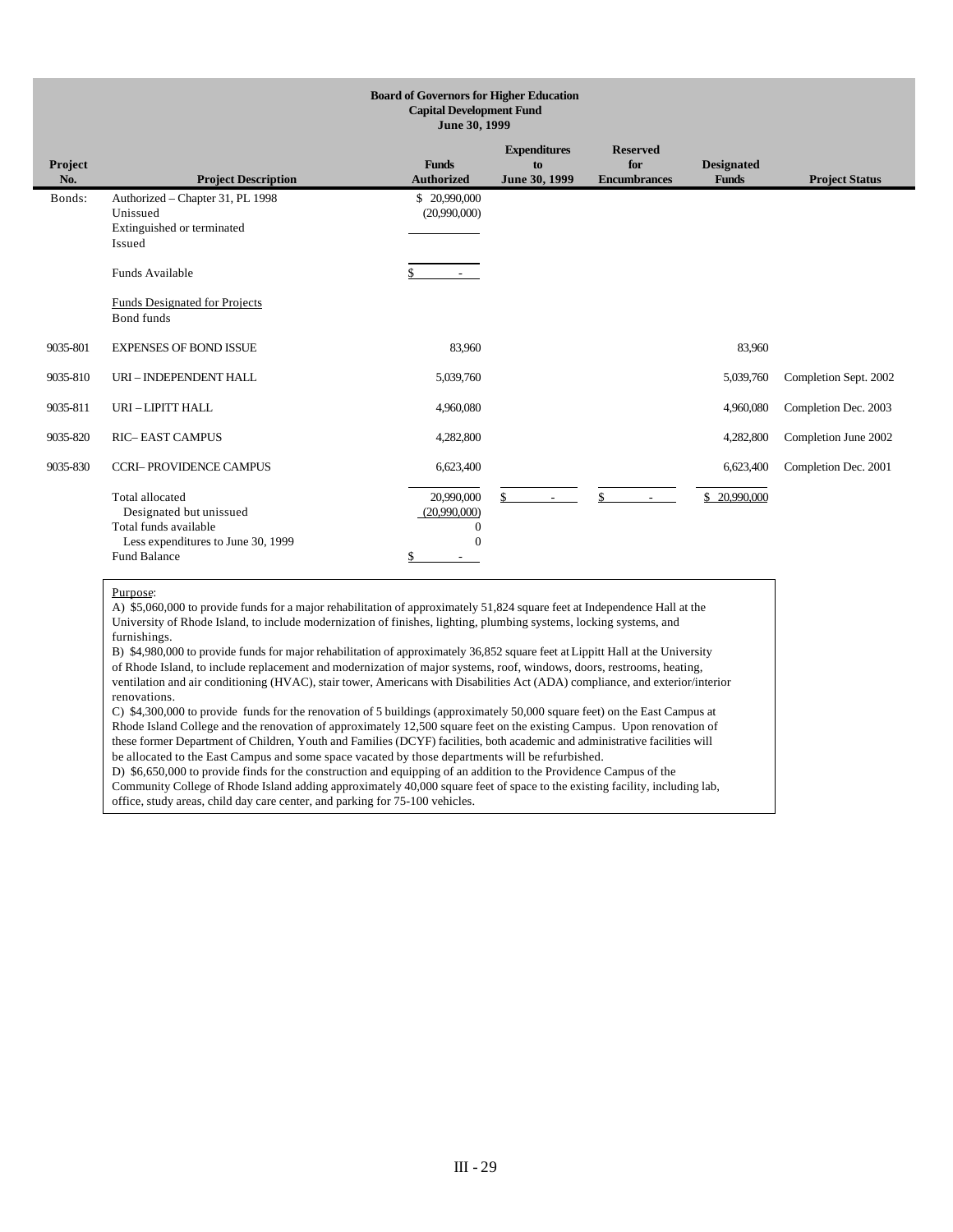|                | <b>Water Resources Board</b><br><b>Capital Development Fund</b><br>June 30, 1999                                          |                                                                      |                                            |                                               |                                   |                       |
|----------------|---------------------------------------------------------------------------------------------------------------------------|----------------------------------------------------------------------|--------------------------------------------|-----------------------------------------------|-----------------------------------|-----------------------|
| Project<br>No. | <b>Project Description</b>                                                                                                | <b>Funds</b><br><b>Authorized</b>                                    | <b>Expenditures</b><br>to<br>June 30, 1999 | <b>Reserved</b><br>for<br><b>Encumbrances</b> | <b>Designated</b><br><b>Funds</b> | <b>Project Status</b> |
| Bonds:         | Authorized - Chapter 332, PL 1983<br>Unissued<br>Extinguished or terminated<br>Issued                                     | 10,100,000<br>\$<br>(1,307)<br>10,098,693                            |                                            |                                               |                                   |                       |
|                | Funds Available                                                                                                           | 10,098,693                                                           |                                            |                                               |                                   |                       |
|                | <b>Funds Designated for Projects</b><br>Bond funds                                                                        |                                                                      |                                            |                                               |                                   |                       |
| 9040-201       | <b>EXPENSES OF BOND ISSUE</b>                                                                                             | 18,707                                                               | 25,300                                     |                                               | (6, 592)                          |                       |
| 9040-202       | RI WATER FACILITIES ASSISTANCE PROGRAM:<br><b>LINCOLN</b>                                                                 | 277,271                                                              | 277,271                                    |                                               |                                   | Completed             |
| 9040-203       | <b>JOHNSTON I</b>                                                                                                         | 185,557                                                              | 185,557                                    |                                               |                                   | Completed             |
| 9040-204       | <b>KENT COUNTY</b>                                                                                                        | 696,698                                                              | 439,488                                    |                                               | 257,210                           | Completed             |
| 9040-205       | <b>RICHMOND</b>                                                                                                           | 197,839                                                              | 197,839                                    |                                               |                                   | Completed             |
| 9040-206       | NEW SHOREHAM                                                                                                              | 63,630                                                               | 63,630                                     |                                               |                                   | Completed             |
| 9040-207       | JOHNSTON II                                                                                                               | 542,537                                                              | 520,947                                    |                                               | 21,590                            | Completed             |
| 9040-208       | <b>CUMBERLAND</b>                                                                                                         | 68,191                                                               | 61,372                                     |                                               | 6,819                             | Completed             |
| 9040-209       | <b>EAST PROVIDENCE</b>                                                                                                    | 46,142                                                               | 41,528                                     |                                               | 4,614                             | Completed             |
| 9040-210       | <b>TIVERTON</b>                                                                                                           | 343,000                                                              | 343,000                                    |                                               |                                   | Completed             |
| 9040-211       | <b>LINCOLN</b>                                                                                                            | 253,905                                                              | 253,905                                    |                                               |                                   | Completed             |
| 9040212-       | <b>JOHNSTON III</b>                                                                                                       | 148,404                                                              | 148,404                                    |                                               |                                   | Completed             |
| 9040-213       | <b>BRISTOL COUNTY</b>                                                                                                     | 7,515,823                                                            | 7,496,381                                  |                                               | 19,442                            | Completed             |
|                | Total allocated<br>Designated but unissued<br>Total funds available<br>Less expenditures to June 30, 1999<br>Fund Balance | 10,357,705<br>(259, 012)<br>10,098,693<br>10,054,622<br>44,071<br>\$ | 10,054,622<br>\$                           | \$                                            | 303,083<br>\$                     |                       |

To provide financial aid to cities and towns or quasi-municipal water agencies for water-transmissions facilities.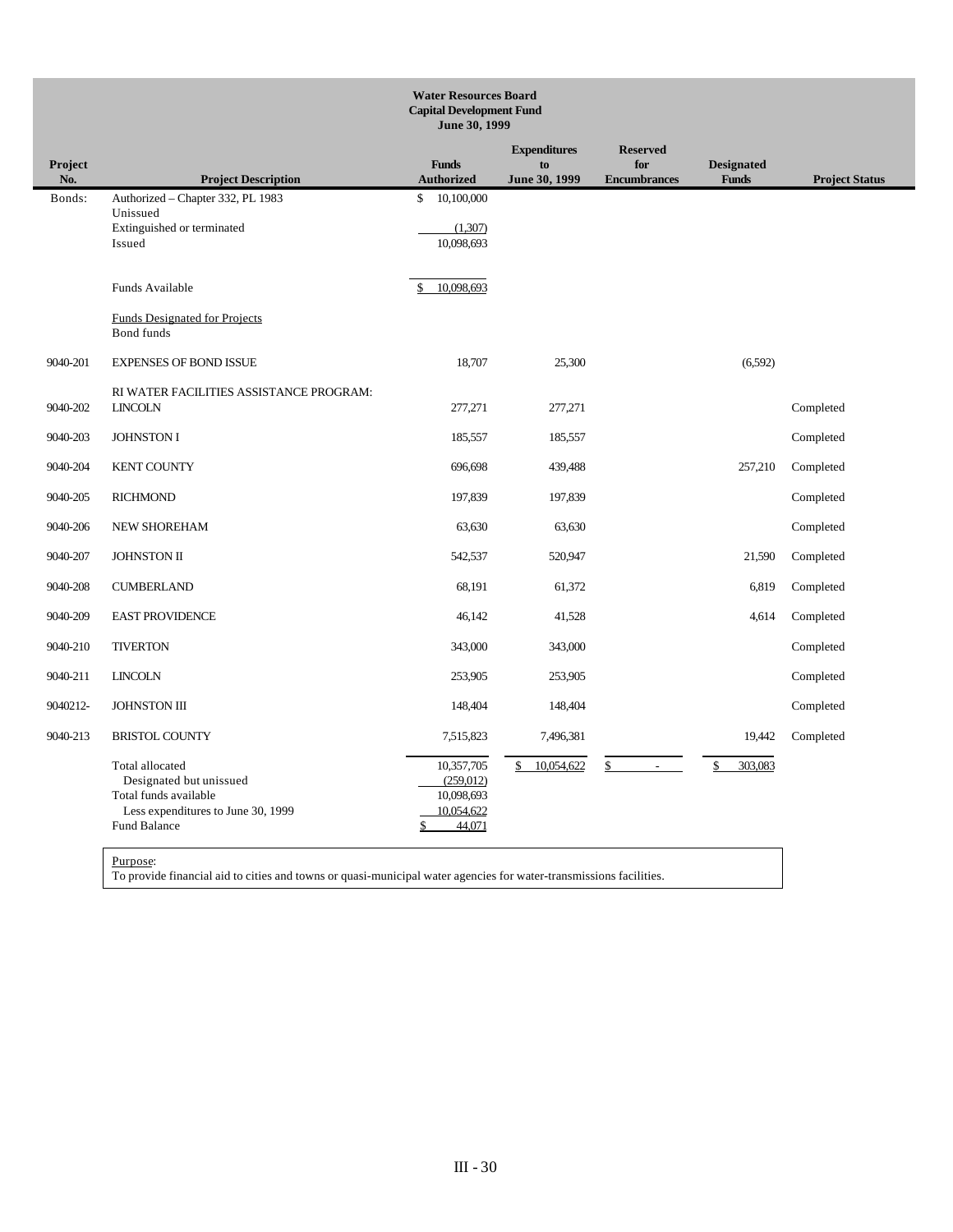|                | <b>Water Resources Board</b><br><b>Capital Development Fund</b><br>June 30, 1999                                          |                                                                 |                                            |                                               |                                   |                       |  |
|----------------|---------------------------------------------------------------------------------------------------------------------------|-----------------------------------------------------------------|--------------------------------------------|-----------------------------------------------|-----------------------------------|-----------------------|--|
| Project<br>No. | <b>Project Description</b>                                                                                                | <b>Funds</b><br><b>Authorized</b>                               | <b>Expenditures</b><br>to<br>June 30, 1999 | <b>Reserved</b><br>for<br><b>Encumbrances</b> | <b>Designated</b><br><b>Funds</b> | <b>Project Status</b> |  |
| Bonds:         | Authorized - Chapter 419, PL 1986<br>Unissued<br>Extinguished or terminated<br>Issued                                     | 13,600,000<br>$\mathbb{S}$<br>(215,000)<br>13,385,000           |                                            |                                               |                                   |                       |  |
|                | Funds Available                                                                                                           | 13,385,000<br>\$                                                |                                            |                                               |                                   |                       |  |
|                | <b>Funds Designated for Projects</b><br>Bond funds                                                                        |                                                                 |                                            |                                               |                                   |                       |  |
| 9040-601       | <b>EXPENSES OF BOND ISSUE</b>                                                                                             | 53,557                                                          | 39,475                                     |                                               | 14,082                            |                       |  |
| 9040-603       | ENVIRONMENTAL EVALUATION                                                                                                  | 100,280                                                         | 84,704                                     |                                               | 15,576                            | Completed             |  |
|                | RI WATER FACILITIES ASSISTANCE PROGRAM                                                                                    |                                                                 |                                            |                                               |                                   |                       |  |
| 9040-605       | <b>PORTSMOUTH</b>                                                                                                         | 655,816                                                         | 655,816                                    |                                               |                                   | Completed             |  |
| 9040-606       | NORTH PROVIDENCE                                                                                                          | 805,846                                                         | 805,846                                    |                                               |                                   | Completed             |  |
| 9040-607       | <b>LINCOLN</b>                                                                                                            | 83,339                                                          | 83,339                                     |                                               |                                   | Completed             |  |
| 9040-608       | FEASIBILITY STUDY: RI WATER SUPPLY NEEDS                                                                                  | 597,075                                                         | 597,075                                    |                                               |                                   | Completed             |  |
| 9040-609       | <b>CRANSTON</b>                                                                                                           | 135,850                                                         | 72,335                                     |                                               |                                   | Completed             |  |
| 9040-610       | <b>PAWTUCKET</b>                                                                                                          | 455,624                                                         | 285,311                                    |                                               | 170,313                           | Completed             |  |
| 9040-611       | <b>KENT COUNTY</b>                                                                                                        | 62,849                                                          |                                            |                                               | 62,849                            | Completed             |  |
| 9040-612       | <b>BRISTOL COUNTY</b>                                                                                                     | 10,519,844                                                      | 7,228,194                                  |                                               | 3,291,650                         | Completion Dec. 2004  |  |
| 9040-613       | <b>HOPKINTON</b>                                                                                                          | 95,920                                                          | 71,428                                     |                                               | 24,492                            | Completed             |  |
| 9040-614       | <b>BIG RIVER MANAGEMENT AREA</b>                                                                                          | 34,000                                                          | 29,942                                     | 4,292                                         | (234)                             | Completion Dec. 2000  |  |
|                | Total allocated<br>Designated but unissued<br>Total funds available<br>Less expenditures to June 30, 1999<br>Fund Balance | 13,600,000<br>(215,000)<br>13,385,000<br>9,953,466<br>3,431,534 | 9,953,466<br>\$                            | 4,292<br>\$                                   | \$ 3,642,242                      |                       |  |

To provide funds for the acquisition of critical grounds water supply sites, the development of water transmission facilities, and revenue financing feasibility and environmental impact studies for the Big River Reservoir Project.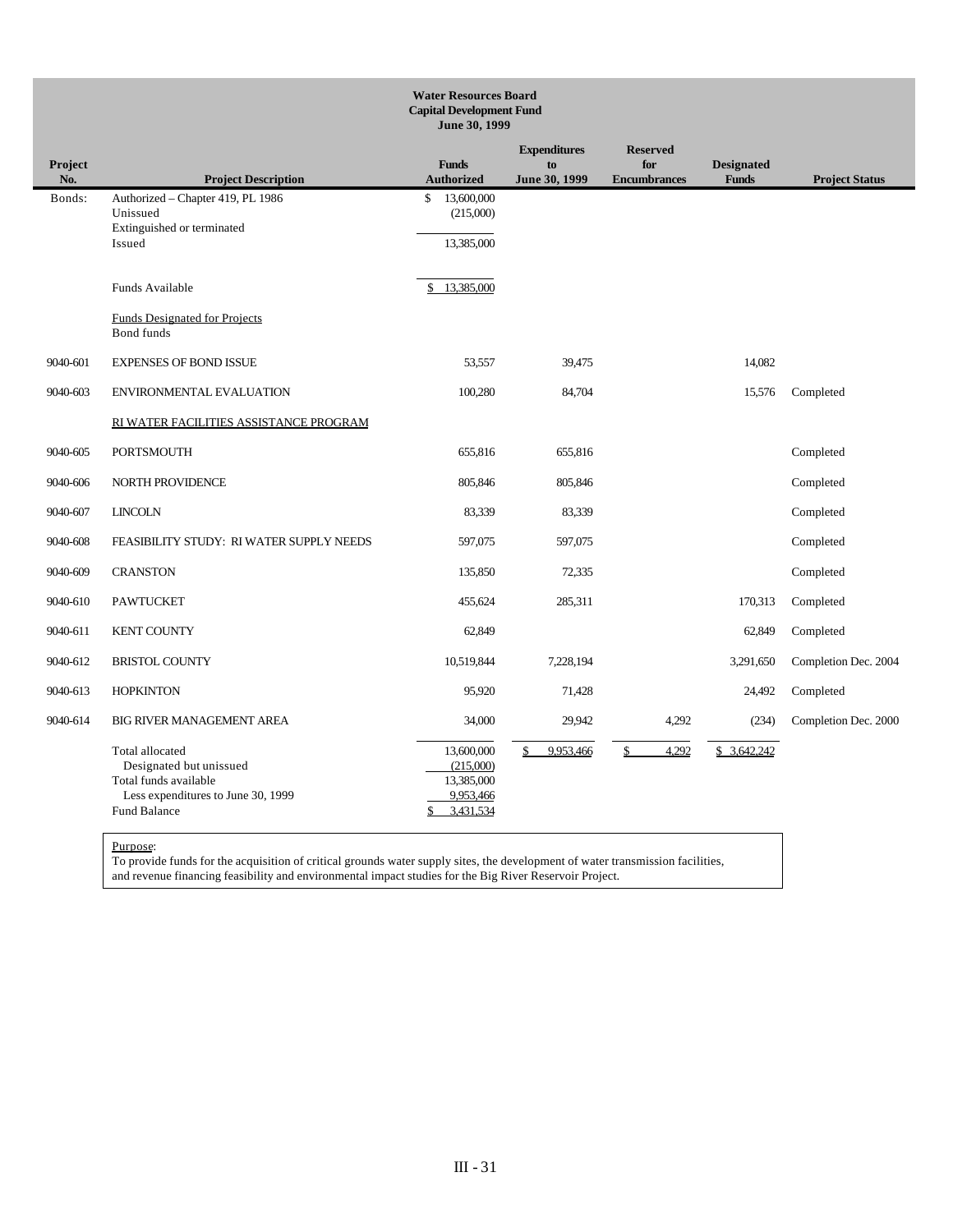| <b>Water Resources Board</b><br><b>Capital Development Fund</b><br>June 30, 1999 |                                                                                                                                                                         |                                                                            |                                            |                                               |                                   |                       |  |
|----------------------------------------------------------------------------------|-------------------------------------------------------------------------------------------------------------------------------------------------------------------------|----------------------------------------------------------------------------|--------------------------------------------|-----------------------------------------------|-----------------------------------|-----------------------|--|
| Project<br>No.                                                                   | <b>Project Description</b>                                                                                                                                              | <b>Funds</b><br><b>Authorized</b>                                          | <b>Expenditures</b><br>to<br>June 30, 1999 | <b>Reserved</b><br>for<br><b>Encumbrances</b> | <b>Designated</b><br><b>Funds</b> | <b>Project Status</b> |  |
| Bonds:                                                                           | Authorized - Chapter 417, PL 1987<br>Unissued<br>Extinguished or terminated<br>Issued                                                                                   | 10,000,000<br>\$<br>(4,235,000)<br>5,765,000                               |                                            |                                               |                                   |                       |  |
|                                                                                  | Funds Available<br><b>Funds Designated for Projects</b><br>Bond funds                                                                                                   | 5,765,000                                                                  |                                            |                                               |                                   |                       |  |
| 9040-401                                                                         | <b>EXPENSES OF BOND ISSUE</b>                                                                                                                                           | 50,000                                                                     | 14,118                                     |                                               | 35,882                            |                       |  |
| 9040-402                                                                         | WATERSHED PROTECTION PROGRAM<br><b>Total allocated</b><br>Designated but unissued<br>Total funds available<br>Less expenditures to June 30, 1999<br><b>Fund Balance</b> | 9,950,000<br>10,000,000<br>(4,235,000)<br>5,765,000<br>14.118<br>5,750,882 | $\mathbb{S}$<br>14,118                     | $\mathcal{S}$<br>$\sim$                       | 9,950,000<br>\$<br>9,985,882      | Completion 2004       |  |

To provide funds to make matching grants as defined in Title 46 Chapter 15.3 of the General Laws to suppliers of public drinking water for acquisition of land or to take other measures to protect the quality of water in reservoirs, aquifers, and other sources.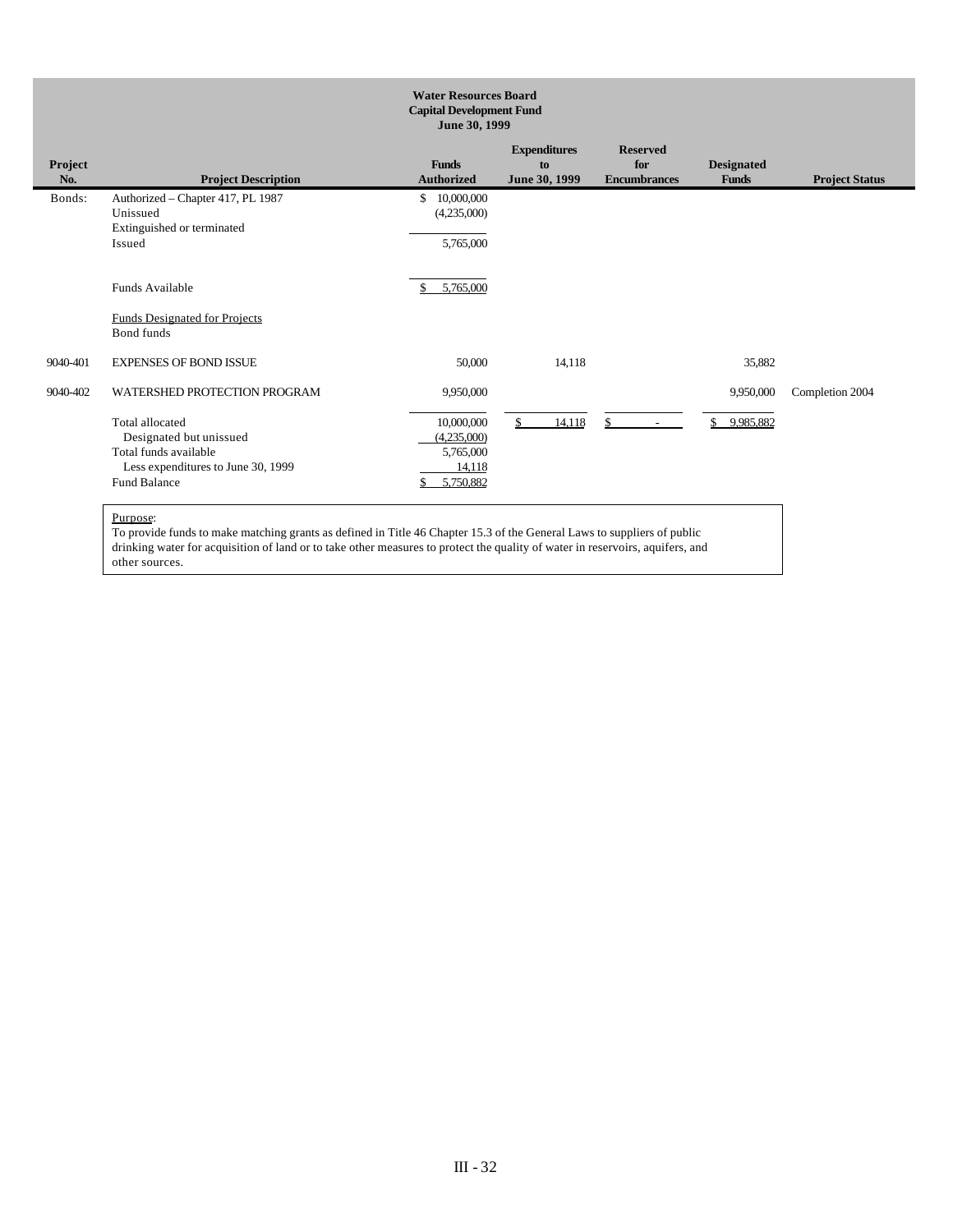# **Department of Environmental Management Sewerage and Water Supply Failure Fund of 1984 Environmental Response Fund June 30, 1999**

| Project<br>No. | <b>Project Description</b>                                | <b>Funds</b><br><b>Authorized</b>     | <b>Expenditures</b><br>to<br>June 30, 1999 | <b>Reserved</b><br>for<br><b>Encumbrances</b> | <b>Designated</b><br><b>Funds</b> | <b>Project Status</b> |
|----------------|-----------------------------------------------------------|---------------------------------------|--------------------------------------------|-----------------------------------------------|-----------------------------------|-----------------------|
| Bonds:         | Authorized - Chapter 420, PL 1984                         | \$<br>5,000,000                       |                                            |                                               |                                   |                       |
|                | Unissued<br>Extinguished or terminated                    | (1,418)                               |                                            |                                               |                                   |                       |
|                | Issued                                                    | 4,998,582                             |                                            |                                               |                                   |                       |
|                | Funds Available                                           | 4,998,582<br>\$                       |                                            |                                               |                                   |                       |
|                | <b>Funds Designated for Projects</b><br><b>Bond</b> funds |                                       |                                            |                                               |                                   |                       |
| 9020-901       | <b>EXPENSES OF BOND ISSUE 1984</b>                        | 20,286                                | 20,286                                     |                                               |                                   |                       |
| 9020-902       | <b>GRANTS TO MUNICIPALITIES</b>                           | 3,036                                 | 3,036                                      |                                               |                                   |                       |
| 9020-903       | BRISTOL-SWIFT POINT WATER                                 | 58,041                                | 58,041                                     |                                               |                                   | Completed             |
| 9020-904       | NO SMITHFIELD-HALLIWELL WATER                             | 17,579                                | 17,579                                     |                                               |                                   | Completed             |
| 9020-905       | WARWICK-BROOKWOOD STATION                                 | 540,645                               | 540,645                                    |                                               |                                   | Completed             |
| 9020-906       | <b>TIVERTON-WATER</b>                                     | 747,000                               | 747,000                                    |                                               |                                   | Completed             |
| 9020-907       | LINCOLN-WATER                                             |                                       |                                            |                                               |                                   | Control account       |
| 9020-908       | HOPKINTON-WATER                                           |                                       |                                            |                                               |                                   | Control account       |
| 9020-909       | SOUTH KINGSTOWN-WATER                                     | 19,099                                | 19,099                                     |                                               |                                   | Completed             |
| 9020-910       | LINCOLN-SEWERS                                            | 763,000                               | 763,000                                    |                                               |                                   | Completed             |
| 9020-911       | NARRAGANSETT-SEWERS                                       | 219,787                               | 219,787                                    |                                               |                                   | Completed             |
| 9020-912       | NORTH SMITHFIELD-SEWERS                                   | 424,517                               | 424,517                                    |                                               |                                   | Completed             |
| 9020-913       | WESTERLY-SEWERS                                           | 150,000                               | 150,000                                    |                                               |                                   | Completed             |
| 9020-914       | JOHNSTON WATER PROJECT                                    | 442,000                               | 442,000                                    |                                               |                                   | Completed             |
| 9020-915       | LINCOLN-OLD GREAT ROAD CONTRACT #3                        | 195,840                               | 195,840                                    |                                               |                                   | Completed             |
| 9020-916       | JOHNSTON-LINWOOD DRIVE                                    | 36,910                                | 36,910                                     |                                               |                                   | Completed             |
| 9020-917       | SOUTH KINGSTOWN-MIDDLEBRIDGE-SEWERS                       | 600,000                               | 600,000                                    |                                               |                                   | Completed             |
| 9020-918       | SOUTH KINGSTOWN-PERRYVILLE WATER                          | 49,873                                | 49,873                                     |                                               |                                   | Completed             |
| 9020-919       | NARRAGANSETT-NORTH END-SEWER                              | 642,127                               | 642,127                                    |                                               |                                   | Completed             |
| 9020-950       | CONTROL-LOANS TO INDIVIDUALS                              | 68,832                                | 68,832                                     |                                               |                                   | Completed             |
| 9020-951       | CREDIT INVESTIGATION EXPENSE                              | 10                                    | 10                                         |                                               |                                   | Completed             |
| 9020-952       | SEWER & WATER FAILURE LOANS                               |                                       |                                            |                                               |                                   | Completed             |
|                | Total allocated<br>Designated but unissued                | 4,998,582                             | 4,998,582<br>\$                            | \$<br>$\sim$                                  | \$<br>$\sim$ $-$                  |                       |
|                | Total funds available                                     | 4,998,582                             |                                            |                                               |                                   |                       |
|                | Less expenditures to June 30, 1999<br>Fund Balance        | 4,998,582<br>$\overline{\phantom{a}}$ |                                            |                                               |                                   |                       |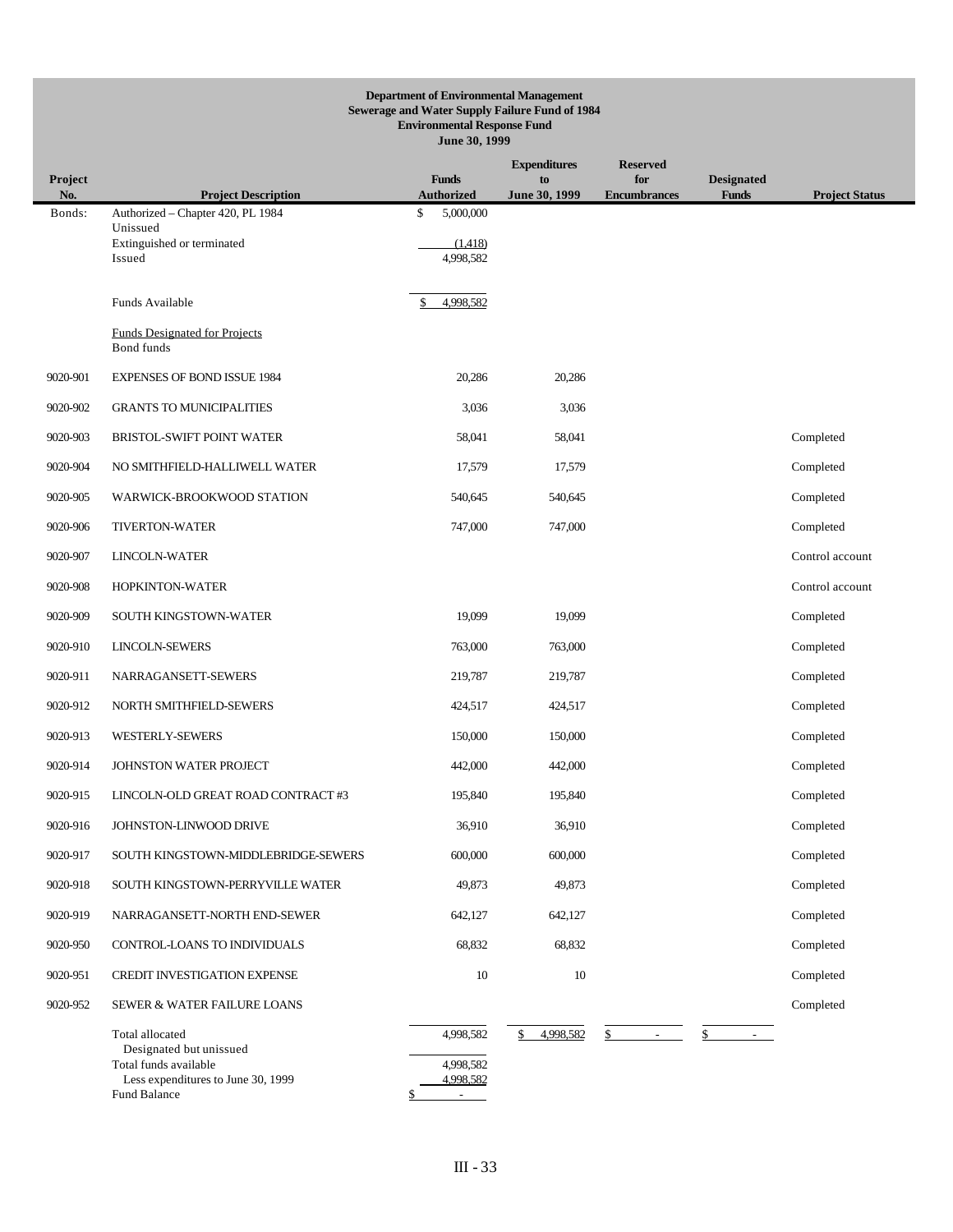To establish a fund to provide financial aid to homeowners who incur expenses in remedying failed septic or water supply systems, and to make grants to cities and towns for up to one-half the cost of extending lateral sewer lines and public water systems to areas experiencing multiple failures of septic or water supply.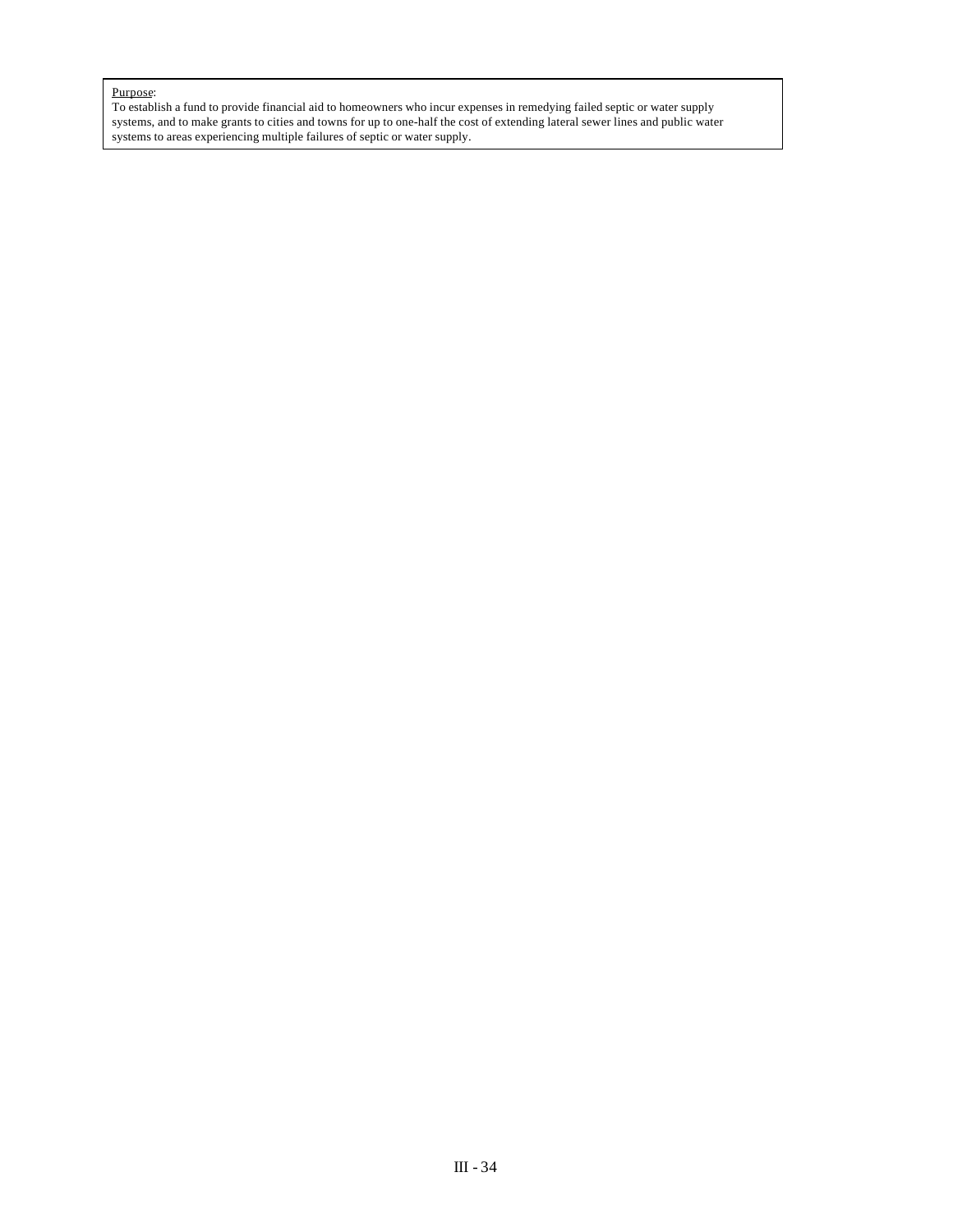| <b>Department of Environmental Management</b><br><b>Underground Storage Tank Revolving Fund</b><br>June 30, 1999 |                                                                                                                                  |                                                                  |                                            |                                               |                                   |                       |
|------------------------------------------------------------------------------------------------------------------|----------------------------------------------------------------------------------------------------------------------------------|------------------------------------------------------------------|--------------------------------------------|-----------------------------------------------|-----------------------------------|-----------------------|
| Project<br>No.                                                                                                   | <b>Project Description</b>                                                                                                       | <b>Funds</b><br><b>Authorized</b>                                | <b>Expenditures</b><br>to<br>June 30, 1999 | <b>Reserved</b><br>for<br><b>Encumbrances</b> | <b>Designated</b><br><b>Funds</b> | <b>Project Status</b> |
| Bonds:                                                                                                           | Authorized - Chapter 486, PL 1985<br>Unissued<br>Extinguished or terminated<br>Issued                                            | \$<br>1,500,000<br>(601.964)<br>(704, 853)<br>193,183            |                                            |                                               |                                   |                       |
|                                                                                                                  | Funds Available<br><b>Funds Designated for Projects</b><br>Bond funds                                                            | 193,183                                                          |                                            |                                               |                                   |                       |
| 9020-701                                                                                                         | <b>EXPENSES OF BOND ISSUE</b>                                                                                                    | 3,222                                                            | 822                                        |                                               | 2,400                             |                       |
| 9020-702                                                                                                         | <b>CREDIT RATING EXPENSES</b>                                                                                                    | 8,500                                                            | 1,330                                      |                                               | 7,170                             | Completed             |
| 9020-703                                                                                                         | <b>STORAGE TANK LOANS</b>                                                                                                        | 1,488,279                                                        | 191,031                                    |                                               | 1,297,247                         | Completion June 2000  |
|                                                                                                                  | Total allocated<br>Designated but unissued<br>Total funds available<br>Less expenditures to June 30, 1999<br><b>Fund Balance</b> | 1,500,000<br>(1.306.817)<br>193,183<br>193,183<br>$\sim$ 10 $\,$ | 193,183<br>\$.                             | \$.<br>$\overline{\phantom{a}}$               | 1.306.817<br>\$                   |                       |

To fund low cost loans and grants for replacement of residential and commercial underground storage tanks for petroleum products and hazardous materials relating to water pollution.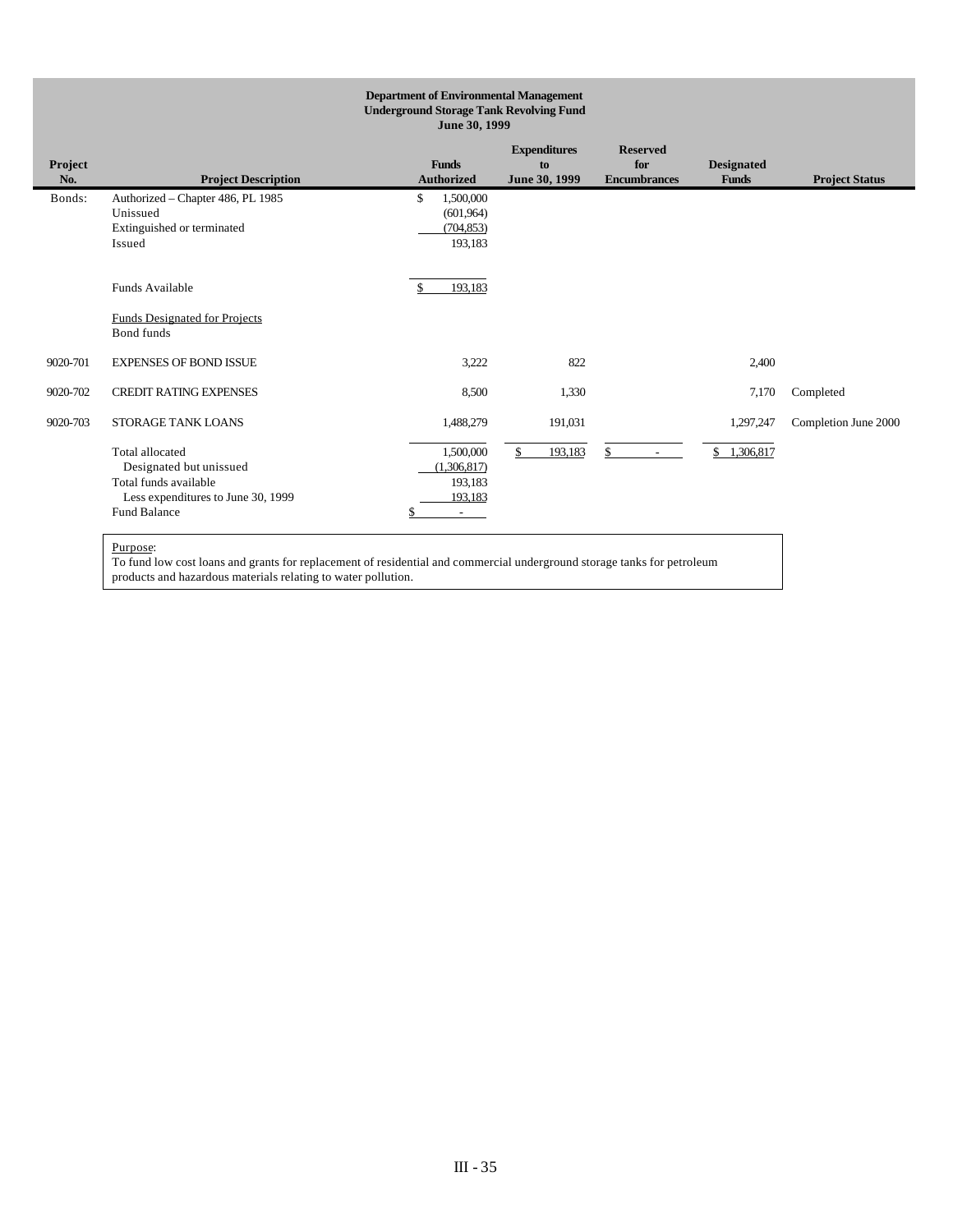|                | <b>Department of Environmental Management</b><br><b>Heritage Capital Development Program</b><br>June 30, 1999             |                                                             |                     |                            |                                   |                       |  |  |
|----------------|---------------------------------------------------------------------------------------------------------------------------|-------------------------------------------------------------|---------------------|----------------------------|-----------------------------------|-----------------------|--|--|
|                |                                                                                                                           |                                                             | <b>Expenditures</b> | <b>Reserved</b>            |                                   |                       |  |  |
| Project<br>No. | <b>Project Description</b>                                                                                                | <b>Funds</b><br><b>Authorized</b>                           | to<br>June 30, 1999 | for<br><b>Encumbrances</b> | <b>Designated</b><br><b>Funds</b> | <b>Project Status</b> |  |  |
| Bonds:         | Authorized - Chapter 369, PL 1985<br>Unissued                                                                             | \$<br>9,000,000                                             |                     |                            |                                   |                       |  |  |
|                | Extinguished or terminated<br>Issued                                                                                      | (778, 538)<br>8,221,462                                     |                     |                            |                                   |                       |  |  |
|                | Funds Available                                                                                                           | 8,221,462                                                   |                     |                            |                                   |                       |  |  |
|                | <b>Funds Designated for Projects</b><br>Bond funds                                                                        |                                                             |                     |                            |                                   |                       |  |  |
| 9023-701       | <b>EXPENSES OF BOND ISSUE</b>                                                                                             | 28,162                                                      | 26,589              |                            | 1,573                             |                       |  |  |
| 9023-702       | PAWTUCK-WOOD RIVER ACQ & DEVELOP                                                                                          | 667,584                                                     | 642,413             |                            | 25,171                            | Completion 1999       |  |  |
| 9023-703       | <b>BLACKSTONE VALLEY LINEAR PARK</b>                                                                                      | 618,236                                                     | 595,168             | 400                        | 22,668                            | Completion June 1998  |  |  |
| 9023-704       | SCARBOROUGH BEACH RESTORATION                                                                                             | 2,114,125                                                   | 2,114,103           |                            | 22                                | Completed             |  |  |
| 9023-705       | EISENHWR HSE RESTORTN-FORT ADAMS                                                                                          | 160,710                                                     | 153,589             | 7,182                      | (61)                              | Completed             |  |  |
| 9023-706       | ADMN-RECREATION AREA DEVELOPMENT                                                                                          | 186,466                                                     | 179,986             |                            | 6,480                             | Completed             |  |  |
| 9023-708       | ASBESTOS REMOVAL SCARBOROUGH BEACH                                                                                        | 68,888                                                      | 68,888              |                            |                                   | Completed             |  |  |
| 9023-709       | FORT ADAMS REHABILITATION                                                                                                 | 108,709                                                     | 102,471             |                            | 6,238                             | Completed             |  |  |
| 9023-710       | LAND ACQUISITION-ASSOC IN ANESTHESIA                                                                                      | 735,152                                                     | 717,462             |                            | 17,689                            | Completed             |  |  |
| 9023-711       | LAND ACQ-GAUDETTE BV LINEAR PK PJT                                                                                        | 111,124                                                     | 111,124             |                            |                                   | Completed             |  |  |
| 9023-712       | CENTRAL FALLS-BV LINEAR PARK                                                                                              | 20,000                                                      | 20,000              |                            |                                   | Completed             |  |  |
| 9023-713       | R GAUDETTE JR PROPERTY ACQUISITION                                                                                        | 62,500                                                      | 62,500              |                            |                                   | Completed             |  |  |
| 9023-714       | WOONSOCKET-BV LINEAR PARK                                                                                                 | 50,000                                                      | 38,614              |                            | 11,386                            | Completion June 1998  |  |  |
| 9023-715       | ACQ-RICHMOND STRONG PROPERTY                                                                                              | 174,600                                                     | 174,600             |                            |                                   | Completed             |  |  |
| 9023-716       | ACQ-TIVERTON-WEE TAMOO WOODS                                                                                              | 300,000                                                     | 300,000             |                            |                                   | Completed             |  |  |
| 9023-717       | ACQ-MARCHANT FARM-S. KINGSTOWN                                                                                            | 28,000                                                      | 28,000              |                            |                                   | Completed             |  |  |
| 9023-718       | BLACKSTONE VALLEY LINEAR PARK                                                                                             | 10,000                                                      |                     | 4,000                      | 6,000                             | Completion June 1998  |  |  |
| 9023-719       | NATURAL HERITAGE - SUBCONTROL                                                                                             | 1,039,504                                                   | 287,551             |                            | 751,954                           | Completion 1999       |  |  |
| 9023-720       | RECREATIONAL AREA - SUBCONTROL                                                                                            | 260,240                                                     | 260,000             |                            | 240                               | Completed             |  |  |
| 9023-751       | ADMIN COSTS OF BOND FUND-HIST PRES                                                                                        | 87,000                                                      | 86,931              |                            | 69                                | Completed             |  |  |
| 9023-752       | HISTORIC PRES COMM REVOLVING FUND                                                                                         | 1,907,000                                                   | 1,907,000           |                            |                                   | Completed             |  |  |
| 9023-776       | <b>FAIRMONT PHASE II DEVELOPMENT</b>                                                                                      | 262,000                                                     | 262,000             |                            |                                   | Completed             |  |  |
|                | Total allocated<br>Designated but unissued<br>Total funds available<br>Less expenditures to June 30, 1999<br>Fund Balance | 9,000,000<br>(778, 538)<br>8,221,462<br>8,138,989<br>82,474 | 8,138,989<br>\$     | 11,582<br>\$               | 849,430<br>\$                     |                       |  |  |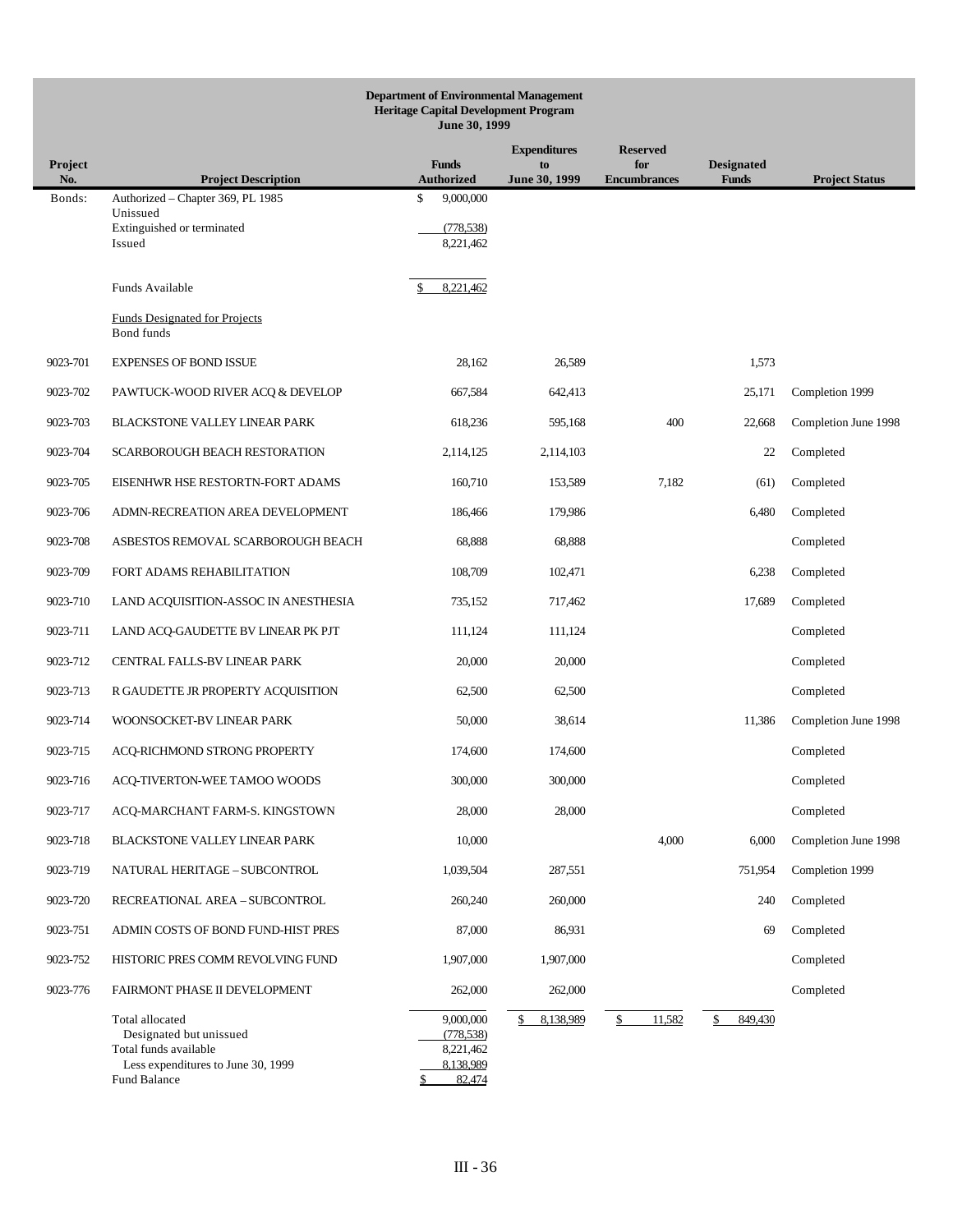- A.) \$4 million to administer loans to be made for the acquisition and restoration of property;
- B.) \$5 million for the Department of Environmental Management for acquisition, preservation and development of state natural and scenic recreation areas.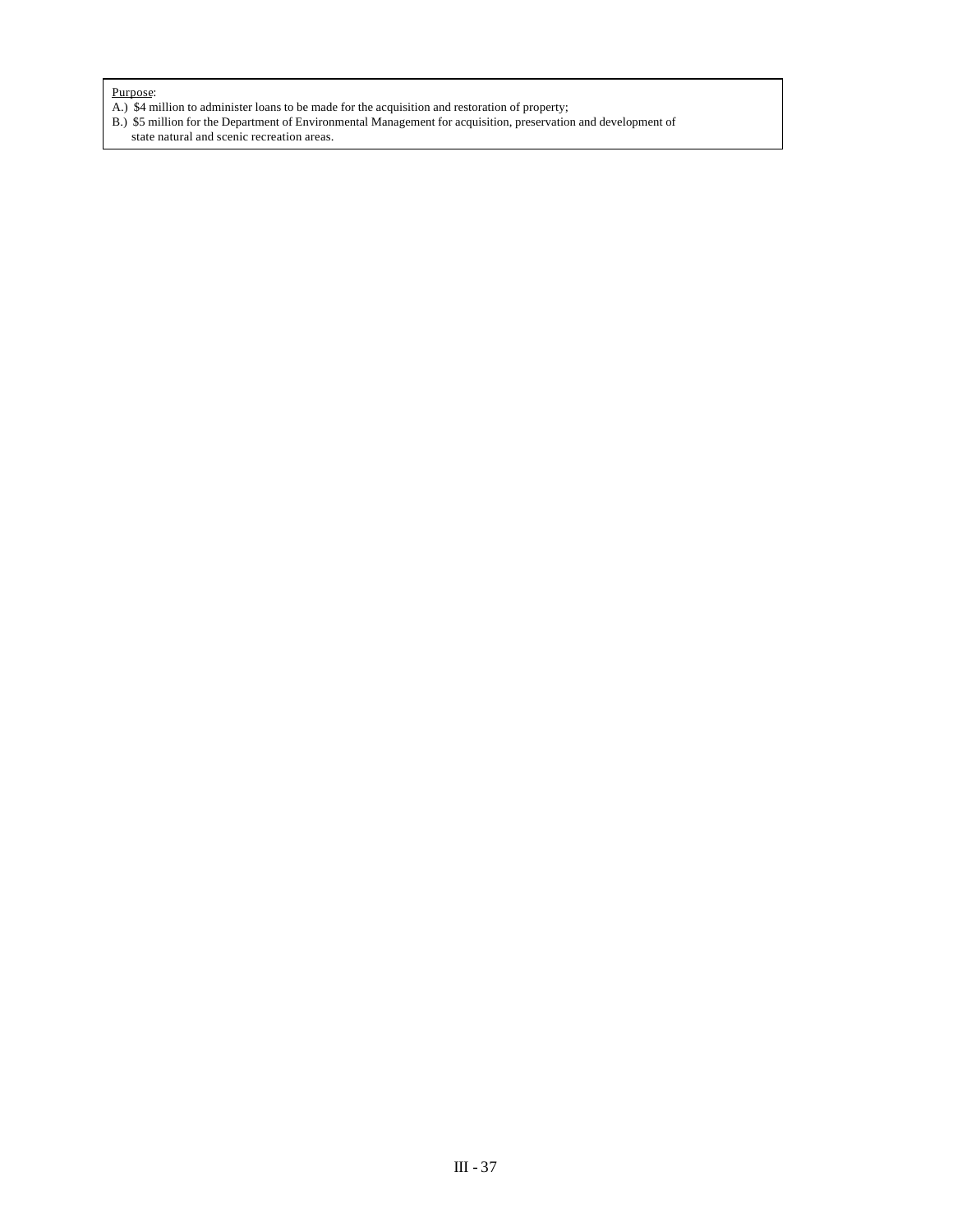# **Department of Environmental Management Hazardous Waste Reduction, Recycling, and Treatment Technologies Fund June 30, 1999**

| Project<br>No. | <b>Project Description</b>                         | <b>Funds</b><br><b>Authorized</b> | <b>Expenditures</b><br>to<br>June 30, 1999 | <b>Reserved</b><br>for<br><b>Encumbrances</b> | <b>Designated</b><br><b>Funds</b> | <b>Project Status</b> |
|----------------|----------------------------------------------------|-----------------------------------|--------------------------------------------|-----------------------------------------------|-----------------------------------|-----------------------|
| Bonds:         | Authorized - Chapter 399, PL 1986                  | \$<br>2,000,000                   |                                            |                                               |                                   |                       |
|                | Unissued<br>Extinguished or terminated             | (250,000)                         |                                            |                                               |                                   |                       |
|                | Issued                                             | 1,750,000                         |                                            |                                               |                                   |                       |
|                |                                                    |                                   |                                            |                                               |                                   |                       |
|                | Funds Available                                    | 1.750.000                         |                                            |                                               |                                   |                       |
|                | <b>Funds Designated for Projects</b><br>Bond funds |                                   |                                            |                                               |                                   |                       |
| 9020-601       | <b>EXPENSES OF BOND ISSUE</b>                      | 7,209                             | 7,209                                      |                                               |                                   |                       |
| 9020-602       | HAZARDOUS WASTE REDUCTION STUDY                    | 1,742,791                         | 1,742,791                                  |                                               |                                   | Completed             |
|                | Total allocated                                    | 1,750,000                         | \$<br>1,750,000                            | \$.                                           | \$.                               |                       |
|                | Designated but unissued<br>Total funds available   | 1,750,000                         |                                            |                                               |                                   |                       |
|                | Less expenditures to June 30, 1999                 | ,750,000                          |                                            |                                               |                                   |                       |
|                | Fund Balance                                       | $\overline{\phantom{a}}$          |                                            |                                               |                                   |                       |
|                | Purpose:                                           |                                   |                                            |                                               |                                   |                       |

To fund construction and research grants to develop hazardous waste reduction, recycling, and treatment technologies.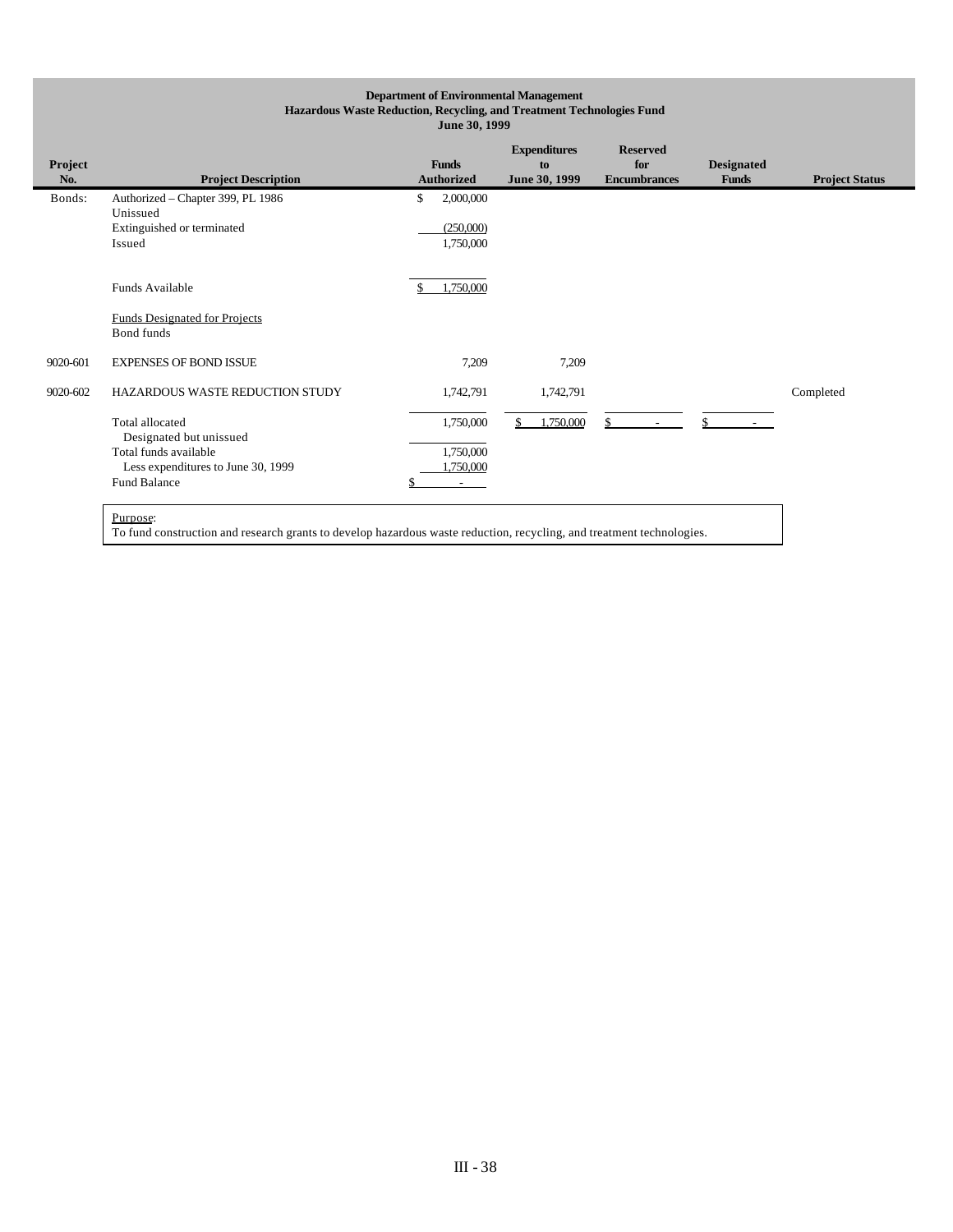|                | <b>Department of Environmental Management</b><br><b>Capital Development Fund</b><br>June 30, 1999 |                                   |                     |                            |                                   |                       |  |  |
|----------------|---------------------------------------------------------------------------------------------------|-----------------------------------|---------------------|----------------------------|-----------------------------------|-----------------------|--|--|
|                |                                                                                                   |                                   | <b>Expenditures</b> | <b>Reserved</b>            |                                   |                       |  |  |
| Project<br>No. | <b>Project Description</b>                                                                        | <b>Funds</b><br><b>Authorized</b> | to<br>June 30, 1999 | for<br><b>Encumbrances</b> | <b>Designated</b><br><b>Funds</b> | <b>Project Status</b> |  |  |
| Bonds:         | Authorized - Chapter 419, PL 1986<br>Unissued                                                     | \$<br>16,000,000<br>(624, 842)    |                     |                            |                                   |                       |  |  |
|                | Extinguished or terminated<br>Issued                                                              | 15,375,158                        |                     |                            |                                   |                       |  |  |
|                |                                                                                                   |                                   |                     |                            |                                   |                       |  |  |
|                | Funds Available                                                                                   | 15,375,158                        |                     |                            |                                   |                       |  |  |
|                | <b>Funds Designated for Projects</b><br>Bond funds                                                |                                   |                     |                            |                                   |                       |  |  |
| 9022-601       | <b>EXPENSES OF BOND ISSUE</b>                                                                     | 60,651                            | 57,956              |                            | 2,265                             |                       |  |  |
| 9022-602       | OLIVO'S BEACH PROPERTY ACQUISITION                                                                | 975,000                           | 975,000             |                            |                                   | Completed             |  |  |
| 9022-603       | DEVELOPMENT-NEWPORT PIERS                                                                         | 1,257,335                         | 1,242,236           |                            | 15,099                            | Completed             |  |  |
| 9022-604       | DEVELOPMENT-PORT OF GALILEE                                                                       | 727,848                           | 727,848             |                            |                                   | Completed             |  |  |
| 9022-605       | <b>SCARBOROUGH BEACH RENOVATIONS</b>                                                              | 2,829,767                         | 2,829,767           |                            |                                   | Completed             |  |  |
| 9022-606       | SNAKE DEN-MASTER PLAN                                                                             | 131,764                           | 131,764             |                            |                                   | Completed             |  |  |
| 9022-607       | DEV RIGHTS-FARMLAND-CONTROL                                                                       | 17,456                            | 17,225              |                            | 231                               | Completed             |  |  |
| 9022-608       | OPEN SPACE ACQUISITION-CONTROL                                                                    |                                   |                     |                            |                                   | Control account       |  |  |
| 9022-609       | GRANTS TO LOCAL GOVTS-OPEN SPACE                                                                  | 92,494                            | 92,494              |                            |                                   | Completed             |  |  |
| 9022-610       | GRANTS TO LG DEV RTS TO FMLD-CONTROL                                                              |                                   |                     |                            |                                   | Control account       |  |  |
| 9022-611       | DEV RIGHTS GRIFFITH FARM PROPERTY                                                                 | 405,044                           | 405,044             |                            |                                   | Completed             |  |  |
| 9022-612       | CARPENTER FARM DEVELOPMENT                                                                        |                                   |                     |                            |                                   | Control account       |  |  |
| 9022-613       | ACQ & DEV GILBERT SMITH FARM                                                                      | 700,000                           | 700,000             |                            |                                   | Completed             |  |  |
| 9022-614       | LITTLE COMPTON AGRICULTURAL LAND TR                                                               |                                   |                     |                            |                                   | Control account       |  |  |
| 9022-615       | RONCI FARM NO SMITHFIELD                                                                          | 990,000                           | 990,000             |                            |                                   | Completed             |  |  |
| 9022-616       | VAN HOF FARM-PORTSMOUTH                                                                           | 637,500                           | 637,500             |                            |                                   | Completed             |  |  |
| 9022-617       | ACQ-HOYLE FARM                                                                                    | 230,000                           | 230,000             |                            |                                   | Completed             |  |  |
| 9022-618       | WWII PARK DESIGN                                                                                  | 33,277                            | 31,023              |                            | 2,254                             | Completion June 1998  |  |  |
| 9022-619       | J T OWENS STATE PARK                                                                              | 25,000                            | 25,000              |                            |                                   | Completed             |  |  |
| 9022-630       | DEVELOPMENT RIGHTS-ADMINISTRATION                                                                 | 20,000                            | 3,879               |                            | 16,121                            | Completion June 1998  |  |  |
| 9022-631       | LAND ACQ-PRUDENCE IS IS-BARRE                                                                     | 275,000                           | 275,000             |                            |                                   | Completed             |  |  |
| 9022-632       | ACQ D ROGERS/E FULLER PROP                                                                        | 417,012                           | 417,012             |                            |                                   | Completed             |  |  |
| 9022-633       | APPSV & TITLE SCH-SCARBOROUGH BCH                                                                 | 23,288                            | 23,288              |                            |                                   | Completed             |  |  |
| 9022-634       | ACG MINEVA MACCINESS PROPERTY                                                                     | 161,400                           | 161,400             |                            |                                   | Completed             |  |  |
| 9022-635       | LAND ACQ JIACOVELLI PROPERTY                                                                      | 275,000                           | 275,000             |                            |                                   | Completed             |  |  |
| 9022-636       | LAND ACQ GREEN HILL BCH                                                                           | 250,000                           | 250,000             |                            |                                   | Completed             |  |  |
| 9022-637       | LAND ACQ BOWDISH LAKE CAMP GR                                                                     | 4,500                             | 4,500               |                            |                                   | Completed             |  |  |
|                |                                                                                                   |                                   |                     |                            |                                   |                       |  |  |

III - 39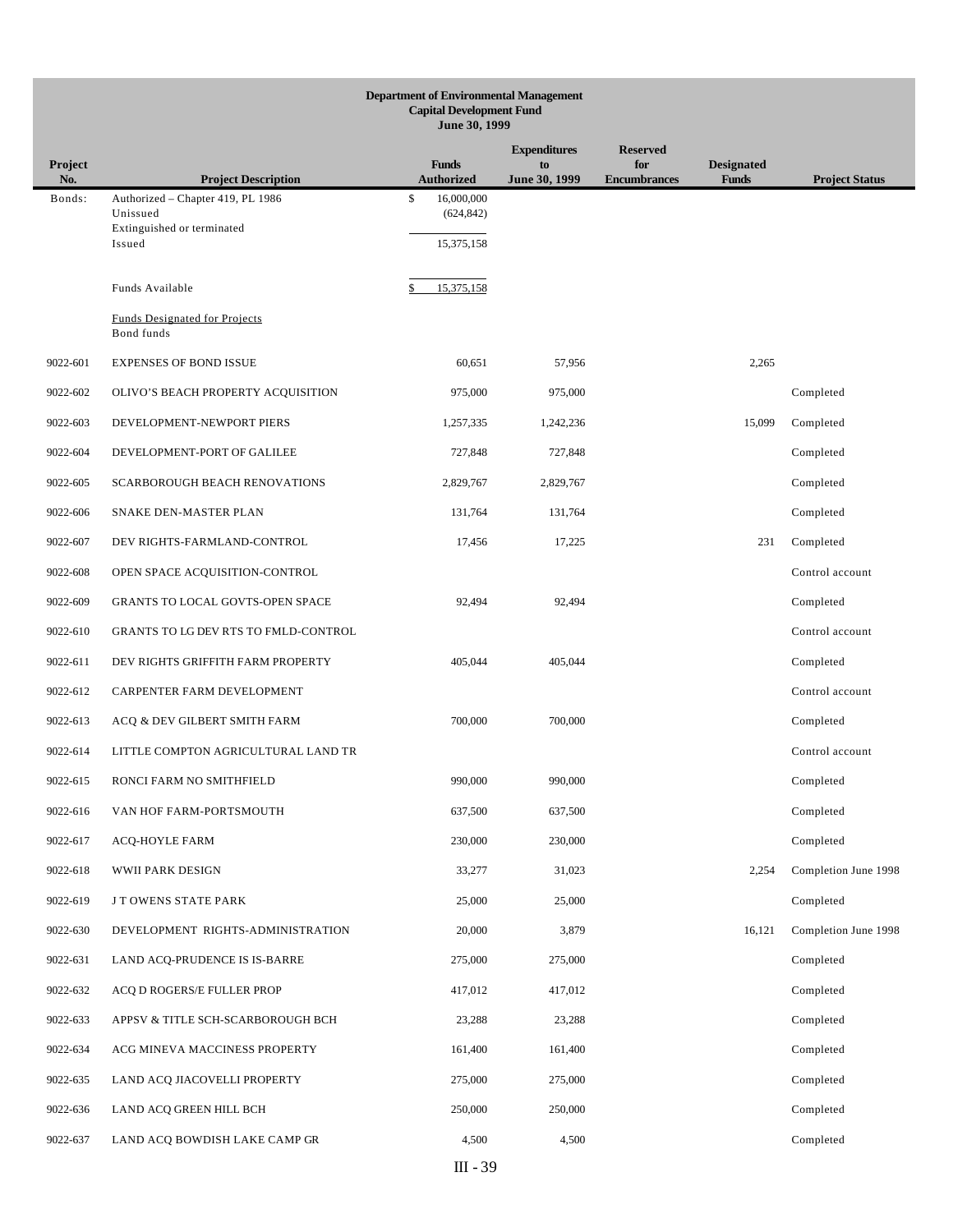| 9022-638 | LAND ACO-STEVEN MORRONE PROP    | 379,500 | 379,500 | Completed |
|----------|---------------------------------|---------|---------|-----------|
| 9022-639 | PRUDENCE ISLAND                 | 132.863 | 132.863 | Completed |
| 9022-640 | LAND ACQUISITION-ANESTHIA BVLPP | 39.625  | 39.625  | Completed |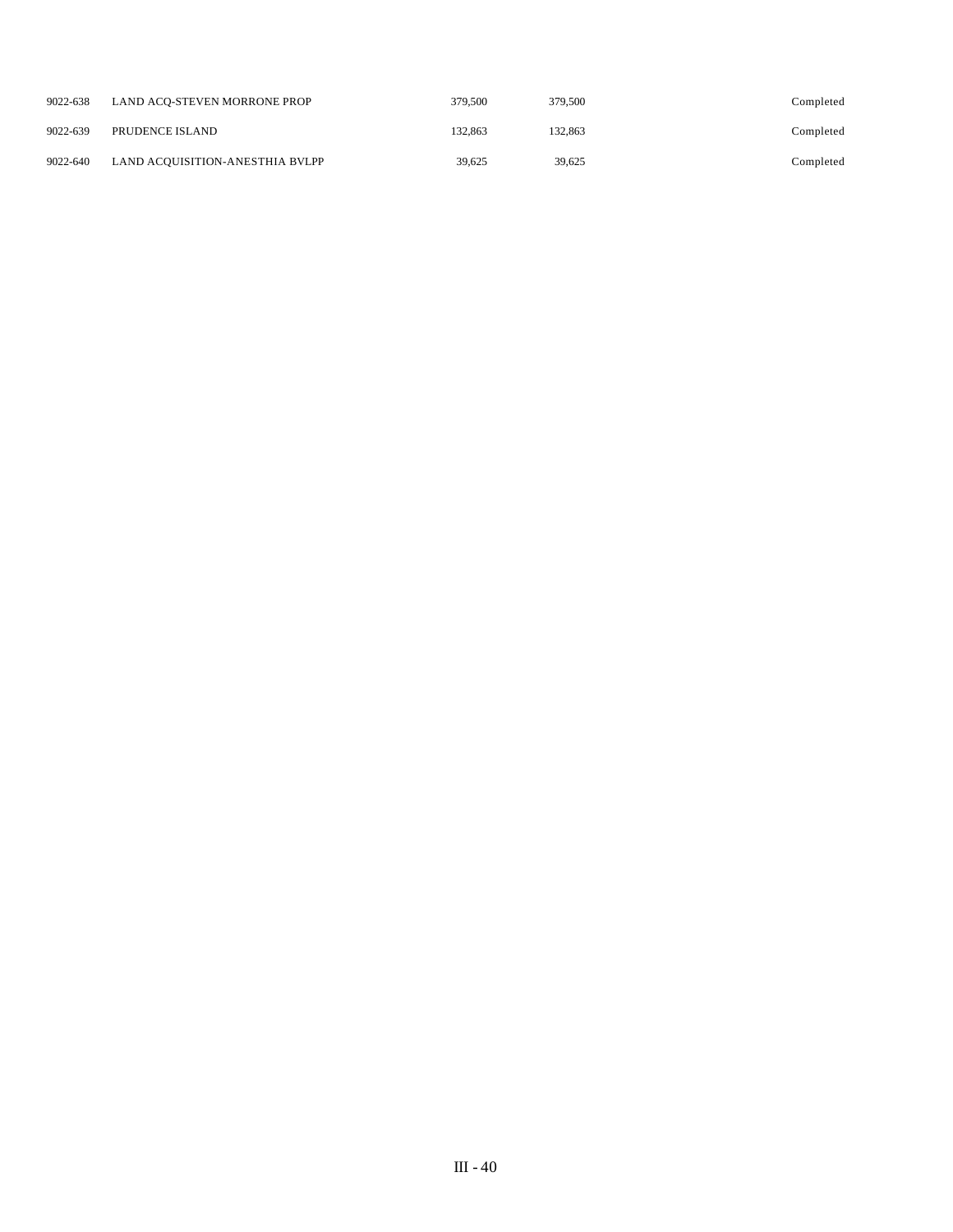# **Department of Environmental Management Capital Development Fund June 30, 1999**

| Project<br>No. | <b>Project Description</b>                                                                                                | <b>Funds</b><br><b>Authorized</b>                              | <b>Expenditures</b><br>to<br>June 30, 1999 | <b>Reserved</b><br>for<br><b>Encumbrances</b> | <b>Designated</b><br><b>Funds</b> | <b>Project Status</b> |
|----------------|---------------------------------------------------------------------------------------------------------------------------|----------------------------------------------------------------|--------------------------------------------|-----------------------------------------------|-----------------------------------|-----------------------|
| 9022-646       | DEV RIGHTS - BLOCK I CONSERVNCY                                                                                           | 200,000                                                        | 200,000                                    |                                               |                                   | Completed             |
| 9022-647       | DEV RIGHTS-JOHNSTON MEM PARK                                                                                              | 185,279                                                        | 185,279                                    |                                               |                                   | Completed             |
| 9022-648       | DEV RIGHTS SO KINGSTN-WEEDEN                                                                                              | 350,000                                                        | 350,000                                    |                                               |                                   | Completed             |
| 9022-649       | CONSERV RESTRICTN/EASEMT ASRI                                                                                             | 200,000                                                        | 200,000                                    |                                               |                                   | Completed             |
| 9022-650       | ACQ NATURE CONSERV/PLANTE FM                                                                                              | 142,266                                                        | 142,266                                    |                                               |                                   | Completed             |
| 9022-651       | DEV-BROWNELL FORM-LITTLE COMPTON                                                                                          |                                                                |                                            |                                               |                                   | Control account       |
| 9022-652       | WARWICK RING & GEO ST PROP                                                                                                | 201,000                                                        | 201,000                                    |                                               |                                   | Completed             |
| 9022-653       | LITTLE COMP AGRIC LAND TRUST                                                                                              | 444,655                                                        | 444,655                                    |                                               |                                   | Completed             |
| 9022-654       | ACQ-SMITH & SAYLES PROPERTY                                                                                               | 180,000                                                        | 174,844                                    |                                               | 5,156                             | Completed             |
| 9022-655       | ACQ-NEW SHOREMAN-CLAY HEAD SWP                                                                                            | 96,800                                                         | 96,800                                     |                                               |                                   | Completed             |
| 9022-656       | ACQ-MERCHANT FARM-S. KING                                                                                                 | 185,000                                                        | 185,000                                    |                                               |                                   | Completed             |
| 9022-657       | TOWN OF WESTERLY-MORAN PROP                                                                                               | 257,506                                                        | 257,506                                    |                                               |                                   | Completed             |
| 9022-658       | LINCOLN LAND TRUST-LIME ROCK                                                                                              | 18,874                                                         | 18,874                                     |                                               |                                   | Completed             |
| 9022-659       | <b>BLACKSTONE LINEAR PARK</b>                                                                                             | 28,549                                                         | 25,133                                     | 1,567                                         | 1,849                             | Completion June 1998  |
| 9022-666       | DEV-CARPENTER FARM                                                                                                        | 400,000                                                        | 400,000                                    |                                               |                                   | Completed             |
| 9022-667       | DEV-BROWNELL/SILVER CR CNS AGR                                                                                            | 235,343                                                        | 226,400                                    |                                               | 8,943                             | Completed             |
| 9022-668       | VAN HOF FARM-PORTSMOUTH                                                                                                   | 99,820                                                         | 99,820                                     |                                               |                                   | Completed             |
| 9022-669       | DEV-SILVER CREEK-BRISTOL                                                                                                  | 88,175                                                         |                                            |                                               | 88,175                            | Completed             |
| 9022-670       | DEV-SO KINGSTOWN-WRIGHT FARM                                                                                              | 188,800                                                        | 181,960                                    |                                               | 6,840                             | Completed             |
| 9022-671       | LITTLE COMP AGRI LAND TRUST                                                                                               | 132,005                                                        | 132,005                                    |                                               |                                   | Completed             |
| 9022-686       | DEVELOPMENT SAKONNET PIERS                                                                                                |                                                                |                                            |                                               |                                   | Control account       |
| 9022-691       | ACQ-LAWTON FARM-SCITUATE                                                                                                  | 200,000                                                        | 200,000                                    |                                               |                                   | Completed             |
| 9022-692       | ACQ-GREY GRAIG ESTATE                                                                                                     | 400,000                                                        | 400,000                                    |                                               |                                   | Completed             |
| 9022-693       | LITTLE COMP AGRI LAND TRUST                                                                                               | 97,237                                                         | 97,237                                     |                                               |                                   | Completed             |
|                | Total allocated<br>Designated but unissued<br>Total funds available<br>Less expenditures to June 30, 1999<br>Fund Balance | 15,422,633<br>(47, 475)<br>15,375,158<br>15,273,702<br>101,456 | 15,273,702<br>\$                           | 1,567<br>$\frac{1}{2}$                        | 147,364<br>\$                     |                       |

Purpose:

A) \$2 million for the acquisition/development and/or improvements of state port facilities for commercial fishing;

B) \$4 million for the acquisition of public recreation facilities, including implementation of the

Scarborough Beach Master Plan and development Snake Den State Park;

C) \$10 million for the acquisition of property and/or development rights for the purpose of preserving agricultural and other open spaces, to be allocated equally between state and municipal projects.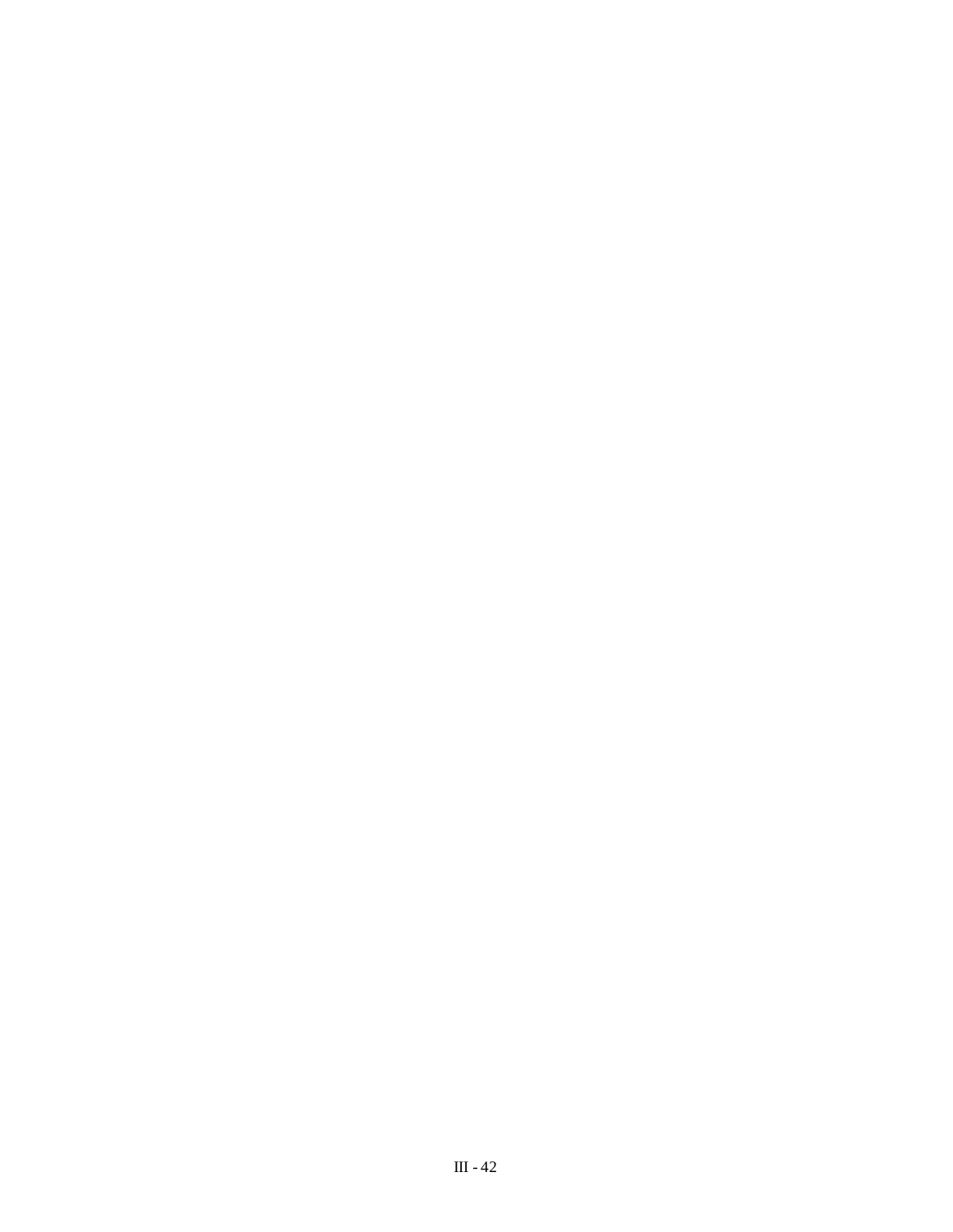| <b>Department of Environmental Management</b><br><b>Open Spaces and Recreational Areas Fund</b><br>June 30, 1999 |                                                                                       |                                                 |                     |                            |                                   |                       |
|------------------------------------------------------------------------------------------------------------------|---------------------------------------------------------------------------------------|-------------------------------------------------|---------------------|----------------------------|-----------------------------------|-----------------------|
|                                                                                                                  |                                                                                       |                                                 | <b>Expenditures</b> | <b>Reserved</b>            |                                   |                       |
| Project<br>No.                                                                                                   | <b>Project Description</b>                                                            | <b>Funds</b><br><b>Authorized</b>               | to<br>June 30, 1999 | for<br><b>Encumbrances</b> | <b>Designated</b><br><b>Funds</b> | <b>Project Status</b> |
| Bonds:                                                                                                           | Authorized - Chapter 425, PL 1987<br>Unissued<br>Extinguished or terminated<br>Issued | \$<br>65,200,000<br>(8, 143, 255)<br>57,056,745 |                     |                            |                                   |                       |
|                                                                                                                  | Funds Available                                                                       | 57,056,745                                      |                     |                            |                                   |                       |
|                                                                                                                  | <b>Funds Designated for Projects</b><br>Bond funds                                    |                                                 |                     |                            |                                   |                       |
| 9060-001                                                                                                         | <b>EXPENSES OF BOND ISSUE-1987</b>                                                    | 326,000                                         | 221,453             |                            | 104,547                           |                       |
| 9060-002                                                                                                         | CONTROL-GRANTS MUN-ACQ & DEV RTS                                                      | 5,121,024                                       | 126,900             |                            | 4,994,124                         | FY 1999 Capital Plan  |
| 9060-003                                                                                                         | ACQ-BARRINGTON DEVINE/VARGAS                                                          | 434,250                                         | 434,250             |                            | ä,                                | Completed             |
| 9060-004                                                                                                         | ACQ-BARRINGTON W/B SPORTCENTER                                                        |                                                 |                     |                            |                                   | Control account       |
| 9060-005                                                                                                         | ACQ BRISTOL MT HOPE GRT E SHORE                                                       |                                                 |                     |                            | ä,                                | Control account       |
| 9060-006                                                                                                         | ACQ-BRISTOL PAULL PARK                                                                | 461,250                                         | 454,500             |                            | 6,750                             | Completed             |
| 9060-007                                                                                                         | ACQ-BURRILLVILLE-FLOWAGE LAND                                                         | 162,188                                         | 154,200             |                            | 7,988                             | Completed             |
| 9060-008                                                                                                         | ACQ-BURRILLVILLE-SPRING LAKE BEA                                                      | 475,000                                         | 475,000             |                            |                                   | Completed             |
| 9060-009                                                                                                         | ACQ-CHARLSTON, NGHBRHD PK 02                                                          | 628,750                                         | 412,500             |                            | 216,250                           | Completed             |
| 9060-010                                                                                                         | ACQ-CHARLESTOWN SCHOOL HSE RD                                                         | 500,000                                         | 461,250             |                            | 38,750                            | Completed             |
| 9060-011                                                                                                         | ACQ-BURIDCK DRIVE-CRANSTON                                                            | 21,638                                          | 19,125              |                            | 2,513                             | Completed             |
| 9060-012                                                                                                         | ACQ-E.G. LAND TRUST HUNT RV GLEN                                                      | 217,500                                         | 175,350             |                            | 42,150                            | Completed             |
| 9060-013                                                                                                         | ACQ-EXETER-LADD CENTER                                                                | 298,250                                         |                     |                            | 298,250                           | Completed             |
| 9060-014                                                                                                         | ACQ-GLOCESTER RECREATIONAL PARK                                                       | 207,315                                         | 207,315             |                            |                                   | Completed             |
| 9060-015                                                                                                         | ACQ-GLOCESTER LD TR-SPRAGUE FARM                                                      | 532,500                                         | 390,000             |                            |                                   | 142,500 Completed     |
| 9060-016                                                                                                         | ACQ-JAMESTOWN-BERNARDO PROP 02                                                        | 731,250                                         | 731,250             |                            | ä,                                | Completed             |
| 9060-017                                                                                                         | ACQ-LINCOLN-KNOWLES PROPERTY                                                          | 450,000                                         | 450,000             |                            | $\frac{1}{2}$                     | Completed             |
| 9060-018                                                                                                         | ACQ-LINCOLN SMITH FARM                                                                | 800,000                                         | 800,000             |                            | $\equiv$                          | Completed             |
| 9060-019                                                                                                         | ACQ-L COMPTON-GOOSEWING-PHASE 1                                                       |                                                 |                     |                            | $\equiv$                          | Completed             |
| 9060-020                                                                                                         | ACQ-L COMPTON-GOOSEWING 02 PHS                                                        |                                                 |                     |                            | $\equiv$                          | Control account       |
| 9060-021                                                                                                         | ACQ-NARRA-BRIDGEPOINT COMMONS                                                         | 790,875                                         | 790,875             |                            | $\blacksquare$                    | Completed             |
| 9060-022                                                                                                         | ACQ-NARRA-BREDGEPOINT COMMONS                                                         | 1,000,000                                       | 1,000,000           |                            | $\overline{\phantom{0}}$          | Completed             |
| 9060-023                                                                                                         | ACQ-NEW SHOREHAM-FRESH POND                                                           | 1,600,000                                       | 1,600,000           |                            | $\blacksquare$                    | Completed             |
| 9060-024                                                                                                         | ACQ-NEW SHOREHAM-S & G BALL PK                                                        | 1,000,000                                       | 1,000,000           |                            | $\equiv$                          | Completed             |
| 9060-025                                                                                                         | ACQ-NEWPORT-HAZARDOUS ROAD 02                                                         | 682,217                                         | 660,000             |                            | 22,217                            | Completed             |
| 9060-026                                                                                                         | ACQ-N KINGSTN-CENT PARK-PHASE                                                         | 800,000                                         | 800,000             |                            | ÷,                                | Completed             |
| 9060-027                                                                                                         | ACQ-N KNIGSTN- CENT PK- PHASE                                                         | 1,000,000                                       | 1,000,000           |                            |                                   | Completed             |
|                                                                                                                  |                                                                                       | $III - 43$                                      |                     |                            |                                   |                       |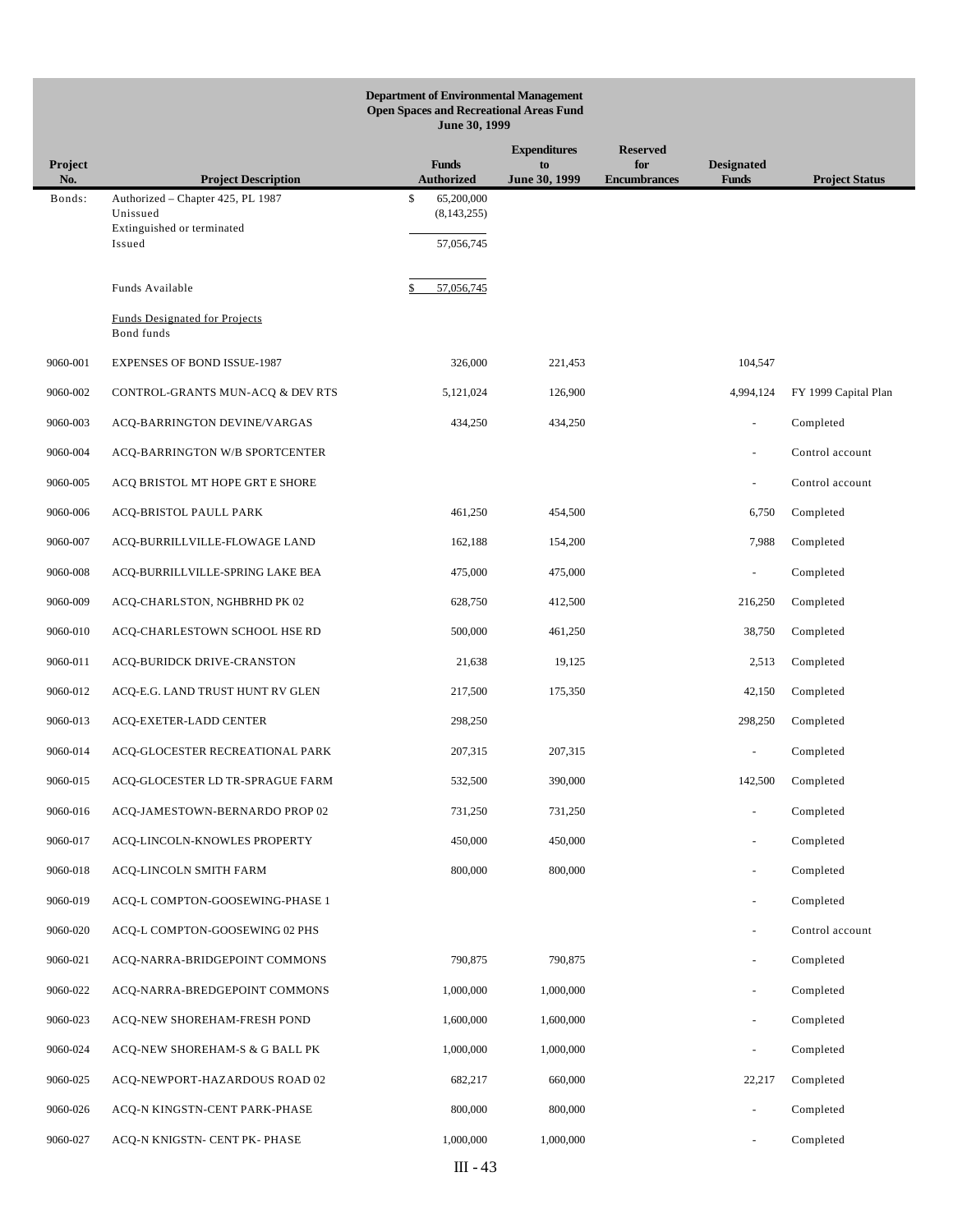| 9060-028 | ACO-NORTH SMITHFIELD-BLUNDERS   |         |         |                          | Control account |
|----------|---------------------------------|---------|---------|--------------------------|-----------------|
| 9060-029 | ACO-NO SMITHFIELD MAMMOTH MILLS |         |         |                          | Control account |
| 9060-030 | ACO-PROVIDENCE-CANADA POND      | 115.613 | 26,250  | 89.363                   | Completed       |
| 9060-031 | ACO-TIVERTON WEETAMOO WOODS     | 419.500 | 419.500 | $\overline{\phantom{0}}$ | Completed       |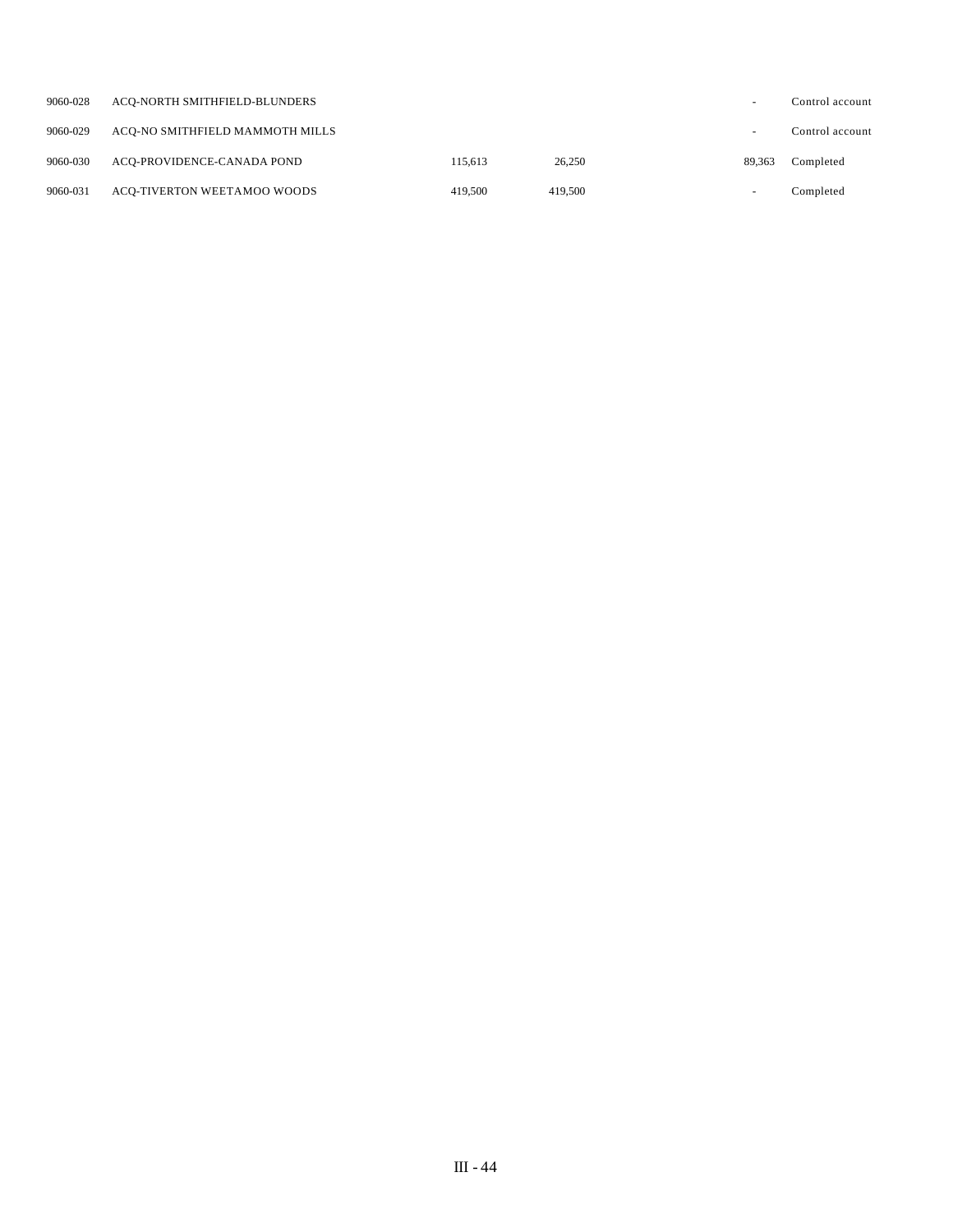## **Department of Environmental Management Open Spaces and Recreational Areas Fund June 30, 1999**

| Project<br>No. | <b>Project Description</b>       | <b>Funds</b><br><b>Authorized</b> | <b>Expenditures</b><br>to<br>June 30, 1999 | <b>Reserved</b><br>for<br><b>Encumbrances</b> | <b>Designated</b><br><b>Funds</b> | <b>Project Status</b> |
|----------------|----------------------------------|-----------------------------------|--------------------------------------------|-----------------------------------------------|-----------------------------------|-----------------------|
| 9060-032       | ACQ WARREN-SERPENTINE ROAD       | 140,568                           | 140,568                                    |                                               | ÷,                                | Completed             |
| 9060-033       | ACQ-WARWICK-HEIGHTS-AVE          | 171,375                           | 110,993                                    |                                               | 60,383                            | Completed             |
| 9060-034       | ACQ-GREENWICH-PYSZ FARM          | 633,060                           | 633,060                                    |                                               | ÷,                                | Completed             |
| 9060-035       | ACQ W WARWICK-WAKEFIELD ST P#4   |                                   |                                            |                                               | ÷,                                | Control account       |
| 9060-036       | ACQ-W WARWICK-W W GOLF COURSE    |                                   |                                            |                                               | $\sim$                            | Control account       |
| 9060-037       | ACQ-WSTLY-SAUNDERS-BELLUCCI 04   | 1,458,500                         | 1,458,500                                  |                                               | $\overline{\phantom{a}}$          | Completed             |
| 9060-038       | ACQ-WOONSOCKET-FAIRMONT-PHASE II | 325,129                           | 325,129                                    |                                               | $\sim$                            | Completed             |
| 9060-039       | <b>ACQUISITIONS</b>              | 829,518                           | 807,506                                    |                                               | 22,012                            |                       |
| 9060-100       | CONTRL-GRANTS MUN IMPROV & REST  | 600,688                           | 4,584                                      |                                               | 596,105                           | FY 99 Capital Plan    |
| 9060-101       | DEV BARRINGTON W B SPORT CENTER  |                                   |                                            |                                               | ÷,                                | Control account       |
| 9060-102       | DEV-BARRINGTON WOODS PD/SC PK    | 236,784                           | 236,784                                    |                                               | $\overline{\phantom{a}}$          | Completed             |
| 9060-103       | DEV-BRISTOL PAULL PARK           | 130,000                           | 128,000                                    |                                               | 2,000                             | Completed             |
| 9060-104       | DEV-BRISTOL-ROCKWELL PARK        | 374,048                           | 312,160                                    |                                               | 61,889                            | Completed             |
| 9060-105       | DEV-BRISTOL TOWN COMMONS/I PK    | 365,600                           | 365,600                                    |                                               | ÷,                                | Completed             |
| 9060-106       | DEV-BURRILLVILLE SP LAKE BEACH   |                                   |                                            |                                               | $\sim$                            | Control account       |
| 9060-107       | DEV-BURRILLVILLE WHITE M PK/MS   | 564,499                           | 564,499                                    |                                               | $\overline{\phantom{a}}$          | Completed             |
| 9060-108       | DEV CHARLESTOWN NEIGH PARK       | 38,075                            |                                            |                                               | 38,075                            | Cancelled             |
| 9060-109       | DEV-COVENTRY FOSTER-CENT COV PAR | 42,075                            | 42,075                                     |                                               |                                   | Completed             |
| 9060-110       | DEV-CRANST BRIGGS FM COMPLEX     | 500,000                           | 500,000                                    |                                               | $\overline{a}$                    | Completed             |
| 9060-111       | DEV-CRANST-STADIUM/ACQUEDUCT FD  | 500,000                           | 495,350                                    |                                               | 4,650                             | Completed             |
| 9060-112       | DEV-CRAN WEST/WESTERN HILLS      | 357,857                           | 357,857                                    |                                               |                                   | Completed             |
| 9060-113       | DEV-E. GREEN-LONDON ST PLAYGRND  | 20,356                            | 20,356                                     |                                               |                                   | Completed             |
| 9060-114       | DEV-E PROV AGAWAM/DELLEFEMINE    | 175,000                           | 164,602                                    |                                               | 10,398                            | Completed             |
| 9060-115       | DEV-E PROV. BULLOCKS PT/LYLE CB  | 50,000                            | 50,000                                     |                                               | $\blacksquare$                    | Completed             |
| 9060-116       | DEV-E PROV-PIERCE FIELD          | 500,000                           | 500,000                                    |                                               | $\bar{\phantom{a}}$               | Completed             |
| 9060-117       | DEV GLOCESTER REC PARK           | 351,822                           | 349,022                                    |                                               | 2,800                             | Completed             |
| 9060-118       | DEV - JOHNSTON DUNN MEM PAVILION | 24,800                            | 24,800                                     |                                               |                                   | Completed             |
| 9060-119       | DEV-JOHNSTON WOOD LAKE PARK      | 125,239                           | 120,000                                    |                                               | 5,239                             | Completed             |
| 9060-120       | DEV-LINCOLN FAIRLAWN PARK        | 22,611                            | 22,611                                     |                                               |                                   | Completed             |
| 9060-121       | DEV-LITTLE COMPTON-GOOSEWING     |                                   |                                            |                                               | ÷,                                | Control account       |
| 9060-122       | DEV - MIDDLETOWN - HOWLAND PARK  | 45,400                            | 45,400                                     |                                               | $\bar{\phantom{a}}$               | Completed             |
| 9060-123       | MIDDLETOWN - PARADISE            | 152,571                           | 103,702                                    |                                               | 48,869                            | Completed             |
|                |                                  | III $-45$                         |                                            |                                               |                                   |                       |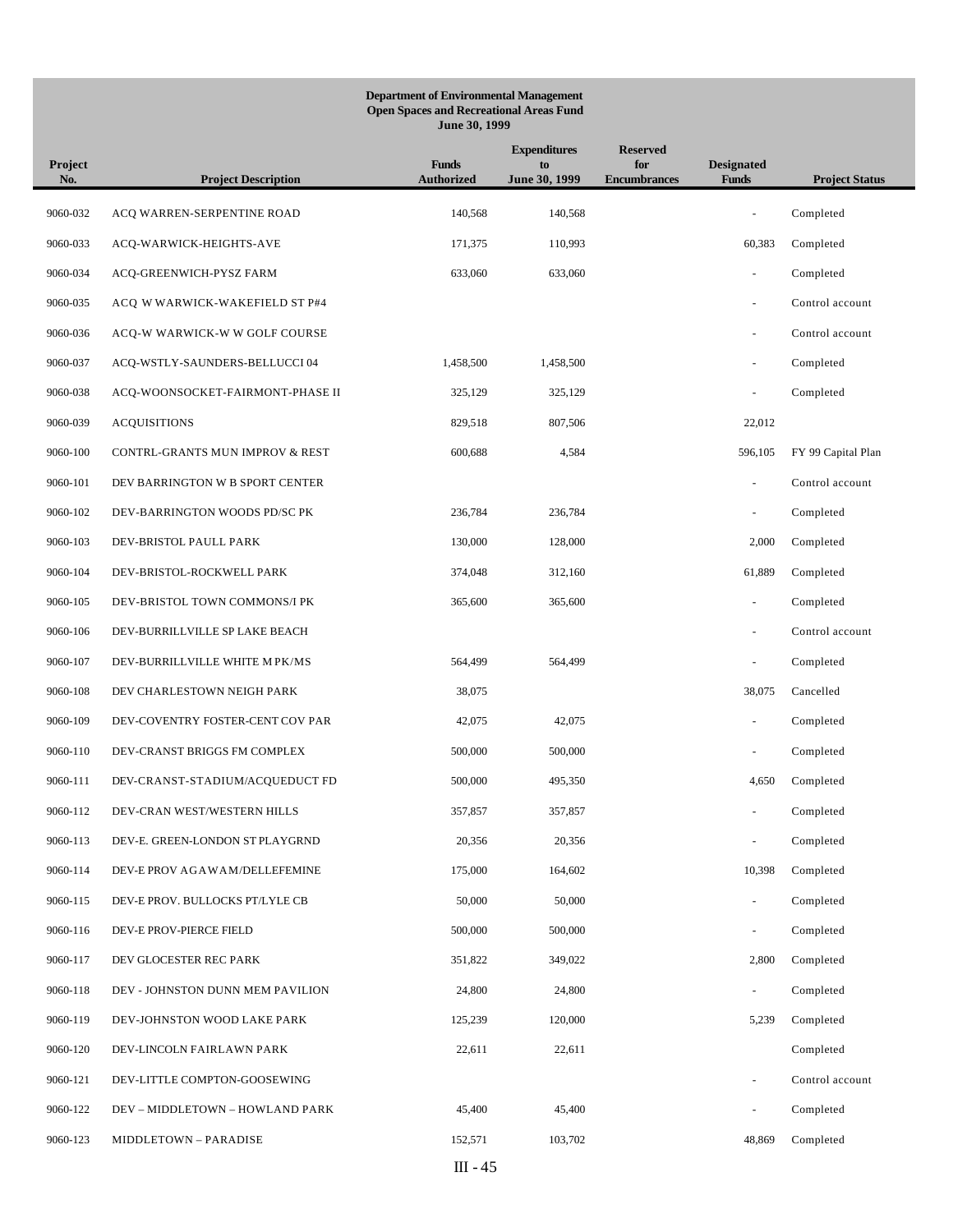| 9060-124 | DEV-MIDDLETOWN-3RD BEACH      | 20,000  |         | 20,000 | Cancelled |
|----------|-------------------------------|---------|---------|--------|-----------|
| 9060-125 | DEV NARRA-BRIDGEPORT COMMONS  | 45,000  |         | 45,000 | Cancelled |
| 9060-126 | DEV-N SHOREHM NLT SANDY P VIS | 319,250 | 250,000 | 69.250 | Completed |
| 9060-127 | DEV NEWPORT EDWARD ST/BRGA PK | 13.665  | 13.649  |        | Completed |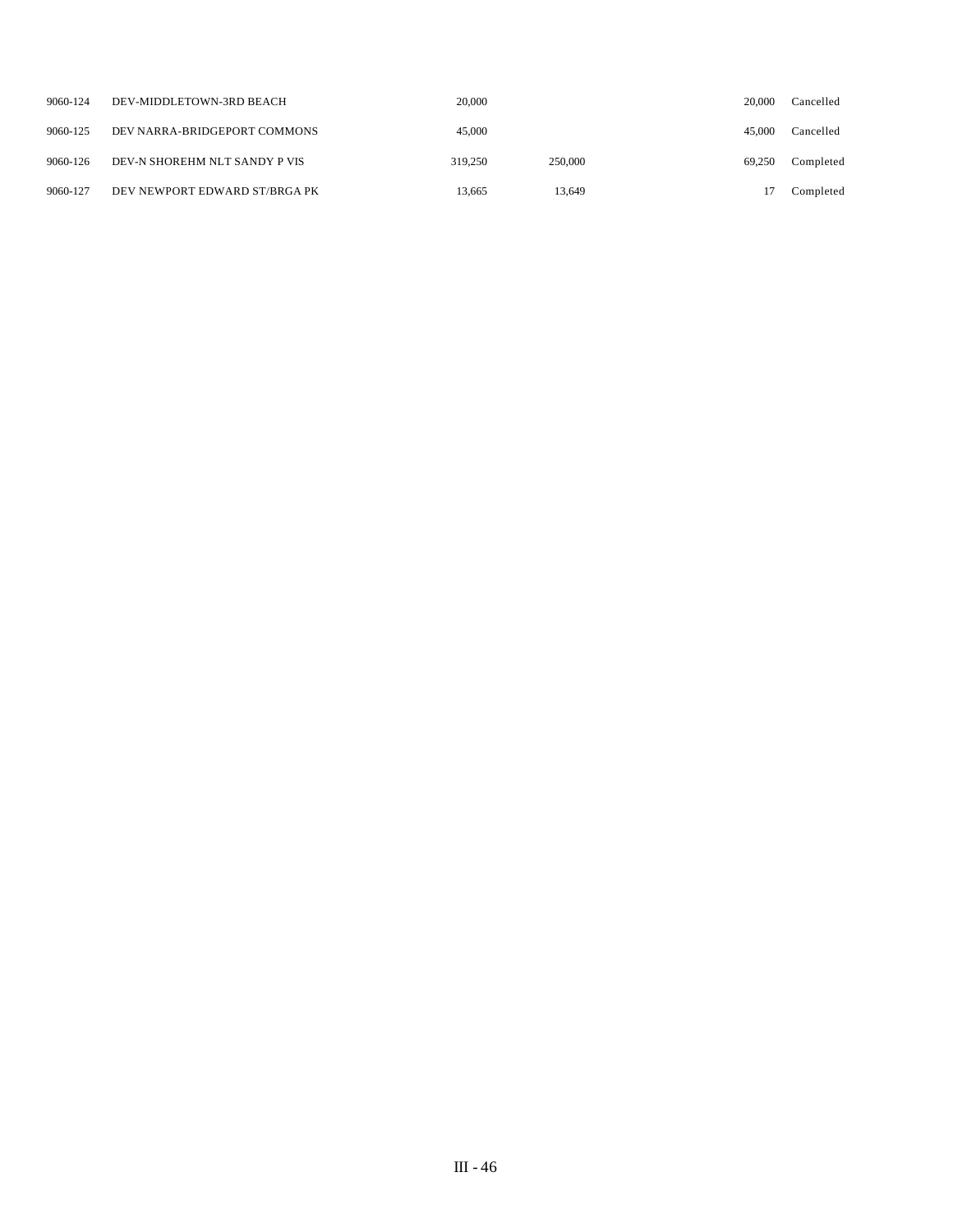## **Department of Environmental Management Open Spaces and Recreational Areas Fund June 30, 1999**

| Project<br>No. | <b>Project Description</b>       | <b>Funds</b><br><b>Authorized</b> | <b>Expenditures</b><br>to<br>June 30, 1999 | <b>Reserved</b><br>for<br><b>Encumbrances</b> | <b>Designated</b><br><b>Funds</b> | <b>Project Status</b> |
|----------------|----------------------------------|-----------------------------------|--------------------------------------------|-----------------------------------------------|-----------------------------------|-----------------------|
| 9060-128       | DEV NEWPORT ROGERS/FREEBODY      | 550,000                           | 550,000                                    |                                               | ÷,                                | Completed             |
| 9060-129       | DEV N KINGSTOWN CENTRAL PARK     | 84,026                            | 84,026                                     |                                               | $\sim$                            | Completed             |
| 9060-130       | DEV N KINGSTOWN SIGNAL ROCK P    | 358,446                           | 358,446                                    |                                               | $\bar{\phantom{a}}$               | Completed             |
| 9060-131       | DEV N KINGSTOWN WILSON PARK      | 1,000,000                         | 1,000,000                                  |                                               | $\sim$                            | Completed             |
| 9060-132       | DEV-N PROV CAPT STVN ONLEY       | 249,713                           | 249,713                                    |                                               | $\bar{a}$                         | Completed             |
| 9060-133       | DEV N. PROV CAPT STEVEN O. PK PH | 507,521                           | 499,253                                    |                                               | 8,268                             | Completed             |
| 9060-134       | DEV. PAWT METROPOLITAN FIELD     | 322,284                           | 272,191                                    |                                               | 50,092                            | Completed             |
| 9060-135       | DEV. PORTSMOUTH HERITAGE PARK    | 23,000                            | 23,000                                     |                                               | $\overline{\phantom{a}}$          | Completed             |
| 9060-136       | DEV PROVIDENCE DAVIS PARK        | 458,765                           | 458,765                                    |                                               | ÷,                                | Completed             |
| 9060-137       | DEV PROV. INDIA POINT PARK       | 500,000                           | 500,000                                    |                                               | $\sim$                            | Completed             |
| 9060-138       | DEV PROV. WALLACE ST PLAYGROUND  | 120,950                           | 120,950                                    |                                               |                                   | Completed             |
| 9060-139       | DEV SMITHFIELD ESMOND PARK       | 83,128                            | 83,128                                     |                                               | ÷,                                | Completed             |
| 9060-140       | DEV-SMFLD WHIPPLE FD/GEO BCH     | 218,212                           | 218,212                                    |                                               | ÷                                 | Completed             |
| 9060-141       | DEV S.K. MATUNIUCK B/TUCKERTN PK | 982,059                           | 978,169                                    |                                               | 3,890                             | Completed             |
| 9060-142       | DEV TIVERTON SOCCER FIELD        | 44,212                            | 44,212                                     |                                               | $\bar{a}$                         | Completed             |
| 9060-143       | DEV-WARREN-WARREN REC PARK       | 316,000                           | 316,000                                    |                                               | $\sim$                            | Completed             |
| 9060-144       | WARWICK - GREENWOOD              | 325,000                           | 325,000                                    |                                               | ÷,                                | Completed             |
| 9060-145       | DEV. WAR. CONIMICUT PT PHASE II  | 143,936                           | 97,000                                     |                                               | 46,936                            | Completed             |
| 9060-146       | DEV-WAR-TOLLGATE FD/ARNOLDS NK   | 586,000                           | 578,000                                    |                                               | 8,000                             | Completed             |
| 9060-147       | DEV W WAR - RIVERPOINT PARK      | 388,925                           | 388,925                                    |                                               | $\bar{a}$                         | Completed             |
| 9060-148       | DEV CHARLESTOWN-NINEGRET PK      | 72,000                            | 72,000                                     |                                               |                                   | Completed             |
| 9060-149       | DEV-N SMITHFIELD-MEADOWS REC     | 150,000                           |                                            |                                               | 150,000                           | Completion June 1998  |
| 9060-150       | DEV NEWPORT-EASTERN'S BEACH      | 277,200                           | 277,200                                    |                                               |                                   | Completed             |
| 9060-151       | DEV-NEWPORT -HARBOR FRONT REC    |                                   |                                            |                                               | ÷,                                | Control account       |
| 9060-152       | DEV-WW-NATICK & CROMPTON PLYGND  |                                   |                                            |                                               | ÷,                                | Control account       |
| 9060-153       | DEV-WARREN FISH PIER/BURR'S PARK | 67,350                            | 67,350                                     |                                               | $\overline{\phantom{a}}$          | Completed             |
| 9060-154       | DEV-PAWT MCCOY ANNEX TRACK       | 54,000                            | 44,000                                     |                                               | 10,000                            | Completed             |
| 9060-155       | DEVPAWT SLATER PARK REHAB        | 45,000                            | 25,000                                     |                                               | 20,000                            | Completed             |
| 9060-156       | DEV-SCITUATE-WESTCONNAUG MOWS    | 300,000                           | 54,956                                     |                                               | 245,044                           | Completed             |
| 9060-157       | DEV-E PROV-BOLD POINT PARK PIER  | 24,420                            | 12,210                                     |                                               | 12,210                            | Completed             |
| 9060-158       | DEV E PROV GLEN LYON/HULL ST     | 40,279                            | 40,279                                     |                                               | $\bar{\phantom{a}}$               | Completed             |
| 9060-159       | DEV CRANSTON COONEY/TATE/RICCI   | 293,250                           | 293,250                                    |                                               |                                   | Completed             |
|                |                                  | $III - 47$                        |                                            |                                               |                                   |                       |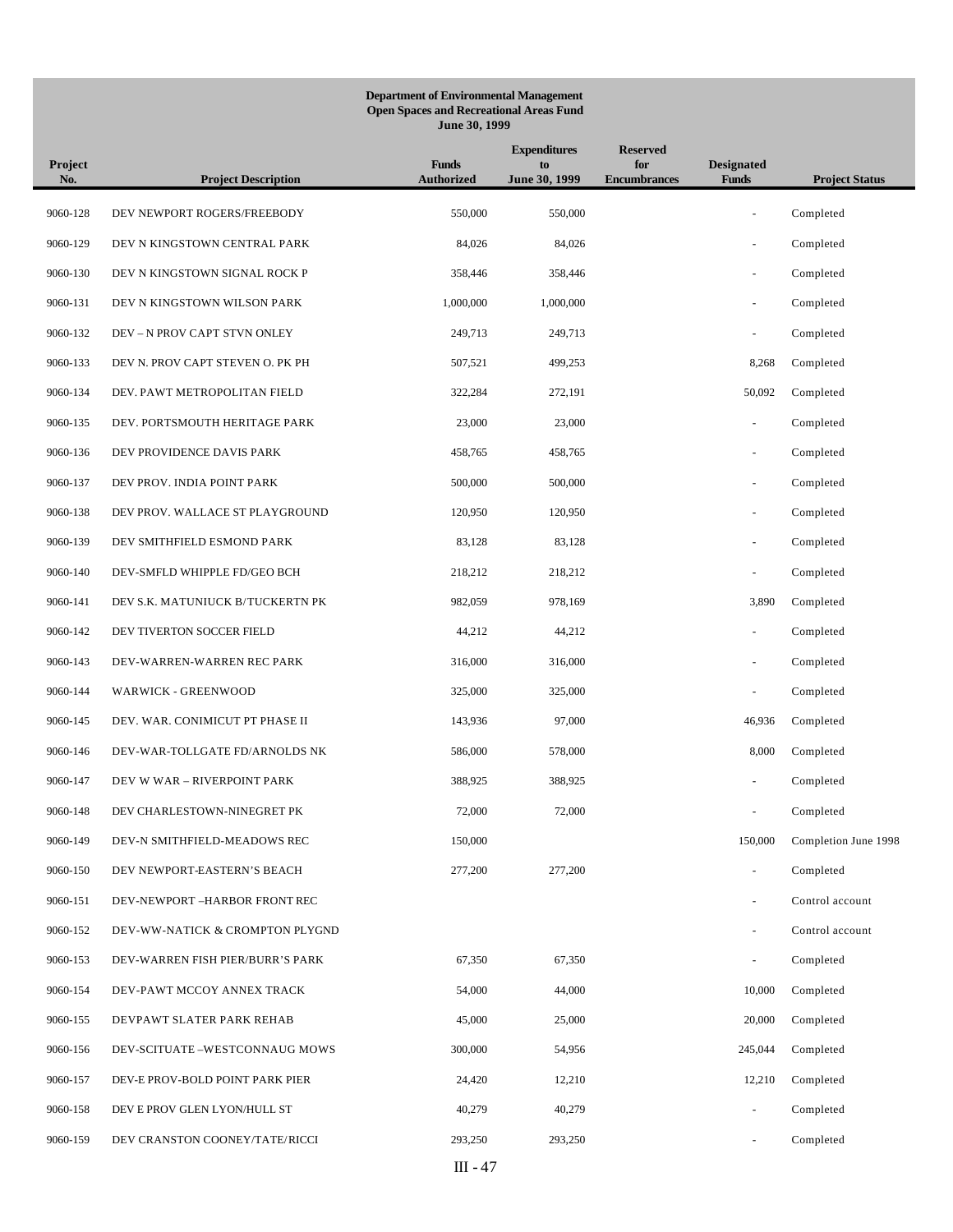| 9060-160 | DEV N KINGSTOWN MCGINN PARK     | 93.436  | 93.436  | $\overline{\phantom{0}}$ | Completed |
|----------|---------------------------------|---------|---------|--------------------------|-----------|
| 9060-161 | DEV-PORTSMOUTH-MELVILLE BT RAMP | 500,000 |         | 500,000                  | Cancelled |
| 9060-162 | DEV GREENWICH FRENCHTOWN FLD I  | 148,000 | 148,000 |                          | Completed |
| 9060-163 | DEV WOONSOCKET COLD SPRING PARK | 92,500  | 92,500  | $\overline{\phantom{0}}$ | Completed |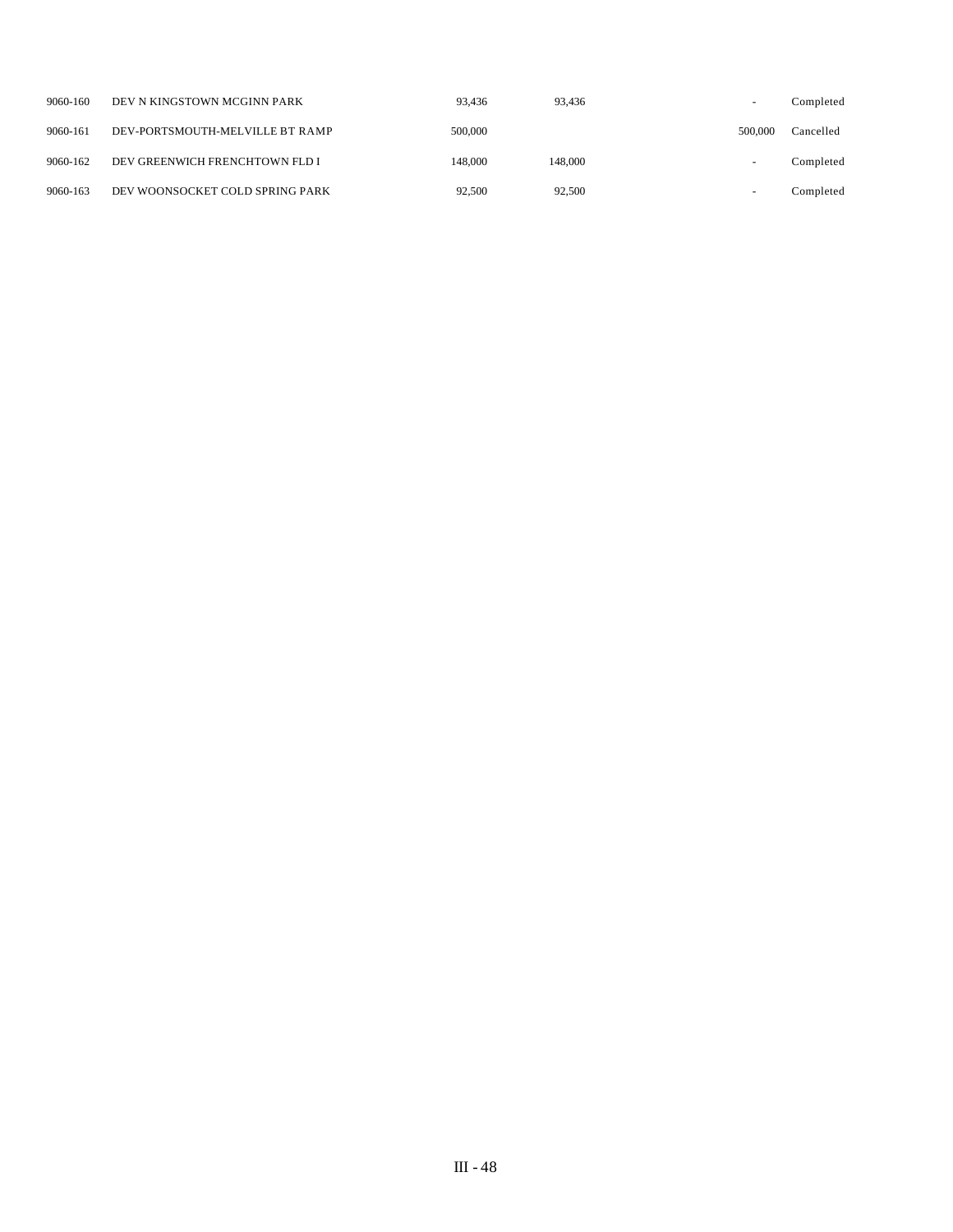## **Department of Environmental Management Open Spaces and Recreational Areas Fund June 30, 1999**

| Project<br>No. | <b>Project Description</b>        | <b>Funds</b><br><b>Authorized</b> | <b>Expenditures</b><br>to<br>June 30, 1999 | <b>Reserved</b><br>for<br><b>Encumbrances</b> | <b>Designated</b><br><b>Funds</b> | <b>Project Status</b> |
|----------------|-----------------------------------|-----------------------------------|--------------------------------------------|-----------------------------------------------|-----------------------------------|-----------------------|
| 9060-164       | DEC WOONSOCKET GLOBE PARK         | 420,000                           | 420,000                                    |                                               |                                   | Completed             |
| 9060-165       | DEC GLOCESTER PONAGANSET ATHTC    | 40,000                            | 40,000                                     |                                               |                                   | Completed             |
| 9060-166       | DEC-PROV-GANO ST FIELD            | 159,300                           | 132,200                                    |                                               | 27,100                            | Completed             |
| 9060-167       | DEV-PROV-INDIA PT PK FERRY DK     | 146,650                           | 146,650                                    |                                               | $\sim$                            | Completed             |
| 9060-168       | DEV BRISTOL HOPE VILLA PLYGND     | 199,500                           | 199,500                                    |                                               | $\sim$                            | Completed             |
| 9060-169       | DEVELOPMENT                       | 1,637,199                         | 230,479                                    |                                               | 1,406,720                         |                       |
| 9060-199       | DEVELOPMENT - ADMINISTRATION      | 225,080                           | 255,577                                    |                                               | (30, 497)                         | Completed             |
| 9060-200       | CONTROL-GRTS MAN-DSTRST COM       | 338,082                           |                                            |                                               | 338,082                           | Completion June 1998  |
| 9060-201       | DEV CENTRAL FALLS-JENKS PARK      | 150,000                           | 150,000                                    |                                               | $\sim$                            | Control account       |
| 9060-202       | ACQ & DEV C F PIERCE & RIVERWALK  | 210,001                           | 210,001                                    |                                               |                                   | Completed             |
| 9060-203       | DEV-PAWT CROOK MANOR/LAUREL       | 183,250                           | 183,250                                    |                                               |                                   | Completed             |
| 9060-204       | DEC PAWT JOHN ST/.PAYNE PK PLGR   | 258,750                           | 258,750                                    |                                               |                                   | Completed             |
| 9060-205       | DEV-PAWT MORLEY/M READ ATH        | 300,000                           | 300,000                                    |                                               |                                   | Completed             |
| 9060-206       | DEV PAWT SLATER PARK REHAB        | 200,123                           | 197,379                                    |                                               | 2,744                             | Completion June 1998  |
| 9060-207       | ACQ-PAWTUCKET TEN MILE RIVER      |                                   |                                            |                                               | $\bar{\phantom{a}}$               | Control account       |
| 9060-208       | ACQ - PROV-CADILLAC DRIVE         | 666,695                           | 666,695                                    |                                               |                                   | Completed             |
| 9060-209       | DEV PROV CANDACE ST PLAYGROUND    | 88,123                            | 88,123                                     |                                               | $\sim$                            | Completed             |
| 9060-210       | DEV PROV HARRIET & SAYLES PARK    | 62,240                            | 62,240                                     |                                               | $\bar{\phantom{a}}$               | Completed             |
| 9060-211       | DEV PROV HOPE HIGH SCHOOL FIELDS  | 164,897                           | 164,897                                    |                                               |                                   | Completed             |
| 9060-212       | DEV-PROV-INDIA POINT PARK         | 348,800                           | 348,800                                    |                                               |                                   | Completed             |
| 9060-213       | DEV PROV JOSEPH WILLIAMS PARK     | 124,076                           | 124,076                                    |                                               |                                   | Completed             |
| 9060-214       | DEV PROV MOUNT PLEASANT FIELDS    | 200,000                           | 200,000                                    |                                               |                                   | Completed             |
| 9060-215       | DEV-PROV-PASTORE PARK             | 80,381                            | 74,583                                     |                                               | 5,798                             | Completed             |
| 9060-216       | ACQ/DEV-PROV SUMMIT AV PARK       | 235,419                           | 220,534                                    |                                               | 14,885                            | Completed             |
| 9060-217       | ACQ-WW P2 WAKEFIELD ST/PTXT       |                                   |                                            |                                               | $\bar{a}$                         | Control account       |
| 9060-218       | ACQ-W W PARCEL 4 WAKEFLD ST/PTXT  |                                   |                                            |                                               | $\sim$                            | Control account       |
| 9060-219       | ACQ WOON-BOOTH POND CONSV AREA    |                                   |                                            |                                               |                                   | Control account       |
| 9060-220       | DEV WOON FAIRMONT CONSV AREA I    | 150,000                           | 150,000                                    |                                               |                                   | Completed             |
| 9060-221       | DEV WOON RIVER ISLAND PARK        | 60,000                            | 60,000                                     |                                               |                                   | Completed             |
| 9060-222       | ACQ & DEV WOON THE ISLAND         | 150,000                           | 150,000                                    |                                               |                                   | Completed             |
| 9060-223       | ACQ & DEV - PROV - MASHAPAUG POND | 104,712                           | 104,712                                    |                                               |                                   | Completed             |
| 9060-224       | DEVEL-WOONSCKT-DUNN PARK          | 400,000                           | 400,000                                    |                                               |                                   | Completed             |
|                |                                   | III - 49                          |                                            |                                               |                                   |                       |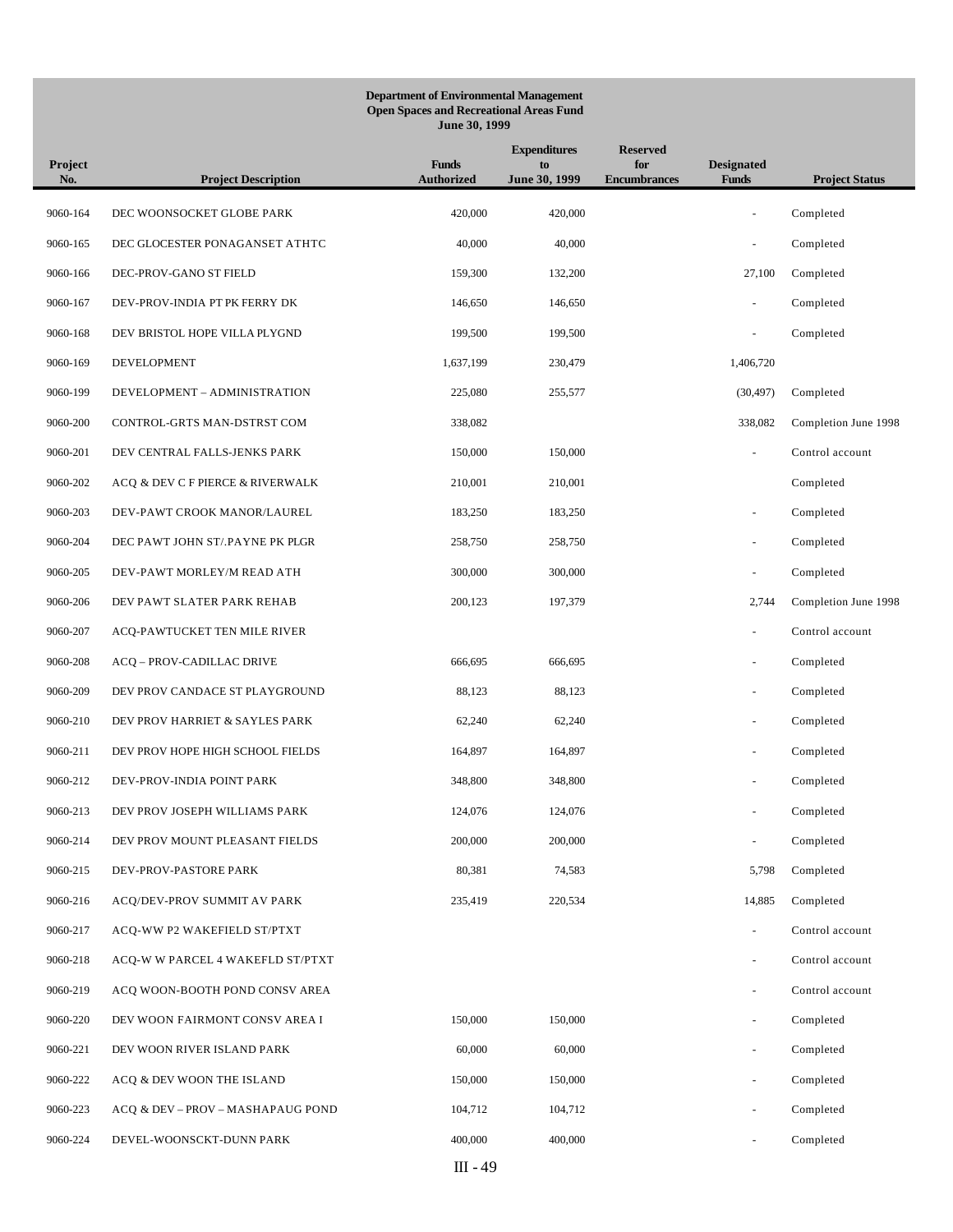| 9060-300 | CONTROL-ACO & DEVELOPMENT RIGHTS |         |         | $\overline{\phantom{0}}$ | Control account |
|----------|----------------------------------|---------|---------|--------------------------|-----------------|
| 9060-301 | <b>APPRAISALS &amp; SURVEYS</b>  | 232,527 | 221.367 | 11.161                   | Completed       |
| 9060-302 | ACO WOON YMCA PROP SPRING LAKE   | 450,480 | 450,480 | -                        | Completed       |
| 9060-303 | ACO- W GREEN WOOD RIVER CC       | 600,000 | 600,000 | $\overline{\phantom{a}}$ | Completed       |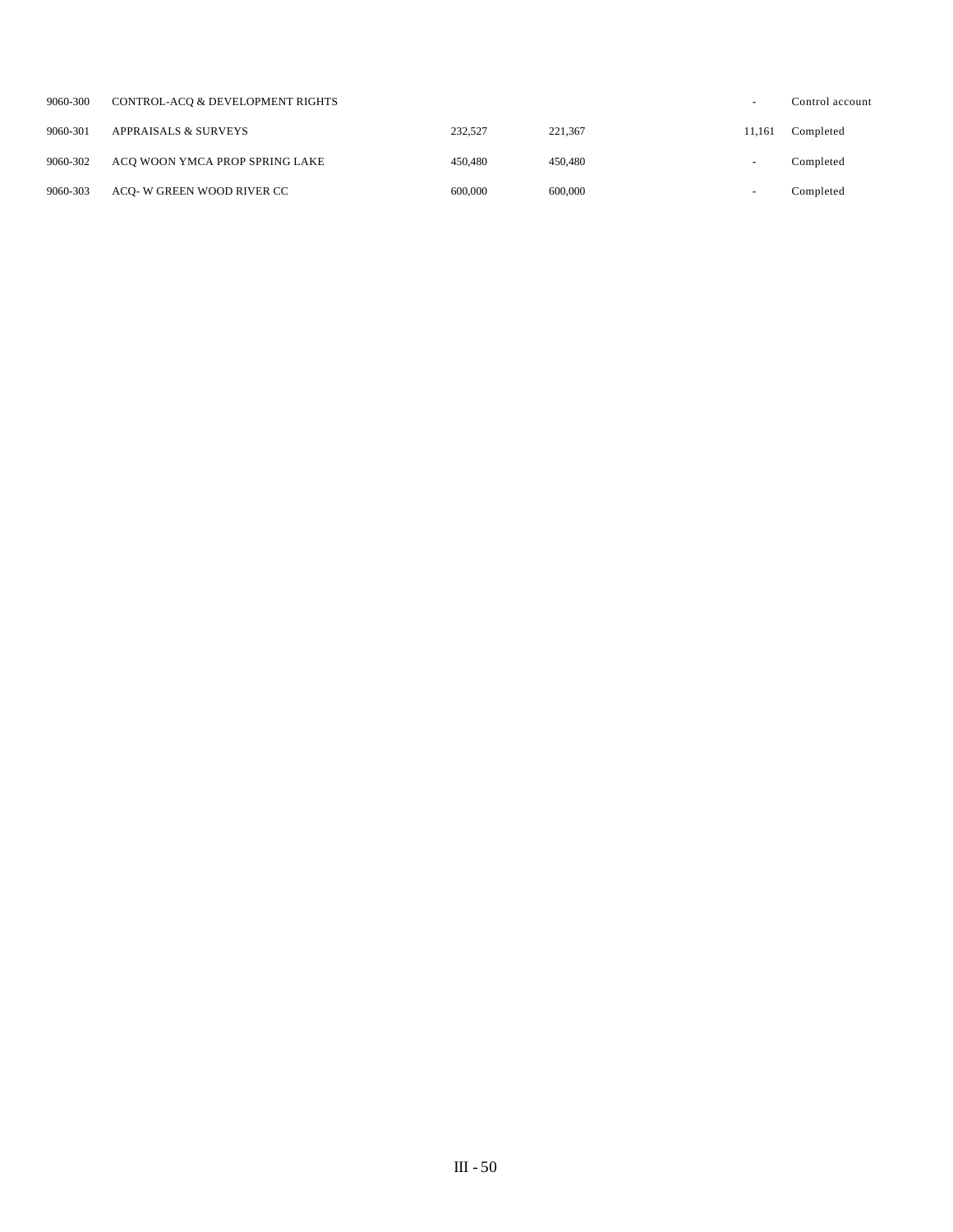#### **Department of Environmental Management Open Spaces and Recreational Areas Fund June 30, 1999**

| Project<br>No. | <b>Project Description</b>           | <b>Funds</b><br><b>Authorized</b> | <b>Expenditures</b><br>to<br>June 30, 1999 | <b>Reserved</b><br>for<br><b>Encumbrances</b> | <b>Designated</b><br><b>Funds</b> | <b>Project Status</b> |
|----------------|--------------------------------------|-----------------------------------|--------------------------------------------|-----------------------------------------------|-----------------------------------|-----------------------|
| 9060-304       | ACA-SCAR B CONDEMNTN-S SERZAN        | 577,570                           | 577,570                                    |                                               |                                   | Completed             |
| 9060-305       | ACA-SCAR B CONDEMNTN-PALUMBO         | 303,892                           | 303,892                                    |                                               |                                   | Completed             |
| 9060-306       | ACA-SCAR B CONDEMNTN-P & B PROP      | 130,406                           | 130,406                                    |                                               |                                   | Completed             |
| 9060-307       | ACA-SCAR B CONDEMNTN-FELDMAN         | 632,528                           | 632,528                                    |                                               |                                   | Completed             |
| 9060-308       | ACQ-SCAR B CONDEMNTN - DURKIN        | 227,693                           | 227,693                                    |                                               | $\overline{\phantom{a}}$          | Completed             |
| 9060-309       | ACQ-SCAR B CONDEMNTN - A JOSEP       | 775,238                           | 775,238                                    |                                               |                                   | Completed             |
| 9060-310       | ACQ-SCAR B CONDEMNTN - WESTLAKE      | 20,500                            | 20,500                                     |                                               |                                   | Completed             |
| 9060-311       | ACQUISITION-PALAZZI FARM             | 2,400,000                         | 2,400,000                                  |                                               |                                   | Completed             |
| 9060-312       | ACQ & CONDEMNATION-BLACK POINT NARRA | 5,132,945                         | 5,132,945                                  |                                               | $\bar{\phantom{a}}$               | Completed             |
| 9060-313       | ACQ BLOCK ISLAND NATURE CONS         | 180,000                           | 180,000                                    |                                               | $\overline{\phantom{a}}$          | Completed             |
| 9060-314       | ACQ-COVENTRY-PERRY-LTLFLD PROP       | 112,605                           | 112,605                                    |                                               |                                   | Completed             |
| 9060-315       | ACQ-HOPKINTON-IANNOTTI PROP          | 126,219                           | 126,219                                    |                                               | $\sim$                            | Completed             |
| 9060-316       | ACQ-HOPKINTON MATSON PROPERTY        | 100,000                           | 100,000                                    |                                               |                                   | Completed             |
| 9060-317       | LAND- CHARLESTOWN                    | 20,000                            | 20,000                                     |                                               |                                   |                       |
| 9060-325       | CONTROL-ADMINISTRATION               | 137,223                           | 136,598                                    |                                               | 625                               | Ongoing               |
| 9060-326       | CONTROL-REHAB STATE RECR AREAS       |                                   |                                            |                                               |                                   | Control account       |
| 9060-327       | DEV SCARBOROUGH ST BEACH             | 2,262,859                         | 2,262,859                                  |                                               | $\sim$                            | Completed             |
| 9060-352       | CONTROL-GRANTS-PRIVATE LAND TRSTS    |                                   |                                            |                                               |                                   | Control account       |
| 9060-353       | BARRINGTON LAND TR JOHANNIS FM       | 443,250                           | 443,250                                    |                                               | $\bar{\phantom{a}}$               | Completed             |
| 9060-354       | WOOD PWTX WATERSHED CAROLINA PR      |                                   |                                            |                                               | $\sim$                            | Control account       |
| 9060-355       | LAND ACQ-ANESTHIA BVLPP              | 54,000                            | 54,000                                     |                                               |                                   | Completed             |
| 9060-390       | CONTROL RESTOR & REHABITN OF PARKS   |                                   |                                            |                                               |                                   | Control account       |
| 9060-391       | DEV CENTRAL FALLS & JENKS PARK       | 200,000                           | 200,000                                    |                                               |                                   | Completed             |
| 9060-392       | DEV E PROV-CAROUSEL PARK             | 250,000                           | 220,592                                    | 29,408                                        | $\bar{\phantom{a}}$               | Completed             |
| 9060-393       | DEV NEWPORT MIANTONOMI/FREEBODY      | 250,000                           | 250,000                                    |                                               | $\bar{\phantom{a}}$               | Completed             |
| 9060-394       | DEV PAWT SLATER PARK                 | 380,625                           | 60,000                                     | 315,000                                       | 5,625                             | Completion June 1998  |
| 9060-395       | DEV PROV ROGER WILLIAMS PARK         | 3,000,000                         | 2,999,000                                  | 100                                           |                                   | Completed             |
| 9060-396       | DEV WARWICK CITY PARK                | 800,000                           | 800,000                                    |                                               |                                   | Completed             |
| 9060-397       | DEV WESTERLY WILCOX PARK             | 100,000                           | 100,000                                    |                                               |                                   | Completed             |
| 9060-398       | DEV WOON-COLD SPRING PARK            | 200,000                           | 200,000                                    |                                               |                                   | Completed             |
| 9060-399       | <b>LAND ACQUISITION</b>              | 17,940                            | 2,800                                      |                                               | 15,140                            | Control account       |
|                | Total allocated                      | 65,200,000                        | 55,051,581                                 | 344,509<br>S                                  | 9,803,910<br>S                    |                       |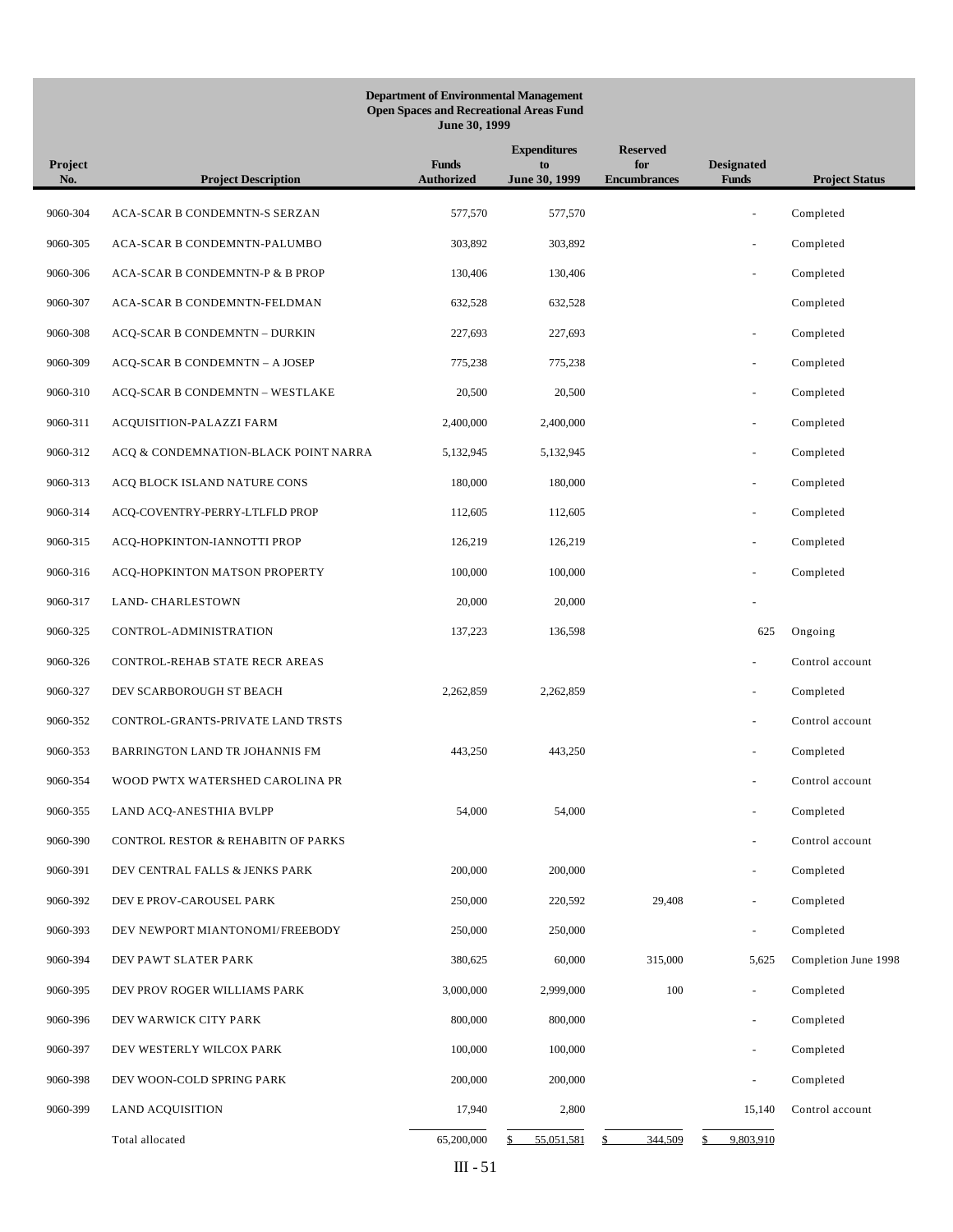| Designated but unissued            | (8,143,255) |
|------------------------------------|-------------|
| Total funds available              | 57,056,745  |
| Less expenditures to June 30, 1999 | 55.051.581  |
| <b>Fund Balance</b>                | 2.005.164   |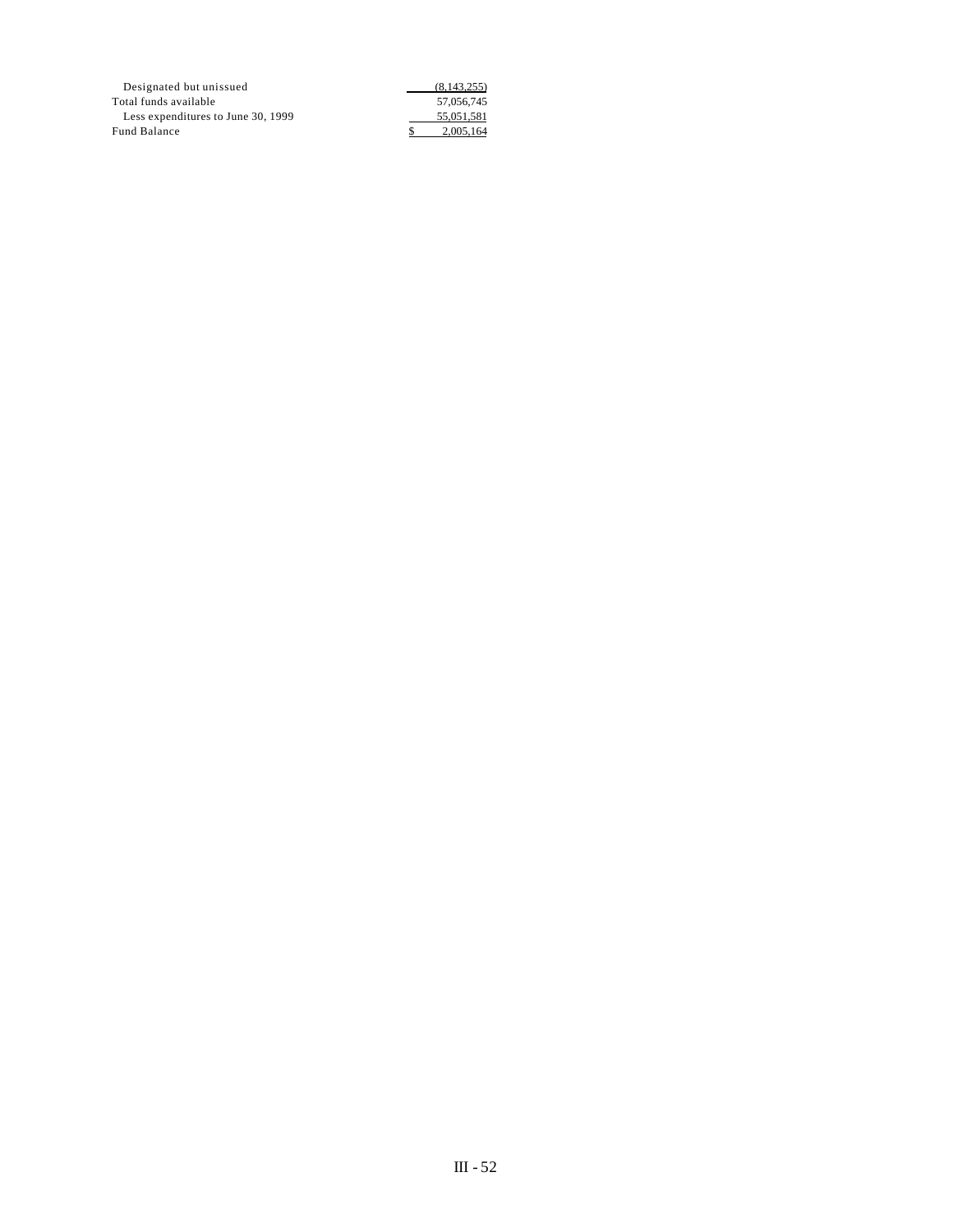#### **Department of Environmental Management Open Spaces and Recreational Areas Fund June 30, 1999 Project No. Project Description Funds Authorized Expenditures to June 30, 1999 Reserved for Encumbrances Designated Funds Project Status**

Funds from cancelled projects may be reallocated to other projects within the authorization.

Purpose:

A) up to \$45,000,000 for grants to cities and towns in Rhode Island to purchase or preserve open space lands, coastal flood-prone areas, or recreational areas, and to improve or restore public recreational areas;

B) up to \$15,000,000 for the State's Department of Environmental Management to purchase or preserve open space and to rehabilitate state-owned recreation areas; and

C) up to \$5,200,000 to restore or rehabilitate eight parks located throughout the state.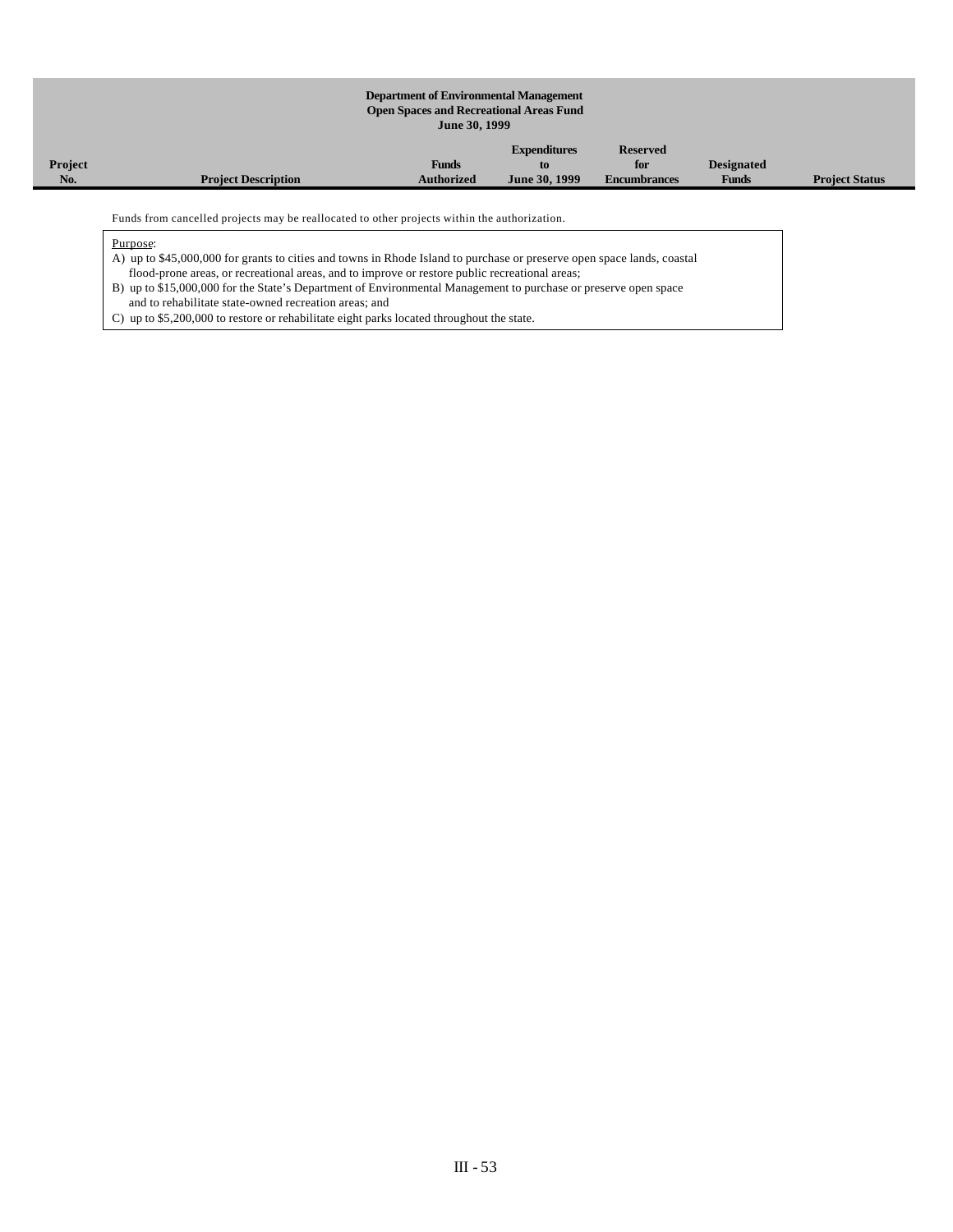| <b>Department of Environmental Management</b><br><b>Rhode Island Aqua Fund</b><br>June 30, 1999 |                                                            |                                   |                     |                            |                                   |                       |  |
|-------------------------------------------------------------------------------------------------|------------------------------------------------------------|-----------------------------------|---------------------|----------------------------|-----------------------------------|-----------------------|--|
| <b>Expenditures</b><br><b>Reserved</b>                                                          |                                                            |                                   |                     |                            |                                   |                       |  |
| Project<br>No.                                                                                  | <b>Project Description</b>                                 | <b>Funds</b><br><b>Authorized</b> | to<br>June 30, 1999 | for<br><b>Encumbrances</b> | <b>Designated</b><br><b>Funds</b> | <b>Project Status</b> |  |
| Bonds:                                                                                          | Authorized - Chapter 443, PL 1988                          | \$<br>15,000,000                  |                     |                            |                                   |                       |  |
|                                                                                                 | Unissued<br>Extinguished or terminated                     | (440, 343)<br>(5,314,657)         |                     |                            |                                   |                       |  |
|                                                                                                 | Issued                                                     | 9,245,000                         |                     |                            |                                   |                       |  |
|                                                                                                 | Funds Available                                            | 9,245,000                         |                     |                            |                                   |                       |  |
|                                                                                                 | <b>Funds Designated for Projects</b><br>Bond funds         |                                   |                     |                            |                                   |                       |  |
| 9021-401                                                                                        | <b>EXPENSES OF BOND ISSUE</b>                              | 70,447                            | 37,434              |                            | 33,013                            |                       |  |
| 9021-402                                                                                        | ADMINISTRATION-COUNCIL SUPPORT                             | 546,556                           | 357,925             |                            | 188,631                           | Ongoing               |  |
| 9021-405                                                                                        | <b>CONTROL PLAN &amp; PROGRAM</b><br><b>IMPLEMENTATION</b> | 143,828                           |                     |                            | 143,828                           | Ongoing               |  |
| 9021-406                                                                                        | ADM PLANNING & PROTOTYPICAL IMP                            | 1,309                             | 1,309               |                            |                                   | Ongoing               |  |
| 9021-407                                                                                        | URI WETLANDS INFO SYSTEM                                   | 66,280                            | 65,002              |                            | 1,278                             | Completed             |  |
| 9021-408                                                                                        | CITY OF WARWICK - G/S                                      | 9,000                             | 9,000               |                            |                                   | Completed             |  |
| 9021-410                                                                                        | CONTROL PILOT & PROTOTYPICAL DEVELOPMT                     | 186,663                           |                     |                            | 186,663                           | Ongoing               |  |
| 9021-411                                                                                        | ADMN PILOT & PROTOTYPICAL DEVELOPMENT                      | 24,650                            | 1,964               |                            | 22,686                            | Ongoing               |  |
| 9021-412                                                                                        | WARREN-MARINE PUMPOUT FACILITY                             | 28,900                            | 28,074              |                            | 826                               | Completed             |  |
| 9021-413                                                                                        | OCEAN ARKS INT - SOLAR AQUATIC FAC                         | 109,000                           | 109,000             |                            |                                   | Completed             |  |
| 9021-414                                                                                        | <b>JAMESTOWN - MARINE PUMPOUT FACILITY</b>                 | 10,323                            | 10,323              |                            |                                   | Completed             |  |
| 9021-415                                                                                        | <b>EELGRASS STUDY</b>                                      | 2,600                             | 2,596               |                            | 4                                 | Completed             |  |
| 9021-416                                                                                        | <b>BAY SCALLOP RESTORATION</b>                             | 115,000                           | 51,070              |                            | 63,930                            | Completed             |  |
| 9021-417                                                                                        | EELGRASS RESTORATION                                       | 163,487                           | 144,396             |                            | 19,091                            | Completed             |  |
| 9021-418                                                                                        | <b>GOLF COURSE IRRIGATION</b>                              | 94,700                            | 80,873              |                            | 13,827                            | Completed             |  |
| 9021-420                                                                                        | CONTROL-WASTE WATER TREATMENT                              | 347,258                           | 95,000              |                            | 252,258                           | Completed             |  |
| 9021-421                                                                                        | ADMN-WASTE WATER TREATMENT                                 | 230,080                           | 60,233              |                            | 169,847                           | Ongoing               |  |
| 9021-422                                                                                        | <b>CRANSTON - GREASE RECEIVING FACILITY</b>                | 45,018                            | 45,018              |                            |                                   | Completed             |  |
| 9021-423                                                                                        | <b>BVDC CSO STUDIES</b>                                    | 1,000,000                         | 1,000,000           |                            |                                   | Completed             |  |
| 9021-424                                                                                        | NBWQDC-SMITH ST SEWER                                      | 339,554                           | 339,554             |                            |                                   | Completed             |  |
| 9021-425                                                                                        | NEWPORT - WASHINGTON STREET - CSO                          | 500,000                           | 500,000             |                            |                                   | Completed             |  |
| 9021-426                                                                                        | S KINGSTOWN - MIDDLEBRIDGE SEWERS                          | 500,000                           | 500,000             |                            |                                   | Completed             |  |
| 9021-427                                                                                        | NARRAGANSETT - NORTH END SEWERS                            | 500,000                           | 500,000             |                            |                                   | Completed             |  |
| 9021-428                                                                                        | PORT AUTHORITY-SEPTAGE REC FAC                             | 270,000                           | 270,000             |                            |                                   | Completed             |  |
| 9021-429                                                                                        | SHERWOOD PARK-WASTEWATER COLLECTION                        | 180,000                           | 180,000             |                            |                                   | Completed             |  |
| 9021-430                                                                                        | SHERWOOD PARK-WASTEWATER<br>TREATMENT                      | 500,000                           | 500,000             |                            |                                   | Completed             |  |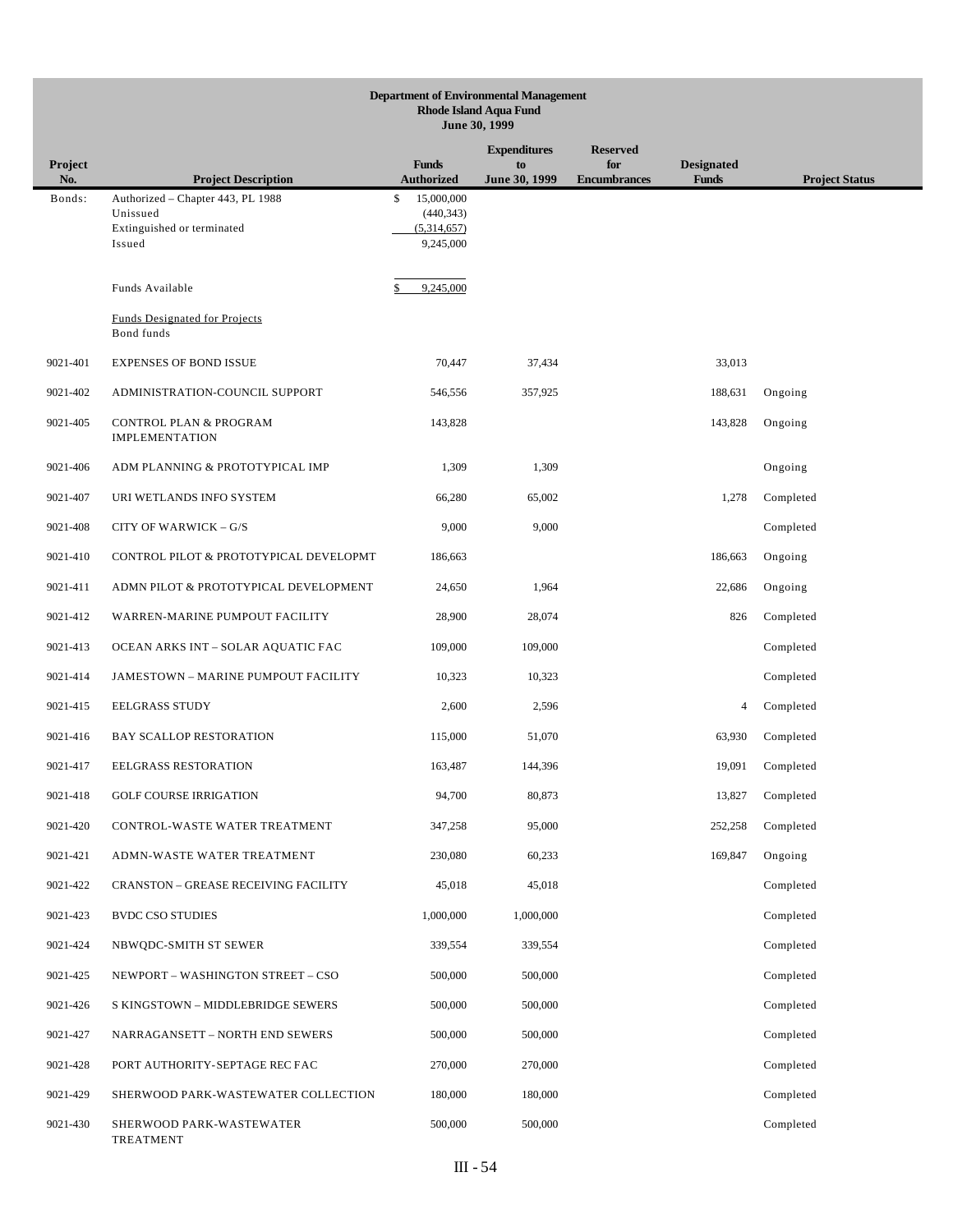| 9021-431 | SHERWOOD PARK-STORMWATER DRAINAGE | 180,000 | 153.912 | 26,088 | Completed |
|----------|-----------------------------------|---------|---------|--------|-----------|
| 9021-432 | <b>GASPEE SEWERS</b>              | 500,000 | 500,000 |        | Completed |
| 9021-433 | <b>BRISTOL SLUDGE</b>             | 500,000 | 500,000 |        | Completed |
| 9021-434 | <b>BRISTOL DYE</b>                | 19.973  | 19.973  |        | Completed |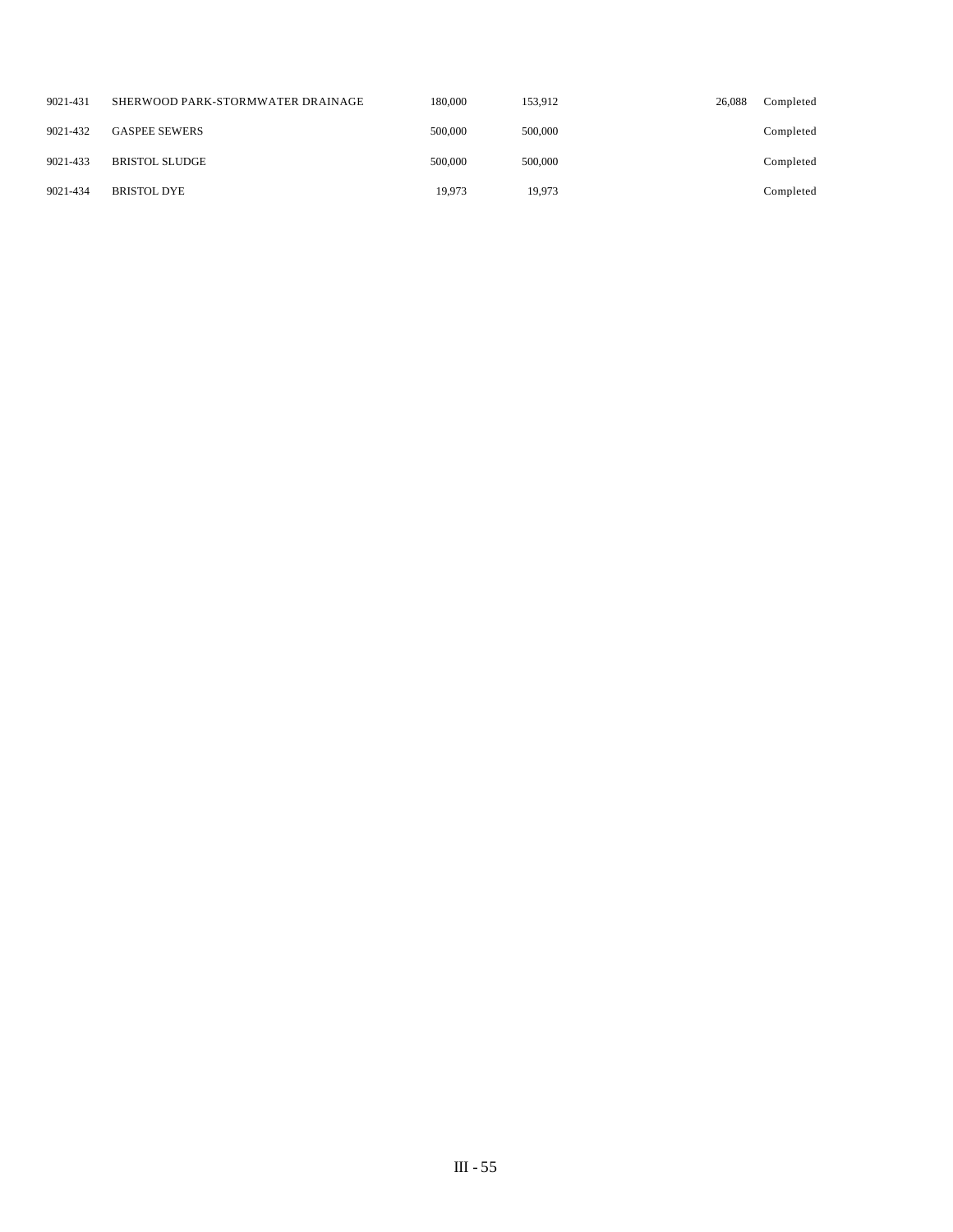# **Department of Environmental Management Rhode Island Aqua Fund June 30, 1999 Project No. Project Description Funds Authorized Expenditures to June 30, 1999 Reserved for Encumbrances Designated Funds Project Status** 9021-435 NBCWQDC DISINFECTING 74,520 74,520 Completed 9021-436 CITY OF CENTRAL FALLS – SAMOSET 75,000 75,000 Completed 9021-437 BRISTOL FACILITIES 50,000 50,000 Completed 9021-438 WASTEWATER – S KINGSTOWN 50,000 50,000 Completed 9021-439 BRAYTON POINT EFFLUENT TEMPRAT 22,700 16,220 6,480 Completed 9021-440 NARRA.-CHLORING SYSTEM REPLACEMENT 99,000 99,000 Completed 9021-441 NBC INTERCEPTOR CLEANING 90,000 90,000 Completed 9021-442 EAST PROV. DECHLORINATION FACILITY 67,500 67,500 Completed 9021-443 SOUTH KINGSTOWN-HEADWORKS DESIGN 160,000 160,000 160,000 160,000 Completed 9021-444 NARRAGANSETT-HEADWORKS IMPROVEMENTS 160,000 160,000 Completed 9021-445 SOUTH KINGSTOWN-I/II TELECAMERA 50,000 50,000 Completed 9021-446 NBC-DISINFECTION SYSTEM IMPROVEMENTS 157,500 (10,657) 168,157 Completed 9021-448 SOUTHERN RI CONSERVATION DISTRICT Ongoing Project Completion 9/00 9021-450 CONTROL-PRETREATMENT Control account 9021-451 ADMINISTRATION-PRETREATMENT 17,677 17,677 17,677 Completed 9021-452 URI-CONIMICUT ISLAND NONPOINT SOURCE POLL 9021-460 GREENWICH BAY STORMWATER MANAGEMENT 9021-461 BRISTOL RESOURCE MAPPING 9021-462 DEVELOPMENT OF COASTAL WETLANDS 9021-470 CONTROL-URBAN RUN OFF ABATEMENTS 354,463 354,463 354,463 354,463 Ongoing 9021-471 ADMN-URBAN RUN OFF ABATEMENT 23,116 16,300 6,816 Ongoing 9021-472 PROV - URBAN RUNOFF ABATEMENT Ongoing 9021-473 NARRA – NARROW RIVER STORMWATER PLAN 259,344 259,344 Completed 9021-474 NARR BAY – GREENWICH BAY BASIN Completed 9021-475 SHERWOOD PARK – STORMWATER 116,088 116,088 Completed 9021-476 SOIL SEDIMENT CONTROL PLAN 50,000 50,000 Completed 9021-477 WARREN DUMP SITE 23,825 23,122 703 Completed 9021-478 NK GIS NUTRIENT LOADING MODEL 60,000 40,659 19,341 Completed 9021-479 NK WWD ORDINANCE/EDUCATION 30,000 30,000 Completed 9021-480 WWK, NK, PORTS-INNOVATIVE ISDA 169,625 175,070 (5,445) Completed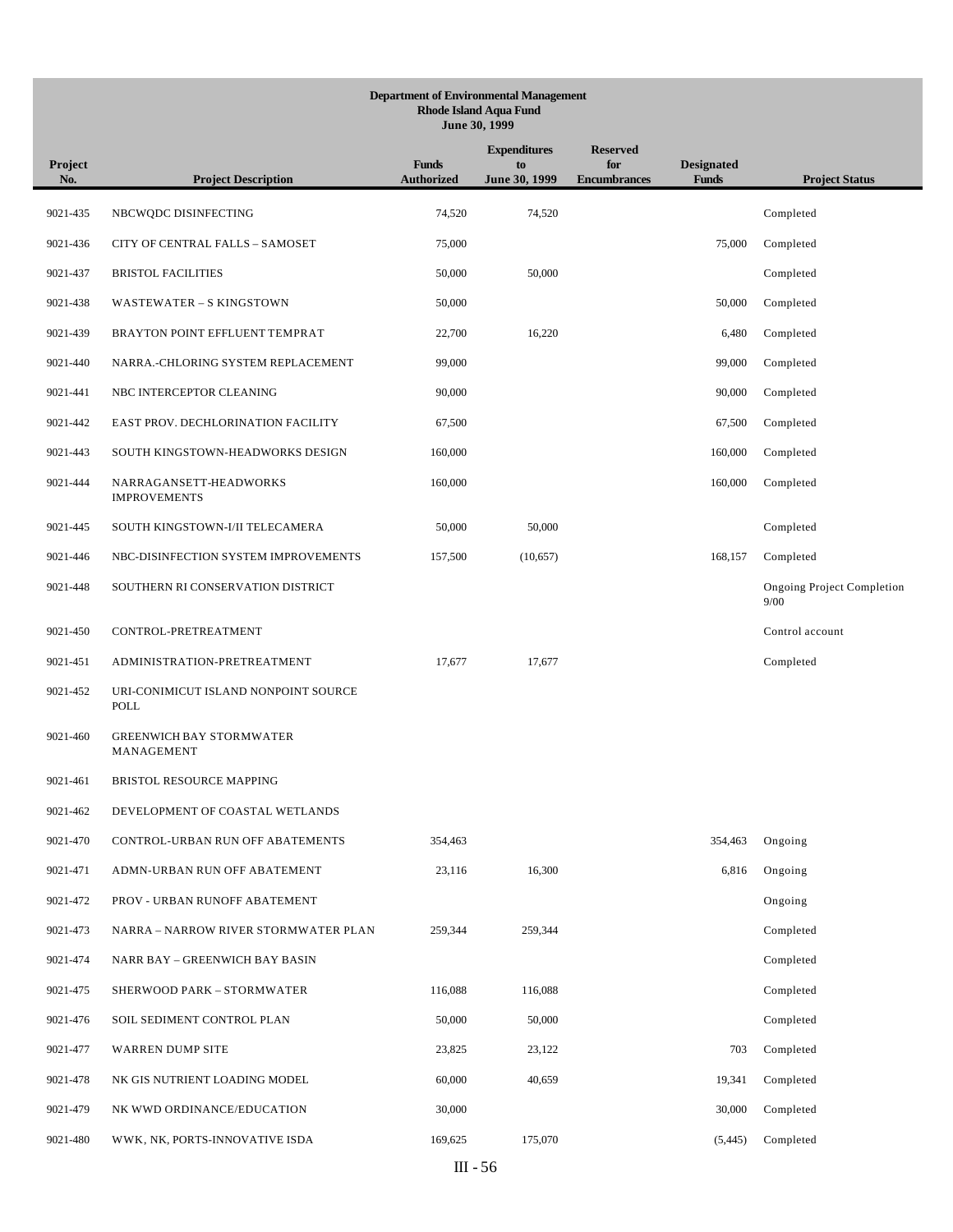| 9021-481 | EG MASKERCHUGG RIVER MONITOR | 40.625  | 30,475  | 10.150 | Completed |
|----------|------------------------------|---------|---------|--------|-----------|
| 9021-482 | NBP AERIAL EELGRASS MAPPING  | 103,000 | 86.353  | 16.647 | Completed |
| 9021-483 | WARWICK-GREENWICH BAY GIS    | 196.750 | 174.528 | 22.222 | Completed |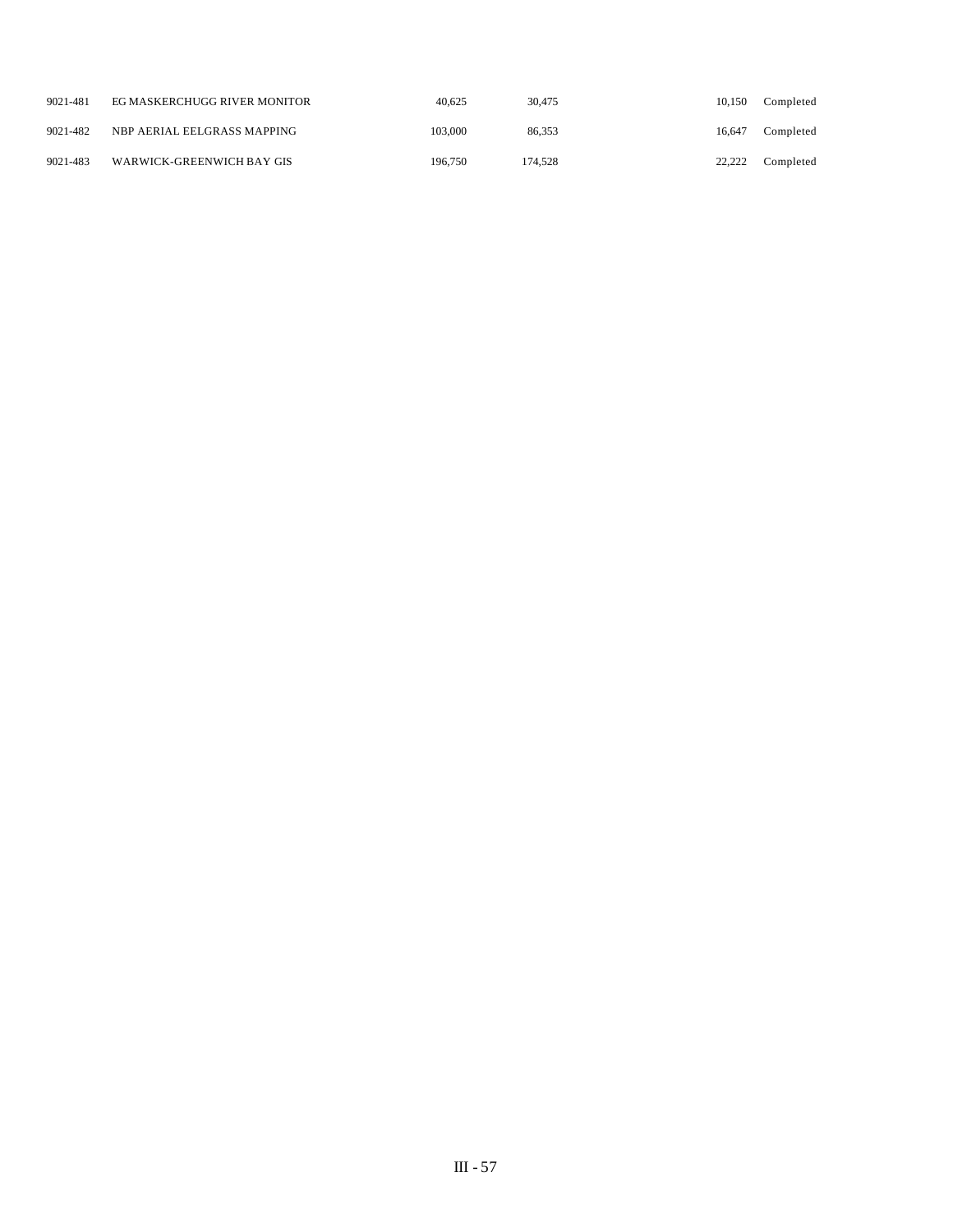### **Department of Environmental Management Rhode Island Aqua Fund June 30, 1999**

| Project<br>No. | <b>Project Description</b>                                                                             | <b>Funds</b><br><b>Authorized</b>                 | <b>Expenditures</b><br>to<br>June 30, 1999 | <b>Reserved</b><br>for<br><b>Encumbrances</b> | <b>Designated</b><br><b>Funds</b> | <b>Project Status</b> |
|----------------|--------------------------------------------------------------------------------------------------------|---------------------------------------------------|--------------------------------------------|-----------------------------------------------|-----------------------------------|-----------------------|
|                | Total allocated                                                                                        | 9,685,357                                         |                                            |                                               |                                   |                       |
|                | Designated but unissued<br>Total funds available<br>Less expenditures to June 30, 1999<br>Fund Balance | (440, 357)<br>9,245,000<br>7,232,356<br>2,012,644 | 7,232,356                                  |                                               | 2,453,001                         |                       |

Purpose:

To provide funds for:

A) the preparation of statewide programs and policies, and the implementation and administration of the following

Anti-pollution projects:

(1) Pretreatment,

(2) Sediment and sludge and abatement and remedy,

(3) Urban run-off, and

(4) Water supply to waste water treatment ability;

B) to develop and administer a pilot or prototype implementation anti-pollution project for;

(1) Pretreatment

(2) Sediment and sludge abatement and remedy

(3) Urban run-off, and

(4) Water supply to waste water treatment ability;

C) to provide funds for revolving low-interest to certain private entities for waste water treatment and sewage disposal and to provide state matching funds and/or grants to cities and towns for municipal waste water treatment projects;

D) to provide funds for revolving low-interest loans to cities and towns and/or certain private entities for pretreatment equipment and for monitoring enforcement and administration of pretreatment, equipment and facilities; and

E) to provide funds for revolving low-interest loans and grants to communities for urban run-off prevention programs.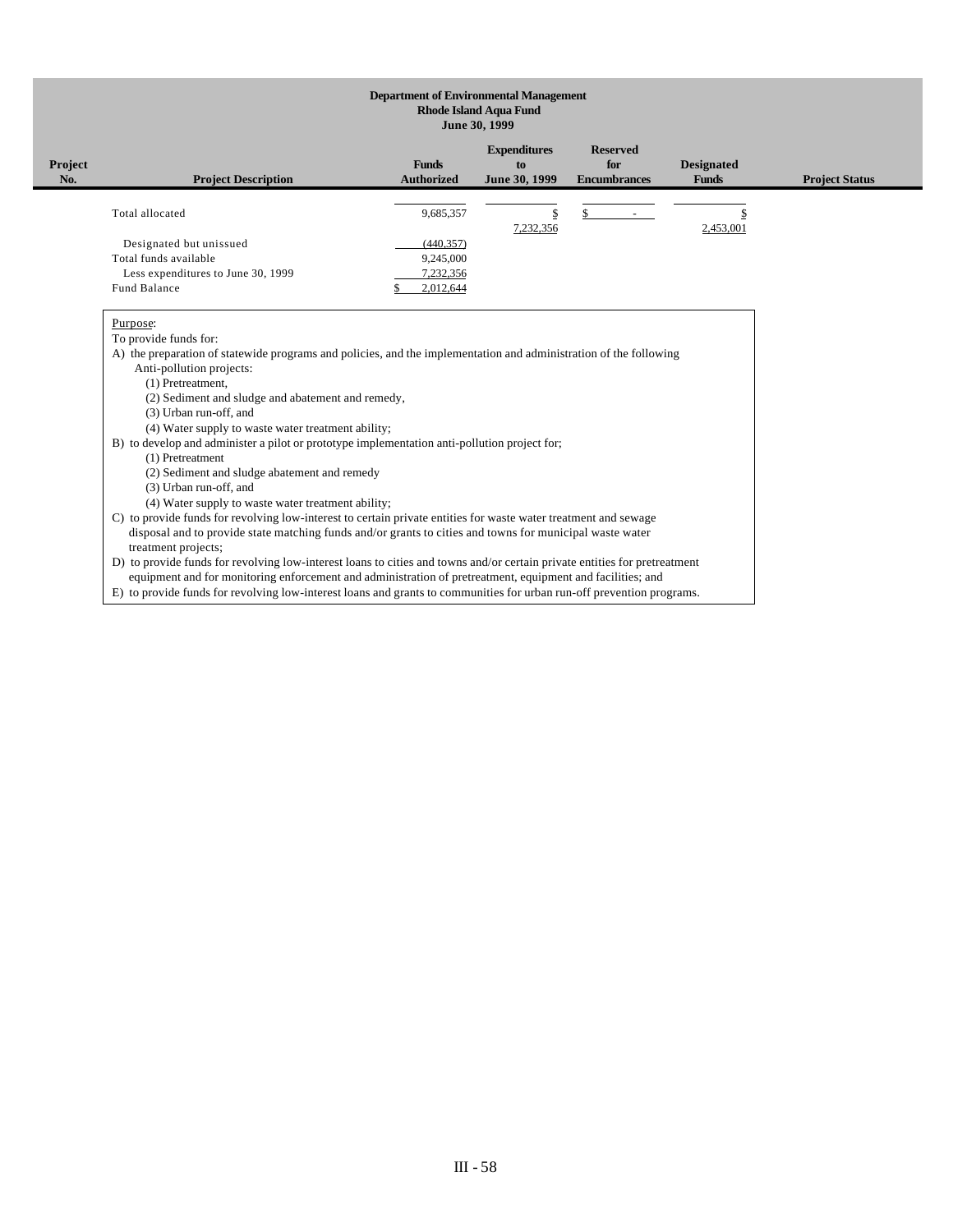|                | <b>Department of Environmental Management</b><br><b>Capital Development Fund</b><br>June 30, 1999 |                                   |                     |                            |                                   |                       |  |  |
|----------------|---------------------------------------------------------------------------------------------------|-----------------------------------|---------------------|----------------------------|-----------------------------------|-----------------------|--|--|
|                |                                                                                                   |                                   | <b>Expenditures</b> | <b>Reserved</b>            |                                   |                       |  |  |
| Project<br>No. | <b>Project Description</b>                                                                        | <b>Funds</b><br><b>Authorized</b> | to<br>June 30, 1999 | for<br><b>Encumbrances</b> | <b>Designated</b><br><b>Funds</b> | <b>Project Status</b> |  |  |
| Bonds:         | Authorized - Chapter 552, PL 1989                                                                 | \$                                |                     |                            |                                   |                       |  |  |
|                | Unissued                                                                                          | 74,500,000<br>(6,010,000)         |                     |                            |                                   |                       |  |  |
|                | Extinguished or terminated<br>Issued                                                              | 68,490,000                        |                     |                            |                                   |                       |  |  |
|                |                                                                                                   |                                   |                     |                            |                                   |                       |  |  |
|                | Funds Available                                                                                   | \$<br>68,490,000                  |                     |                            |                                   |                       |  |  |
|                | <b>Funds Designated for Projects</b><br>Bond funds                                                |                                   |                     |                            |                                   |                       |  |  |
| 9022-901       | <b>EXPENSES OF BOND ISSUE</b>                                                                     | 371,500                           | 290,346             |                            | 81,154                            |                       |  |  |
| 9022-902       | <b>ENV RESPONSE FUND - PHASE II - CONTRO</b>                                                      | 1,985,350                         | 633,891             |                            | 1,351,459                         | FY 2000 Project       |  |  |
| 9022-903       | ENV EMERG CONTAMINATION CLEANUP                                                                   | 5,869,650                         | 5,869,650           |                            |                                   | Completed             |  |  |
| 9022-904       | ENVIRONMENTAL EMERGENCY CONT CLEAN UP                                                             | 1,100,000                         | 1,100,000           |                            |                                   | Completed             |  |  |
| 9022-908       | ACQ CSTA/SHRLN & DEV-REC FAC-CONTRO                                                               | 83,082                            |                     |                            | 83,082                            | Completion June 2003  |  |  |
| 9022-909       | PROJECT ADMINISTRATION                                                                            | 311,991                           | 311,053             |                            | 938                               | Ongoing               |  |  |
| 9022-910       | APPRAISALS SURVEYS & TITLE SEARCH                                                                 | 150,000                           | 138,535             |                            | 11,465                            | Completion June 2003  |  |  |
| 9022-911       | <b>ACQUISITION LAND &amp; DEV RIGHTS</b>                                                          | 13,632,608                        | 8,951,829           |                            | 4,680,779                         | FY 98 Project         |  |  |
| 9022-912       | DEV-REC CSTAL/SHRLN-PIER FAC                                                                      | 9,990,319                         | 9,450,872           | 79,985                     | 459,461                           | Completion June 2003  |  |  |
| 9022-913       | GRANTS-NON-PROFIT CONSERVATION ORG                                                                | 1,500,000                         | 1,027,473           |                            | 472,527                           | FY 99 Project         |  |  |
| 9022-914       | GODDARD HORSE BARN-DESIGN                                                                         | 45,500                            | 43,146              | 2,945                      | (591)                             |                       |  |  |
| 9022-920       | <b>GRANTS TO MUNICIPALITIES - CONTROL</b>                                                         | 220                               | 1,270               |                            | (1,050)                           | Completed             |  |  |
| 9022-921       | <b>GRANTS TO MUNICIPALITIES-PROJCT ADM</b>                                                        | 150,000                           | 175,455             |                            | (25, 455)                         | Completed             |  |  |
| 9022-922       | <b>ACO-RECREATIONAL FACILITIES</b>                                                                | 2,700,000                         | 2,068,463           | 26,596                     | 604,941                           | Completion June 1999  |  |  |
| 9022-923       | ACQ-LAND DEVELOPMENT RIGHTS                                                                       | 2,686,500                         | 2,625,145           |                            | 61,355                            | Completion June 1999  |  |  |
| 9022-924       | DEV-RENOVATION OF REC FACILITIES                                                                  | 6,664,902                         | 4,726,222           |                            | 1,938,680                         | Completion June 2002  |  |  |
| 9022-925       | <b>ACQUISITION &amp; DEVELOPMENT</b>                                                              | 1,500,000                         | 1,398,182           |                            | 101,818                           | Ongoing               |  |  |
| 9022-926       | SHORELINE ACCESS                                                                                  | 300,000                           | 223,087             |                            | 76,913                            | Completion June 2003  |  |  |
| 9022-927       | STATE DEV (MUN-TRAS) NEWPORT PIERS                                                                | 170,000                           | 170,000             |                            |                                   | Completed             |  |  |
| 9022-928       | STATE DEVELOPMENT (MUN.DEV.) COLT<br>SEAWALL                                                      | 910,878                           | 848,895             | 5,589                      | 56,394                            | Completed             |  |  |
| 9022-930       | ACQ - DEV LAND PRES COMM - CONTROL                                                                | $\mathbf{1}$                      |                     |                            | $\mathbf{1}$                      | Control account       |  |  |
| 9022-931       | APPRAIS SURV & TITLE SEARCH                                                                       | 100,000                           | 97,512              |                            | 2,488                             | Completed             |  |  |
| 9022-932       | ACQ & DEV RIGHTS-FARMLAND                                                                         | 2,885,000                         | 2,885,004           |                            | (4)                               | Completed             |  |  |
| 9022-935       | <b>GRANTS - ROGER WILLIAMS PARK - CONTROL</b>                                                     | 8,955,000                         | 7,585,154           |                            | 1,369,846                         | Completion June 2000  |  |  |
| 9022-940       | COMP PLAN & LAND USEREG ACT-CONTROL                                                               | 2,087,500                         | 1,834,853           | 2,097                      | 250,550                           | Ongoing               |  |  |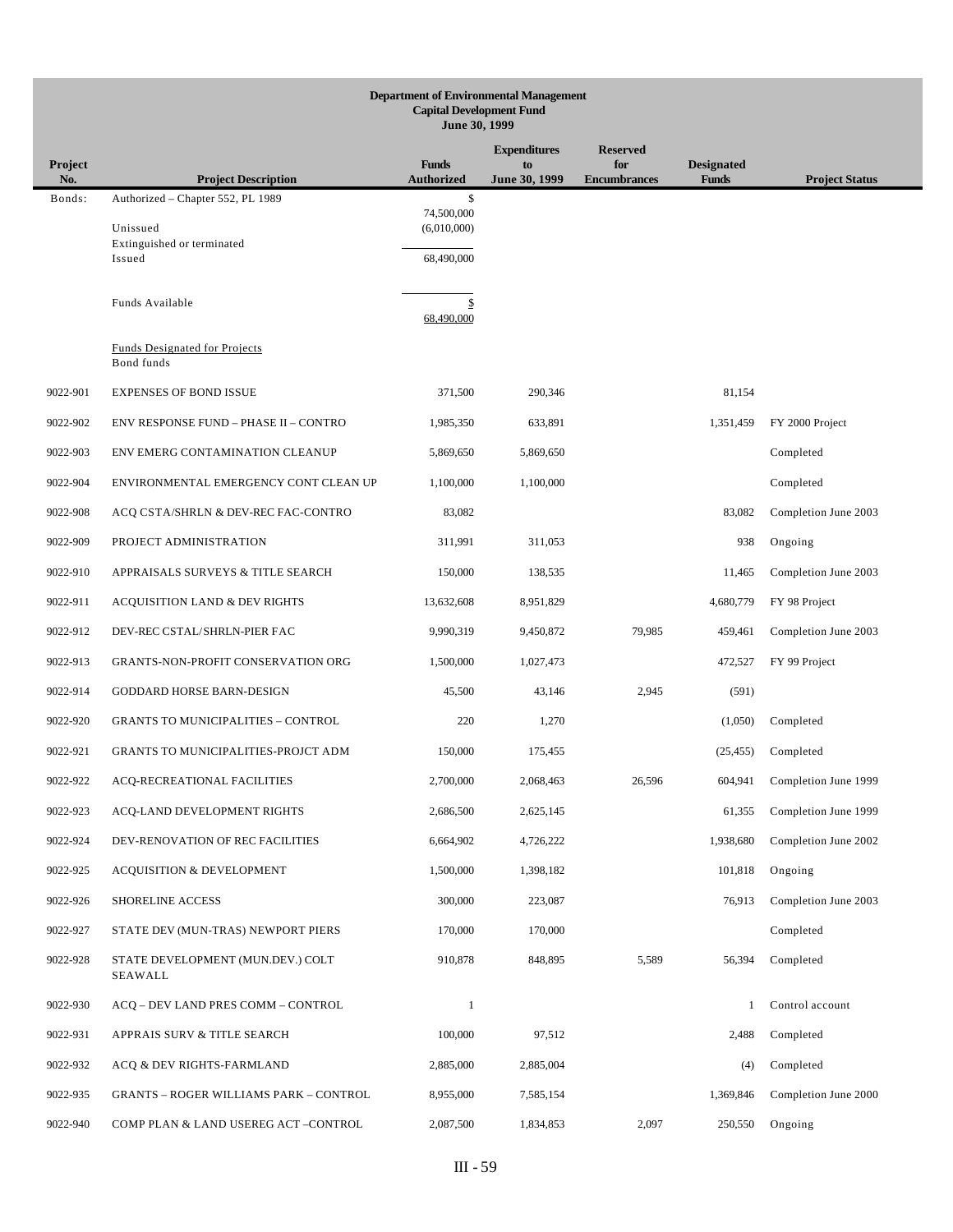| 9022-942 | PREP DEV NTRL RS/PLAN DBSE INF-URI         | 320,000   | 320,000   |        |           | Completed            |
|----------|--------------------------------------------|-----------|-----------|--------|-----------|----------------------|
| 9022-943 | COMP PLAN & LAND USE REG ACT-ADM           | 80,000    | 79,043    |        | 957       | Ongoing              |
| 9022-950 | <b>GRANTS-WASTE WATER TRMT FAC-CONTROL</b> | 481.151   |           |        | 481.151   | Completion June 2003 |
| 9022-951 | <b>GRANTS-CITY OF WARWICK WWT</b>          | 2,257,008 | 821.617   | 43.243 | 1.392.148 | Completion June 2002 |
| 9022-952 | <b>GRANTS CRANSTON WATER</b>               | 2,181,799 | 1.409.880 |        | 771.919   | Completion June 2002 |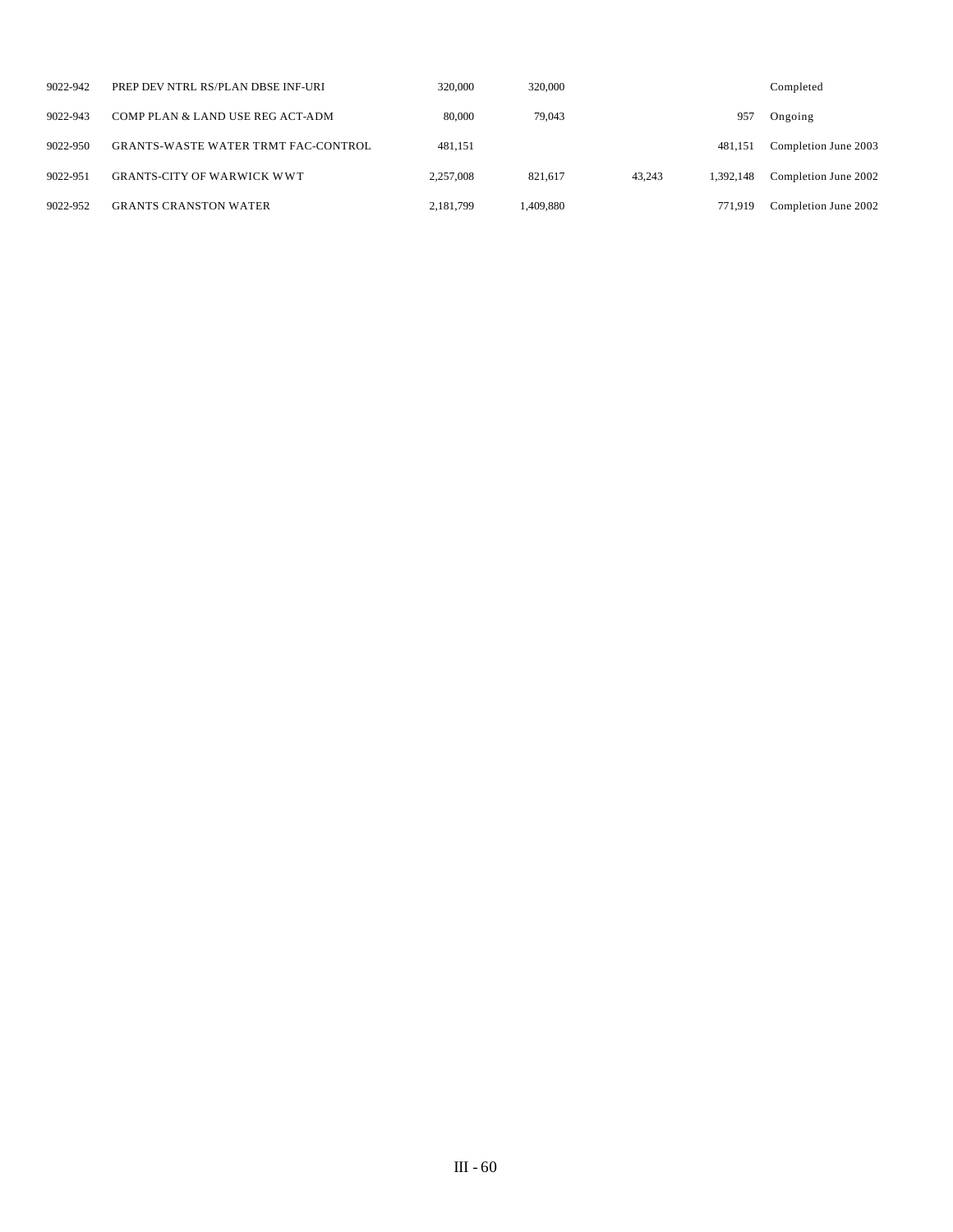### **Department of Environmental Management Capital Development Fund June 30, 1999**

| <b>Project</b><br>No. | <b>Project Description</b>                 | <b>Funds</b><br><b>Authorized</b> | <b>Expenditures</b><br>to<br>June 30, 1999 | <b>Reserved</b><br>for<br><b>Encumbrances</b> | <b>Designated</b><br><b>Funds</b> | <b>Project Status</b> |
|-----------------------|--------------------------------------------|-----------------------------------|--------------------------------------------|-----------------------------------------------|-----------------------------------|-----------------------|
|                       |                                            |                                   |                                            |                                               |                                   |                       |
| 9022-953              | <b>GRANTS - TOWN OF WEST WARWICK - WWT</b> | 3,971,131,                        | 1,339,479                                  |                                               | 2,631,652                         | Completion June 2003  |
|                       |                                            |                                   |                                            |                                               |                                   |                       |
| 9022-954              | TOWN OF WEST WARWICK WASTE WATER FAC       | 695,062                           | 649,809                                    |                                               | 45,253                            | Completion June 2003  |
| 9022-955              | WARWICK-PRELIMINARY DESIGN                 | 363,849                           | 314,135                                    |                                               | 49,714                            |                       |
|                       |                                            |                                   |                                            |                                               |                                   |                       |
|                       | Total allocated                            | 74,500,000                        | \$                                         | 160,456                                       | 16,949,545                        |                       |
|                       |                                            |                                   | 57,390,000                                 |                                               |                                   |                       |
|                       | Designated but unissued                    | (6,010,000)                       |                                            |                                               |                                   |                       |
|                       | Total funds available                      | 68,490,000                        |                                            |                                               |                                   |                       |
|                       | Less expenditures to June 30, 1999         |                                   |                                            |                                               |                                   |                       |
|                       |                                            | 57,390,000                        |                                            |                                               |                                   |                       |
|                       | Fund Balance                               | Ф                                 |                                            |                                               |                                   |                       |
|                       |                                            | 11,100,000                        |                                            |                                               |                                   |                       |

### Purpose:

A) \$9,000,000 for response to environmental emergencies and cleanup of past environmental contamination including the costs of investigation of environmental problems, studies to evaluate damage and remedial action; B) \$26,000,000 for acquisition by the Department of Environmental Management of coastal access and shoreline

land and construction or reconstruction of recreational facilities of statewide importance;

C) \$15,000,000 for grants to cities and towns for acquisition of land for open space and recreation of construction and recreation of municipal recreational facilities;

D) \$3,000,000 for purchase of development rights by the Agricultural Land Preservation Commission to preserve farmland throughout the state;

E) \$9,000,000 for grants to the City of Providence for the restoration and reconstruction of Roger Williams Park to serve statewide recreational needs;

F) \$2,500,000 for assistance to cities and towns for completion of comprehensive land use plans in conformity with the Comprehensive Planning and Land Use Assistance Act; and

G) \$10,000,000 for grants from the Department of Environmental Management to the municipalities with the Pawtucket River Watershed for planning, engineering, and construction facilities and activities to upgrade the water quality of the Pawtucket River.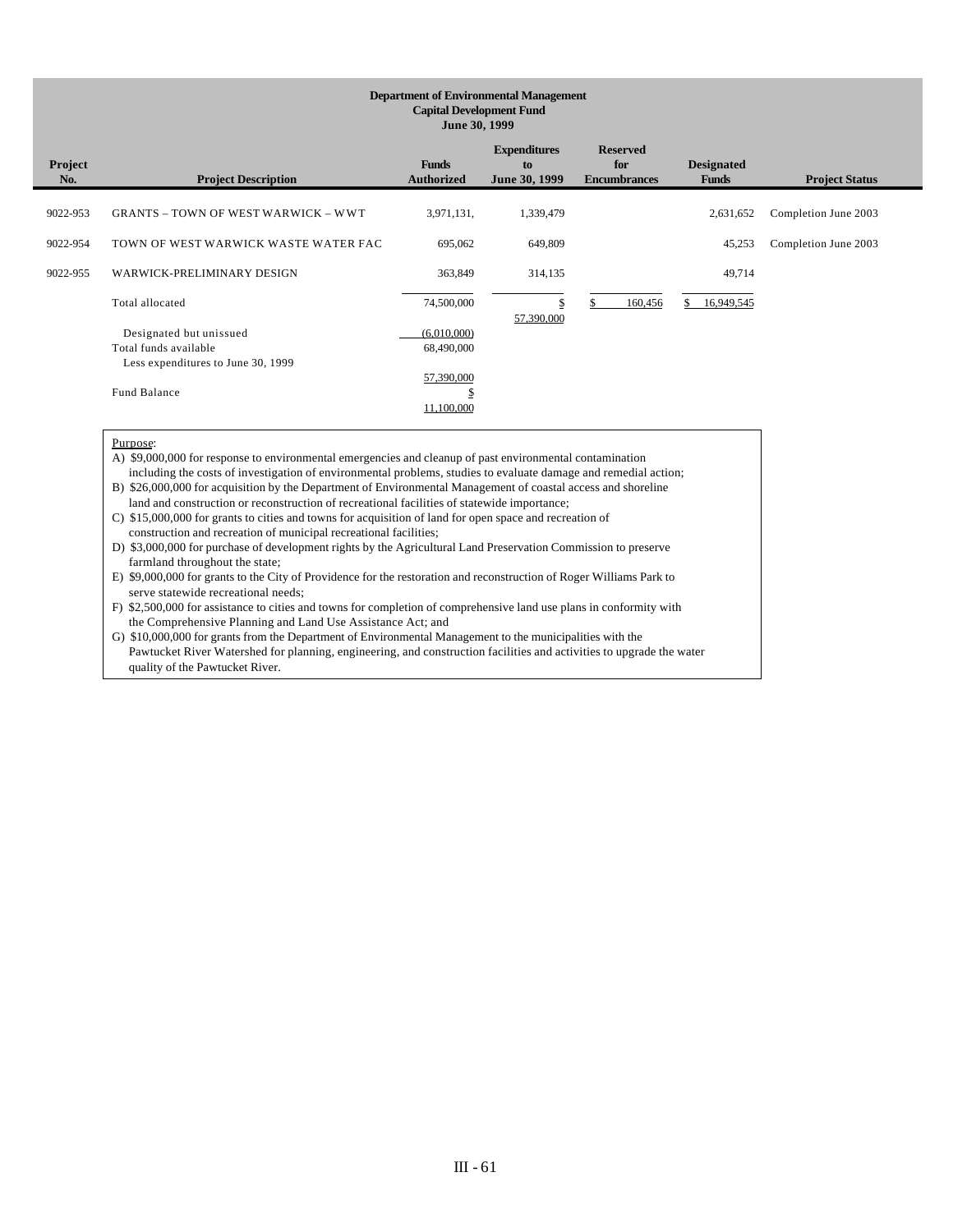| <b>Department of Environmental Management</b><br><b>Agricultural Land Preservation Fund</b><br>June 30, 1999 |                                                                                                                                              |                                              |                                            |                                               |                                   |                       |  |
|--------------------------------------------------------------------------------------------------------------|----------------------------------------------------------------------------------------------------------------------------------------------|----------------------------------------------|--------------------------------------------|-----------------------------------------------|-----------------------------------|-----------------------|--|
| Project<br>No.                                                                                               | <b>Project Description</b>                                                                                                                   | <b>Funds</b><br><b>Authorized</b>            | <b>Expenditures</b><br>to<br>June 30, 1999 | <b>Reserved</b><br>for<br><b>Encumbrances</b> | <b>Designated</b><br><b>Funds</b> | <b>Project Status</b> |  |
| Bonds:                                                                                                       | Authorized - Chapter 434, PL 1990<br>Unissued<br>Extinguished or terminated<br>Issued                                                        | 2,000,000<br>\$<br>2,000,000                 |                                            |                                               |                                   |                       |  |
|                                                                                                              | Funds Available<br><b>Funds Designated for Projects</b><br>Bond funds                                                                        | 2,000,000<br>\$                              |                                            |                                               |                                   |                       |  |
| 9022-001                                                                                                     | <b>EXPENSES OF BOND ISSUE</b>                                                                                                                | 10,000                                       | 3,698                                      |                                               | 6,302                             |                       |  |
| 9022-002                                                                                                     | AGRICULTURAL LAND PRESERVATION                                                                                                               | 1,990,000                                    | 1,988,000                                  |                                               | 2,000                             | Completed             |  |
|                                                                                                              | Total allocated<br>Designated but unissued<br>Total funds available<br>Less expenditures to June 30, 1999<br><b>Fund Balance</b><br>Purpose: | 2,000,000<br>2,000,000<br>1,991,698<br>8.302 | 1,991,698                                  | \$<br>$\sim$                                  | 8,302                             |                       |  |
|                                                                                                              | To provide funds for the purchase of developmental rights to farmlands.                                                                      |                                              |                                            |                                               |                                   |                       |  |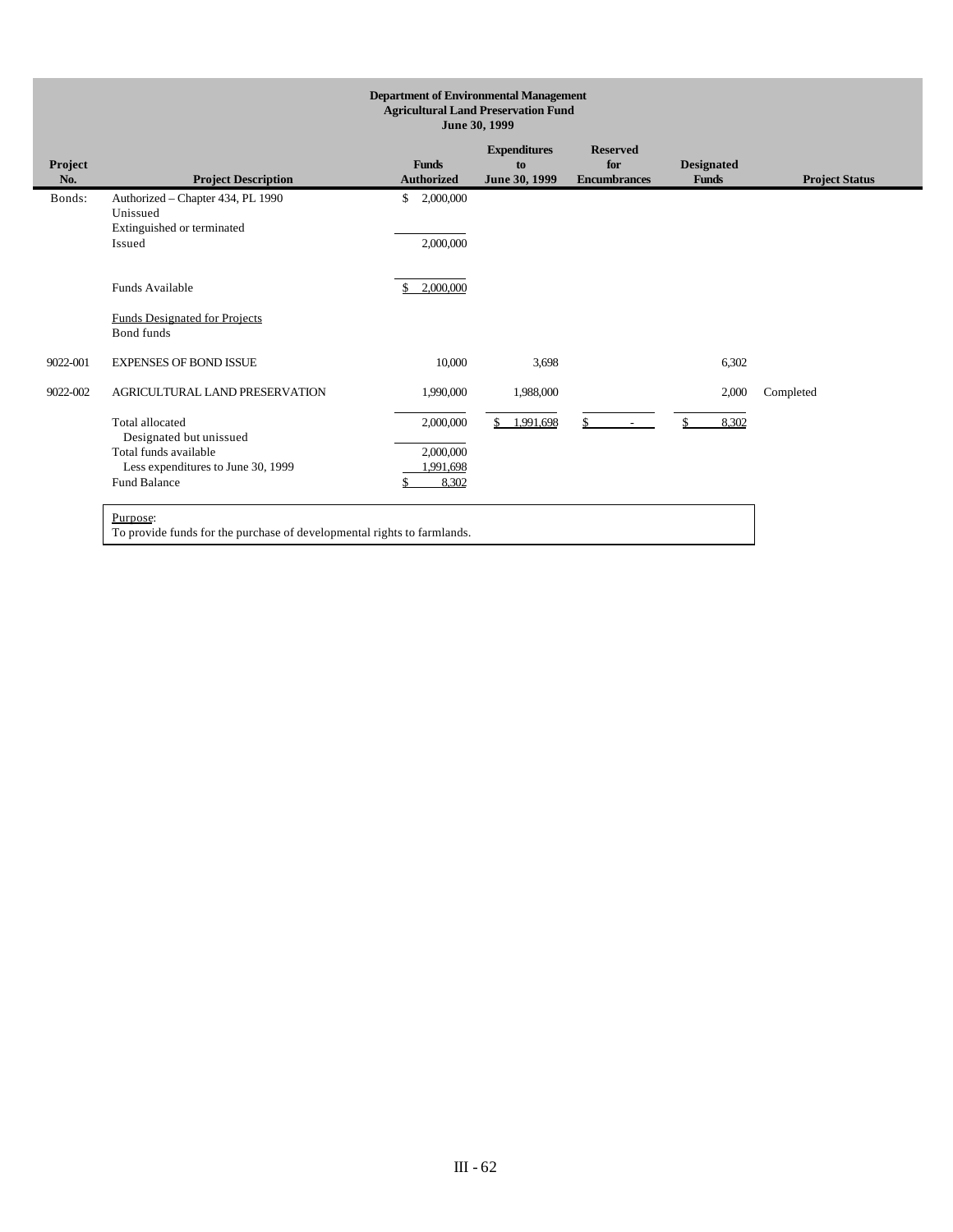| <b>Department of Environmental Management</b><br><b>Environmental Management Fund</b><br>June 30, 1999                                                                                                                                         |                                                                                                                                                                 |                                                                            |                          |              |                              |                      |  |
|------------------------------------------------------------------------------------------------------------------------------------------------------------------------------------------------------------------------------------------------|-----------------------------------------------------------------------------------------------------------------------------------------------------------------|----------------------------------------------------------------------------|--------------------------|--------------|------------------------------|----------------------|--|
| <b>Expenditures</b><br><b>Reserved</b><br>Project<br><b>Funds</b><br>for<br><b>Designated</b><br>to<br>No.<br><b>Project Description</b><br><b>Project Status</b><br><b>Authorized</b><br>June 30, 1999<br><b>Encumbrances</b><br><b>Funds</b> |                                                                                                                                                                 |                                                                            |                          |              |                              |                      |  |
| Bonds:                                                                                                                                                                                                                                         | Authorized - Chapter 100, PL 1996<br>Unissued<br>Extinguished or terminated<br>Issued                                                                           | 4,000,000<br>$\mathbb{S}$<br>(1,995,000)<br>2,005,000                      |                          |              |                              |                      |  |
|                                                                                                                                                                                                                                                | Funds Available<br><b>Funds Designated for Projects</b><br>Bond funds                                                                                           | 2.005.000<br>\$.                                                           |                          |              |                              |                      |  |
| 9021-601                                                                                                                                                                                                                                       | <b>EXPENSES OF BOND ISSUE</b>                                                                                                                                   | 20,000                                                                     | 4,527                    |              | 15,473                       |                      |  |
| 9021-602                                                                                                                                                                                                                                       | FARMLAND DEVELOPMENT RIGHTS<br>Total allocated<br>Designated but unissued<br>Total funds available<br>Less expenditures to June 30, 1999<br><b>Fund Balance</b> | 3,980,000<br>4,000,000<br>(1.995,000)<br>2,005,000<br>868,137<br>1,136,863 | 863,610<br>868,137<br>\$ | \$<br>$\sim$ | 3,116,390<br>\$<br>3,131,863 | Completion Jan. 1999 |  |

To provide funds for the purchase of land to protect the State of Rhode Island's natural and recreational resources, and for the purchase of development rights by the Agricultural Land Preservation Commission to preserve farmland throughout the State.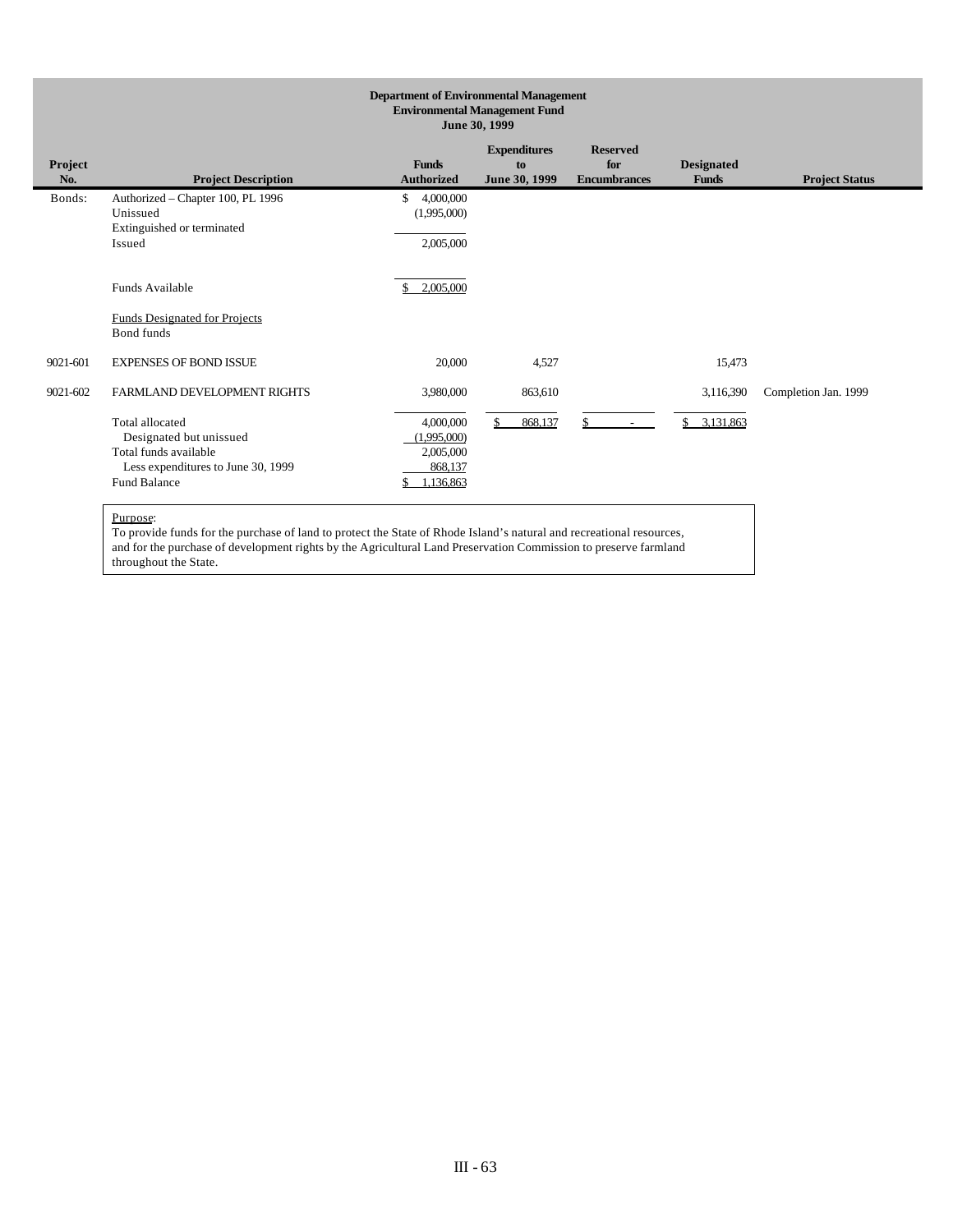|                | <b>Department of Environmental Management</b><br><b>Environmental Management Fund</b><br>June 30, 1999                    |                                                              |                                            |                                               |                                   |                       |  |
|----------------|---------------------------------------------------------------------------------------------------------------------------|--------------------------------------------------------------|--------------------------------------------|-----------------------------------------------|-----------------------------------|-----------------------|--|
| Project<br>No. | <b>Project Description</b>                                                                                                | <b>Funds</b><br><b>Authorized</b>                            | <b>Expenditures</b><br>to<br>June 30, 1999 | <b>Reserved</b><br>for<br><b>Encumbrances</b> | <b>Designated</b><br><b>Funds</b> | <b>Project Status</b> |  |
| Bonds:         | Authorized - Chapter 31, PL 1998<br>Unissued<br>Extinguished or terminated<br>Issued                                      | \$15,000,000<br>(15,000,000)                                 |                                            |                                               |                                   |                       |  |
|                | Funds Available                                                                                                           | \$<br>$\sim 100$                                             |                                            |                                               |                                   |                       |  |
|                | Funds Designated for Projects<br><b>Bond</b> funds                                                                        |                                                              |                                            |                                               |                                   |                       |  |
| 9021-801       | <b>EXPENSES OF BOND ISSUE</b>                                                                                             | 60,000                                                       |                                            |                                               | 60,000                            |                       |  |
| 9021-810       | <b>LAND ACQUISITION - STATE</b>                                                                                           | 1,892,400                                                    |                                            |                                               | 1,892,400                         |                       |  |
| 9021-811       | TITLE, SURVEY, APP - STATE                                                                                                | 99,600                                                       |                                            |                                               | 99,600                            |                       |  |
| 9021-820       | <b>LAND ACQUISITION - FARM</b>                                                                                            | 946,200                                                      |                                            |                                               | 946,200                           |                       |  |
| 9021-821       | TITLE, SURVEY, APP - FARM                                                                                                 | 49,800                                                       |                                            |                                               | 49,800                            |                       |  |
| 9021-830       | <b>LAND ACQUISITION - LOCAL</b>                                                                                           | 1,992,000                                                    |                                            |                                               | 1,992,000                         |                       |  |
| 9021-840       | <b>REGIONAL BIKEWAYS</b>                                                                                                  | 4,980,000                                                    |                                            |                                               | 4,980,000                         |                       |  |
| 9021-850       | <b>LOCAL BIKEWAYS / GREENWAYS</b>                                                                                         | 4,980,000                                                    |                                            |                                               | 4,980,000                         |                       |  |
|                | Total allocated<br>Designated but unissued<br>Total funds available<br>Less expenditures to June 30, 1999<br>Fund Balance | 15,000,000<br>(15,000,000)<br>$\mathbf{0}$<br>$\Omega$<br>\$ | \$<br>$\sim$                               | \$.<br>$\sim$                                 | \$15,000,000                      |                       |  |

A) \$15,000,000 to provide funds for the Department of Environmental Management to purchase or otherwise permanently protect, through the purchase of development rights, conservation easements, greenways and other open space, agricultural land, forested lands and for the purchase of development rights rights by the Agricultural Land Preservation Commission to preserve farmland throughout the State consistent with the "Greenways, Greenspace" element of the State Guide Plan and the Department of Environmental Management Land Protection Plan. The Director of the Department of Environmental Management may award up to \$2,500,000 communities and local land trusts, conservation commissions and other environmental non-profit organizations to provide matching funds for acquisitions, easements, development rights, etc. on land consistent with the State Guide Plan.

B) \$10,000,000 to provide funds for the development and promotion of bike paths throughout the State. Funding would be distributed as follows: (i) \$5,000,000 to provide matching funds for the Department of Transportation and Federal Highway Administration funding for the design and construction of the following regional bikeways: the Blackstone Bikeway, the Washington Secondary/Coventry Greenway/Trestle Trail, and the South County Bikeway; and (ii) \$5,000,000 to provide funds to the Department of Environmental Management for the design and construction of local bikeways and recreational greenways. Local Bikeways and recreational greenways are primarily off-road facilities that connect areas such as State and local parks, open space, regional bikeways, municipal and business centers, and other greenways consistent with the Greenspace Element of the State Guide Plan. At the discretion of the Director of the Department of Environmental Management, funds would be used to provide grants to local communities on a matching basis, for design and construction of local bikeways and recreational greenways.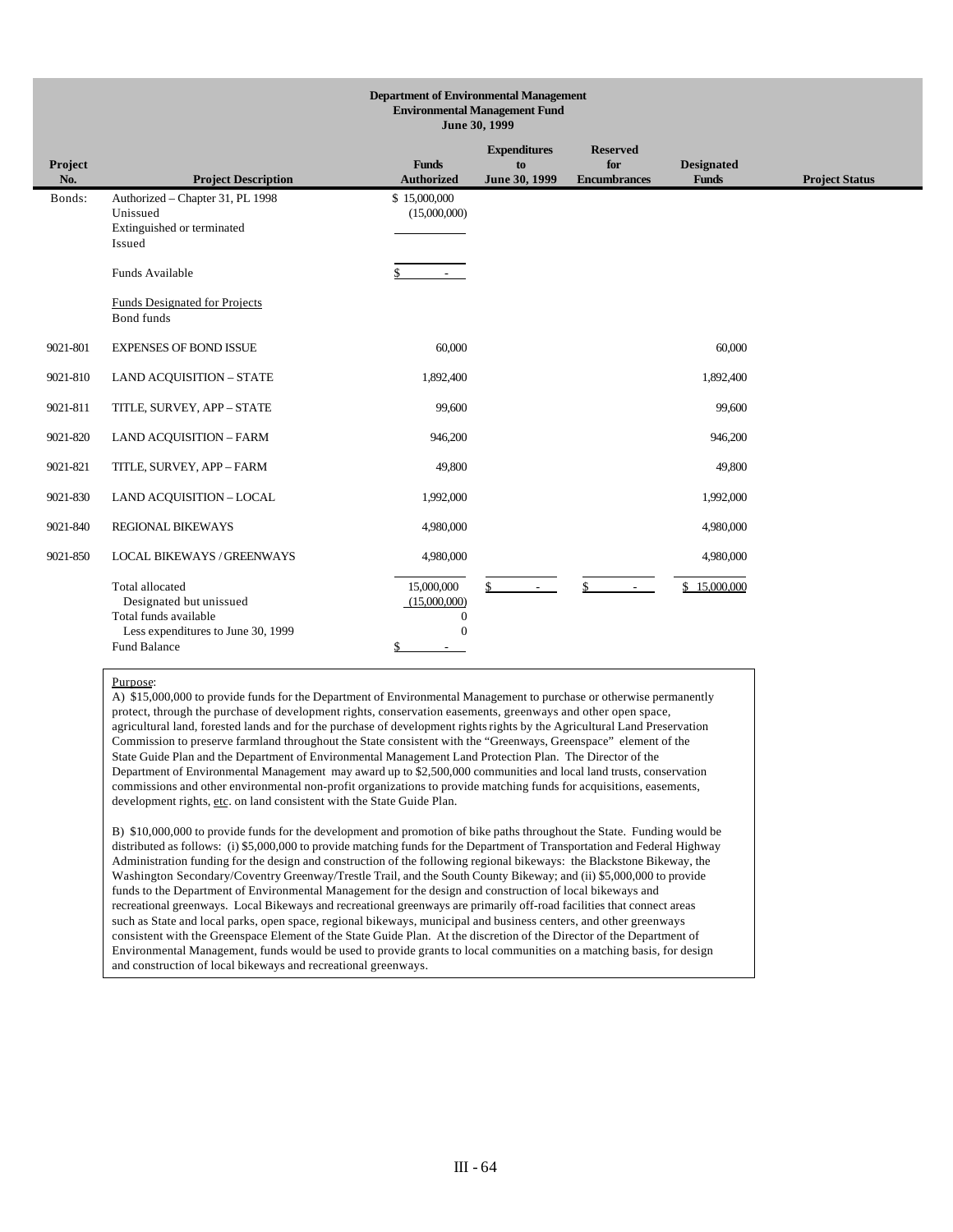|                | <b>Mental Health, Retardation and Hospitals</b><br><b>Capital Development Fund</b><br>June 30, 1999 |                                   |                     |                            |                                   |                       |  |  |  |  |
|----------------|-----------------------------------------------------------------------------------------------------|-----------------------------------|---------------------|----------------------------|-----------------------------------|-----------------------|--|--|--|--|
|                |                                                                                                     |                                   | <b>Expenditures</b> | <b>Reserved</b>            |                                   |                       |  |  |  |  |
| Project<br>No. | <b>Project Description</b>                                                                          | <b>Funds</b><br><b>Authorized</b> | to<br>June 30, 1999 | for<br><b>Encumbrances</b> | <b>Designated</b><br><b>Funds</b> | <b>Project Status</b> |  |  |  |  |
| Bonds:         | Authorized - Chapter 156, PL 1984<br>Unissued                                                       | \$<br>8,000,000                   |                     |                            |                                   |                       |  |  |  |  |
|                | Extinguished or terminated<br>Issued                                                                | (5,736)<br>7,994,264              |                     |                            |                                   |                       |  |  |  |  |
|                | Funds Available                                                                                     | 7.994.264                         |                     |                            |                                   |                       |  |  |  |  |
|                | <b>Funds Designated for Projects</b><br><b>Bond</b> funds                                           |                                   |                     |                            |                                   |                       |  |  |  |  |
| 9026-301       | <b>EXPENSES OF BOND ISSUE</b>                                                                       | 27,213                            | 27,213              |                            |                                   |                       |  |  |  |  |
| 9026-302       | COMMUNITY RES-MENTAL HEALTH                                                                         |                                   |                     |                            |                                   | Control account       |  |  |  |  |
| 9026-303       | NO KINGSTOWN GH-MH 7211 POST RD                                                                     | 195,553                           | 195,553             |                            |                                   | Completed             |  |  |  |  |
| 9026-304       | <b>FURNISHINGS - M H - GROUP HOME</b>                                                               | 152,373                           | 152,373             |                            |                                   | Completed             |  |  |  |  |
| 9026-306       | PROV SUPRV APT-M H 96 ATWOOD AV                                                                     | 11,008                            | 355                 |                            | 10,653                            | Completed             |  |  |  |  |
| 9026-307       | COMMUNITY RES-MENTAL RETARDATION                                                                    | 181,507                           | 181,507             |                            |                                   | Completed             |  |  |  |  |
| 9026-308       | JAMESTOWN GH-MR-BACKSTAY                                                                            | 288,275                           | 288,275             |                            |                                   | Completed             |  |  |  |  |
| 9026-309       | JAMESTOWN G H-MR-PEMBERTON AVE                                                                      | 265,252                           | 265,252             |                            |                                   | Completed             |  |  |  |  |
| 9026-310       | <b>EXETER GH-MR</b>                                                                                 | 265,252                           | 265,252             |                            |                                   | Completed             |  |  |  |  |
| 9026-311       | LINCOLN GH-MR-NEW RIVER RD                                                                          | 253,408                           | 253,408             |                            |                                   | Completed             |  |  |  |  |
| 9026-312       | WEST WARWICK G H - MR 115 RIVER                                                                     | 154,528                           | 154,528             |                            |                                   | Completed             |  |  |  |  |
| 9026-314       | NO KINGSTOWN GH-MR BLUEBERRY LAN                                                                    | 135,119                           | 135,119             |                            |                                   | Completed             |  |  |  |  |
| 9026-315       | GLOCESTER G.H. MR-ABSALONA HILL                                                                     | 188,855                           | 188,855             |                            |                                   | Completed             |  |  |  |  |
| 9026-316       | RICHMOND GH-MR WOOD ROAD                                                                            | 269,302                           | 269,302             |                            |                                   | Completed             |  |  |  |  |
| 9026-317       | FOSTER GH-KENNEDY RD-ZAMBARANO                                                                      | 237,326                           | 237,326             |                            |                                   | Completed             |  |  |  |  |
| 9026-318       | PROV GH-MR 151 CUMBERLAND ST                                                                        | 169,865                           | 169,865             |                            |                                   | Completed             |  |  |  |  |
| 9026-319       | EXETER GH-MR WM REYNOLDS RD                                                                         | 257,904                           | 257,904             |                            |                                   | Completed             |  |  |  |  |
| 9026-320       | CRANSTON GH-MR WM REYNOLDS RD                                                                       | 27,450                            | 27,450              |                            |                                   | Completed             |  |  |  |  |
| 9026-321       | COMMUNITY RES-ZAMBARANO HOSPITAL                                                                    |                                   |                     |                            |                                   | Control account       |  |  |  |  |
| 9026-322       | WARWICK G H - M R - 836 CHURCH                                                                      | 24,475                            | 24,475              |                            |                                   | Completed             |  |  |  |  |
| 9026-323       | CHARLESTN GH-MR KINGS FACT RD                                                                       | 305,255                           | 305,255             |                            |                                   | Completed             |  |  |  |  |
| 9026-324       | MIDDLETOWN GH-MH 12 GREENE LN                                                                       | 108,679                           | 108,679             |                            |                                   | Completed             |  |  |  |  |
| 9026-325       | VANS & FURN-KENNEDY RD-ZAMBARANO                                                                    | 36,162                            | 36,162              |                            |                                   | Completed             |  |  |  |  |
| 9026-326       | BARRINGTON GH-MR NEW MEADOW RD                                                                      | 333,869                           | 333,869             |                            |                                   | Completed             |  |  |  |  |
| 9026-327       | VANS G. H. ZAMBARANO HOSPITAL                                                                       | 217,958                           | 217,958             |                            |                                   | Completed             |  |  |  |  |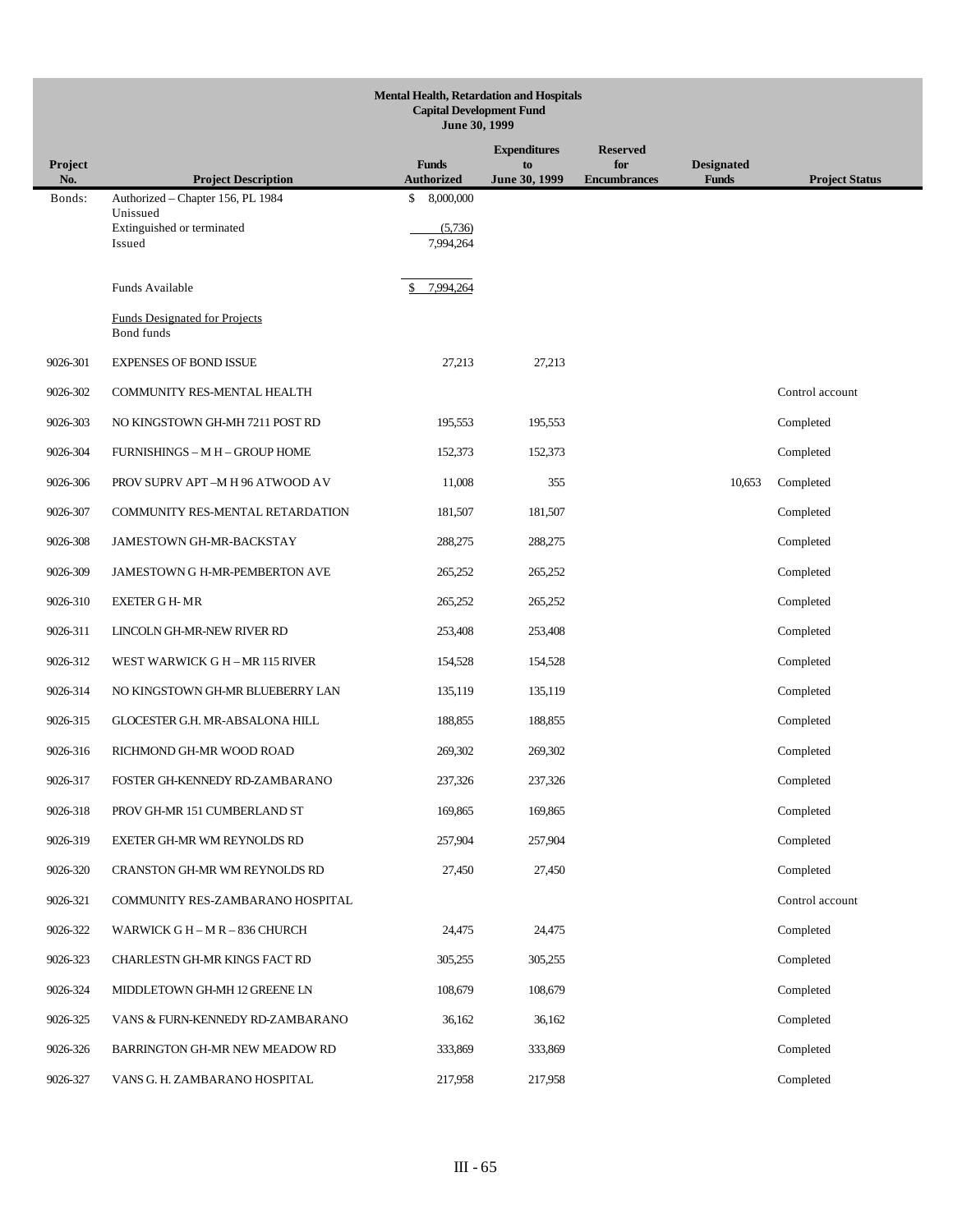|                | <b>Mental Health, Retardation and Hospitals</b><br><b>Capital Development Fund</b><br>June 30, 1999 |                                   |                                            |                                               |                                   |                       |  |  |  |  |
|----------------|-----------------------------------------------------------------------------------------------------|-----------------------------------|--------------------------------------------|-----------------------------------------------|-----------------------------------|-----------------------|--|--|--|--|
| Project<br>No. | <b>Project Description</b>                                                                          | <b>Funds</b><br><b>Authorized</b> | <b>Expenditures</b><br>to<br>June 30, 1999 | <b>Reserved</b><br>for<br><b>Encumbrances</b> | <b>Designated</b><br><b>Funds</b> | <b>Project Status</b> |  |  |  |  |
| 9026-328       | FURN-SUPV APT PGM MR-WHITING ST                                                                     | 7,391                             | 7,391                                      |                                               |                                   | Completed             |  |  |  |  |
| 9026-329       | FURN & EQUIP-M H APARTMENTS                                                                         | 241,264                           | 241,264                                    |                                               |                                   | Completed             |  |  |  |  |
| 9026-330       | FURN-GH-MH NATE WHIPPLE HYWY                                                                        | 14,396                            | 14,396                                     |                                               |                                   | Completed             |  |  |  |  |
| 9026-331       | FURN-GH-MR CEDAR & OVERFIELDS RD                                                                    | 3,987                             | 3,987                                      |                                               |                                   | Completed             |  |  |  |  |
| 9026-332       | WOON GH-MR-BERTENSHAW ROAD                                                                          | 2,066                             | 2,066                                      |                                               |                                   | Completed             |  |  |  |  |
| 9026-333       | PROV M H CENTER RENOVATIONS                                                                         | 8,961                             | 8,961                                      |                                               |                                   | Completed             |  |  |  |  |
| 9026-335       | FURNISHINGS-MR-GROUP HOME                                                                           | 62,219                            | 62,219                                     |                                               |                                   | Completed             |  |  |  |  |
| 9026-336       | CUMBERLAND GH-MR-6 ABBOTT AVE                                                                       | 37,845                            | 37,845                                     |                                               |                                   | Completed             |  |  |  |  |
| 9026-337       | NO SMITHFLD GH-MR MOURY AV                                                                          | 362,620                           | 362,620                                    |                                               |                                   | Completed             |  |  |  |  |
| 9026-338       | FURNISHINGS GH-ZAMBARANO                                                                            | 45,000                            | 44,280                                     | 2,000                                         | (1,280)                           | Completed             |  |  |  |  |
| 9026-339       | BURRILLVILLE-E WALLUM LAKE RD-Z                                                                     | 439,675                           | 439,675                                    |                                               |                                   | Completed             |  |  |  |  |
| 9026-352       | SHELTERED WORKSHOPS-MENTAL HEALTH                                                                   | 51,929                            | 39,366                                     |                                               | 12,562                            | Completed             |  |  |  |  |
| 9026-353       | SHELTERED WORKSHOPS - MH - GREENHO                                                                  | 20,400                            | 20,400                                     |                                               |                                   | Completed             |  |  |  |  |
| 9026-354       | SHELTERED WKSHP M H CANVAS PR FR                                                                    | 17,034                            | 17,034                                     |                                               |                                   | Completed             |  |  |  |  |
| 9026-355       | SHELTERED WORKSHOP-MH-COOKIE PL                                                                     | 84,859                            | 84,638                                     |                                               | 221                               | Completed             |  |  |  |  |
| 9026-356       | BLDG PRTNRSHPS-MH-SHLTRD WORKSHP                                                                    | 3,030                             | 3,030                                      |                                               |                                   | Completed             |  |  |  |  |
| 9026-357       | SHELTERED WKSHP-MH- "A NEW LEAF"                                                                    | 112,000                           | 112,000                                    |                                               |                                   | Completed             |  |  |  |  |
| 9026-358       | RENOVATIONS PASTEUR BLDG                                                                            | 84,810                            | 84,810                                     |                                               |                                   | Completed             |  |  |  |  |
| 9026-359       | RENOV HEATING VENT & AC-VIRKS BLDG                                                                  | 390,163                           | 390,197                                    |                                               | (34)                              | Completed             |  |  |  |  |
| 9026-360       | RENOVATIONS-SIMPSON/BARRY HALL                                                                      | 152,967                           | 152,671                                    |                                               |                                   | Completed             |  |  |  |  |
| 9026-361       | RENOVATIONS-CENTRAL POWER PLANT                                                                     |                                   |                                            |                                               |                                   | Control account       |  |  |  |  |
| 9026-362       | RENOVATIONS-CENTRAL POWER PLANT                                                                     | 880,554                           | 880,491                                    |                                               | 63                                | Completed             |  |  |  |  |
| 9026-364       | PAWTUCKET-MH-BACON ST GRANTS                                                                        | 198,308                           | 198,308                                    |                                               |                                   | Completed             |  |  |  |  |
| 9026-371       | RENOVATIONS & EQUIP-MHRH                                                                            | 61,335                            | 61,335                                     |                                               |                                   | Completed             |  |  |  |  |
| 9026-372       | EQUIPMENT-MHRH-FAC & MAINT                                                                          | 197,244                           | 197,244                                    |                                               |                                   | Completed             |  |  |  |  |
| 9026-373       | EQUIP-MHRH-SPECIAL FACILITIES                                                                       | 106,541                           | 106,541                                    |                                               |                                   | Completed             |  |  |  |  |
| 9026-374       | FURNITURE & EQUIPMENT IMH                                                                           | 69,489                            | 69,489                                     |                                               |                                   | Completed             |  |  |  |  |
| 9026-375       | EQUIPMENT-LADD CENTER                                                                               | 100,000                           | 100,000                                    |                                               |                                   | Completed             |  |  |  |  |
| 9026-376       | EQUIPMENT - ZAMBARANO HOSP                                                                          | 49,317                            | 49,317                                     |                                               |                                   | Completed             |  |  |  |  |
| 9026-378       | FURNITURE & EQUIP-GEN HOSPITAL                                                                      | 39,729                            | 39,729                                     |                                               |                                   | Completed             |  |  |  |  |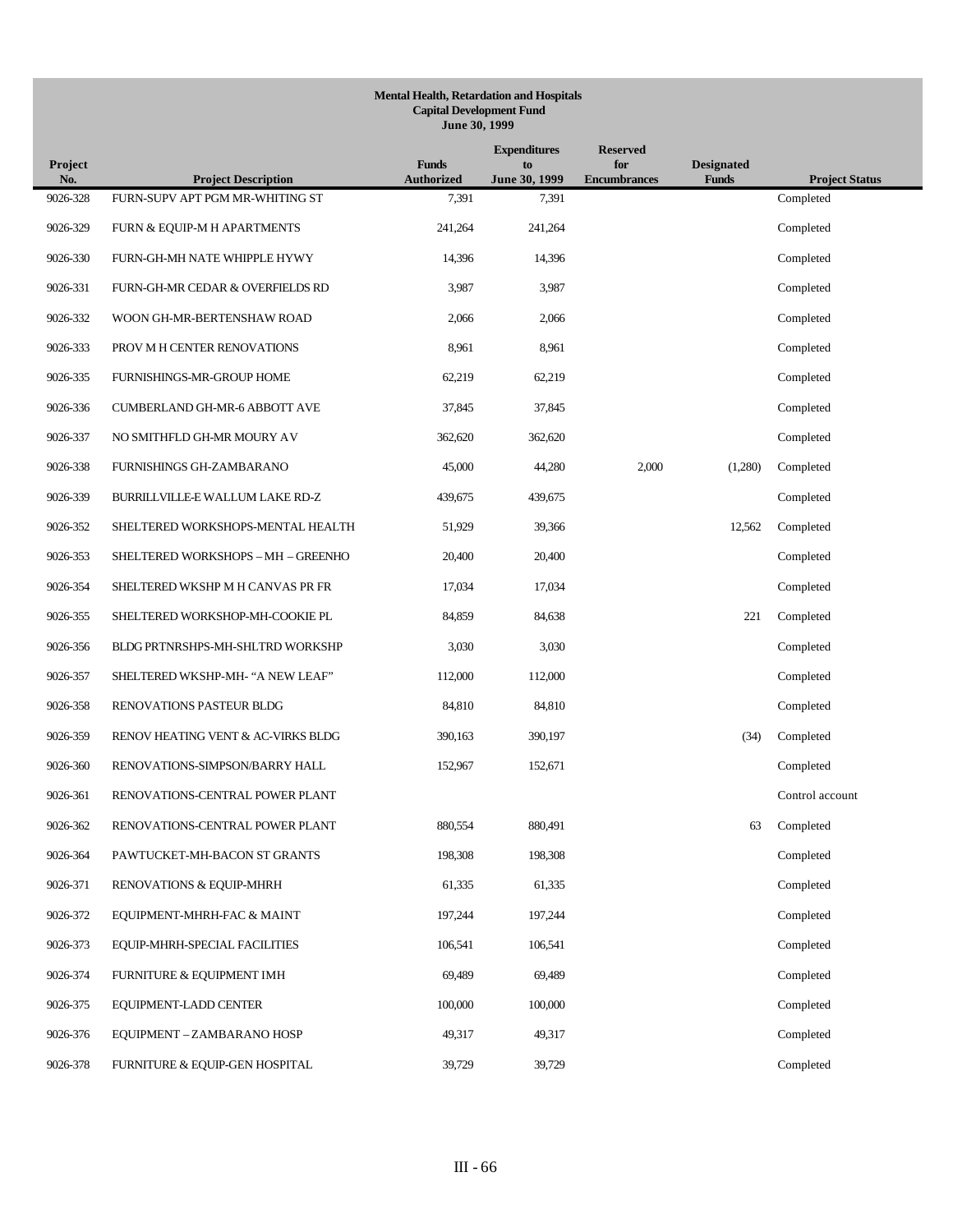| Project<br>No. | <b>Project Description</b>                                                                                                       | <b>Funds</b><br><b>Authorized</b>                      | <b>Expenditures</b><br>to<br>June 30, 1999 | <b>Reserved</b><br>for<br><b>Encumbrances</b> | <b>Designated</b><br><b>Funds</b> | <b>Project Status</b> |
|----------------|----------------------------------------------------------------------------------------------------------------------------------|--------------------------------------------------------|--------------------------------------------|-----------------------------------------------|-----------------------------------|-----------------------|
|                | Total allocated<br>Designated but unissued<br>Total funds available<br>Less expenditures to June 30, 1999<br><b>Fund Balance</b> | 7,991,552<br>2,712<br>7,994,264<br>7,967,071<br>27,193 | \$ 7,967,071                               | 2,000                                         | 22,482                            |                       |

Purpose:

For the construction of, or for the acquisition of and renovations to, community-group facilities for retarded, multi-handicapped mentally ill persons; for the purchase of equipment and furnishings for these facilities; and for the replacement of equipment of institutional facilities and for the renovations and repairs to heating, power, and related utility systems.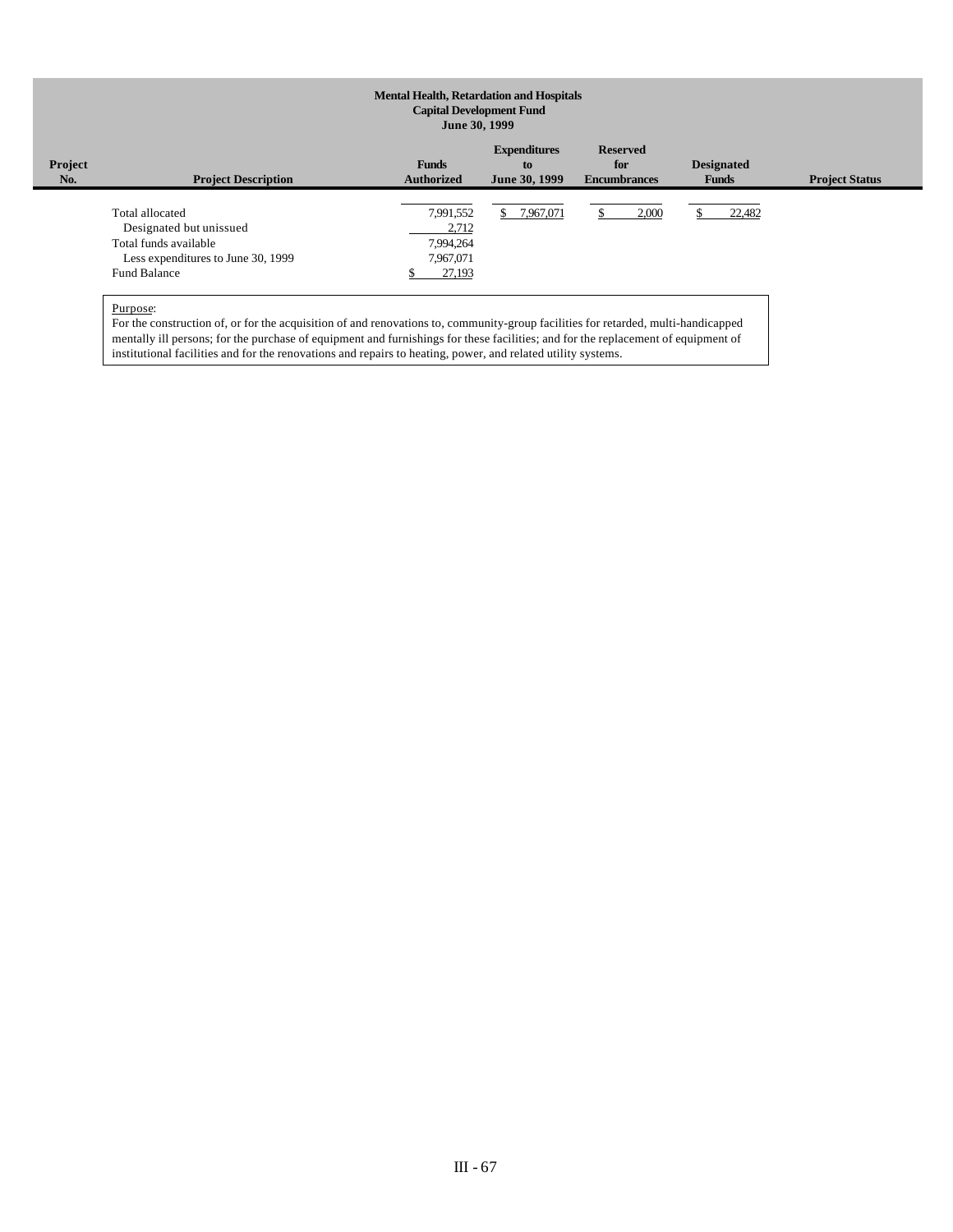|                       | <b>Mental Health, Retardation and Hospitals</b><br><b>Capital Development Fund</b><br>June 30, 1999 |                                   |                     |                            |                                   |                       |  |  |  |  |
|-----------------------|-----------------------------------------------------------------------------------------------------|-----------------------------------|---------------------|----------------------------|-----------------------------------|-----------------------|--|--|--|--|
|                       |                                                                                                     |                                   | <b>Expenditures</b> | <b>Reserved</b>            |                                   |                       |  |  |  |  |
| <b>Project</b><br>No. | <b>Project Description</b>                                                                          | <b>Funds</b><br><b>Authorized</b> | to<br>June 30, 1999 | for<br><b>Encumbrances</b> | <b>Designated</b><br><b>Funds</b> | <b>Project Status</b> |  |  |  |  |
| Bonds:                | Authorized - Chapter 367, PL 1985<br>Unissued                                                       | 12,680,000<br>\$                  |                     |                            |                                   |                       |  |  |  |  |
|                       | Extinguished or terminated                                                                          | (9,008)                           |                     |                            |                                   |                       |  |  |  |  |
|                       | Issued                                                                                              | 12,670,992                        |                     |                            |                                   |                       |  |  |  |  |
|                       | Funds Available                                                                                     | 12,670,992                        |                     |                            |                                   |                       |  |  |  |  |
|                       | <b>Funds Designated for Projects</b><br>Bond funds                                                  |                                   |                     |                            |                                   |                       |  |  |  |  |
| 9021-701              | <b>EXPENSES OF BOND ISSUE</b>                                                                       | 42,065                            | 42,065              |                            |                                   |                       |  |  |  |  |
| 9026-702              | COMMUNITY REG CTRS MR GRTS CNTRL                                                                    |                                   |                     |                            |                                   | Control account       |  |  |  |  |
| 9026-703              | <b>B V ASSOCIATION REG CENTER GRA</b>                                                               | 428,710                           | 428,710             |                            |                                   | Completed             |  |  |  |  |
| 9026-704              | <b>CRANSTON REG CENTER GRANT</b>                                                                    | 408,770                           | 408,770             |                            |                                   | Completed             |  |  |  |  |
| 9026-705              | <b>GREATER PROVIDENCREG CENTER GR</b>                                                               | 717,840                           | 717,840             |                            |                                   | Completed             |  |  |  |  |
| 9026-706              | KENT COUNTY REG CENTER GRANT                                                                        | 623,125                           | 623,125             |                            |                                   | Completed             |  |  |  |  |
| 9026-707              | NEWPORT CTY REG CENTER GNT                                                                          | 264,205                           | 264,205             |                            |                                   | Completed             |  |  |  |  |
| 9026-708              | N R I CHAPTER REG CENTER GRANT                                                                      | 463,605                           | 463,605             |                            |                                   | Completed             |  |  |  |  |
| 9026-709              | T.T.P INC, REG CENTER GRANT                                                                         | 309,070                           | 309,070             |                            |                                   | Completed             |  |  |  |  |
| 9026-710              | WESTERLY/CHARIHO REG CTR                                                                            | 202,885                           | 202,885             |                            |                                   | Completed             |  |  |  |  |
| 9026-711              | MHRH 1985 BOND FUND UNALLOTTED                                                                      |                                   |                     |                            |                                   | Control account       |  |  |  |  |
| 9026-712              | COMMUNITY RESIDENCES MR CNTRL                                                                       |                                   |                     |                            |                                   | Control account       |  |  |  |  |
| 9026-713              | CAPITAL REPAIRS MR-CMTY FAC                                                                         | 562,040                           | 562,040             |                            |                                   | Completed             |  |  |  |  |
| 9026-714              | WOON GH-MR BERTENSHAW RD                                                                            | 10,093                            | 10,093              |                            |                                   | Completed             |  |  |  |  |
| 9026-715              | FURN MR/GH TOURTELLOT HILL RD                                                                       | 1,158                             | 1,158               |                            |                                   | Completed             |  |  |  |  |
| 9026-716              | FURN MR/GH-COOKE DRIVE                                                                              | 4,098                             | 4,098               |                            |                                   | Completed             |  |  |  |  |
| 9026-717              | FURN MR/GH-SAYLES HILL RD                                                                           | 2,643                             | 2,643               |                            |                                   | Completed             |  |  |  |  |
| 9026-718              | FURN MR/GH-BEECHNUT RD                                                                              | 892                               | 892                 |                            |                                   | Completed             |  |  |  |  |
| 9026-719              | FURNITURE MR/GH-HATCHERY ROAD                                                                       |                                   |                     |                            |                                   | Control account       |  |  |  |  |
| 9026-720              | FURNITURE MR/GH-WHITMAN RD                                                                          | 300                               | 300                 |                            |                                   | Completed             |  |  |  |  |
| 9026-721              | FURNITURE MR/GH-OLNEY ARNOLD RD                                                                     |                                   |                     |                            |                                   | Control account       |  |  |  |  |
| 9026-722              | FURNITURE MR/GH CHURCH AVE                                                                          | 2,064                             | 2,064               |                            |                                   | Completed             |  |  |  |  |
| 9026-723              | FURNITURE MR/GH-BURDICK DRIVE                                                                       | 3,201                             | 3,201               |                            |                                   | Completed             |  |  |  |  |
| 9026-724              | WESTERLY GH-MR 48 TOWER ST                                                                          | 241,792                           | 241,792             |                            |                                   | Completed             |  |  |  |  |
| 9026-725              | FURNISHINGS-GROUP HOME-MR                                                                           | 605,315                           | 605,315             |                            |                                   | Completed             |  |  |  |  |
| 9026-726              | RICHMOND GH-MR KEYNON SCH HS                                                                        | 409,910                           | 409,910             |                            |                                   | Completed             |  |  |  |  |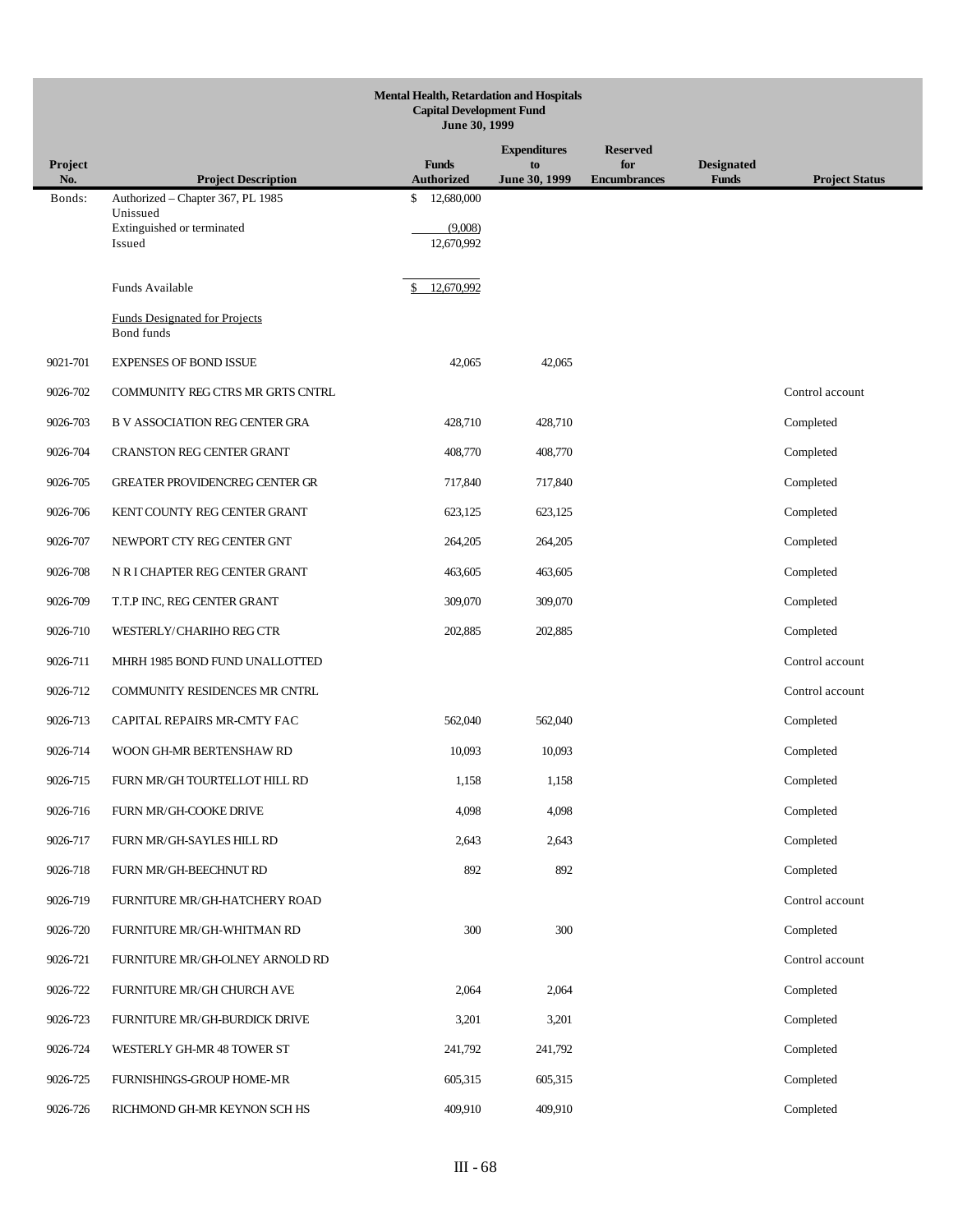| Project  |                                      | <b>Funds</b>      | <b>Expenditures</b><br>to | <b>Reserved</b><br>for | <b>Designated</b> |                       |
|----------|--------------------------------------|-------------------|---------------------------|------------------------|-------------------|-----------------------|
| No.      | <b>Project Description</b>           | <b>Authorized</b> | June 30, 1999             | <b>Encumbrances</b>    | <b>Funds</b>      | <b>Project Status</b> |
| 9021-727 | RICHMOND GH-MR-KG RANCH RD           | 337,494           | 337,494                   |                        |                   | Completed             |
| 9026-728 | VANS GROUP HOMES - M R               | 81,068            | 81,068                    |                        |                   | Completed             |
| 9026-729 | ADOLPH MEYER BLDG ENV SYSTEMS REHAB  | 67,020            | 67,020                    |                        |                   | Completed             |
| 9026-730 | NO PROV GH-MR-DOUGLAS AVE            | 184,488           | 184,488                   |                        |                   | Completed             |
| 9026-731 | WARWICK GH-MR-981 GREENWICH AV       | 149,666           | 149,666                   |                        |                   | Completed             |
| 9026-732 | CRANSTON GH-MR-184 WHITING ST        | 102,913           | 102,913                   |                        |                   | Completed             |
| 9026-733 | EA GRNWCH GH-MR-2944 SO CNTY TR      | 302,672           | 302,672                   |                        |                   | Completed             |
| 9026-736 | EXETER GH-MR-WM REYNOLDS RD          | 35,780            | 35,780                    |                        |                   | Completed             |
| 9026-737 | PAWT GH-MR - PARKSIDE AVE            | 381,899           | 381,899                   |                        |                   | Completed             |
| 9026-738 | ASSN OF RETARDED CIT OF RIGHOMES     | 1,848,230         | 1,848,230                 |                        |                   | Completed             |
| 9026-739 | PROV GH-MR - 18 ELEVENTH ST          | 210,098           | 210,098                   |                        |                   | Completed             |
| 9026-740 | NO PROV GH-MR 179 BOURNE AVE         | 206,691           | 206,691                   |                        |                   | Completed             |
| 9026-741 | YOUNG ADULT RESID SVS MR CNTRL       |                   |                           |                        |                   | Control account       |
| 9026-742 | RICHMOND GH-MR-CRESTWOOD DR          | 305,563           | 305,563                   |                        |                   | Completed             |
| 9026-743 | RICHMOND GH-MR-WOOD ROAD             | 7,028             | 7,028                     |                        |                   | Completed             |
| 9026-744 | PROVIDENCE GH-MH 424-426 EATON       | 180,055           | 180,055                   |                        |                   | Completed             |
| 9026-745 | LAND TAKING EXP COMMUNITY FAC-MH     | 6,000             | 6,000                     |                        |                   | Completed             |
| 9026-748 | COMMUNITY RESIDENCES MH CONTROL      |                   |                           |                        |                   | Control account       |
| 9026-749 | <b>CRANSTON GH-MH 125 NORFOLK ST</b> | 257,117           | 257,117                   |                        |                   | Completed             |
| 9026-750 | NO KINGSTOWN GH-MH-7233 POST RD      | 284,874           | 284,874                   |                        |                   | Completed             |
| 9026-751 | FURNISHINGS GH-MH MAIN ST WOON       | 4,440             | 4,440                     |                        |                   | Completed             |
| 9026-752 | FURNISHINGS GH-MH NORFOLK ST CRA     | 14,004            | 14,004                    |                        |                   | Completed             |
| 9026-753 | FURNISHINGS GH-MH POST RD NK         | 15,000            | 15,000                    |                        |                   | Completed             |
| 9026-754 | FURNISHINGS-GROUP HOMES-MH           | 10,000            | 10,000                    |                        |                   | Completed             |
| 9026-756 | CAPITAL REPAIRS COMM FAC-MH          | 136,700           | 136,700                   |                        |                   | Completed             |
| 9026-757 | CUMBERLAND SH-MH NATE WHIPPLE HGY    | 11,248            | 11,248                    |                        |                   | Completed             |
| 9026-759 | REPAIRS-VIRKS BUILDING               | 22,035            | 22,035                    |                        |                   | Completed             |
| 9026-760 | EXTDED RES SVS FOR ALCOH-CONTROL     |                   |                           |                        |                   | Control account       |
| 9026-761 | RENOV-CHRONIC ALCOH-ZAMBARANO        | 476,841           | 476,841                   |                        |                   | Completed             |
| 9026-762 | RENOVATIONS-WILSON HSE-SUB ABUSE     | 20,000            | 20,000                    |                        |                   | Completed             |
| 9026-763 | WOONSOCKET GH-MH 129 MAIN ST         | 55,245            | 55,245                    |                        |                   | Completed             |
| 9026-765 | RENOVATION MHRH FAC - CONTROL        |                   |                           |                        |                   | Control account       |
|          |                                      |                   |                           |                        |                   |                       |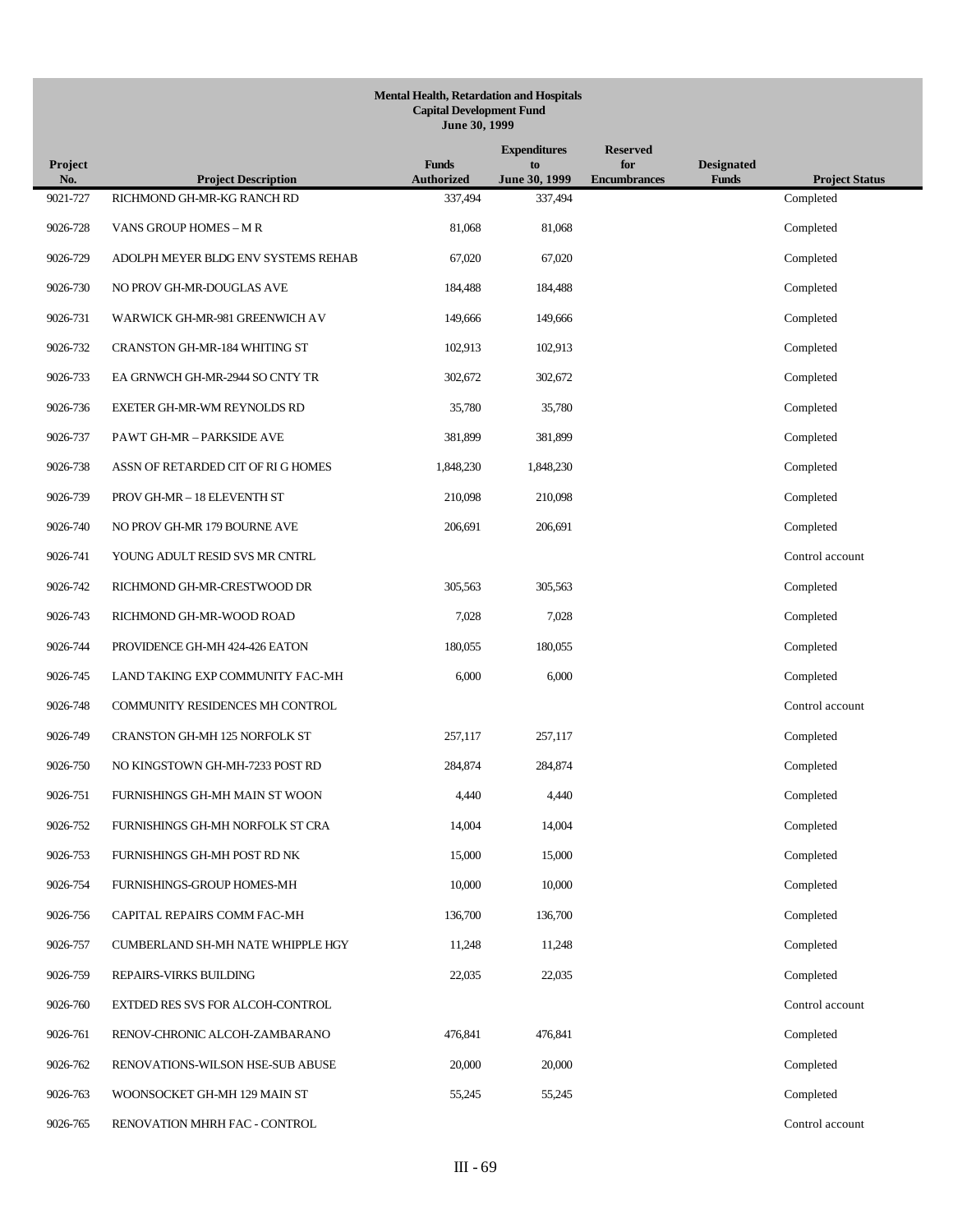| Project<br>No. | <b>Project Description</b>                                                                                                       | <b>Funds</b><br><b>Authorized</b>                | <b>Expenditures</b><br>to<br>June 30, 1999 | <b>Reserved</b><br>for<br><b>Encumbrances</b> | <b>Designated</b><br><b>Funds</b> | <b>Project Status</b> |
|----------------|----------------------------------------------------------------------------------------------------------------------------------|--------------------------------------------------|--------------------------------------------|-----------------------------------------------|-----------------------------------|-----------------------|
| 9026-767       | NEW BROILER #2-ZAMBARANO HOSPITAL                                                                                                | 208,042                                          | 208,042                                    |                                               |                                   | Completed             |
| 9026-768       | HEATING VENT & AIR COND-HAZARD BLD                                                                                               | 287,690                                          | 287,690                                    |                                               |                                   | Completed             |
| 9026-769       | <b>FURNISHINGS - LADD CENTER</b>                                                                                                 | 55,285                                           | 55,285                                     |                                               |                                   | Completed             |
| 9026-770       | ASBESTOS ABTMT & CONTROL PG - CRAN                                                                                               | 133,728                                          | 133,728                                    |                                               |                                   | Completed             |
| 9026-771       | <b>RENOV-ZAMB HOSP - VARIOUS BLDGS</b>                                                                                           | 122,360                                          | 122,360                                    |                                               |                                   | Completed             |
| 9026-772       | YOUNG ADULT GH-MR CUMB 6 ABBOT                                                                                                   | 235,203                                          | 235,203                                    |                                               |                                   | Completed             |
| 9026-775       | <b>JAMESTOWN GH-MR BACKSTAY ST</b>                                                                                               | 65,232                                           | 65,232                                     |                                               |                                   | Completed             |
| 9026-776       | ENERGY CONSER MEASURES-ZAMBARANO                                                                                                 | 5.343                                            | 5,343                                      |                                               |                                   | Completed             |
| 9026-781       | RENOVATIONS-RIMC INST FACILITIES                                                                                                 | 357,711                                          | 344,133                                    | 2,250                                         | 11,328                            | Completion June 2000  |
| 9026-782       | CENTRAL POWER PLNT RELIAB PGM                                                                                                    | 182,448                                          | 128,320                                    |                                               | 54,128                            | Completed             |
|                | Total allocated<br>Designated but unissued<br>Total funds available<br>Less expenditures to June 30, 1999<br><b>Fund Balance</b> | 12,670,992<br>12,670,992<br>12.603.286<br>67,706 | 12,603,286                                 | 2,250                                         | 65,456                            |                       |

### Purpose:

For construction, acquisition and/or renovations and repair to community-facilities for retarded, mentally ill, autistic or chronic alcoholic individuals or for the provision of grants for the same purposes; for the purchase of equipment and furnishings for these facilities; and for the purchase and replacement of equipment and furnishings at MHRH facilities related to national, federal, and state certification and code requirements and other environmental needs.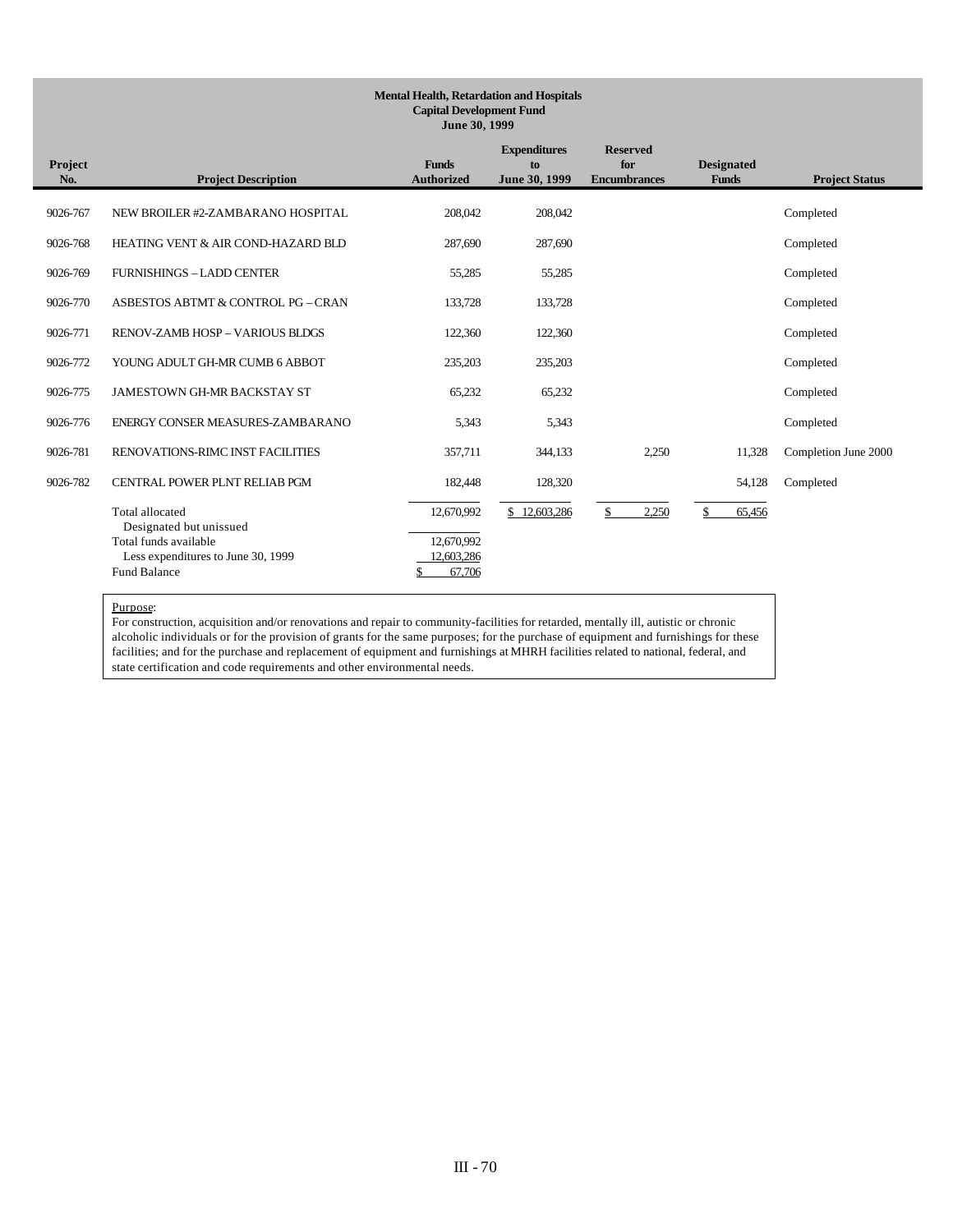| <b>Mental Health, Retardation and Hospitals</b><br><b>Capital Development Fund</b> |                                                                 |                                   |                                            |                     |                   |                       |  |  |  |
|------------------------------------------------------------------------------------|-----------------------------------------------------------------|-----------------------------------|--------------------------------------------|---------------------|-------------------|-----------------------|--|--|--|
|                                                                                    | June 30, 1999<br><b>Reserved</b>                                |                                   |                                            |                     |                   |                       |  |  |  |
| <b>Project</b>                                                                     |                                                                 | <b>Funds</b>                      | <b>Expenditures</b><br>to<br>June 30, 1999 | for                 | <b>Designated</b> |                       |  |  |  |
| No.<br>Bonds:                                                                      | <b>Project Description</b><br>Authorized - Chapter 419, PL 1986 | <b>Authorized</b><br>\$11,690,000 |                                            | <b>Encumbrances</b> | <b>Funds</b>      | <b>Project Status</b> |  |  |  |
|                                                                                    | Unissued<br>Extinguished or terminated                          | (120,000)                         |                                            |                     |                   |                       |  |  |  |
|                                                                                    | Issued                                                          | 11,570,000                        |                                            |                     |                   |                       |  |  |  |
|                                                                                    | Funds Available                                                 | \$11,570,000                      |                                            |                     |                   |                       |  |  |  |
|                                                                                    | <b>Funds Designated for Projects</b><br><b>Bond</b> funds       |                                   |                                            |                     |                   |                       |  |  |  |
| 9026-601                                                                           | <b>EXPENSES OF BOND ISSUE</b>                                   | 43,030                            | 41,830                                     |                     | 1,200             |                       |  |  |  |
| 9026-602                                                                           | COMMUNITY FAC SUB ABUSE CONTROL                                 |                                   | 579                                        |                     | (579)             | Control account       |  |  |  |
| 9026-603                                                                           | SITE EVALUATION-SA-MARATHON HOUSE                               | 20,000                            | 19,989                                     |                     | 11                | Completed             |  |  |  |
| 9026-604                                                                           | MARATHON INC-SUBSTANCE ABUSE GRANT                              | 465,249                           | 465,249                                    |                     |                   | Completed             |  |  |  |
| 9026-605                                                                           | CAPITOL REPAIR ACC                                              |                                   |                                            |                     |                   | Control account       |  |  |  |
| 9026-606                                                                           | FURNISHINGS M H COMMUNITY RESIDENTIA                            | 39,556                            | 39,556                                     |                     |                   | Completed             |  |  |  |
| 9026-607                                                                           | NEWPORT - GH - MH - HUD 66 GIRARD                               | 116,050                           | 116,050                                    |                     |                   | Completed             |  |  |  |
| 9026-608                                                                           | COMMUNITY FAC-MH-CONTROL                                        |                                   |                                            |                     |                   | Control account       |  |  |  |
| 9026-609                                                                           | PAWT MH APARTMTS 351 BENEFIT                                    | 160,000                           | 160,000                                    |                     |                   | Completed             |  |  |  |
| 9026-610                                                                           | WOONSOCKET-MH-APARTMENTS                                        | 230,000                           | 230,000                                    |                     |                   | Completed             |  |  |  |
| 9026-611                                                                           | PROV M H APTS-977 NARRA BLVD                                    | 175,000                           | 175,000                                    |                     |                   | Completed             |  |  |  |
| 9026-612                                                                           | PROV GR HOME-MH-424-426 EATON ST                                | 230,267                           | 230,267                                    |                     |                   | Completed             |  |  |  |
| 9026-613                                                                           | FURNISHINGS - MENTAL HEALTH GROUP HOMES                         | 102,194                           | 102,194                                    |                     |                   | Completed             |  |  |  |
| 9026-614                                                                           | CAPITAL REPAIR-MH-COMMUNITY RESIDENCES                          | 730,036                           | 690,891                                    |                     | 39,146            | Completed             |  |  |  |
| 9026-615                                                                           | <b>CRANSTON GH-MH - 125 NORFOLK ST</b>                          | 18,842                            | 18,842                                     |                     |                   | Completed             |  |  |  |
| 9026-616                                                                           | CUMBERLAND GH-MH NATE WHIPPLE                                   | 3,087                             | 3,087                                      |                     |                   | Completed             |  |  |  |
| 9026-617                                                                           | NO KINGSTOWN GH-MH 7211 POST ROAD                               | 53,287                            | 53,287                                     |                     |                   | Completed             |  |  |  |
| 9026-618                                                                           | WOONSOCKET GH-MH 29 MAIN ST                                     | 83,600                            | 83,600                                     |                     |                   | Completed             |  |  |  |
| 9026-619                                                                           | CENTRAL FALLS GROUP HOME-MH                                     |                                   |                                            |                     |                   | Control account       |  |  |  |
| 9026-620                                                                           | WARREN GH - MH 121 LONGWAHRF DR                                 | 100,000                           | 100,000                                    |                     |                   | Completed             |  |  |  |
| 9026-621                                                                           | WASHINGTON COUNTY GH-MH 2317 KINGSTON                           | 133,000                           | 133,000                                    |                     |                   | Completed             |  |  |  |
| 9026-622                                                                           | WASHINGTON COUNTY GH-MH-APART-RODMAN ST                         |                                   |                                            |                     |                   | Control account       |  |  |  |
| 9026-623                                                                           | NEWPORT CHURCH COMM HSNG CORP-MH                                | 300,000                           | 300,000                                    |                     |                   | Completed             |  |  |  |
| 9026-624                                                                           | PROVIDENCE-GH-MH-HUD 35 LEDGE ST                                | 198,950                           | 198,950                                    |                     |                   | Completed             |  |  |  |
| 9026-625                                                                           | COVENTRY APARTMT-TIOGUE AVE-MH                                  |                                   |                                            |                     |                   | Control account       |  |  |  |
| 9026-626                                                                           | RENOVATIONS-AMOS HOUSE-PROV                                     | 55,000                            | 55,000                                     |                     |                   | Completed             |  |  |  |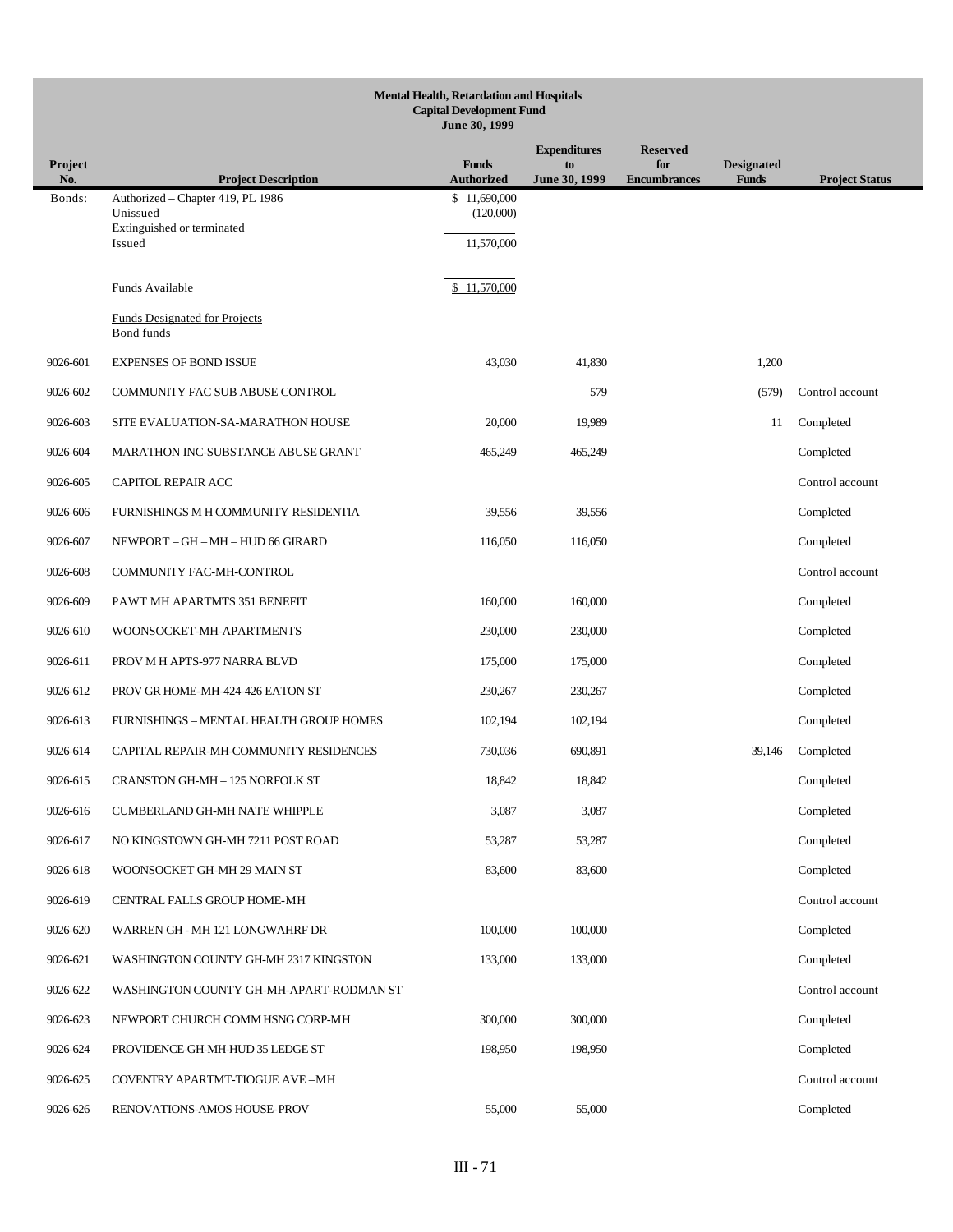| Project<br>No. | <b>Project Description</b>            | <b>Funds</b><br><b>Authorized</b> | <b>Expenditures</b><br>to<br>June 30, 1999 | <b>Reserved</b><br>for<br><b>Encumbrances</b> | <b>Designated</b><br><b>Funds</b> | <b>Project Status</b> |
|----------------|---------------------------------------|-----------------------------------|--------------------------------------------|-----------------------------------------------|-----------------------------------|-----------------------|
| 9026-627       | BRISTOL GH-MH-HUD-265 STATE ST        | 90,141                            | 90,141                                     |                                               |                                   | Completed             |
| 9026-628       | WARREN GH-MH-945 MAIN ST              | 307,293                           | 307,293                                    |                                               |                                   | Completed             |
| 9026-629       | RENOV-MN APARTMTS 1303 ELMWOOD AVE    | 100,000                           | 100,000                                    |                                               |                                   | Completed             |
| 9026-630       | COMMUNITY FACILITIES-MR CONTROL       |                                   |                                            |                                               |                                   | Control account       |
| 9026-631       | HOPKINGTON GH-MR 106 CROMPTON RD      | 196.475                           | 196,475                                    |                                               |                                   | Completed             |
| 9026-632       | E GREEN GH-MR 9 BROOK DRIVE           | 328,488                           | 328,488                                    |                                               |                                   | Completed             |
| 9026-633       | <b>BARRINGTON GH-MR-NEW MEADOW RD</b> | 22,911                            | 22,911                                     |                                               |                                   | Completed             |
| 9026-634       | PROTOTYPE DESIGN-SPCARE FAC-MR        | 10,000                            | 10,000                                     |                                               |                                   | Completed             |
| 9026-635       | CAPITAL REPAIRS-MR COMMUNITY FAC      | 667,783                           | 666,910                                    |                                               | 873                               | Completion June 2000  |
| 9026-636       | WARWICK GH-MR-TITUS LANE              | 335,730                           | 335,730                                    |                                               |                                   | Completed             |
| 9026-637       | WARWICK GH-MR-WEST SHORE RD           | 352,111                           | 352,111                                    |                                               |                                   | Completed             |
| 9026-638       | PROV GH-MR-151 CUMBERLAND ST          |                                   |                                            |                                               |                                   | Control account       |
| 9026-639       | RIMC FACILITIES RENOVATION            | 131,817                           | 123,727                                    | 11,304                                        | (3,214)                           | Completion June 1999  |
| 9026-640       | NEWPORT CHURCH COMMUNITY GR - MR      | 250,000                           | 250,000                                    |                                               |                                   | Completed             |
| 9026-641       | PROVIDENCE GH-MR-18 ELEVENTH ST       | 72,890                            | 72,890                                     |                                               |                                   | Completed             |
| 9026-642       | RENOV-MR APARTMENTS 1303 ELMWOOD      | 100,000                           | 100,000                                    |                                               |                                   | Completed             |
| 9026-643       | PAWTUCKET-GH-MR-PARKSIDE AVE          | 2,305                             | 2,305                                      |                                               |                                   | Completed             |
| 9026-644       | ASSN PF RETARDED CIT OF RI-GH         | 599,742                           | 599,742                                    |                                               |                                   | Completed             |
| 9026-645       | PAWTUCKET – MH – BACON ST GRANTS      | 435,902                           | 435,902                                    |                                               |                                   | Completed             |
| 9026-646       | <b>IMH CAPITAL REPAIRS</b>            | 24,950                            | 24,737                                     | 213                                           |                                   | Completed             |
| 9026-650       | REGIONAL CENTERS-MR-CONTROL           | 167,278                           | 52,779                                     |                                               | 114,499                           | Completed             |
| 9026-651       | <b>CRANSTON REGIONAL CENTER</b>       | 289,125                           | 289,125                                    |                                               |                                   | Completed             |
| 9026-652       | NO PROV REGIONAL CTR - FOGARTY        | 260,000                           | 260,000                                    |                                               |                                   | Completed             |
| 9026-653       | WAKEFIELD REGIONAL CTR - LAPLANT      | 350,000                           | 345,670                                    |                                               | 4,330                             | Completed             |
| 9026-654       | NEWPORT REGIONAL CTR - MAHER          | 410,000                           | 410,000                                    |                                               |                                   | Completed             |
| 9026-655       | BLKSTN VALLEY REGIONAL CTR PAWT       | 186,000                           | 181,970                                    |                                               | 4,030                             | Completed             |
| 9026-656       | NORTHERN RI WOON REGIONAL CTR         | 420,000                           | 420,000                                    |                                               |                                   | Completed             |
| 9026-657       | WESTERLY REGIONAL CTR - OLEAN         | 230,044                           | 230,044                                    |                                               |                                   | Completed             |
| 9026-658       | WARWICK REGIONAL CTR - TRUDEAU        | 377,000                           | 376,934                                    |                                               | 66                                | Control account       |
| 9026-659       | TRNG THRU PLACEMENT INC-REG CTR       | 205,798                           | 205,798                                    |                                               |                                   | Completed             |
| 9026-660       | SPACE FACILITY STDY MH ASSN OF RI     | 30,000                            | 30,000                                     |                                               |                                   | Completed             |
| 9026-661       | WESTERLY MH APTS-TURANO AVENUE        | 155,700                           | 155,690                                    |                                               | 10                                | Completed             |
|                |                                       |                                   |                                            |                                               |                                   |                       |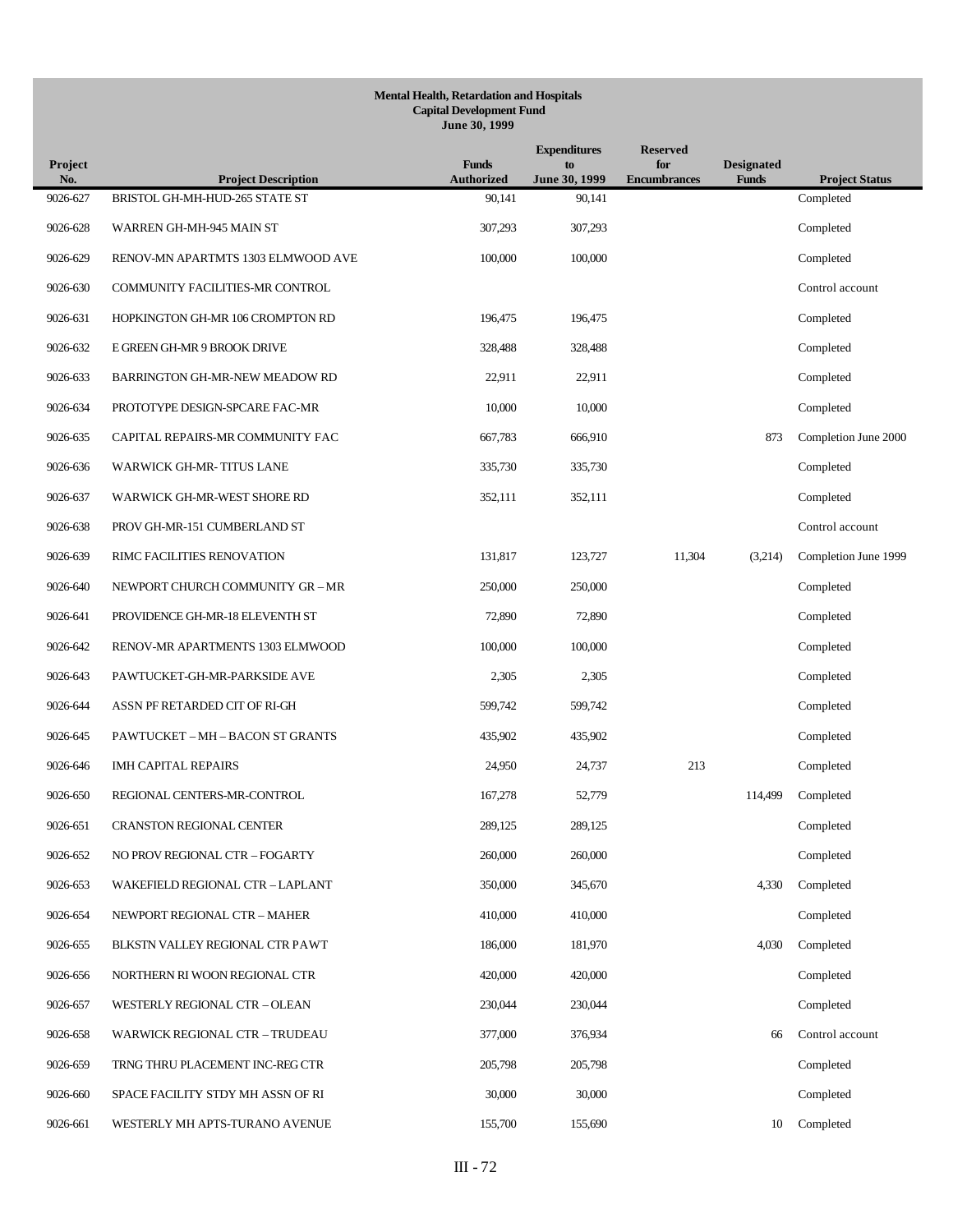| Project<br>No. | <b>Project Description</b>                                                                                                | <b>Funds</b><br><b>Authorized</b>                                  | <b>Expenditures</b><br>to<br>June 30, 1999 | <b>Reserved</b><br>for<br><b>Encumbrances</b> | <b>Designated</b><br><b>Funds</b> | <b>Project Status</b> |
|----------------|---------------------------------------------------------------------------------------------------------------------------|--------------------------------------------------------------------|--------------------------------------------|-----------------------------------------------|-----------------------------------|-----------------------|
| 9026-662       | SO KINGSTOWN-M-H APTS-42 GOULD ST                                                                                         | 164,590                                                            | 164,000                                    |                                               | 590                               | Completed             |
| 9026-663       | RENOVATIONS - C F GH 132 HUNT ST MH                                                                                       | 104,198                                                            | 104,427                                    |                                               | (229)                             | Completed             |
| 9026-664       | PAWT-MH APTS-BEVERAGE HILL AVE                                                                                            | 390,123                                                            | 390,123                                    |                                               |                                   | Completed             |
| 9026-665       | WARWICK GH/MH-SANDY LANE                                                                                                  | 47,690                                                             | 47,690                                     |                                               |                                   | Completed             |
| 9026-666       | PROV-MH FACILITY-160 BROAD ST                                                                                             | 225,000                                                            | 225,000                                    |                                               |                                   | Completed             |
| 9026-667       | PROV-MH FACILITY-32 TANNER ST                                                                                             |                                                                    |                                            |                                               |                                   | Control account       |
| 9026-669       | MR - GH - INTEGRATED GR HOMES - PH I                                                                                      | 49,025                                                             | 39,674                                     |                                               | 9,352                             | Completed             |
| 9026-670       | M H COMMUNITY CENTERS-CONTROL                                                                                             | 19,982                                                             | 19,982                                     |                                               |                                   | Completed             |
| 9026-672       | MR COMM RESIDENCES (STAND)                                                                                                | 130,285                                                            | 130,285                                    |                                               |                                   | Completed             |
| 9026-673       | N RI MENTAL HEALTH - CRISIS CENTER                                                                                        | 70,160                                                             | 70,160                                     |                                               |                                   | Completed             |
| 9026-674       | WARREN GROUP HOME (MH)                                                                                                    | 49,589                                                             | 48,863                                     |                                               | 726                               | Completed             |
| 9026-675       | <b>RIHMFC GRANT - IMH</b>                                                                                                 | 84,400                                                             | 79,815                                     |                                               | 4,585                             | Completion June 2000  |
|                | Total allocated<br>Designated but unissued<br>Total funds available<br>Less expenditures to June 30, 1999<br>Fund Balance | 11,701,674<br>(131.674)<br>11,570,000<br>11,514,761<br>55,239<br>S | \$11,541,761                               | 11,517<br>\$                                  | 175,396<br>\$                     |                       |

Purpose:

A) \$475,000 for the acquisition of equipment and furnishings for and construction and/or acquisition and renovation of community group homes or drug abuse treatment facilities;

B) \$5,300,000 for the acquisition of equipment and furnishings for and construction and/or acquisition and renovation of community group homes, apartment buildings, and day care mental health treatment facilities;

C) \$3,000,000 for the acquisition of equipment and furnishings for and construction and/or acquisition of equipment and furnishings and construction and/or acquisition and construction of community group homes for retarded persons;

D) \$2,915,000 for the acquisition of equipment and furnishings for and construction and/or acquisition and construction of nine (9) regional centers for retarded persons.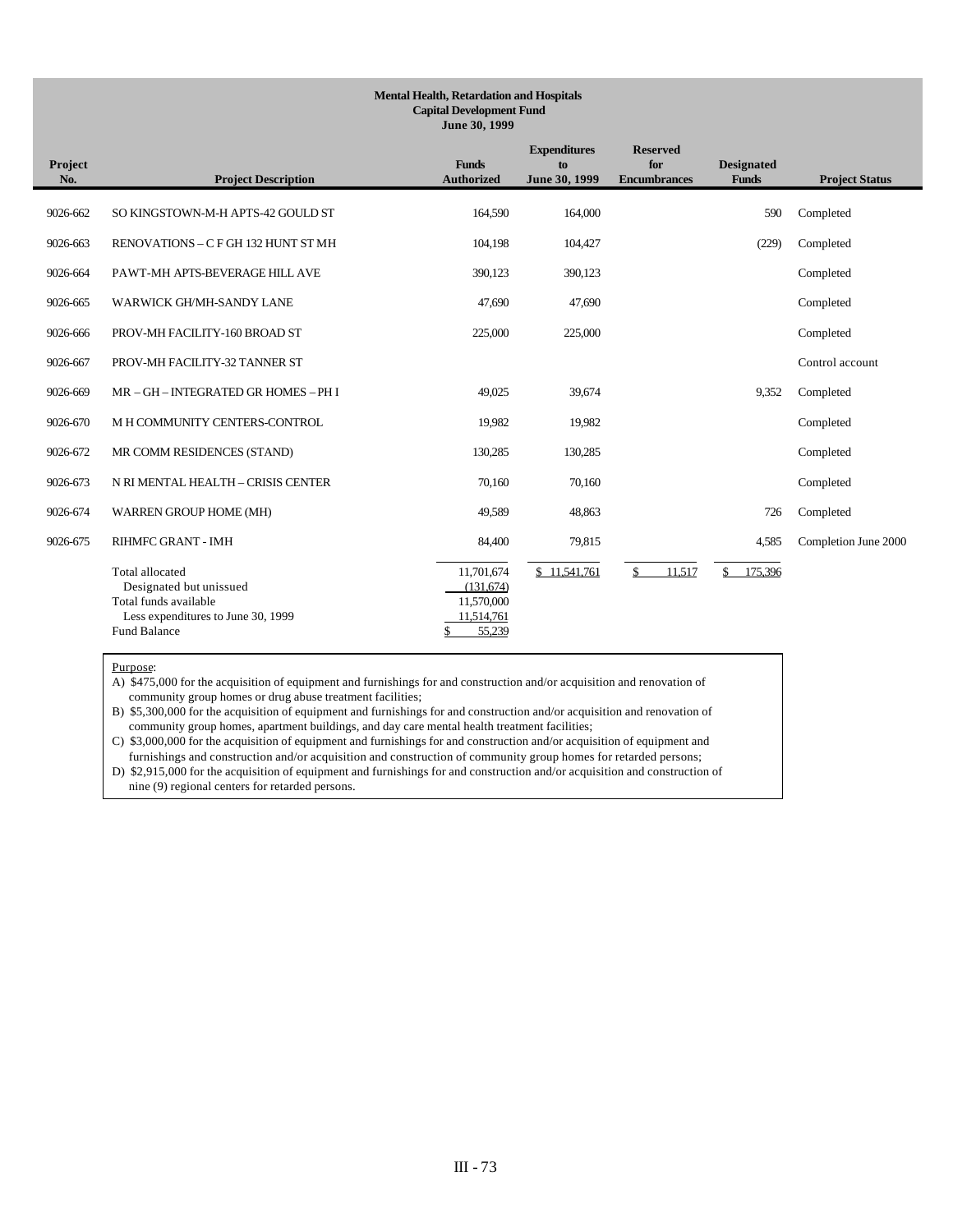| <b>Mental Health, Retardation and Hospitals</b><br><b>Capital Development Fund</b><br>June 30, 1999 |                                                    |                                   |                     |                            |                                   |                       |  |
|-----------------------------------------------------------------------------------------------------|----------------------------------------------------|-----------------------------------|---------------------|----------------------------|-----------------------------------|-----------------------|--|
|                                                                                                     |                                                    |                                   | <b>Expenditures</b> | <b>Reserved</b>            |                                   |                       |  |
| <b>Project</b><br>No.                                                                               | <b>Project Description</b>                         | <b>Funds</b><br><b>Authorized</b> | to<br>June 30, 1999 | for<br><b>Encumbrances</b> | <b>Designated</b><br><b>Funds</b> | <b>Project Status</b> |  |
| Bonds:                                                                                              | Authorized - Chapter 449, PL 1988<br>Unissued      | \$29,142,500<br>(1,337,500)       |                     |                            |                                   |                       |  |
|                                                                                                     | Extinguished or terminated<br>Issued               | 27,805,000                        |                     |                            |                                   |                       |  |
|                                                                                                     | Federal funds                                      | 47,500                            |                     |                            |                                   |                       |  |
|                                                                                                     | Funds Available                                    | \$27,852,500                      |                     |                            |                                   |                       |  |
|                                                                                                     | <b>Funds Designated for Projects</b><br>Bond funds |                                   |                     |                            |                                   |                       |  |
| 9026-401                                                                                            | <b>EXPENSES OF BOND ISSUE</b>                      | 86,469                            | 73,976              |                            | 12,492                            |                       |  |
| 9026-403                                                                                            | RENOV - ZAMBARANO HOSPITAL - CONTROL               | 55,754                            | 56,612              |                            | (857)                             | Completed             |  |
| 9026-404                                                                                            | REPLACEMENT WINDOWS-ZAMBARANO                      | 156,744                           | 156,744             |                            |                                   | Completed             |  |
| 9026-405                                                                                            | REHAB-SEWAGE DISPOSAL SYS-ZAMB                     | 1,815,431                         | 1,721,692           | 29,308                     | 64,431                            | Completion June 1999  |  |
| 9026-406                                                                                            | REHAB. - STEAM MAINS-ZAMB.                         | 558,339                           | 505,093             | 4,844                      | 48,402                            | Completed             |  |
| 9026-407                                                                                            | REHABILITATION - PAVING - ZAMBARANO                | 131,494                           | 131,494             |                            |                                   | Completed             |  |
| 9026-408                                                                                            | RENOVATIONS-VARIOUS-ZAMBARANO HOSP                 | 26,710                            | 26,710              |                            |                                   | Completed             |  |
| 9026-410                                                                                            | RENOVATIONS-CARITAS HOUSE                          | 382,102                           | 340,941             | 2,658                      | 38,503                            | FY 1998 Project       |  |
| 9026-411                                                                                            | COMMUNITY FAC SUBABUSE - CONTROL                   | 16,152                            | 3,330               |                            | 12,822                            | FY 1998 Project       |  |
| 9026-412                                                                                            | CARITAS HSE-SUB ABUSE-PAWT                         | 288,430                           | 288,430             |                            |                                   | Completed             |  |
| 9026-413                                                                                            | <b>KENT HOUSE REPAIRS</b>                          | 16,152                            | 16,152              |                            |                                   | FY 1998 Project       |  |
| 9026-414                                                                                            | RICHMOND GH-SA BAKER PINES ROAD                    | 1,209,198                         | 1,209,198           |                            |                                   | FY 1998 Project       |  |
| 9026-415                                                                                            | RENOV PROV GH SUB ABUSE-66 BURNETT                 | 119.127                           | 119,127             |                            |                                   | Completed             |  |
| 9026-416                                                                                            | RENOV PAWT GH SUB ABUSE 80 SUMMIT                  | 66,412                            | 66,412              |                            |                                   | Completed             |  |
| 9026-417                                                                                            | COMM RES-SUB ABUSE-LAND                            |                                   |                     |                            |                                   | Control account       |  |
| 9026-418                                                                                            | LAND TAKING EXP - SUB ABUSE - COMM R               | 2,556                             | 2,556               |                            |                                   | Completed             |  |
| 9026-419                                                                                            | SITE EVALUATION-SA-MARATHON HOUSE                  |                                   |                     |                            |                                   | Control account       |  |
| 9026-420                                                                                            | MENTAL HEALTH COMMUNITY RESIDENCE                  | 7,200                             | 7,200               |                            |                                   | Completed             |  |
| 9026-421                                                                                            | RES PROG-PREG WOMEN & THEIR CHILDREN               | 1,000,000                         | 1,000,000           |                            |                                   | Completed             |  |
| 9026-422                                                                                            | RENOVATIONS-SA-JUNC DAY TRTMNT CTR                 | 38,021                            | 38,021              |                            |                                   | Completed             |  |
| 9026-423                                                                                            | CAPITAL REPAIRS-SUBSTANCE ABUSE                    | 95,600                            | 27,090              |                            | 68,510                            | Completed             |  |
| 9026-424                                                                                            | JOHNSTON - MH FAC - 1137 HARTFORD AV               | 363,092                           | 357,500             |                            | 5,592                             | Completed             |  |
| 9026-425                                                                                            | THRESHOLDS INC-MENTAL HEALTH GRANT                 | 2,667,473                         | 2,571,435           |                            | 96,038                            | Completed             |  |
| 9026-426                                                                                            | RENOV - ADOLPH MEYER BLDG - CONTROL                |                                   |                     |                            |                                   | Control account       |  |
| 9026-427                                                                                            | ENVIRON REHAB ADOLPH MEYER BLDG                    | 638,669                           | 632,425             |                            | 6,244                             | Completed             |  |
| 9026-428                                                                                            | ENVIRON REHAB - A MEYER BLDG - DIETA               | 345,784                           | 345,784             |                            |                                   | Control account       |  |
|                                                                                                     |                                                    |                                   |                     |                            |                                   |                       |  |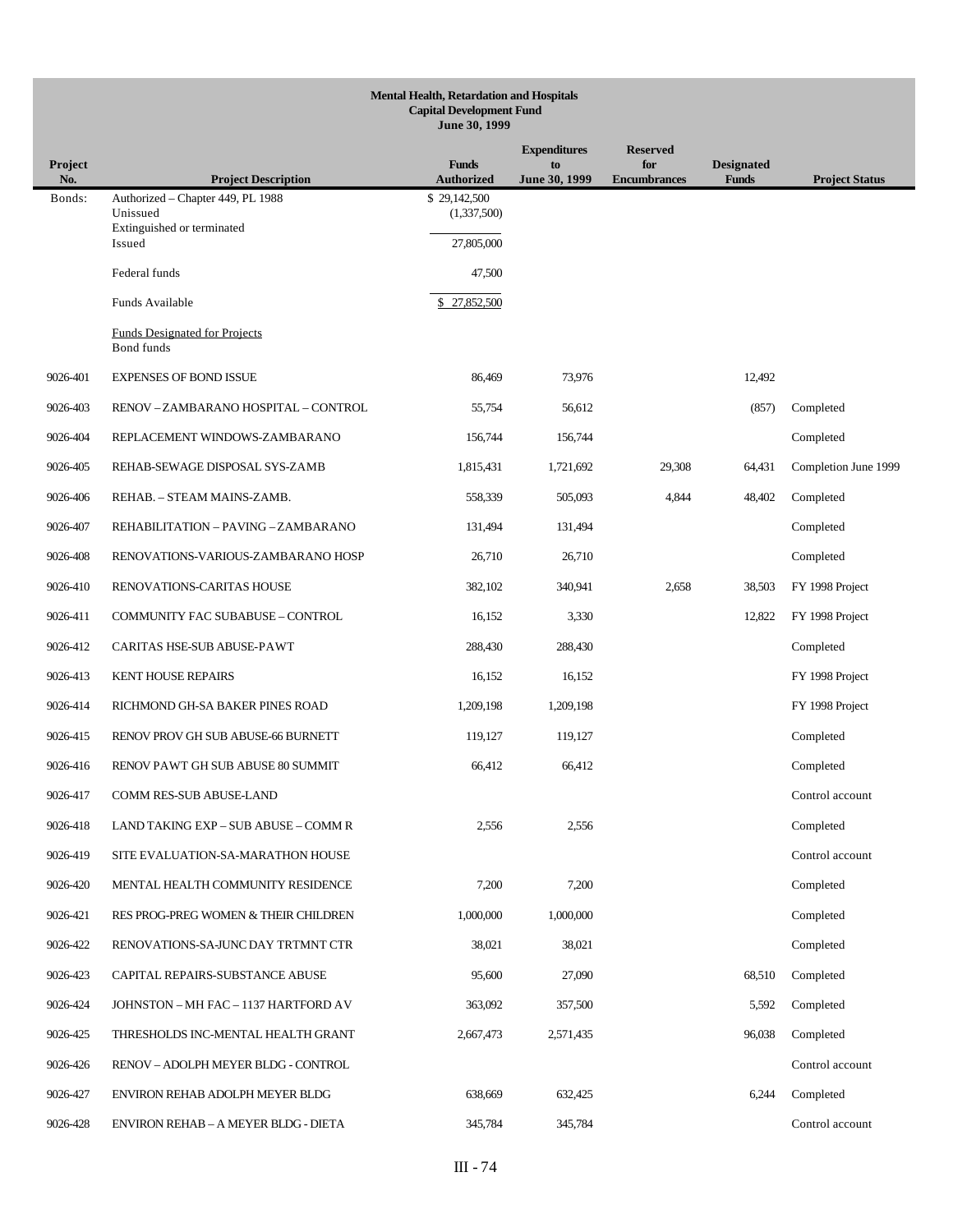| Project<br>No. | <b>Project Description</b>           | <b>Funds</b><br><b>Authorized</b> | <b>Expenditures</b><br>to<br>June 30, 1999 | <b>Reserved</b><br>for<br><b>Encumbrances</b> | <b>Designated</b><br><b>Funds</b> | <b>Project Status</b> |
|----------------|--------------------------------------|-----------------------------------|--------------------------------------------|-----------------------------------------------|-----------------------------------|-----------------------|
| 9026-429       | FURNISHINGS MH-COMMUNITY RESDNCS     | 99,798                            | 99,798                                     |                                               |                                   | Completed             |
| 9026-430       | PROV-MH APTS-HARKNESS & HARRISON STS | 250,000                           | 250,000                                    |                                               |                                   | Completed             |
| 9026-431       | M R SPECIALIZED FACILITIES - CONTROL | 4,423,821                         | 3,620,347                                  |                                               | 803,474                           | Completed             |
| 9026-432       | MR SPEC FAC SMITH PUTNAM PIKE        | 833,773                           | 833,773                                    |                                               |                                   | Completed             |
| 9026-438       | M R REGIONAL CENTERS - CONTROL       | 173,294                           |                                            |                                               | 173,294                           | Control account       |
| 9026-439       | <b>B V REGIONAL CTR GRANT - MR</b>   | 467,524                           | 467,524                                    |                                               | $\boldsymbol{0}$                  | Completed             |
| 9026-440       | CRANST CHAP REGIONAL CTR GRANT-MR    | 482,845                           | 479,368                                    |                                               | 3,476                             | Completed             |
| 9026-441       | JOHN E FOGARTY REG CTR GRANT -MR     | 513,200                           | 510,800                                    |                                               | 2,400                             | Completed             |
| 9026-442       | ADELINE LAPLANTE REG CTR GRT –MR     | 291,697                           | 216,000                                    |                                               | 75,697                            | Completion June 1998  |
| 9026-443       | JAMES L MAHER REG CTR GRT-MR         | 745,000                           | 744,395                                    |                                               | 605                               | Completed             |
| 9026-444       | NORI REGIONAL CTR GRANT-MR           | 701,795                           | 698,920                                    |                                               | 2,875                             | Completion June 1998  |
| 9026-445       | J ARTHUR TRUDEAU REG CTR GRT-MR      | 590,995                           | 590,995                                    |                                               |                                   | Completed             |
| 9026-446       | FRANK A OLEAN REG CTR GRANT-MR       | 394,439                           | 312,475                                    |                                               | 81,964                            | Completed             |
| 9026-447       | INDEPENDENT SQUARE PROJECT           | 1,470,317                         | 1,452,422                                  |                                               | 17,895                            | Control account       |
| 9026-450       | M R - GROUP HOMES - CONTROL          |                                   |                                            |                                               |                                   | Completed             |
| 9026-451       | CHARLESTOWN GH-MR-PASTEUR LANE       | 435,729                           | 435,849                                    |                                               | (120)                             | Completed             |
| 9026-452       | <b>CRANSTON GH/MR OAKLAWN AVE</b>    | 1,295                             | 1,295                                      |                                               |                                   | Completed             |
| 9026-453       | SMITHFIELD – GH/MR – 1 ROGLER FARM R | 254,259                           | 254,259                                    |                                               |                                   | Completed             |
| 9026-454       | HANDICAPPED FEAS STDY-MR-NWPT        | 12,433                            | 12,433                                     |                                               |                                   | Completed             |
| 9026-455       | BARRINGTON GH/MR 137 COUNTY RD       | 207,000                           | 207,000                                    |                                               |                                   | Completed             |
| 9026-456       | LAND PURCHASES-MR HUD                | 367,000                           | 367,000                                    |                                               |                                   | Completed             |
| 9026-457       | NORTHERN RIARC-HR GRANT-APTS         | 175,000                           | 175,000                                    |                                               |                                   | Completed             |
| 9026-458       | PROV-MR/GH-45 LEAH ST                | 65,000                            | 65,000                                     |                                               |                                   | Completed             |
| 9026-459       | <b>M H FACILITIES</b>                |                                   |                                            |                                               |                                   | Control account       |
| 9026-460       | PAWT GH-MR-125 COLUMBUS AVE          | 124,000                           | 124,000                                    |                                               |                                   | Completed             |
| 9026-461       | MR-GH-INTEGRATED GH PH11             | 1,122,366                         | 1,122,366                                  |                                               |                                   | Completed             |
| 9026-462       | MR COMM RESIDENCES (STAND)           | 113,227                           | 112,754                                    |                                               | 473                               | Completed             |
| 9026-476       | MR COMMUNITY CAPITAL REPAIRS-CONTROL | 758,507                           | 770,701                                    |                                               | (12, 194)                         | Completed             |
| 9026-480       | MR REPLACEMENT FURNITURE-CONTROL     | 955,683                           | 809,009                                    | 26,400                                        | 120,275                           | Completion June 2000  |
| 9026-490       | REHABILITATION - FAC & MAINT - CONTR | 787,481                           | 376,008                                    | 287,457                                       | 124,016                           | Completion June 2000  |
| 9026-492       | CENTRAL PWR PLNT RELIABITY PGM       | 1,797,546                         | 1,793,601                                  |                                               | 3,945                             | Completed             |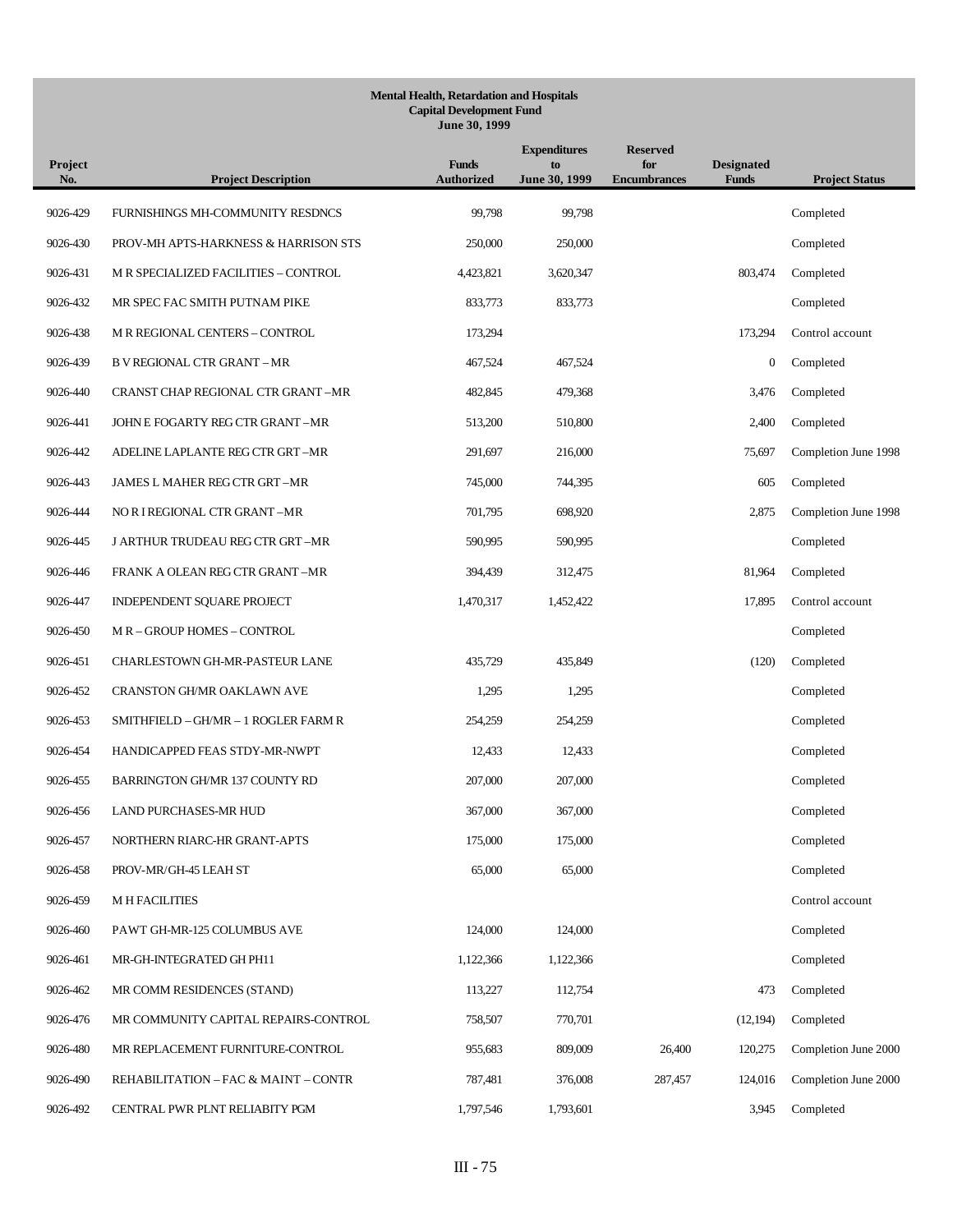| Project<br>No. | <b>Project Description</b>                                                                                                              | <b>Funds</b><br>Authorized                                       | <b>Expenditures</b><br>to<br>June 30, 1999 | <b>Reserved</b><br>for<br><b>Encumbrances</b> | <b>Designated</b><br><b>Funds</b> | <b>Project Status</b> |
|----------------|-----------------------------------------------------------------------------------------------------------------------------------------|------------------------------------------------------------------|--------------------------------------------|-----------------------------------------------|-----------------------------------|-----------------------|
| 9026-493       | RIMC BUILDINGS & IMPROVEMENTS                                                                                                           | 199,728                                                          | 200,885                                    |                                               | (1,157)                           | Completed             |
| 9026-494       | M H COMMUNITY CENTERS - CONTROL                                                                                                         | 143,638                                                          | 143,638                                    |                                               |                                   | Completed             |
| 9026-495       | THRESHOLD INC - MH GRANTS                                                                                                               | 97,201                                                           | 97,201                                     |                                               |                                   | Completed             |
| 9026-573       | Federal funds<br>ENERGY CONSERV GRT III - ZAMB HOSP                                                                                     | 47,500                                                           | 40.200                                     |                                               | 7,300                             | Completed             |
|                | <b>Total allocated</b><br>Designated but unissued<br>Total funds available<br>Less expenditures to June 30, 1999<br><b>Fund Balance</b> | 29,190,000<br>(1,337,500)<br>27,852,500<br>27,082,936<br>769,564 | \$27,082,936                               | 350,666                                       | \$1,756,398                       |                       |

Purpose:

A) \$6,000,000 for acquisition of equipment and furnishings and the construction and/or acquisition and renovation of four (4) community treatment facilities for substance abusers; for the following rehabilitation projects at Zambarano Hospital: rehabilitation and/or replacement of windows, paving, and repairs to steam mains and renovation of the hospital's sewage treatment plant;

B) \$4,650,000 for acquisition of equipment and furnishings for and construction and/or acquisition and renovation of community facilities for persons with specialized behavioral, physical, and treatment needs and for improvements to heating, ventilation, and air conditioning systems at institutional facilities;

C) \$15,737,500 for acquisition of equipment and furnishings and for the construction and/or acquisition and renovation of community group homes for retarded persons; and

D) \$2,755,000 for construction and/or renovation of existing facilities to relocate and expand storage areas, garages, and administrative offices for the Division Management and Support Services.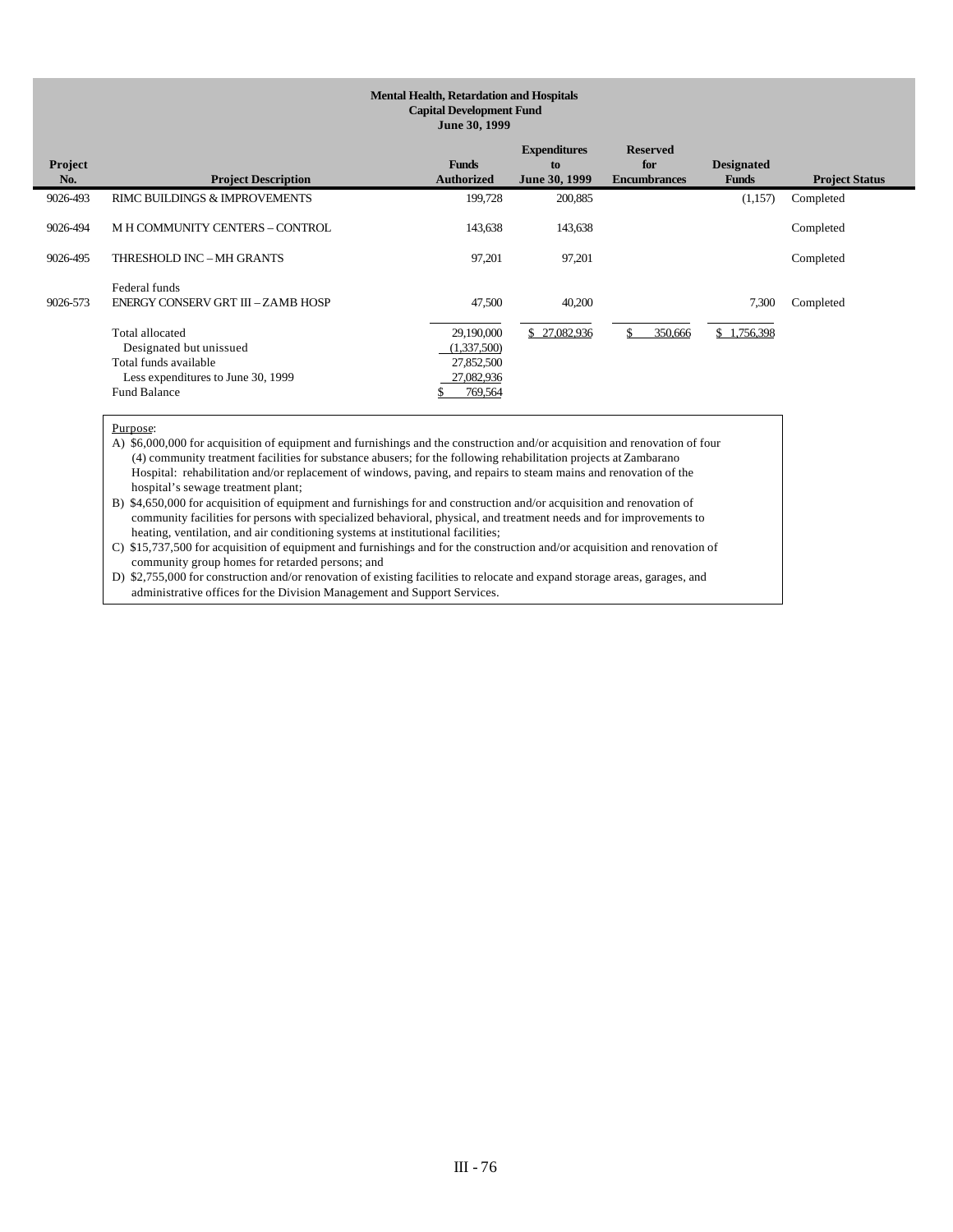| <b>Mental Health, Retardation and Hospitals</b><br><b>Capital Development Fund</b><br>June 30, 1999 |                                                                                                                                  |                                                               |                                            |                                               |                                   |                       |
|-----------------------------------------------------------------------------------------------------|----------------------------------------------------------------------------------------------------------------------------------|---------------------------------------------------------------|--------------------------------------------|-----------------------------------------------|-----------------------------------|-----------------------|
| Project<br>No.                                                                                      | <b>Project Description</b>                                                                                                       | <b>Funds</b><br><b>Authorized</b>                             | <b>Expenditures</b><br>to<br>June 30, 1999 | <b>Reserved</b><br>for<br><b>Encumbrances</b> | <b>Designated</b><br><b>Funds</b> | <b>Project Status</b> |
| Bonds:                                                                                              | Authorized - Chapter 628, PL 1988<br>Unissued<br>Extinguished or terminated<br>Issued                                            | \$<br>3,200,000<br>3,200,000                                  |                                            |                                               |                                   |                       |
|                                                                                                     | Funds Available                                                                                                                  | 3,200,000<br>\$                                               |                                            |                                               |                                   |                       |
|                                                                                                     | <b>Funds Designated for Projects</b><br>Bond funds                                                                               |                                                               |                                            |                                               |                                   |                       |
| 9026-401                                                                                            | <b>EXPENSES OF BOND ISSUE</b>                                                                                                    | 10,627                                                        | 9,656                                      |                                               | 971                               |                       |
| 9025-402                                                                                            | RES SUB ABUSE TREATMT FAC - CONTROL                                                                                              | 110,276                                                       |                                            |                                               | 110,276                           | FY 1999 Project       |
| 9025-403                                                                                            | RENOVATION-APT B-BLDG-ZAMBARANO                                                                                                  | 419,786                                                       | 419,786                                    |                                               |                                   | Completed             |
| 9025-404                                                                                            | REN-APT 'C'-SA-ZAMB                                                                                                              | 41,896                                                        | 41,896                                     |                                               |                                   | Completed             |
| 9025-405                                                                                            | MARATHON INC-SUBSTANCE ABUSE GRANT                                                                                               | 521,425                                                       | 521,425                                    |                                               |                                   | Completed             |
| 9025-406                                                                                            | CHIC-SA PROVIDENCE-272 SMITH ST                                                                                                  | 130,000                                                       | 130,000                                    |                                               |                                   | Completed             |
| 9025-407                                                                                            | URBAN LEAGUE-MINORITY ALCHLIC PRGM                                                                                               | 360,960                                                       | 360,960                                    |                                               |                                   | Completed             |
| 9025-409                                                                                            | WARWICK-SA-2020-2030 ELMWOOD AVE                                                                                                 | 787,538                                                       | 787,538                                    |                                               |                                   | Completed             |
| 9025-410                                                                                            | RES PGM - PREG WOMEN & CHILDREN                                                                                                  | 343,223                                                       | 5,804                                      |                                               | 337,418                           | Completion 2000       |
| 9025-411                                                                                            | RENOVATIONS-CARITAS HOUSE                                                                                                        | 468,661                                                       | 495,986                                    | 910                                           | (28, 235)                         | Completed             |
| 9025-412                                                                                            | <b>CAPITOL REPAIRS</b>                                                                                                           |                                                               |                                            |                                               |                                   |                       |
|                                                                                                     | Total allocated<br>Designated but unissued<br>Total funds available<br>Less expenditures to June 30, 1999<br><b>Fund Balance</b> | 3,194,392<br>5.608<br>3,200,000<br>2,773,052<br>426,948<br>\$ | \$2,773,052                                | 910<br>\$                                     | 420,430<br>\$                     |                       |

To provide funds to acquire equipment and furnishings for, and to construct and/or acquire and renovate residential substance abuse treatment facilities.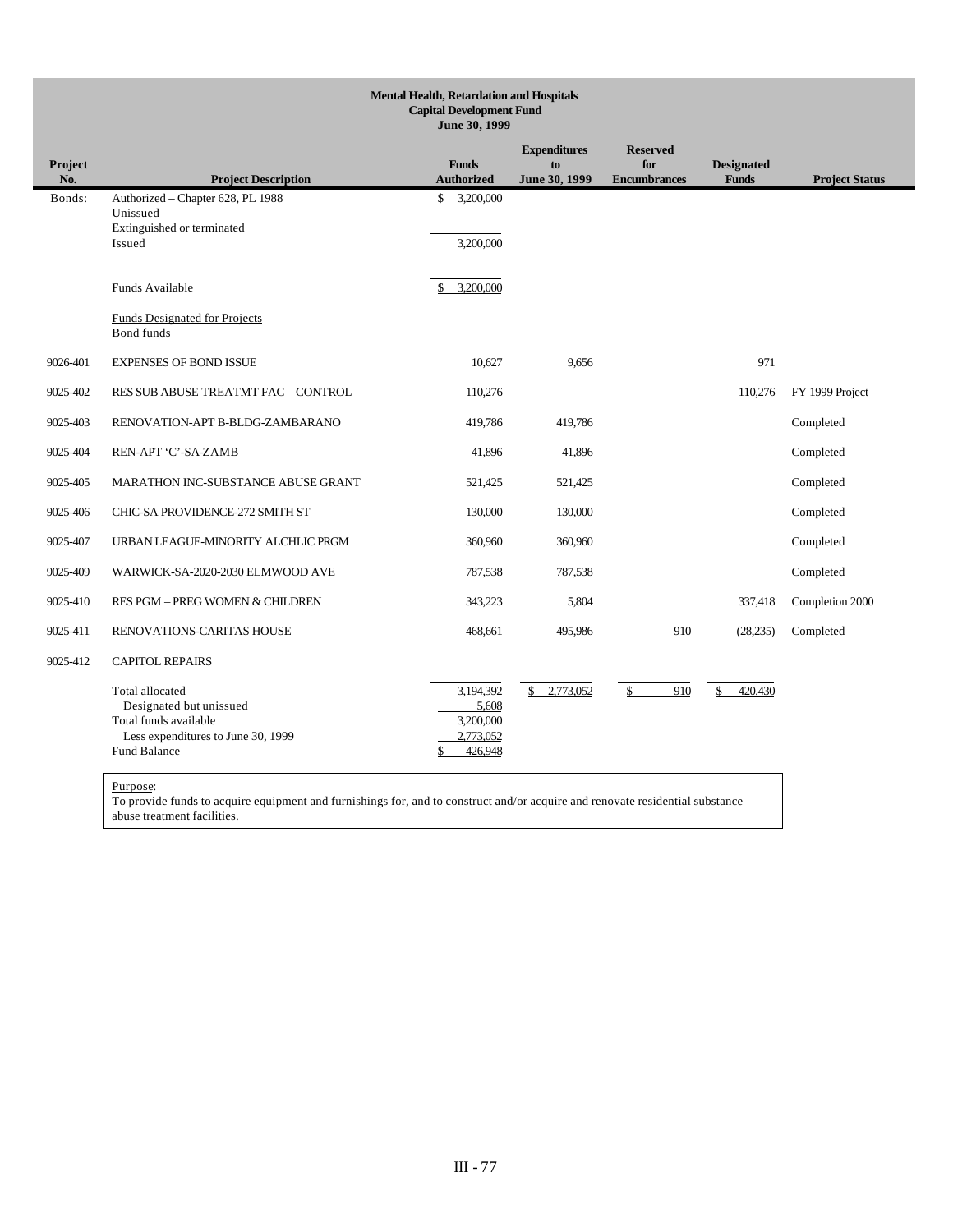|                | <b>Mental Health, Retardation and Hospitals</b><br><b>Capital Development Fund</b><br>June 30, 1999 |                                           |                     |                            |                            |                       |  |  |
|----------------|-----------------------------------------------------------------------------------------------------|-------------------------------------------|---------------------|----------------------------|----------------------------|-----------------------|--|--|
|                |                                                                                                     |                                           | <b>Expenditures</b> | <b>Reserved</b>            |                            |                       |  |  |
| Project<br>No. | <b>Project Description</b>                                                                          | <b>Funds</b><br><b>Authorized</b>         | to<br>June 30, 1999 | for<br><b>Encumbrances</b> | <b>Designated</b><br>Funds | <b>Project Status</b> |  |  |
| Bonds:         | Authorized - Chapter 552, PL 1989<br>Unissued<br>Extinguished or terminated<br>Issued               | \$17,500,000<br>(1,235,000)<br>16,265,000 |                     |                            |                            |                       |  |  |
|                | Funds Available                                                                                     | \$16,265,000                              |                     |                            |                            |                       |  |  |
|                | <b>Funds Designated for Projects</b><br>Bond funds                                                  |                                           |                     |                            |                            |                       |  |  |
| 9026-901       | <b>EXPENSES OF BOND ISSUE</b>                                                                       | 70,880                                    | 37,998              |                            | 32,882                     |                       |  |  |
| 9026-920       | COMMUNITY CENTERS CONTROL                                                                           |                                           |                     |                            |                            | Control account       |  |  |
| 9026-921       | BLACKSTONE VALLEY CENTER GRANT                                                                      | 199,000                                   |                     |                            | 199,000                    | Control account       |  |  |
| 9026-922       | <b>CRANSTON CHAPTER CENTER GRANT</b>                                                                | 199,000                                   |                     |                            | 199,000                    | Control account       |  |  |
| 9026-923       | JOHN E FOGARTY CENTER GRANT                                                                         | 278,600                                   | 278,600             |                            |                            | Completed             |  |  |
| 9026-924       | <b>J ARTHUR TRUDEAU CENTER GRANT</b>                                                                | 527,350                                   | 524,395             |                            | 2,955                      | Completed             |  |  |
| 9026-925       | NRI CENTER GRANT                                                                                    | 245,857                                   | 245,857             |                            |                            | Completed             |  |  |
| 9026-926       | ADELINE LAPLANTE CNTR GRT                                                                           | 630,306                                   |                     |                            | 630,306                    | Completed             |  |  |
| 9026-927       | <b>JAMES L MAHER CENTER GRANT</b>                                                                   | 288,550                                   | 265,673             |                            | 22,877                     | Completed             |  |  |
| 9026-928       | FRANK OLEAN CENTER GRANT                                                                            | 198,500                                   | 26,207              |                            | 172,293                    | Completed             |  |  |
| 9026-929       | INDEPENDENCE SQUARE                                                                                 | 248,750                                   | 248,750             |                            |                            | Completed             |  |  |
| 9026-931       | COMMUNITY GROUP HOMES-MR-CONTROL                                                                    | 54,997                                    |                     |                            | 54,997                     | Control account       |  |  |
| 9026-932       | MR-GH-INTEGRATED GH INC                                                                             | 3,286,146                                 | 3,289,146           |                            |                            | Completed             |  |  |
| 9026-933       | <b>FURNITURE &amp; FURNISHINGS - GH-MR</b>                                                          | 440,087                                   | 438,659             |                            | 1,427                      | Completed             |  |  |
| 9026-934       | LAND PURCHASE-MR-COMMUNITY FACILITY                                                                 | 891,274                                   | 891,274             |                            |                            | Completed             |  |  |
| 9026-935       | CRANSTON- GH/MR - 199 GLENN HILLS RD                                                                | 162,188                                   | 162,188             |                            |                            | Completed             |  |  |
| 9026-936       | MR - GH - INTEGRATED GH - PHASE                                                                     | 1,189,400                                 | 1,189,400           |                            |                            | Completed             |  |  |
| 9026-937       | CAPITAL REPAIRS-MR COMMUNITY FACILITIES                                                             | 303,059                                   | 140,306             |                            | 158,553                    | Completed             |  |  |
| 9026-940       | MR COMM RESIDENCES (STAND)                                                                          | 85,444                                    | 85,444              |                            |                            | Completed             |  |  |
| 9026-946       | RESIDENTIAL ARRANGEMENTS-MR-CONTROL                                                                 |                                           |                     |                            |                            | Control account       |  |  |
| 9026-947       | <b>GH/MR INTEGRATES GH PH II</b>                                                                    | 1,598,363                                 | 1,598,363           |                            |                            | Completed             |  |  |
| 9026-948       | OTHER SPECIAL ARRANGEMENTS                                                                          | 345,949                                   | 357,810             |                            | (11, 861)                  | Completion June 2000  |  |  |
| 9026-949       | ACCESS TO INDEPENDENCE II PROGRAM                                                                   | 365,543                                   | 330,000             |                            | 35,543                     | Completed             |  |  |
| 9026-955       | DEVELOP DISABLES                                                                                    | 10,000                                    | 37,022              |                            | (27,022)                   | Completion June 2000  |  |  |
| 9026-965       | HOUSING UNITS/RES SRUS-MH-CONTROL                                                                   | 93,913                                    | 73,913              |                            | 20,000                     | Control account       |  |  |
| 9026-966       | THRESHOLDS INC MH GRANT                                                                             | 1,185,462                                 | 1,097,255           |                            | 88,207                     | Completed             |  |  |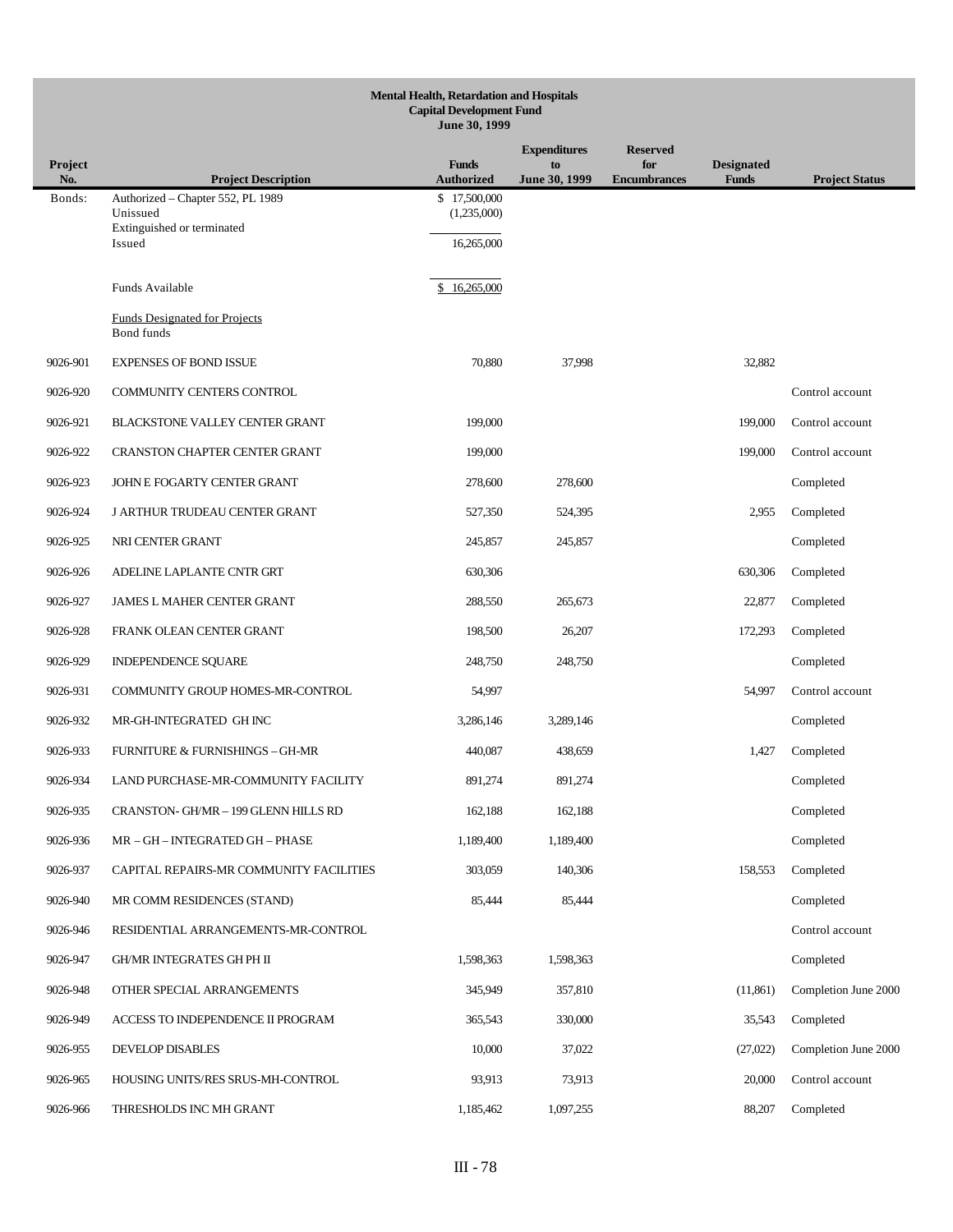## **Mental Health, Retardation and Hospitals Capital Development Fund June 30, 1999 Project No. Project Description Funds Authorized Expenditures to June 30, 1999 Reserved for Encumbrance Designated Funds Project Status** 9026-967 PAWT MH APTS-BENEFIT ST GRANT Control account 9026-975 COMMUNITY MH CENTERS-CONTROL 596,250 623,250 (27,000) Completion June 2000 9026-976 FURNISHINGS-MH COMMUNITY FACILITIES 99,940 99,940 Completed 9026-977 PAWT-MH BACON ST GRANTS 165,791 165,791 165,791 Completed 9026-978 FURNISHINGS MH COMMUNITY RES 66,864 66,864 Completed 9026-979 COMMUNITY MH FACILITIES CONTROL Control account 9026-980 TRAUMATIC BRAIN INJURED-GH-CONTROL 125,000 26,396 98,604 Project Cancelled 9026-989 RENOVATIONS – SIMPSON HALL 351,477 351,477 Completed 9026-990 DCYF-HARMONY HILL 500,000 500,000 500,000 9026-991 DOA – HANDICAPPED ACCESS 2,000,000 927,920 82,241 989,839 Completion June 1998 9026-992 RENOVATIONS-MATHIAS BLDG 21,023 21,023 Completion June 2000 9026-995 RIHMFC GRANT - MH 675,037 682,721 7,685 (15,370) Completed  $\overline{a}$ Total allocated 17,500,000  $\frac{17,500,000}{2}$   $\frac{14,759,621}{2}$   $\frac{14,759,621}{2}$   $\frac{14,759,621}{2}$   $\frac{14,759,621}{2}$   $\frac{14,759,621}{2}$   $\frac{14,759,621}{2}$   $\frac{14,759,621}{2}$   $\frac{14,759,621}{2}$   $\frac{14,759,621}{2}$   $\frac{1$ Designated but unissued Total funds available 16,265,000<br>Less expenditures to June 30, 1999 14,759,621 Less expenditures to June 30, 1999<br>
und Balance<br>  $\frac{14,759,621}{\$}$ Fund Balance

### Purpose:

A) \$2,000,000 to provide funds to the Department of Administration to continue the State's program of providing barrier free accessibility to State-owned facilities;

B) \$15,500,000 to provide funds for the construction, acquisition, and/or renovations and repairs to community facilities for the retarded, developmentally disabled technological dependent, mentally ill, and traumatic brain injured, or the provision of grants for the same purposes, and for the purchase of equipment and furnishings for these facilities.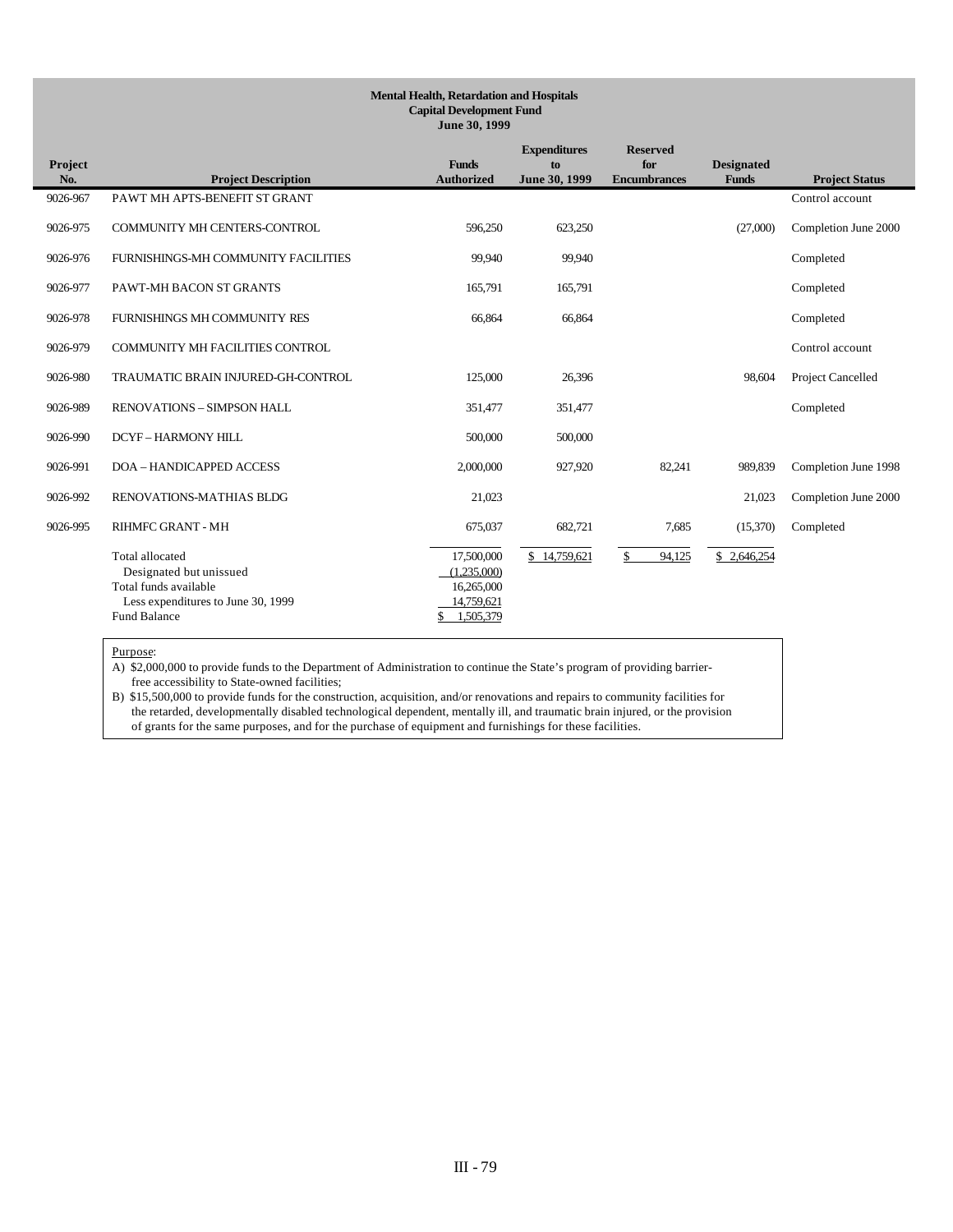|                       | <b>Mental Health, Retardation and Hospitals</b><br><b>Capital Development Fund</b><br>June 30, 1999 |                                            |                                            |                                               |                                   |                       |  |  |
|-----------------------|-----------------------------------------------------------------------------------------------------|--------------------------------------------|--------------------------------------------|-----------------------------------------------|-----------------------------------|-----------------------|--|--|
| <b>Project</b><br>No. | <b>Project Description</b>                                                                          | <b>Funds</b><br><b>Authorized</b>          | <b>Expenditures</b><br>to<br>June 30, 1999 | <b>Reserved</b><br>for<br><b>Encumbrances</b> | <b>Designated</b><br><b>Funds</b> | <b>Project Status</b> |  |  |
| Bonds:                | Authorized - Chapter 434, PL 1990<br>Unissued<br>Extinguished or terminated<br>Issued               | \$41,850,000<br>(21,610,000)<br>20,240,000 |                                            |                                               |                                   |                       |  |  |
|                       | Funds Available                                                                                     | \$ 20,240,000                              |                                            |                                               |                                   |                       |  |  |
|                       | <b>Funds Designated for Projects</b><br><b>Bond funds</b>                                           |                                            |                                            |                                               |                                   |                       |  |  |
| 9026-001              | <b>EXPENSES OF BOND ISSUE</b>                                                                       | 174,388                                    | 44,939                                     |                                               | 129,450                           |                       |  |  |
| 9026-003              | CSLA                                                                                                |                                            |                                            |                                               |                                   | Control account       |  |  |
| 9026-004              | MENTAL RETARDATION-CONTROL                                                                          |                                            |                                            |                                               |                                   | Control account       |  |  |
| 9026-005              | COMMUNITY RES-MR CONTROL                                                                            | 8,892,795                                  |                                            |                                               | 8,892,795                         | Control account       |  |  |
| 9026-006              | UNITED CEREBRAL PALSY OF RI-DR                                                                      | 400,000                                    |                                            |                                               | 400,000                           | Control account       |  |  |
| 9026-007              | WARWICK GH/MR - 250 COMMONWEALTH                                                                    | 125,000                                    | 125,000                                    |                                               |                                   | Completed             |  |  |
| 9026-008              | PROV GH/MR - 212 LEAH ST                                                                            | 15,000                                     | 13,700                                     |                                               | 1,300                             | Completed             |  |  |
| 9026-009              | REN MR VETERANS PLACE - EXETER                                                                      | 140,000                                    | 140,000                                    |                                               |                                   | Completed             |  |  |
| 9026-017              | TRAUMATIC BRAIN INJURED COMM RESIDEN                                                                |                                            |                                            |                                               |                                   | Control account       |  |  |
| 9026-021              | MR - COMM SPEC LIVING ARRANGEMENTS                                                                  | 750,000                                    | 824,702                                    |                                               | (74, 702)                         | Completed             |  |  |
| 9026-022              | FURNISHINGS - MR COMM FAC                                                                           | 150,000                                    |                                            |                                               | 150,000                           | Control account       |  |  |
| 9026-023              | <b>INTEGRATED GROUP HOMES PHASE II</b>                                                              | 414,820                                    | 414,820                                    |                                               |                                   | Completed             |  |  |
| 9026-024              | CAPITAL REPAIRS - MR COMM FAC                                                                       | 1,542,500                                  | 920,820                                    | 20,681                                        | 600,999                           | Completion June 2001  |  |  |
| 9026-025              | MR-SPECIALIZED CARE FACILITY                                                                        | 300,000                                    | 300,000                                    |                                               |                                   | Completed             |  |  |
| 9026-026              | BLACKSTONE VALLEY REGIONAL CENTER GRANT                                                             | 200,000                                    | 75,000                                     |                                               | 125,000                           | Completed             |  |  |
| 9026-028              | DEV DIS-MR GROUP HOME-CONTROL                                                                       | 830,000                                    | 692,974                                    |                                               | 137,026                           | Completion June 2000  |  |  |
| 9026-029              | COMP DATA BASE - MR COMM FAC                                                                        | 398,000                                    |                                            |                                               | 398,000                           | Completion June 2000  |  |  |
| 9026-030              | TRUDEAU CNTR WARW-CAPITAL IMP                                                                       | 290,000                                    | 290,000                                    |                                               |                                   | Completed             |  |  |
| 9026-031              | SUBSTANCE ABUSE - CONTROL                                                                           |                                            |                                            |                                               |                                   | Control account       |  |  |
| 9026-032              | <b>CARITAS HOUSE</b>                                                                                | 285,000                                    | 285,000                                    |                                               |                                   | Completed             |  |  |
| 9026-033              | TALBOT HOUSE - SUB ABUSE                                                                            | 1,753,366                                  | 1,712,967                                  |                                               | 40,399                            | Completed             |  |  |
| 9026-034              | KENT HSE - SA - GH - ELMWOOD AV - WA                                                                | 158,960                                    | 158,960                                    |                                               |                                   | Completed             |  |  |
| 9026-035              | SUB ABUSE-COMM FAC CONTROL                                                                          |                                            |                                            |                                               |                                   | Control account       |  |  |
| 9026-038              | RES PROG - PREG WOMEN & CHILDREN                                                                    | 343,723                                    | 343,723                                    |                                               |                                   | Completed             |  |  |
| 9026-039              | CAP IMP-MAP HALFWAY HOUSE                                                                           | 89,250                                     | 89,250                                     |                                               |                                   | Completed             |  |  |
| 9026-040              | CAP IMP-MARATHON HOUSE                                                                              | 200,000                                    | 200,000                                    |                                               |                                   | Completed             |  |  |
| 9026-041              | CAPITAL IMP - KING HOUSE                                                                            | 800,493                                    | 3,739                                      | 47,795                                        | 748,959                           | Completion June 2000  |  |  |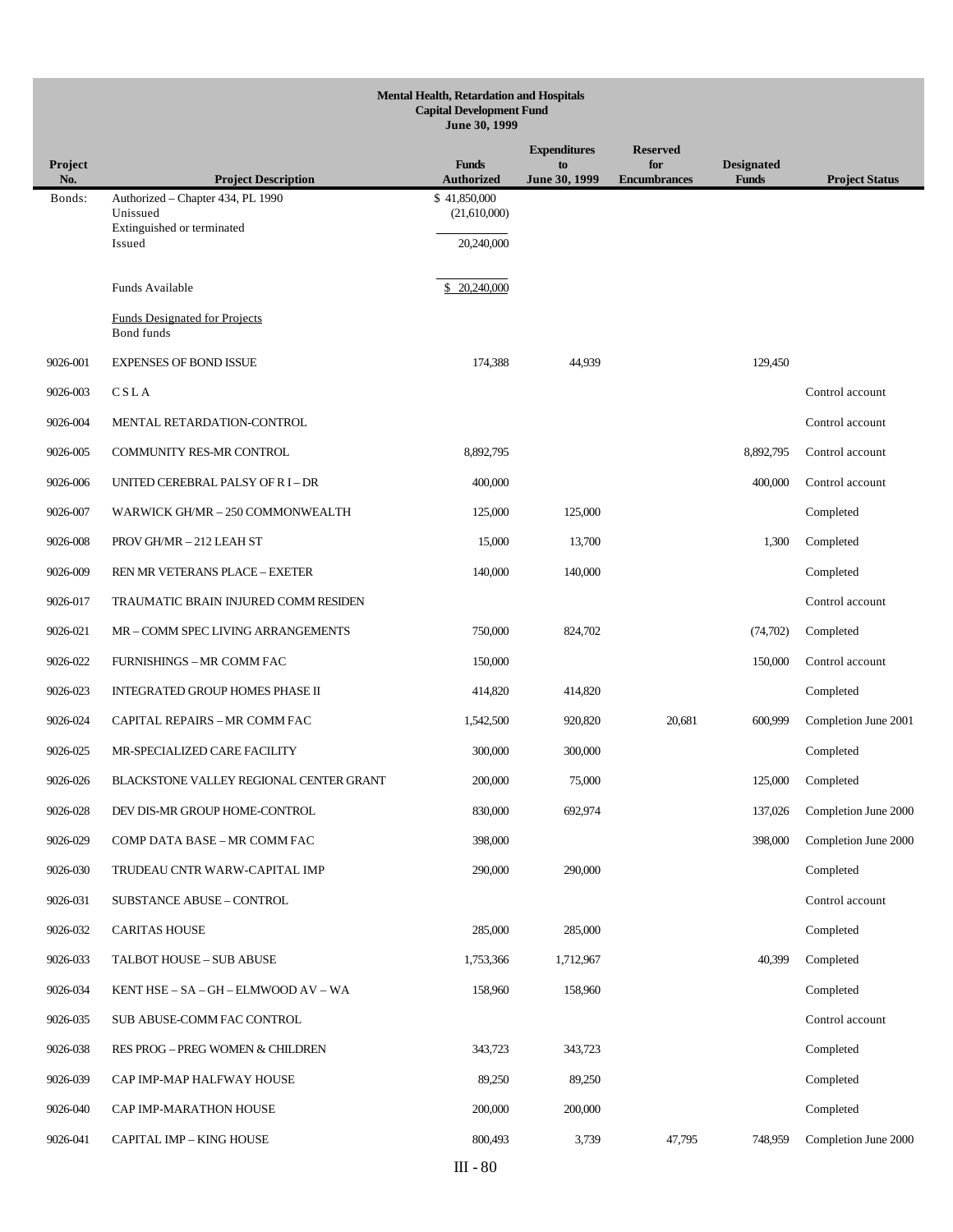| Project<br>No. | <b>Project Description</b>                                                                                                | <b>Funds</b><br><b>Authorized</b>                                         | <b>Expenditures</b><br>to<br>June 30, 1999 | <b>Reserved</b><br>for<br><b>Encumbrances</b> | <b>Designated</b><br><b>Funds</b> | <b>Project Status</b> |
|----------------|---------------------------------------------------------------------------------------------------------------------------|---------------------------------------------------------------------------|--------------------------------------------|-----------------------------------------------|-----------------------------------|-----------------------|
| 9026-042       | <b>CAPITAL REPAIR - SA</b>                                                                                                | 589.619                                                                   | 222,498                                    | 4,875                                         | 362,246                           | Completion 2000       |
| 9026-043       | SUBSTANCE ABUSE CONTROL                                                                                                   | 55,000                                                                    | 55,000                                     |                                               |                                   | Completed             |
| 9026-044       | DCYF SUBSTANCE ABUSE BLDG 7                                                                                               | 796,000                                                                   | 796,000                                    | 25,423                                        | (25, 423)                         | Completed             |
| 9026-045       | <b>GALILEE MISSION (SA)</b>                                                                                               | 60,000                                                                    | 60,000                                     |                                               |                                   | Completed             |
| 9026-046       | PREGNANT WOMEN AND THEIR CHILDREN                                                                                         | 1,148,777                                                                 | 105,404                                    | 1,146                                         | 1,042,227                         | Completion June 2000  |
| 9026-048       | MR COMM RESIDENCES (STAND)                                                                                                | 335,180                                                                   | 335,180                                    |                                               |                                   | Completed             |
| 9026-050       | MENTAL HEALTH-CONTROL                                                                                                     |                                                                           |                                            |                                               |                                   | Control account       |
| 9026-051       | MH COMM CNTRS-CONST CONTROL                                                                                               | 3,143,523                                                                 | 391,210                                    |                                               | 2,752,313                         | Completion June 2000  |
| 9026-052       | EQUIPMENT 0 RIMC/IMH                                                                                                      | 139,621                                                                   | 137,839                                    | 3,689                                         | (1,907)                           | Completed             |
| 9026-053       | HARMONY HILL SCH - CAP DEV                                                                                                | 248,750                                                                   | 248,750                                    |                                               |                                   | Completed             |
| 9026-054       | ST ALOYISIUS SCHOOL                                                                                                       | 995,000                                                                   |                                            |                                               | 995,000                           | See Note 1            |
| 9026-055       | MH GROUP HOMES-CONTROL                                                                                                    | 7,143,806                                                                 | 283,037                                    |                                               | 6,860,769                         | Future use            |
| 9026-056       | <b>IMH REPAIRS</b>                                                                                                        | 337,979                                                                   | 331,993                                    |                                               | 5,987                             | Completed             |
| 9026-057       | THRESHOLDS INC-MH GRANTS                                                                                                  | 24,090                                                                    | 480,332                                    |                                               | (456,242)                         | Completed             |
| 9026-058       | COMMUNITY M H CENTERS-GRANT                                                                                               | 193,807                                                                   | 193,807                                    |                                               |                                   | Completed             |
| 9026-059       | MENTAL HEALTH GROUP HOMES                                                                                                 | 559,414                                                                   | 559,414                                    |                                               |                                   | Completion June 2000  |
| 9026-060       | <b>RIHMFC GRANT</b>                                                                                                       | 895,260                                                                   | 279,849                                    |                                               | 615,411                           |                       |
| 9026-076       | CAP REPAIRS - MH COMM FAC                                                                                                 | 1,073,174                                                                 | 91,490                                     |                                               | 981,683                           | Control account       |
| 9026-077       | MR COMMUNITY FACIL-CONTROL                                                                                                | 581,623                                                                   |                                            |                                               | 581,623                           | Control account       |
| 9026-078       | HOPKINTON DAY ACTIVITY CENTER                                                                                             | 212,387                                                                   | 211,735                                    |                                               | 652                               | Completed             |
| 9026-079       | <b>RESIDENTIAL OPTIONS - MR</b>                                                                                           | 1,477,709                                                                 | 1,477,709                                  |                                               |                                   | Completed             |
| 9026-080       | REHAB WTR TREATMENT FAC-ZAMBARANO                                                                                         | 441,311                                                                   | 365,195                                    |                                               | 76,116                            | Completion 2000       |
| 9026-081       | <b>RESIDENTIAL OPTIONS - MR</b>                                                                                           | 1,020,000                                                                 | 1,006,209                                  | 57,389                                        | (43,598)                          | Completed             |
| 9026-082       | ACCESS TO INDEPENDENCE                                                                                                    | 508,425                                                                   |                                            |                                               | 508,425                           |                       |
| 9026-090       | ALZHEIMERS DISEASE FAC-GH-GRANT                                                                                           | 1,243,750                                                                 | 1,243,750                                  |                                               |                                   | Completed             |
| 9026-091       | TRAUMATIC BRAIN INJURED GRANT                                                                                             | 372,500                                                                   | 372,500                                    |                                               |                                   | Completed             |
| 9026-099       | RIMC FACILITIES REPAIR                                                                                                    |                                                                           |                                            |                                               |                                   | Control account       |
|                | Total allocated<br>Designated but unissued<br>Total funds available<br>Less expenditures to June 30, 1999<br>Fund Balance | 41,850,000<br>(21,610,000)<br>20,240,000<br>15,884,494<br>4,355,506<br>\$ | \$15,884,494                               | \$<br>160,998                                 | \$25,804,508                      |                       |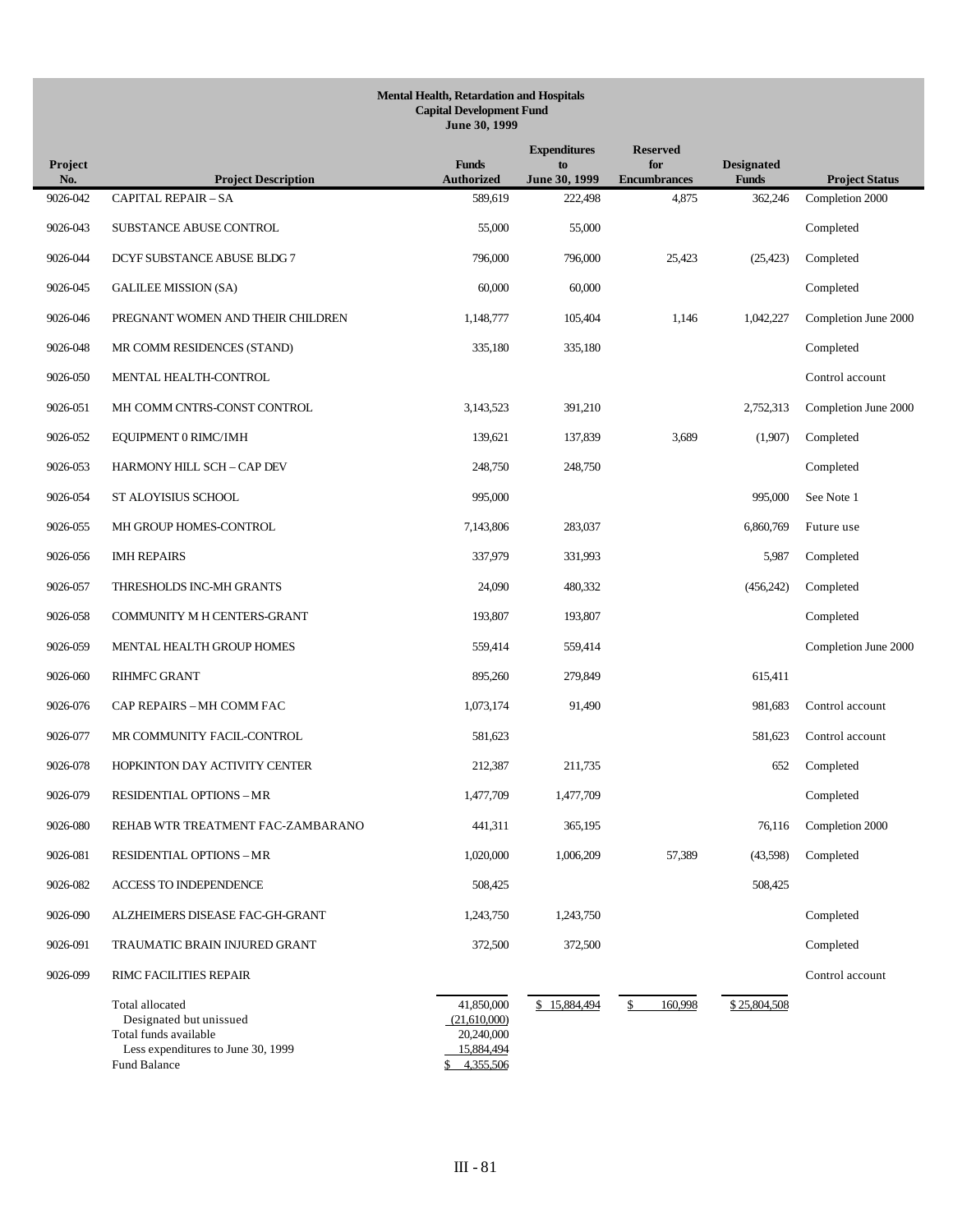|                |                                                                                                                                                                                                                                                                                                                                                                                                                                                                                                                                                                 | JUNE 30, 1999                     |                                            |                                               |                                   |                       |
|----------------|-----------------------------------------------------------------------------------------------------------------------------------------------------------------------------------------------------------------------------------------------------------------------------------------------------------------------------------------------------------------------------------------------------------------------------------------------------------------------------------------------------------------------------------------------------------------|-----------------------------------|--------------------------------------------|-----------------------------------------------|-----------------------------------|-----------------------|
| <b>Project</b> | <b>Project Description</b>                                                                                                                                                                                                                                                                                                                                                                                                                                                                                                                                      | <b>Funds</b><br><b>Authorized</b> | <b>Expenditures</b><br>to<br>June 30, 1999 | <b>Reserved</b><br>for<br><b>Encumbrances</b> | <b>Designated</b><br><b>Funds</b> | <b>Project Status</b> |
|                |                                                                                                                                                                                                                                                                                                                                                                                                                                                                                                                                                                 |                                   |                                            |                                               |                                   |                       |
|                | Purpose:<br>A) \$19,500,000 to provide funds to funds to acquire and/or construct, expand, and/or renovate community centers and structures for<br>the purpose of developing residential alternatives including, but not limited to, community group homes, supervised<br>apartments, family and other cooperative living arrangements for persons with mental retardation, developmental<br>disabilities and technological dependencies and to provide funds to acquire equipment and furnishings for these facilities<br>and/or grants for the same purposes; |                                   |                                            |                                               |                                   |                       |
|                | B) \$630,000,000 to provide funds to construct, acquire, expand, and/or renovate new or existing treatment facilities for<br>substance abusers and to provide funds to acquire equipment and furnishings for these facilities and/or grants for the<br>same purposes;                                                                                                                                                                                                                                                                                           |                                   |                                            |                                               |                                   |                       |
|                | C) \$14,750,000 to provide funds to repair portions of the Institute of Mental Health, to repair and develop community<br>residential alternatives, to repair and renovate or develop new or existing residential facilities for emotionally disturbed and<br>behaviorally disordered children and to expand the physical plants of regional mental health centers and/or for grants for<br>the same purposes;                                                                                                                                                  |                                   |                                            |                                               |                                   |                       |
|                | D) \$1,250,000 to provide funds to construct and/or acquire or develop a facility to provide transitional accommodations,<br>including respite care, for people afflicted with or suffering from Alzheimer's Disease and related disorders and to acquire<br>equipment and furnishings for these facilities and/or grants for the same purposes.                                                                                                                                                                                                                |                                   |                                            |                                               |                                   |                       |

Note: 1 – St. Aloyisius School has closed since these funds were allocated. The funds may be reallocated to another project that meets the requirements of the authorizing referendum.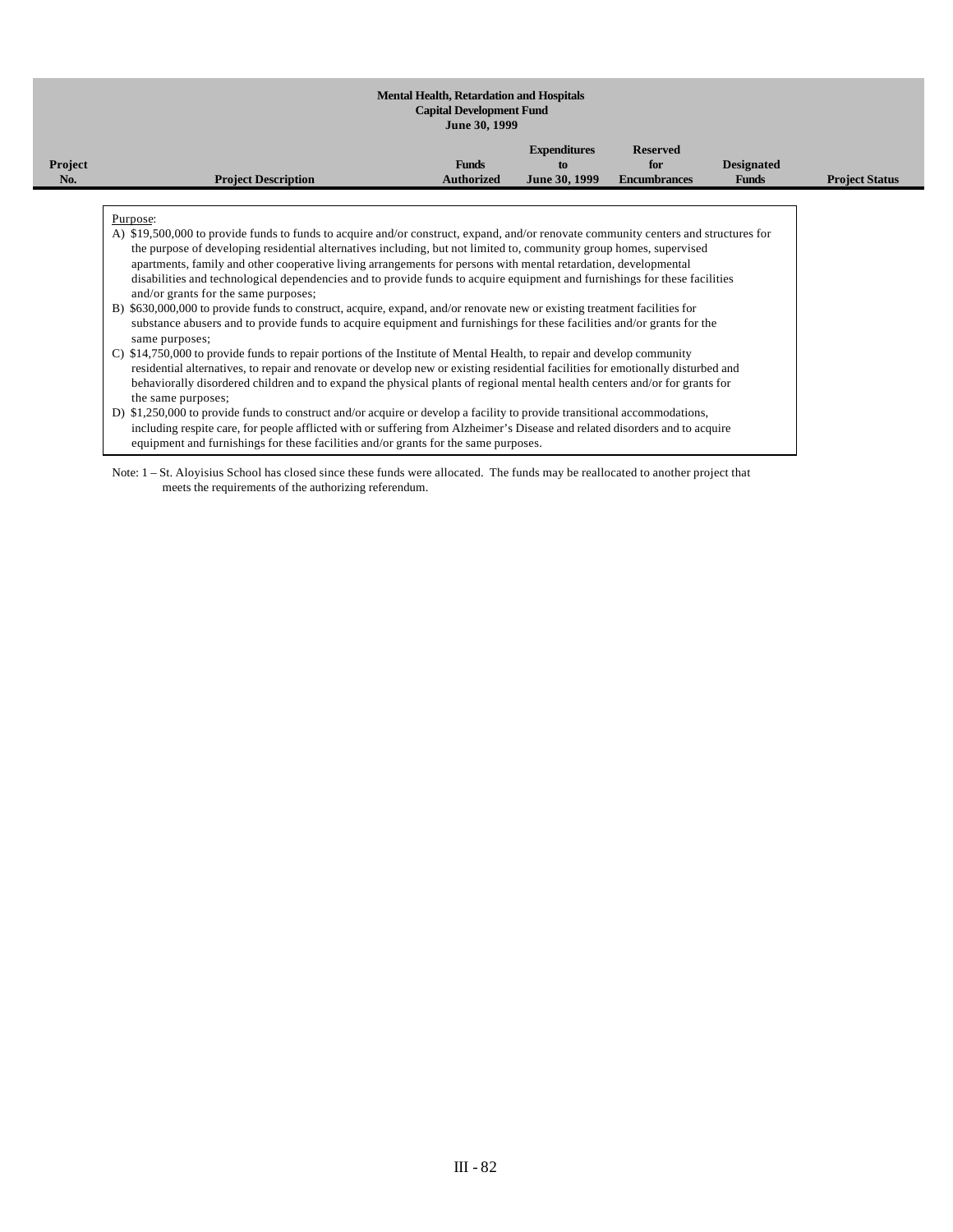| <b>Department of Transportation</b><br><b>Capital Development Fund</b><br>June 30, 1999 |                                                           |                                   |                     |                            |                                   |                       |
|-----------------------------------------------------------------------------------------|-----------------------------------------------------------|-----------------------------------|---------------------|----------------------------|-----------------------------------|-----------------------|
|                                                                                         |                                                           |                                   | <b>Expenditures</b> | <b>Reserved</b>            |                                   |                       |
| Project<br>No.                                                                          | <b>Project Description</b>                                | <b>Funds</b><br><b>Authorized</b> | to<br>June 30, 1999 | for<br><b>Encumbrances</b> | <b>Designated</b><br><b>Funds</b> | <b>Project Status</b> |
| Bonds:                                                                                  | Authorized - Chapter 150, PL 1977<br>Unissued             | \$41,500,000                      |                     |                            |                                   |                       |
|                                                                                         | Extinguished or terminated<br>Issued                      | 41,500,000                        |                     |                            |                                   |                       |
|                                                                                         | Federal funds                                             | 8,286,844                         |                     |                            |                                   |                       |
|                                                                                         | Funds Available                                           | \$49,786,844                      |                     |                            |                                   |                       |
|                                                                                         | <b>Funds Designated for Projects</b><br><b>Bond funds</b> |                                   |                     |                            |                                   |                       |
| 9016-701                                                                                | <b>EXPENSES OF BOND ISSUE 1977</b>                        | 106,703                           | 106,703             |                            |                                   | Completed             |
| 9016-702                                                                                | NON-INTERSTATE HIWAY CONTRL                               | 26,000,000                        | 26,000,000          |                            |                                   | Completed             |
| 9016-703                                                                                | HIGHWAY REHABLTATN CONTROL                                | 6,000,000                         | 6,000,000           |                            |                                   | Completed             |
| 9016-704                                                                                | STATE REHAB PROJECTS (100%) CONTRL                        | 3,940,331                         | 3,940,331           |                            |                                   | Completed             |
| 9016-705                                                                                | MAINTENANCE GARAGES CONTROL                               |                                   |                     |                            |                                   | Completed             |
| 9016-706                                                                                | <b>WESTERLY GARAGE</b>                                    | 250,000                           | 250,000             |                            |                                   | Completed             |
| 9016-707                                                                                | REHAB EXISTING MAINT GARAGES                              | 449,763                           | 449,762             |                            |                                   | Completed             |
| 9016-720                                                                                | AERONAUTICS IMPRVMNTS CONTRL                              |                                   |                     |                            |                                   | Control account       |
| 9016-721                                                                                | LAND ACQUISITION & IMPRVMNT-STATE                         | 197,269                           | 197,269             |                            |                                   | Completed             |
| 9016-722                                                                                | NON-SKID RUNWAY SURFACE-STATE                             | 53,539                            | 53,539              |                            |                                   | Completed             |
| 9016-723                                                                                | CRASH-FIRE EQUIPMENT-STATE                                | 50,258                            | 50,258              |                            |                                   | Completed             |
| 9016-724                                                                                | SNOW REMOVAL EQUIPMENT (10%)                              | 43,830                            | 43,830              |                            |                                   | Completed             |
| 9016-725                                                                                | AIRPORT TERMINAL BLDG IMPROVEMENT                         | 1,233,652                         | 1,233,652           |                            |                                   | Completed             |
| 9016-726                                                                                | NO CENTRAL AIRPT IMPROVMTS                                | 351,773                           | 351,773             |                            |                                   | Completed             |
| 9016-727                                                                                | WESTERLY AIRPORT IMPROVEMENTS                             | 165,685                           | 165,685             |                            |                                   | Completed             |
| 9016-728                                                                                | NEWPORT AIRPORT IMPROVEMENTS                              | 54,742                            | 54,742              |                            |                                   | Completed             |
| 9016-729                                                                                | RESIDENTIAL SOUND PROOFING PH I                           | 37,209                            | 450                 |                            | 36,759                            | Completed             |
| 9016-730                                                                                | RESIDENTIAL SOUND PROOFING PH I                           | 12,043                            | 12,043              |                            |                                   | Control account       |
| 9016-751                                                                                | NEWPORT SECNDRY BRANCH ACQ STATE                          | 185,904                           | 185,904             |                            |                                   | Completed             |
| 9016-752                                                                                | RLRD BRIDGE REHABILITATION                                | 205,067                           | 205,067             |                            |                                   | Completed             |
| 9016-753                                                                                | EAST JUNCTION ACQUISITION                                 | 280,118                           | 280,118             |                            |                                   | Completed             |
| 9016-754                                                                                | RAIL PLANNING-STATE                                       | 53,881                            | 53,520              |                            | 361                               | Completed             |
| 9016-755                                                                                | WASHINGTON SECONDARY BRANCH-STATE                         | 65,468                            | 65,986              | 3,177                      | (3,696)                           | Completed             |
| 9016-756                                                                                | TRACK RELOCATION-STATE                                    | 112,780                           | 112,083             |                            | 696                               | Completed             |
| 9016-757                                                                                | RAIL SERVICE ASSISTANCE-STATE                             | 38,215                            | 23,649              |                            | 14,566                            | Completed             |
| 9016-778                                                                                | ALTERNATIVE FUELS ASSISTANCE - STATE                      | 17,013                            | 14,768              |                            | 2,245                             | Completed             |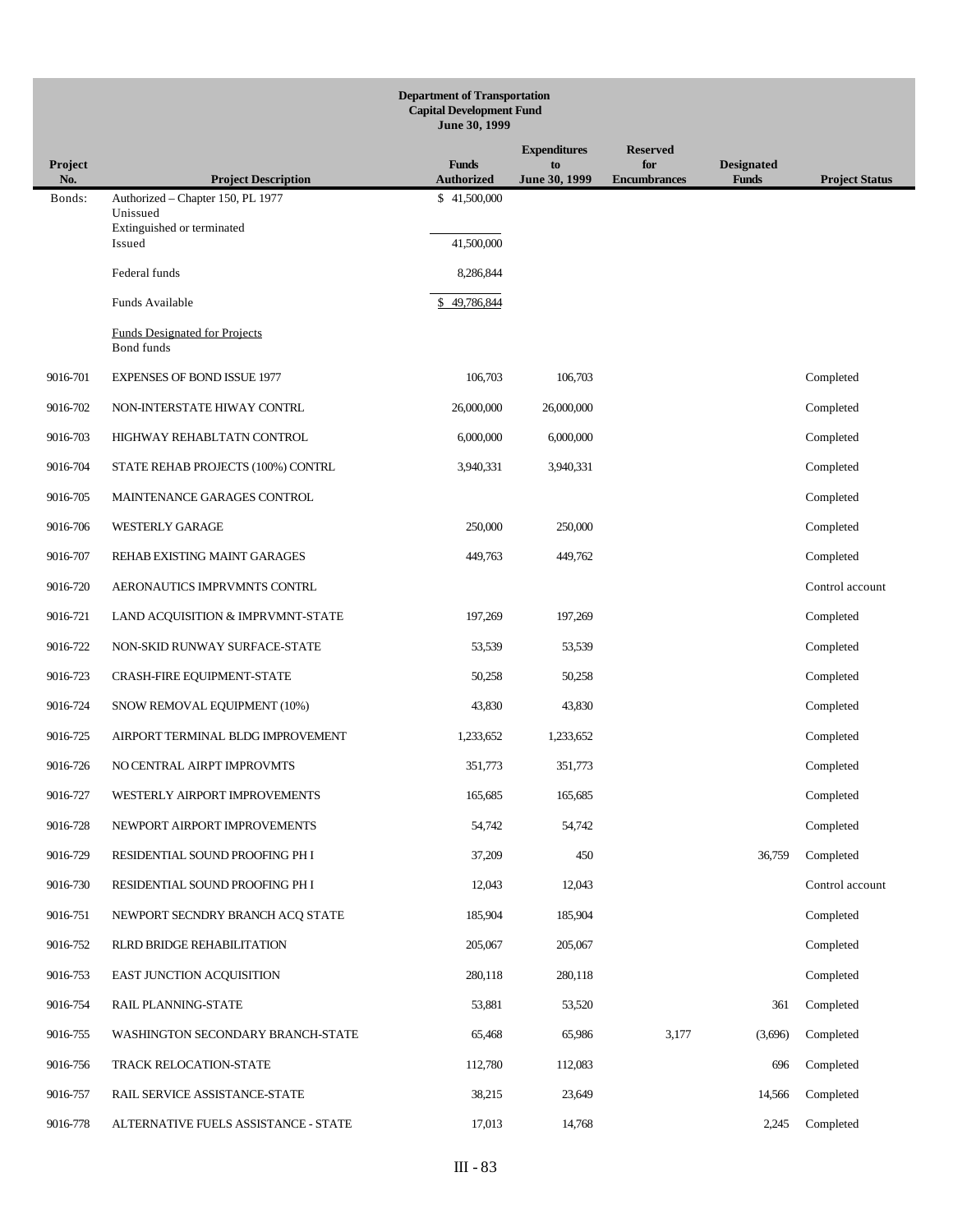|                | <b>Department of Transportation</b><br><b>Capital Development Fund</b><br>June 30, 1999                                   |                                                            |                                            |                                               |                                   |                       |
|----------------|---------------------------------------------------------------------------------------------------------------------------|------------------------------------------------------------|--------------------------------------------|-----------------------------------------------|-----------------------------------|-----------------------|
| Project<br>No. | <b>Project Description</b>                                                                                                | <b>Funds</b><br><b>Authorized</b>                          | <b>Expenditures</b><br>to<br>June 30, 1999 | <b>Reserved</b><br>for<br><b>Encumbrances</b> | <b>Designated</b><br><b>Funds</b> | <b>Project Status</b> |
| 9016-779       | ELMWOOD FACILITY E/D RI-23-9007                                                                                           | 57,966                                                     | 60,211                                     |                                               | (2,245)                           | Completed             |
| 9016-780       | MASS TRANSIT CONTROL                                                                                                      |                                                            |                                            |                                               |                                   | Control account       |
| 9016-781       | PURCHASE OF BUSES RIPTA                                                                                                   | 473,979                                                    | 473,979                                    |                                               |                                   | Completed             |
| 9016-782       | ELDRLY & HANDICPPD TRANS ST (20%)                                                                                         | 41,072                                                     | 41,072                                     |                                               |                                   | Complete              |
| 9016-783       | ACQUISITION OF PRIVATE CARRIER                                                                                            | 130,125                                                    | 130,125                                    |                                               |                                   | Complete              |
| 9016-784       | REPLACEMENT OF MINIBUSES                                                                                                  | 32,265                                                     | 32,265                                     |                                               |                                   | Complete              |
| 9016-785       | A RIPTA SUPERVISORY CARS STATE                                                                                            | 1,065                                                      | 1,065                                      |                                               |                                   | Complete              |
| 9016-786       | BUS PURCHASES-RI-90-X005                                                                                                  | 293,733                                                    | 293,733                                    |                                               |                                   | Complete              |
| 9016-787       | PROMET LITIGATION                                                                                                         | 58,568                                                     | 57,131                                     |                                               | 1,437                             | Complete              |
| 9016-788       | <b>BUS PURHCASES-RI-90-0006</b>                                                                                           | 149,800                                                    | 149,800                                    |                                               |                                   | Complete              |
| 9016-789       | <b>BUS PURCHASES-RI-05-0008</b>                                                                                           | 356,186                                                    | 356,186                                    |                                               |                                   | Complete              |
| 9016-525       | Federal funds<br>AIR TERMINAL BLDG IMPROVEMENTS                                                                           | 1,679,922                                                  | 1,837,303                                  |                                               | (157, 381)                        | Complete              |
| 9016-526       | NO CENTRAL AIRPORT IMPROVEMENTS                                                                                           | 1,427,897                                                  | 1,425,480                                  |                                               | 2,417                             | Complete              |
| 9016-527       | WESTERLY AIRPORT IMPROVEMENTS                                                                                             | 696,897                                                    | 662,275                                    |                                               | 34,622                            | Complete              |
| 9016-528       | NEWPORT AIRPORTS IMPROVEMENTS                                                                                             | 221,988                                                    | 219,790                                    |                                               | 2,197                             | Complete              |
| 9016-551       | NEWPORT SECONDARY BRANCH ACQ FED                                                                                          | 978,640                                                    | 960,998                                    |                                               | 17,642                            | Complete              |
| 9016-552       | RR BRIDGE REHABLTN-FEDERAL                                                                                                | 1,444,263                                                  | 1,427,718                                  |                                               | 16,545                            | Complete              |
| 9016-554       | RAIL PLANNING F R A                                                                                                       | 99,917                                                     | 98,343                                     |                                               | 1,574                             | Complete              |
| 9016-555       | WASHINGTON SECONDARY BRANCH-FED                                                                                           | 625,325                                                    | 716,541                                    |                                               | (256, 368)                        | Complete              |
| 9016-557       | RAIL SERVICE ASSISTANCE-FEDERAL                                                                                           | 117,568                                                    | 121,073                                    |                                               | (3,505)                           | Complete              |
| 9016-579       | ELMWOOD FAC E/D RI-23-9007                                                                                                | 458,233                                                    | 458,233                                    |                                               |                                   | Control account       |
| 9016-582       | ELDRY & HANDICPPD TRANS FD (80%)                                                                                          | 306,321                                                    | 304,302                                    |                                               | 2,289                             | Complete              |
| 9016-583       | ACQ OF PRIVATE CARRIERS - FEDRL                                                                                           | 229,875                                                    | 209,538                                    |                                               | 20,337                            | Complete              |
|                | Total allocated<br>Designated but unissued<br>Total funds available<br>Less expenditures to June 30, 1999<br>Fund Balance | 49,786,844<br>49,786,844<br>49,888,024<br>(101, 180)<br>\$ | \$49,888,024                               | 168,330<br>\$                                 | (269,510)<br>\$                   |                       |

For the further development of mass transportation, aeronautics improvements, rail improvements, further development of urban and rural primary and secondary roads, reconstruction of bridges and elimination of rail highway crossings, and the construction of one maintenance garage and rehabilitation work required on existing garages.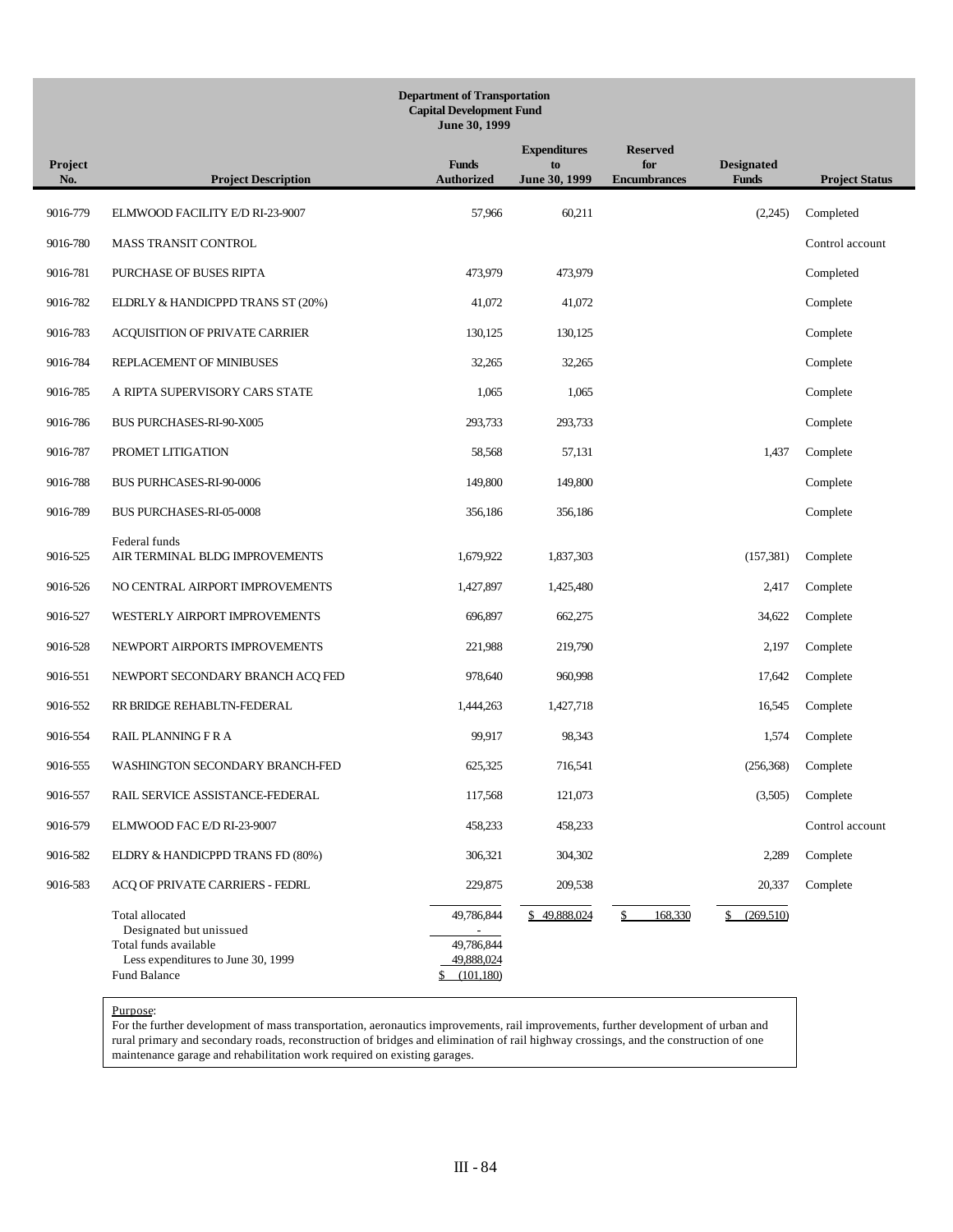| <b>Department of Transportation</b><br><b>Capital Development Fund</b><br>June 30, 1999 |                                                    |                                   |                     |                            |                                   |                       |
|-----------------------------------------------------------------------------------------|----------------------------------------------------|-----------------------------------|---------------------|----------------------------|-----------------------------------|-----------------------|
|                                                                                         |                                                    |                                   | <b>Expenditures</b> | <b>Reserved</b>            |                                   |                       |
| <b>Project</b><br>No.                                                                   | <b>Project Description</b>                         | <b>Funds</b><br><b>Authorized</b> | to<br>June 30, 1999 | for<br><b>Encumbrances</b> | <b>Designated</b><br><b>Funds</b> | <b>Project Status</b> |
| Bonds:                                                                                  | Authorized - Chapter 449, PL 1982<br>Unissued      | \$25,000,000                      |                     |                            |                                   |                       |
|                                                                                         | Extinguished or terminated<br>Issued               | (12.911)<br>24,987,089            |                     |                            |                                   |                       |
|                                                                                         | Federal funds                                      | 167,346                           |                     |                            |                                   |                       |
|                                                                                         | Funds Available                                    | \$25,154,435                      |                     |                            |                                   |                       |
|                                                                                         | <b>Funds Designated for Projects</b><br>Bond funds |                                   |                     |                            |                                   |                       |
| 9017-101                                                                                | <b>EXPENSES OF BOND ISSUE</b>                      | 69,070                            | 69,070              |                            |                                   |                       |
| 9017-110                                                                                | CIVIC CENTER INTERCHANGE CONTROL                   | 2,100,000                         | 2,100,000           |                            |                                   | Completed             |
| 9017-120                                                                                | NON-INTERSTATE HIGHWAYS CONTROL                    | 13,670,000                        | 13,670,000          |                            |                                   | Completed             |
| 9017-149                                                                                | <b>BLOCK ISLAND TERMINAL</b>                       | 25,000                            | 25,000              |                            |                                   | Completed             |
| 9017-150                                                                                | STATE REHABILITN PROJ 100% CONTROL                 | 2,220,000                         | 2,220,00            |                            |                                   | Completed             |
| 9017-155                                                                                | <b>MARKETING EQUIPMENT</b>                         | 41,311                            | 45,787              |                            | (4, 477)                          | Completed             |
| 9017-156                                                                                | <b>COMPUTER &amp; EQUIPMENT</b>                    | 35,741                            | 35,741              |                            |                                   | Completed             |
| 9017-158                                                                                | QUONSET TAXIWAY                                    |                                   |                     |                            |                                   | Control account       |
| 9017-159                                                                                | <b>GREEN AIRPORT RUNWAY 5L 23R</b>                 |                                   |                     |                            |                                   | Control account       |
| 9017-161                                                                                | <b>COMPUTER &amp; EQUIPMENT</b>                    | 1,667                             | 1,667               |                            |                                   | Completed             |
| 9017-162                                                                                | ELMWOOD FAC & RI 23-9007                           | 25,955                            | 24,900              |                            | 1,055                             | Completed             |
| 9017-163                                                                                | BUS STOP TUBES RI-90-X015                          | 6,761                             | 6,761               |                            |                                   | Completed             |
| 9017-164                                                                                | COMPUTER EQ - PARATRANSIT BROKER                   | 25,000                            | 25,000              |                            |                                   | Completed             |
| 9017-165                                                                                | RIPTA CAP SLTRS-TELE SYS RI90X014                  | 13,691                            | 13,691              |                            |                                   | Completed             |
| 9017-166                                                                                | ELECTRONIC SIGNS RI-23-9006                        | 32,236                            | 32,236              |                            |                                   | Completed             |
| 9017-167                                                                                | MAINT VEHICLES - RI -90-X012                       | 12,212                            | 12,212              |                            |                                   | Completed             |
| 9017-168                                                                                | RIPTA-ELMWOOD FACILITY C/E-STATE                   | 1,346,665                         | 1,346,665           |                            |                                   | Completed             |
| 9017-169                                                                                | SUPERVISORY VEHICLES-RIPTA-STATE                   | 11,022                            | 11,022              |                            |                                   | Completed             |
| 9017-170                                                                                | MASS TRANSIT CONTROL                               |                                   |                     |                            |                                   | Control account       |
| 9017-171                                                                                | COMMUTER RAIL HIGH LEVEL PLATFORM                  | 742,987                           | 742,987             |                            |                                   | Completed             |
| 9017-172                                                                                | TRANSPORTATION CENTER-GATEWAY-S                    | 18                                | 18                  |                            |                                   | Completed             |
| 9017-173                                                                                | COMUNICATN EQUIP-LOAN FORGIVNESS                   | 813,616                           | 813,616             |                            |                                   | Completed             |
| 9017-174                                                                                | TRANSIT VEH-LOAN FORGIVENESS                       | 997,621                           | 997,621             |                            |                                   | Completed             |
| 9017-175                                                                                | RIPT A CAPITAL IMPROVEMENTS - S                    | 25,169                            | 25,169              |                            |                                   | Completed             |
| 9017-176                                                                                | BUS PURCHASES-RI-90-0006                           | 807,553                           | 808,268             |                            | (715)                             | Completed             |
| 9017-177                                                                                | SUPPORT EQUIPMENT - RIPTA-RI-90-X005               | 29,309                            | 29,309              |                            |                                   | Completed             |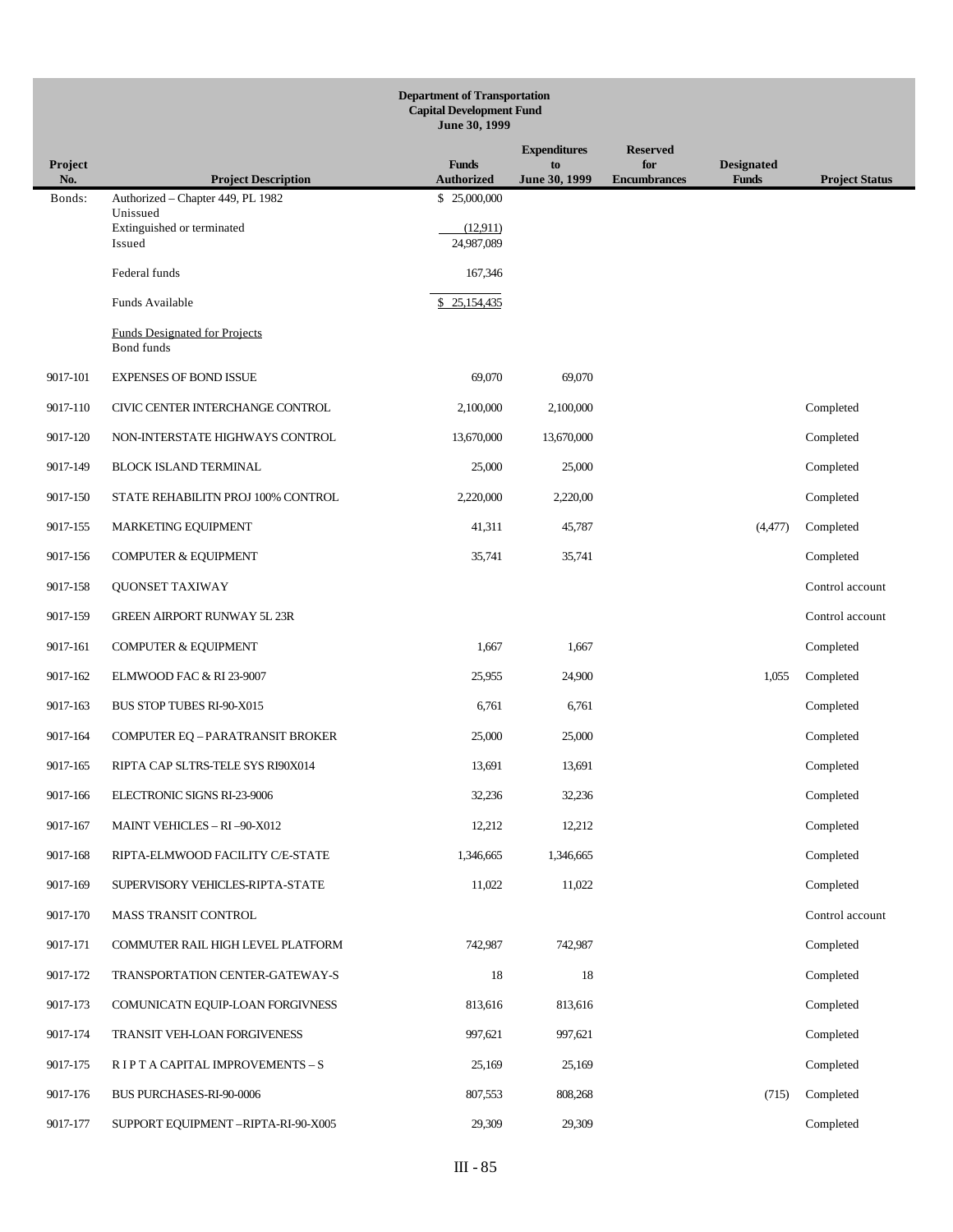| <b>Department of Transportation</b><br><b>Capital Development Fund</b><br>June 30, 1999 |                                                                                                               |                                     |                                            |                                               |                                   |                       |
|-----------------------------------------------------------------------------------------|---------------------------------------------------------------------------------------------------------------|-------------------------------------|--------------------------------------------|-----------------------------------------------|-----------------------------------|-----------------------|
| Project<br>No.                                                                          | <b>Project Description</b>                                                                                    | <b>Funds</b><br><b>Authorized</b>   | <b>Expenditures</b><br>to<br>June 30, 1999 | <b>Reserved</b><br>for<br><b>Encumbrances</b> | <b>Designated</b><br><b>Funds</b> | <b>Project Status</b> |
| 9017-178                                                                                | COMPUTER & SUP EQUIP 90-X009-STATE                                                                            | 124,947                             | 124,947                                    |                                               |                                   | Completed             |
| 9017-179                                                                                | <b>BUS PURCHASES RI-239004-STATE</b>                                                                          | 237,041                             | 237,041                                    |                                               |                                   | Completed             |
| 9017-180                                                                                | AERONAUTICS IMPROVE CONTROL                                                                                   |                                     |                                            |                                               |                                   | Control account       |
| 9017-181                                                                                | NORTH CENTRAL AIRPORT IMPROVEMENTS                                                                            | 65,767                              | 65,767                                     |                                               |                                   | Completed             |
| 9017-182                                                                                | T F GREEN GEN IMPROVEMENTS                                                                                    | 40,758                              | 40,758                                     |                                               |                                   | Completed             |
| 9017-183                                                                                | CAPITAL EQUIPMENT STATE AIRPORTS                                                                              | 144,687                             | 144,687                                    |                                               |                                   | Completed             |
| 9017-184                                                                                | NO CENTRAL AIRPORT TAXIWAY EXT                                                                                | 59,619                              | 59,619                                     |                                               |                                   | Completed             |
| 9017-185                                                                                | TF GREEN ARPT RNWY EXT (4/86 B I)                                                                             | 94,730                              | 94,730                                     |                                               |                                   | Completed             |
| 9017-186                                                                                | NORTH CENTRAL TAXIWAY EXTENSION                                                                               |                                     |                                            |                                               |                                   | Control account       |
| 9017-187                                                                                | OIL - WATER SEPARATOR SYS - STAT                                                                              | 86,182                              | 86,182                                     |                                               |                                   | Completed             |
| 9017-188                                                                                | QUONSET AIRPORT FIELD LIGHTING                                                                                | 68,998                              | 68,998                                     |                                               |                                   | Completed             |
| 9017-189                                                                                | TF GRN NOISE BAR CONST (4/86 BI)                                                                              | 227,751                             | 227,751                                    |                                               |                                   | Completed             |
| 9017-190                                                                                | <b>ANCLUC STUDY</b>                                                                                           | 183,559                             | 183,559                                    |                                               |                                   | Completed             |
| 9017-191                                                                                | CATEGORY II LIGHTING - STATE                                                                                  | 118,772                             | 118,778                                    |                                               | (6)                               | Completed             |
| 9017-192                                                                                | WESTERLY ARPT - SAFE AREA RN #1                                                                               | 18,700                              | 18,700                                     |                                               |                                   | Completed             |
| 9017-193                                                                                | TF GREEN ARPT-NAVIGATION EASEMEN                                                                              | 123,156                             | 113,290                                    |                                               | 9,866                             | Inactive project      |
| 9017-194                                                                                | SECURITY FENCING T F GREEN STATE                                                                              | 64,088                              | 64,088                                     |                                               |                                   | Completed             |
| 9017-195                                                                                | NEWPORT AIRPORT RECON TXIWY & RNWYS S                                                                         | 136,444                             | 10.690                                     |                                               | 125,755                           | Completed             |
| 9017-196                                                                                | N CENTRAL ARPT APRON & LAND IMP                                                                               | 53,839                              | 53,839                                     |                                               |                                   | Completed             |
| 9017-197                                                                                | QUONSET AIRPORT REHAB HI LIGHTS ST                                                                            | 55,704                              | 55,704                                     |                                               |                                   | Completed             |
| 9017-198                                                                                | BLOCK I ARPRT SECURITY FENCE ST                                                                               | 5,489                               | 5,489                                      |                                               |                                   | Completed             |
| 9017-199                                                                                | TERMINAL STUDY T F GREEN STATE                                                                                | 24,255                              | 24,255                                     |                                               |                                   | Completed             |
| 9017-574                                                                                | Federal funds<br>COMPUTER EQ - PARATRANSIT BROKER                                                             | 167,346                             | 74,999                                     |                                               | 92,347                            | Completed             |
|                                                                                         | Total allocated                                                                                               | 25,154,435                          | \$24,930,610                               | \$                                            | 223,825)<br>\$                    |                       |
|                                                                                         | Designated but unissued<br>Total funds available<br>Less expenditures to June 30, 1999<br><b>Fund Balance</b> | 25,154,435<br>24,930,610<br>223,825 |                                            |                                               |                                   |                       |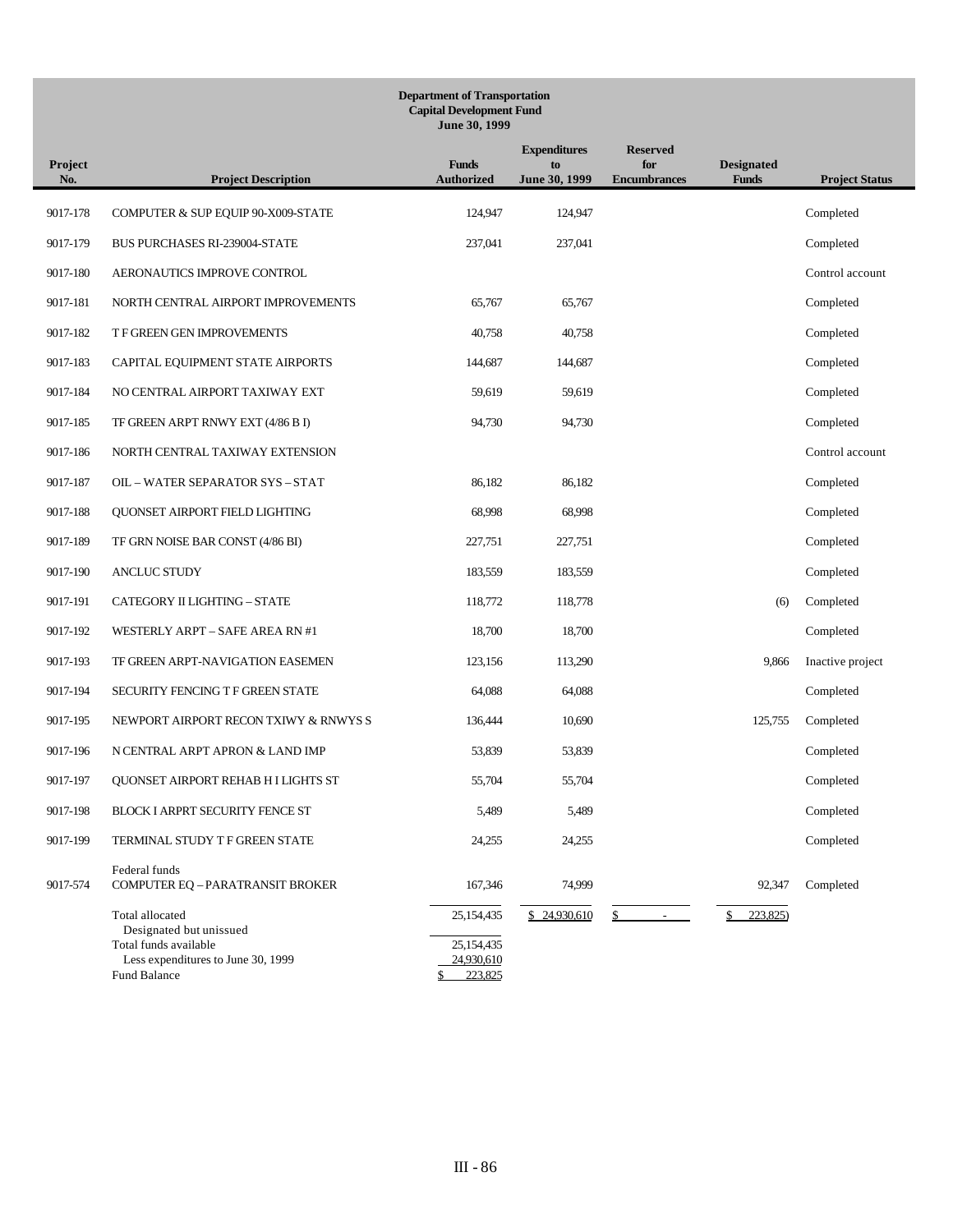#### **Department of Transportation Capital Development Fund June 30, 1999 Project No. Project Description Funds Authorized Expenditures to June 30, 1999 Reserved for Encumbrances Designated Funds Project Status** Purpose: A) To provide funds for the Rhode Island Public Transit Authority to purchase buses and related capital equipment and paratransit and other vehicles; communication and computer equipment and to maintain and purchase other real and personal property; to replace passenger vans and purchase real and personal property for Senior Citizen Transportation, Inc.; to purchase transit buses, vans, and related equipment rural transportation, ridesharing, and vanpool programs; to design and construct transit and paratransit facilities; to purchase capital equipment instead of repayment of a loan due to the United States Urban Mass Transportation Administration; B) To provide funds to complete the airfield improvements at T.F. Green airport, develop master plans at state airports, and for the purchases of equipment and construction of safety improvements at state airports; C) To provide funds to match federal grants for further development and improvement of non-interstate highways; for reconstruction, resurfacing, and rehabilitation of primary, secondary, urban, and interstate systems; for construction of the Civic Center Interchange; for bridge replacement projects. To provide funds for 100% state finance construction and reconstruction projects not eligible for other funding.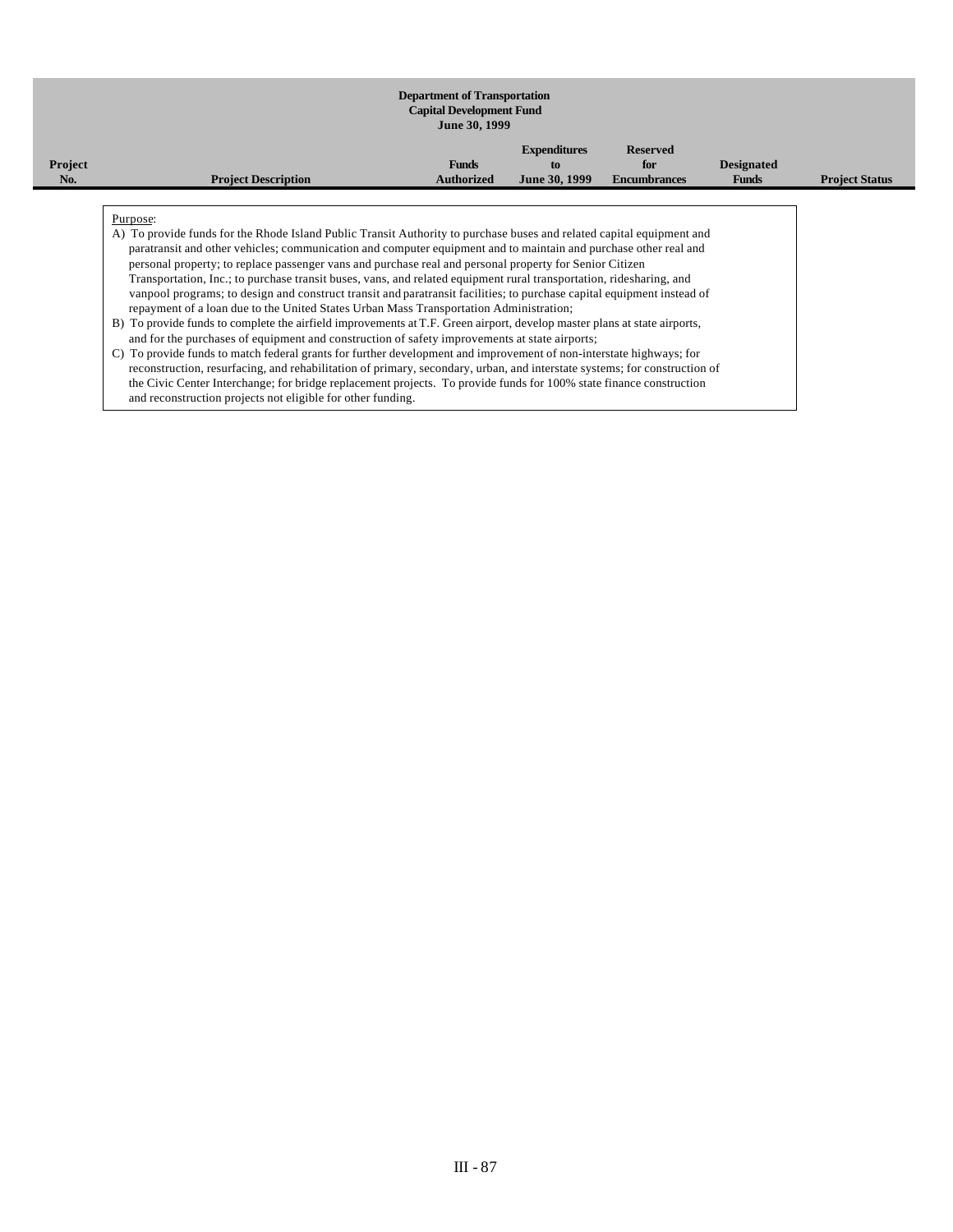|                | <b>Department of Transportation</b><br><b>Capital Development Fund</b><br>June 30, 1999                                   |                                                                  |                                            |                                               |                                   |                       |  |  |  |
|----------------|---------------------------------------------------------------------------------------------------------------------------|------------------------------------------------------------------|--------------------------------------------|-----------------------------------------------|-----------------------------------|-----------------------|--|--|--|
| Project<br>No. | <b>Project Description</b>                                                                                                | <b>Funds</b><br><b>Authorized</b>                                | <b>Expenditures</b><br>to<br>June 30, 1999 | <b>Reserved</b><br>for<br><b>Encumbrances</b> | <b>Designated</b><br><b>Funds</b> | <b>Project Status</b> |  |  |  |
| Bonds:         | Authorized - Chapters 367 & 156, PL 1985<br>Unissued<br>Extinguished or terminated<br>Issued                              | \$16,000,000<br>(4,801)<br>15,995,199                            |                                            |                                               |                                   |                       |  |  |  |
|                | Federal funds                                                                                                             | 671,552                                                          |                                            |                                               |                                   |                       |  |  |  |
|                | Funds Available                                                                                                           | \$16,666,751                                                     |                                            |                                               |                                   |                       |  |  |  |
|                | <b>Funds Designated for Projects</b><br><b>Bond</b> funds                                                                 |                                                                  |                                            |                                               |                                   |                       |  |  |  |
| 9017-701       | <b>EXPENSES OF BOND ISSUE</b>                                                                                             | 47,649                                                           | 45,890                                     |                                               | 1,759                             |                       |  |  |  |
| 9017-702       | URBAN MASS TRANSIT-CONTROL                                                                                                | 613,096                                                          | 505                                        |                                               | 612,591                           | Control account       |  |  |  |
| 9017-703       | <b>COMMUTER RAIL SIGNAL SYSTEM</b>                                                                                        | 67,741                                                           | 67,742                                     |                                               |                                   | Completed             |  |  |  |
| 9017-704       | MARINE TERM STDY RI 90-0006-STATE                                                                                         | 107,283                                                          | 28,664                                     |                                               | 78,619                            | Completed             |  |  |  |
| 9017-706       | RAIL STUDY-PHASI I RI-23-9006                                                                                             | 49,305                                                           | 1,607                                      |                                               | 47,699                            | In final audit        |  |  |  |
| 9017-707       | RIPTA PLANNING RI-23-9007                                                                                                 | 37,729                                                           | 34,719                                     |                                               | 3,010                             | Completed             |  |  |  |
| 9017-708       | ADM / SO PIER - RI-23-9007                                                                                                |                                                                  |                                            |                                               |                                   | Completed             |  |  |  |
| 9017-709       | MAINTENANCE EQ-RI-90 X015                                                                                                 | 120,000                                                          | 70,065                                     |                                               | 49,935                            | Completed             |  |  |  |
| 9017-710       | INTERSTATE 4R ETC-CONTROL                                                                                                 | 13,000,313                                                       | 13,000,313                                 |                                               |                                   | Completed             |  |  |  |
| 9017-720       | 100% STATE PROJECTS-CONTROL                                                                                               | 1,952,000                                                        | 1,952,000                                  |                                               |                                   | Completed             |  |  |  |
| 9017-502       | Federal funds<br>RES PROP AQUIS 75 DNL                                                                                    |                                                                  | 1,349,311                                  |                                               | 1,349,311                         | Completed             |  |  |  |
| 9017-504       | MARINE TERM STDY-RI-90-0006 FED                                                                                           | 445,215                                                          | 429,121                                    |                                               | 7,990                             | Completed             |  |  |  |
| 9017-506       | RAIL STUDY/PHASE I (RI-23-9006)                                                                                           | 226,337                                                          | 258,476                                    |                                               | (44,903)                          | In final audit        |  |  |  |
|                | Total allocated<br>Designated but unissued<br>Total funds available<br>Less expenditures to June 30, 1999<br>Fund Balance | 16,666,670<br>81<br>16,666,751<br>17,238,413<br>(571, 662)<br>\$ | \$17,238,413                               | 20,867<br>\$                                  | (592, 611)<br>\$                  |                       |  |  |  |

A) \$1,000,000 to provide funds for mass transit facilities, including marine transportation, commuter rail system, and other mass transit improvements;

B) \$15,000,000 to provide funds for further development and improvements of non-interstate highways; for the reconstruction, resurfacing, and rehabilitation of interstate systems; for bridge replacement and highway safety projects, and for certain state projects not otherwise eligible for federal funding.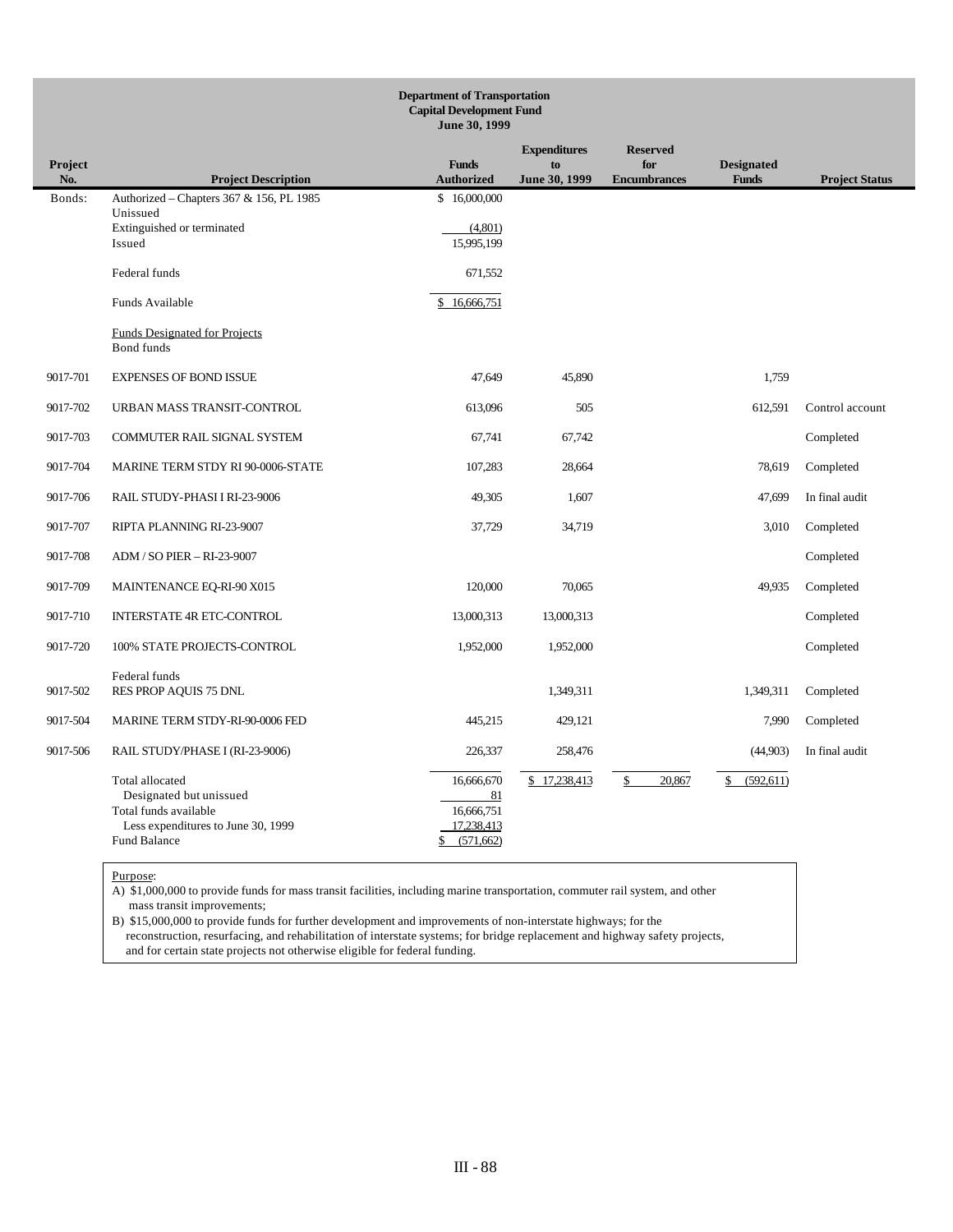|                | <b>Department of Transportation</b><br><b>Capital Development Fund</b><br>June 30, 1999 |                                   |                     |                            |                                   |                       |  |  |
|----------------|-----------------------------------------------------------------------------------------|-----------------------------------|---------------------|----------------------------|-----------------------------------|-----------------------|--|--|
|                |                                                                                         |                                   | <b>Expenditures</b> | <b>Reserved</b>            |                                   |                       |  |  |
| Project<br>No. | <b>Project Description</b>                                                              | <b>Funds</b><br><b>Authorized</b> | to<br>June 30, 1999 | for<br><b>Encumbrances</b> | <b>Designated</b><br><b>Funds</b> | <b>Project Status</b> |  |  |
| Bonds:         | Authorized – Chapter 419, PL 1986<br>Unissued                                           | \$57,490,000                      |                     |                            |                                   |                       |  |  |
|                | Extinguished or terminated<br>Issued                                                    | (153)<br>57,489,847               |                     |                            |                                   |                       |  |  |
|                | Funds Available                                                                         | \$57,489,847                      |                     |                            |                                   |                       |  |  |
|                | <b>Funds Designated for Projects</b><br>Bond funds                                      |                                   |                     |                            |                                   |                       |  |  |
| 9017-701       | <b>EXPENSES OF BOND ISSUE-CCDL87</b>                                                    | 246,120                           | 245,434             |                            | 686                               |                       |  |  |
| 9017-630       | NONINTERSTATE HIGHWAY CONTROL                                                           | 45,500,000                        | 45,500,000          |                            |                                   | Completed             |  |  |
| 9017-640       | 100% STATE PROJECTS CONTROL                                                             | 4,503,581                         | 4,503,581           |                            |                                   | Completed             |  |  |
| 9017-641       | RADIO COMMUNICATIONS SYS-MAINT                                                          | 2,550,912                         | 2,545,152           |                            | 5,760                             | Completed             |  |  |
| 9017-642       | MID STATE MAINT FACILITY/GARAGE                                                         | 797,375                           | 648,836             |                            | 148,539                           | Completed             |  |  |
| 9017-643       | GILBANE BLDG ACG MAINT FAC/HDQTRS                                                       | 401,810                           | 401,810             |                            |                                   | Completed             |  |  |
| 9017-644       | RESIDENTIAL SOUND PROOFING PHII                                                         |                                   |                     |                            |                                   | Control account       |  |  |
| 9017-645       | QUONSET REHAB CONSTRUCTION                                                              | 191,286                           | 51,301              |                            | 139,985                           | Control account       |  |  |
| 9017-646       | TRANSFER RIAC NOISE MITIGATION                                                          |                                   |                     |                            |                                   | Control account       |  |  |
| 9017-647       | TRANSFER RIAC AIRPORT EQUIPMENT                                                         | 121,816                           | 113,371             |                            | 8,445                             | Control account       |  |  |
| 9017-648       | SEALCOAT RUNWAY 5L-23T & TAXIWAY V                                                      |                                   |                     |                            |                                   | Control account       |  |  |
| 9017-649       | T F GREEN-QUONSET EQUIP IMPR-STATE                                                      | 44,115                            | 44,115              |                            |                                   | Completed             |  |  |
| 9017-650       | AERONAUTICS IMPROVEMENTS CONTROL                                                        |                                   |                     |                            |                                   | Control account       |  |  |
| 9017-651       | PROPERTY ACQUISITN-NOISE ABATEMNT                                                       | 896,290                           | 896,290             |                            |                                   | Completed             |  |  |
| 9017-652       | CATEGORY II LIGHTING                                                                    | 17,426                            | 17,426              |                            |                                   | Completed             |  |  |
| 9017-653       | NORTH CENTRAL TAXIWAY EXTENSION                                                         | 17,043                            | 17,043              |                            |                                   | Completed             |  |  |
| 9017-654       | N CENTRAL ARPT APRON & LNDSCPE I                                                        | 94,370                            | 94,370              |                            |                                   | Completed             |  |  |
| 9017-655       | NEWPORT ARPT RECON TAXIWAY & RW                                                         | 130,895                           | 130,895             |                            |                                   | Completed             |  |  |
| 9017-656       | TERMINAL STUDY T F GREEN-STATE                                                          | 53,691                            | 53,691              |                            |                                   | Completed             |  |  |
| 9017-657       | ADVERTISING COSTS AIRPORT PROJ                                                          | 1,548                             | 1,548               |                            |                                   | Completed             |  |  |
| 9017-658       | ARPT NOISE CNTRL & LD USE IMP -                                                         | 258,765                           | 258,765             |                            |                                   | Completed             |  |  |
| 9017-659       | NEWPORT AIRPORT-R/W IMPRVMTS                                                            | 41,529                            | 41,529              |                            |                                   | Completed             |  |  |
| 9017-660       | <b>B.I.AIRPORT R/W AND T/W IMPRVMTS</b>                                                 | 240,826                           | 233,061             |                            | 7,759                             | Completed             |  |  |
| 9017-661       | <b>QUONSET AIRPORT R/W IMPRVMTS</b>                                                     | 10,001                            | 10,001              |                            |                                   | Completed             |  |  |
| 9017-662       | T F GREEN AIRPORT IMPROVEMENTS                                                          | 301,152                           | 301,152             |                            |                                   | Completed             |  |  |
| 9017-663       | NO CENTRAL ARPT TERMNL PARKING APR                                                      | 103,095                           | 103,095             |                            |                                   | Completed             |  |  |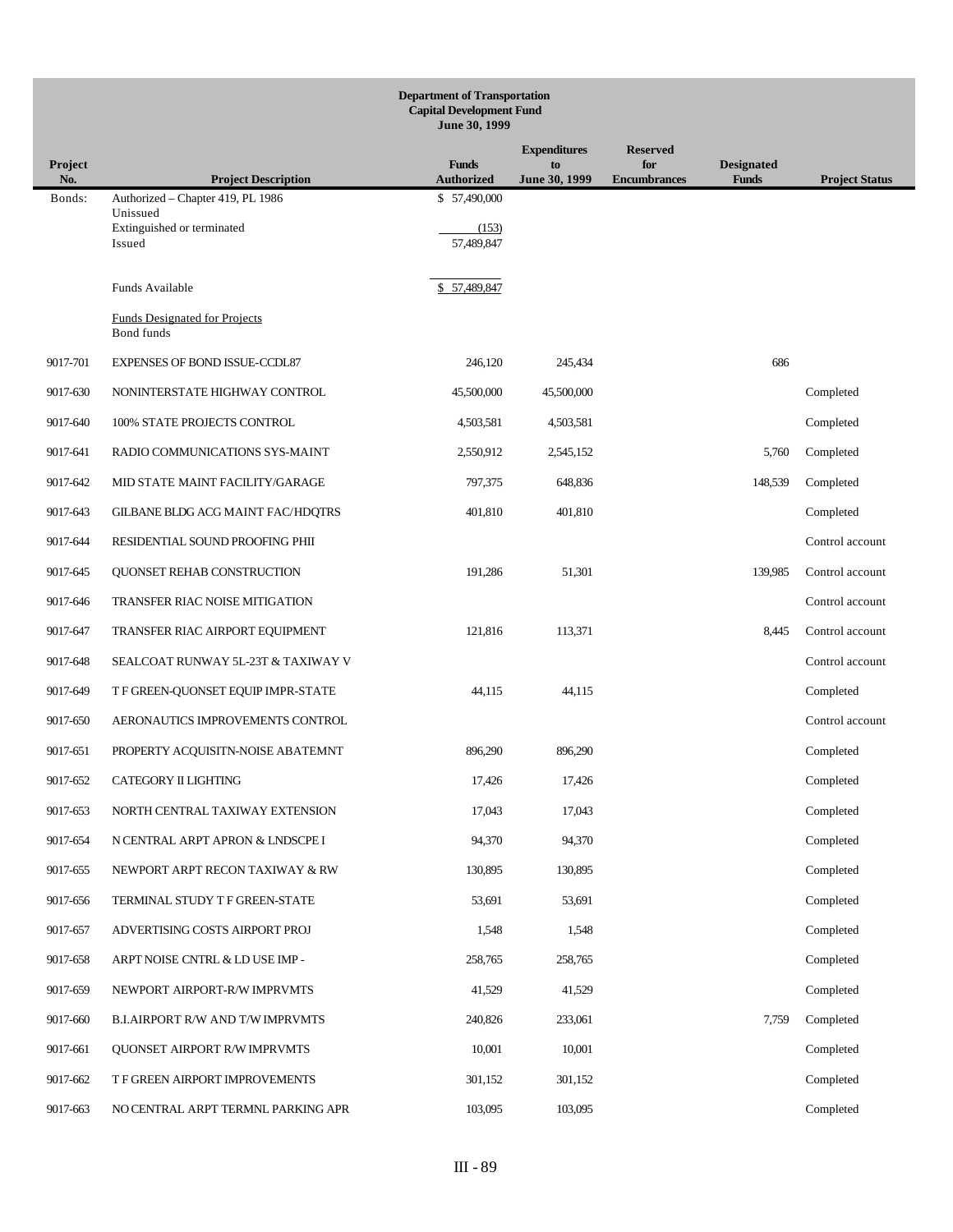| <b>Department of Transportation</b><br><b>Capital Development Fund</b><br>June 30, 1999 |                                            |                                   |                                            |                                               |                                   |                       |  |  |  |  |
|-----------------------------------------------------------------------------------------|--------------------------------------------|-----------------------------------|--------------------------------------------|-----------------------------------------------|-----------------------------------|-----------------------|--|--|--|--|
| Project<br>No.                                                                          | <b>Project Description</b>                 | <b>Funds</b><br><b>Authorized</b> | <b>Expenditures</b><br>to<br>June 30, 1999 | <b>Reserved</b><br>for<br><b>Encumbrances</b> | <b>Designated</b><br><b>Funds</b> | <b>Project Status</b> |  |  |  |  |
| 9017-664                                                                                | WESTERLY AIRPORT IMPROVMNTS-STATE          | 1,232                             | 1,232                                      |                                               |                                   | Completed             |  |  |  |  |
| 9017-665                                                                                | <b>OIL/WATER SEPARATOR</b>                 | 2,896                             | 2,896                                      |                                               |                                   | Completed             |  |  |  |  |
| 9017-666                                                                                | FIRE STATION CRASH/RESCUE BLDG             | 106,007                           | 106,007                                    |                                               |                                   | Completed             |  |  |  |  |
| 9017-667                                                                                | SOUNDPROOF-PILGRIM HIGH                    | 128,373                           | 128,373                                    |                                               |                                   | Completed             |  |  |  |  |
| 9017-668                                                                                | TF GREEN AIRPORT MASTER PL UPD             | 12,074                            | 12,074                                     |                                               |                                   | Completed             |  |  |  |  |
| 9017-669                                                                                | T F GREEN SHORT TRM TERMINAL EXP           | 35,622                            | 35,622                                     |                                               |                                   | Completed             |  |  |  |  |
| 9017-670                                                                                | <b>MASS TRANSIT CONTROL</b>                |                                   |                                            |                                               |                                   | Control account       |  |  |  |  |
| 9017-671                                                                                | <b>BUS PURCHASES - RI -90-X009</b>         | 665,980                           |                                            | 665,980                                       |                                   | Completed             |  |  |  |  |
| 9017-672                                                                                | ALTERNATIVE FUELS ASSISTANCE               | 14,020                            |                                            | 14,020                                        |                                   | Completed             |  |  |  |  |
|                                                                                         | Total allocated<br>Designated but unissued | 57,489,847                        | \$57,178,673                               | \$<br>$\sim$                                  | 311.174                           |                       |  |  |  |  |
|                                                                                         | Total funds available                      | 57,489,847                        |                                            |                                               |                                   |                       |  |  |  |  |
|                                                                                         | Less expenditures to June 30, 1999         | 57,179,673                        |                                            |                                               |                                   |                       |  |  |  |  |
|                                                                                         | <b>Fund Balance</b>                        | 311,174                           |                                            |                                               |                                   |                       |  |  |  |  |

A) \$680,000 to provide state matching funds for RIPTA replacement buses;

B) \$54,000,000 for development and improvement for non-interstate highways, including primary, secondary, and urban systems; and for bridge replacement, garage facility renovations, highway safety projects and acquisition of highway communication equipment.

C) \$2,810,000 for the development of state airfields, including safety improvements and equipment at all state airports and terminal expansion at T.F. Green Airport.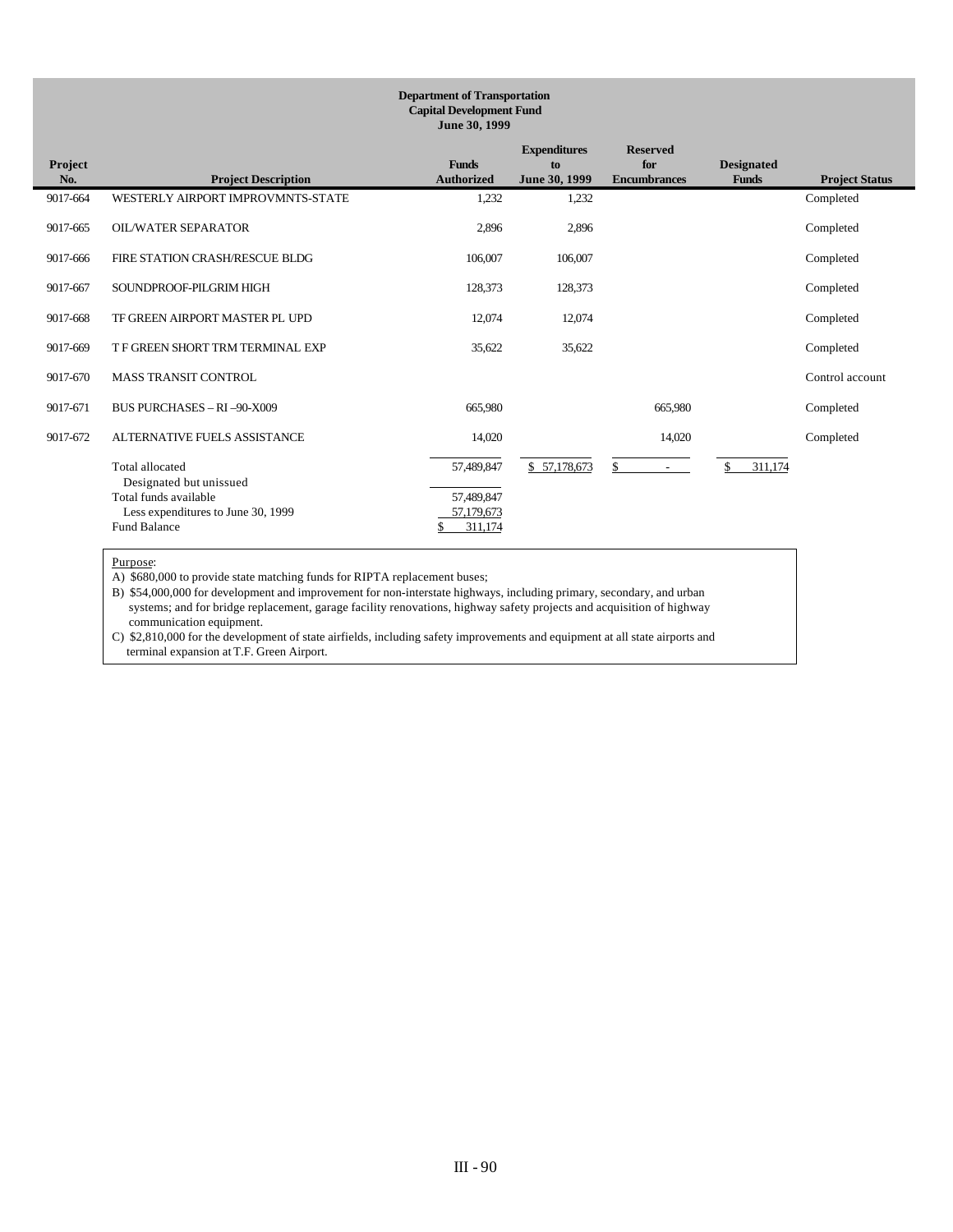| <b>Department of Transportation</b><br><b>Capital Development Fund</b><br>June 30, 1999 |                                                    |                                   |                     |                            |                                   |                       |  |
|-----------------------------------------------------------------------------------------|----------------------------------------------------|-----------------------------------|---------------------|----------------------------|-----------------------------------|-----------------------|--|
|                                                                                         |                                                    |                                   | <b>Expenditures</b> | <b>Reserved</b>            |                                   |                       |  |
| Project<br>No.                                                                          | <b>Project Description</b>                         | <b>Funds</b><br><b>Authorized</b> | to<br>June 30, 1999 | for<br><b>Encumbrances</b> | <b>Designated</b><br><b>Funds</b> | <b>Project Status</b> |  |
| Bonds:                                                                                  | Authorized - Chapter 449, PL 1988<br>Unissued      | \$98,580,000                      |                     |                            |                                   |                       |  |
|                                                                                         | Extinguished or terminated<br>Issued               | (821)<br>98,579,179               |                     |                            |                                   |                       |  |
|                                                                                         | Federal funds                                      | 3,869,966                         |                     |                            |                                   |                       |  |
|                                                                                         | Funds Available                                    | \$102,449,145                     |                     |                            |                                   |                       |  |
|                                                                                         | <b>Funds Designated for Projects</b><br>Bond funds |                                   |                     |                            |                                   |                       |  |
| 9017-401                                                                                | <b>EXPENSES OF BOND ISSUE</b>                      | 334,307                           | 332,886             |                            | 1,420                             |                       |  |
| 9017-402                                                                                | <b>TRANSFERS TO RI AIRPORT CORP</b>                | 19,852,179                        | 19,852,179          |                            |                                   | Completed             |  |
| 9017-420                                                                                | NON INTRST HYWY CNTRL & 100% ST PJ                 | 61,718,417                        | 61,718,414          |                            | 3                                 | Completed             |  |
| 9017-440                                                                                | MASS TRANSIT CONTROL RI PTA                        |                                   |                     |                            |                                   | Control account       |  |
| 9017-441                                                                                | <b>BUS PURCHASES RI-90-X013</b>                    | 1,021,020                         | 1,021,020           |                            |                                   | Completed             |  |
| 9017-442                                                                                | <b>AQUIDNECK GARAGE</b>                            | 1,198,159                         | 1,198,159           |                            |                                   | Completed             |  |
| 9017-457                                                                                | QUONSET REHAB CONSTRUCTION                         | 84,489                            |                     |                            | 84,849                            | Completed             |  |
| 9017-458                                                                                | REHAB LIFHT R/W 5L-23R & T/W 'V'                   | 230,644                           | 230,644             |                            |                                   | Completed             |  |
| 9017-459                                                                                | T F GREEN A/P - DESIGN & ADM                       | 6,182,159                         | 6,182,159           |                            |                                   | Completed             |  |
| 9017-460                                                                                | T F GREEN AIRPORT CONTROL                          | 101                               | 101                 |                            |                                   | Completed             |  |
| 9017-461                                                                                | NO CENTRAL PARKING APRON/FENCING                   | 59,645                            | 59,645              |                            |                                   | Completed             |  |
| 9017-462                                                                                | NO CENTRAL TERMINAL BLDG IMPV                      | 110,596                           | 110,596             |                            |                                   | Completed             |  |
| 9017-463                                                                                | BLOCK ISLAND TERMINAL BLDG IMPV                    | 43,466                            | 43,466              |                            |                                   | Completed             |  |
| 9017-464                                                                                | BLOCK ISLAND GROUNDWATER MGT PLAN                  | 7,788                             | 7,788               |                            |                                   | Completed             |  |
| 9017-465                                                                                | NEWPORT CONST T/W                                  | 94,879                            | 94,879              |                            |                                   | Completed             |  |
| 9017-466                                                                                | NEWPORT A/P AVIAGATION EASEMNTS                    | 156                               | 456                 |                            |                                   | Completed             |  |
| 9017-467                                                                                | QUONSET A/P-RECONST T/W 'A' & 'S'                  | 228,994                           | 228,994             |                            |                                   | Completed             |  |
| 9017-468                                                                                | WESTERLY A/P REPAIR APRON/SEWER CON                | 43,319                            | 43,319              |                            |                                   | Completed             |  |
| 9017-469                                                                                | WESTERLY-AVIGATION EASEMNTS                        |                                   |                     |                            |                                   | Cancelled             |  |
| 9017-470                                                                                | <b>AIRPORT EQUIPMENT</b>                           |                                   |                     |                            |                                   | Control account       |  |
| 9017-471                                                                                | A/P PAVEMENT MFT PROGRAM                           | 29,581                            | 29,581              |                            |                                   | Completed             |  |
| 9017-472                                                                                | T F GREEN A/P-A/P ACCESS CONTROL                   | 79,229                            | 79,229              |                            |                                   | Completed             |  |
| 9017-473                                                                                | RESIDENTIAL SNOPROOFING - PHASE I                  | 343,458                           | 343,458             |                            |                                   | Completed             |  |
| 9017-474                                                                                | SOUNDPROOF ELEMENTARY SCHOOLS                      | 53,593                            | 53,593              |                            |                                   | Completed             |  |
| 9017-475                                                                                | T F GRN A/P CON APR T/W 'R' & R/W 34               | 91,136                            | 91,136              |                            |                                   | Completed             |  |
| 9017-476                                                                                | <b>GREEN-ACQ CLR EASEMENTS</b>                     |                                   |                     |                            |                                   | Completed             |  |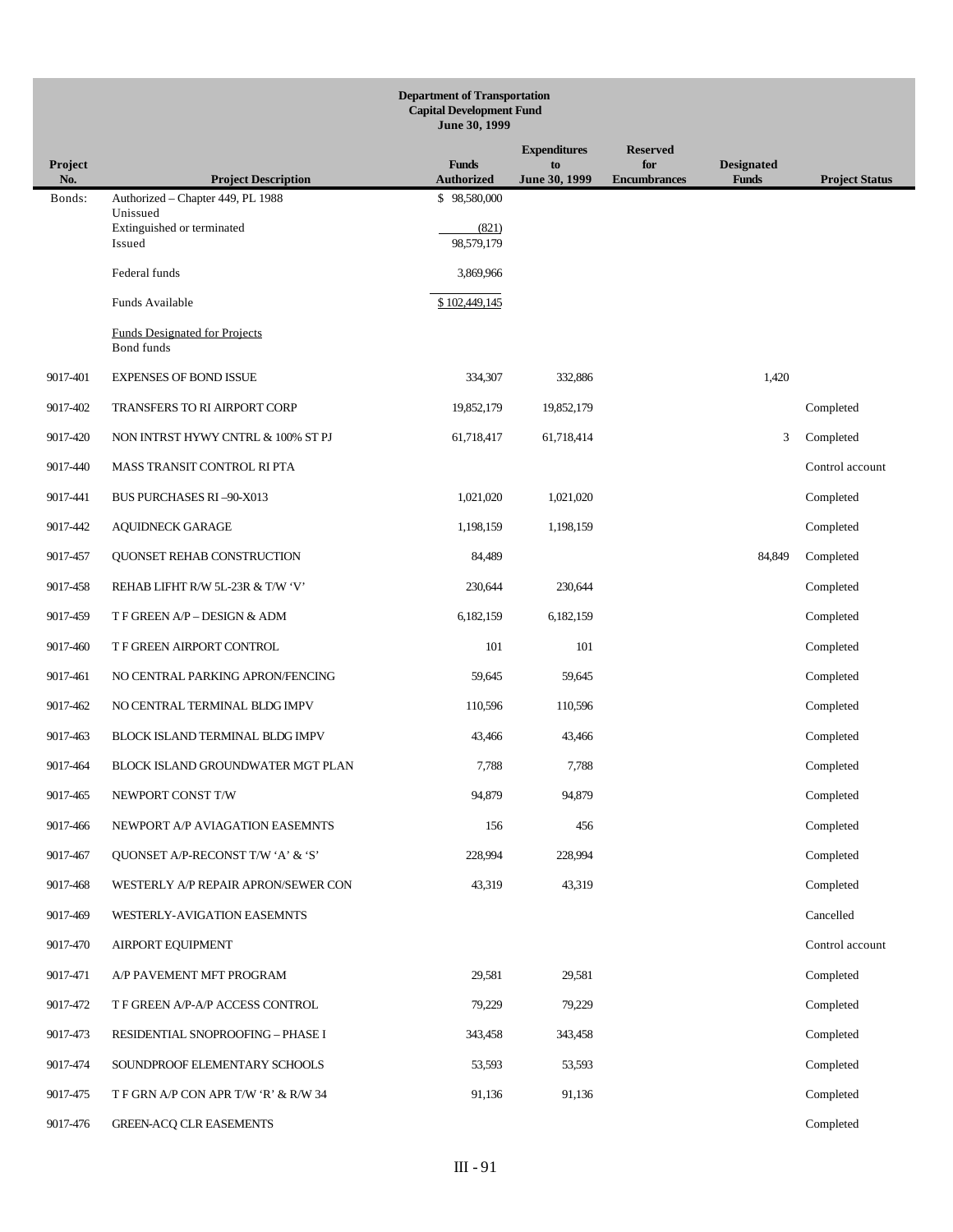#### **Department of Transportation Capital Development Fund June 30, 1999**

| Project<br>No. | <b>Project Description</b>          | <b>Funds</b><br><b>Authorized</b> | <b>Expenditures</b><br>to<br>June 30, 1999 | <b>Reserved</b><br>for<br><b>Encumbrances</b> | <b>Designated</b><br><b>Funds</b> | <b>Project Status</b> |
|----------------|-------------------------------------|-----------------------------------|--------------------------------------------|-----------------------------------------------|-----------------------------------|-----------------------|
|                |                                     |                                   |                                            |                                               |                                   |                       |
| 9017-477       | <b>GREEN - MASTER PLAN UPDATE</b>   | 16,064                            | 16,064                                     |                                               |                                   | Completed             |
| 9017-478       | GREEN-REPAIR/REPLACE BAGGAGE SYS    | 15,000                            | 15,000                                     |                                               |                                   | Completed             |
|                |                                     |                                   |                                            |                                               |                                   |                       |
| 9017-479       | T F GREEN - PROPERTY ACQUISITIONS   | 2,730,801                         | 2,730,801                                  |                                               |                                   | Completed             |
| 9017-480       | PROVIDENCE RIVER RELOCATION CONTROL | 4,000,000                         | 4,000,000                                  |                                               |                                   | Completed             |
| 9017-481       | <b>QUONSET REHAB DESIGN</b>         | 10,000                            |                                            |                                               | 10,000                            |                       |
|                | Federal funds                       |                                   |                                            |                                               |                                   |                       |
| 9017-542       | <b>AQUIDNECK GARAGE RI-90-X015</b>  | 3,869,966                         | 3,869,786                                  |                                               | 180                               | Completed             |
|                | Total allocated                     | 102,449,145                       | \$102,353,053                              |                                               | 96,092                            |                       |
|                | Designated but unissued             |                                   |                                            |                                               |                                   |                       |
|                | Total funds available               | 102,449,145                       |                                            |                                               |                                   |                       |
|                | Less expenditures to June 30, 1999  | 102,353,053                       |                                            |                                               |                                   |                       |
|                | <b>Fund Balance</b>                 | 96,092                            |                                            |                                               |                                   |                       |

#### Purpose:

A) \$62,035,000 for the development and improvement of non-interstate highways and primary, secondary, and urban systems; for reconstruction, resurfacing and rehabilitation of interstate systems; for bridge replacement, garage facility renovations, and highway safety projects;

B) \$2,220,000 to provide State matching funds to Rhode Island Public Transit Authority (RIPTA) for the purchase of replacement buses and for the construction and/or renovation of a garage facility on Aquidneck Island;

C) \$30,325,000 for the development and improvement of State Airfields, including safety improvements and equipment at all state airports and terminal expansion at T.F. Green Airport, provided, however, that the Department of Transportation prepare an environmental impact statement relative to the improvements to the terminal and its environs which conforms to the guidelines of the federal council on environmental quality and no construction shall be commenced until the statement is completed; and

D) \$4,000,000 to provide funding for the State's share of the Providence River Relocation – Memorial Boulevard Extension Project.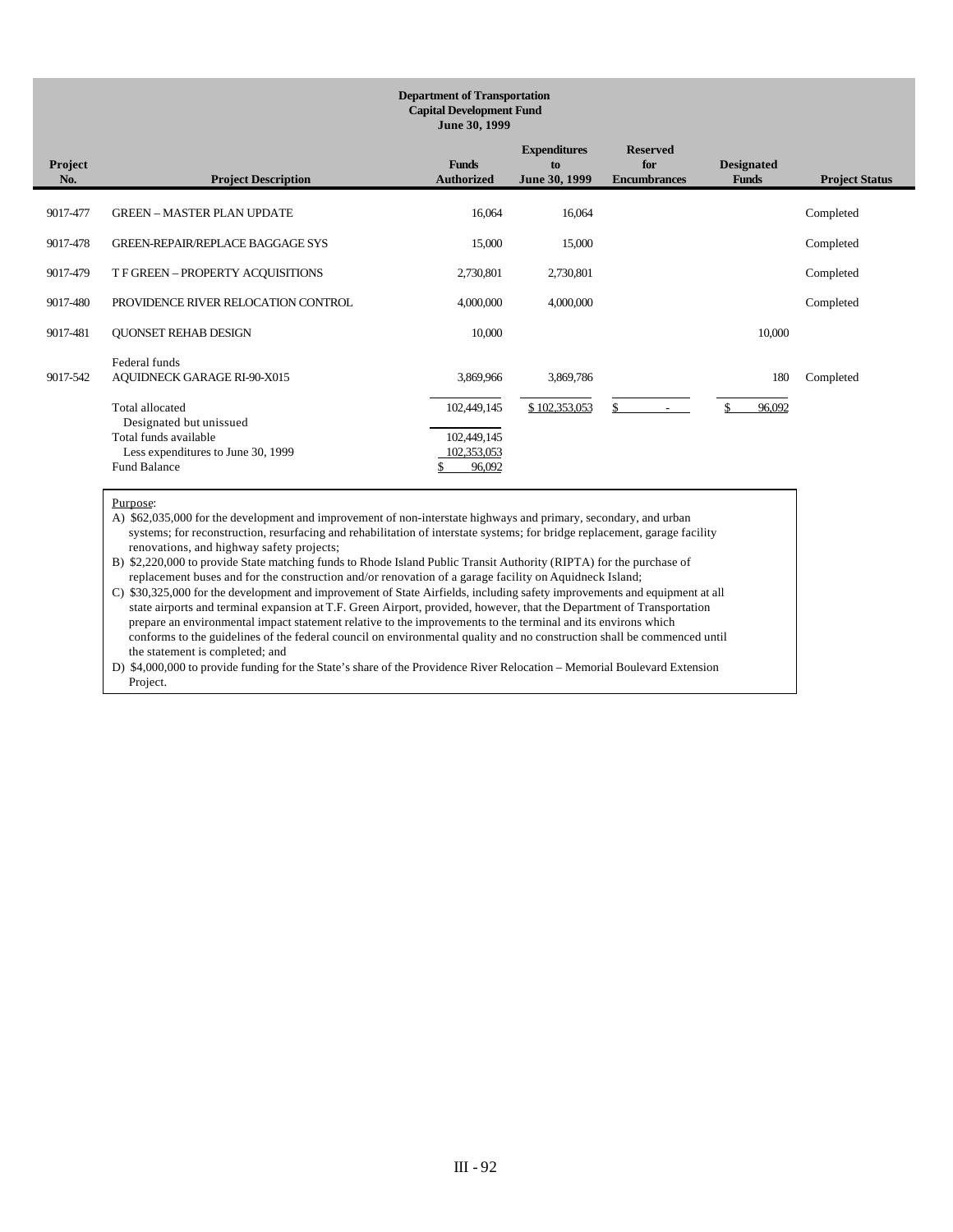|                | <b>Department of Transportation</b><br><b>Capital Development Fund</b><br>June 30, 1999                                                 |                                   |                                               |                                            |                                               |                                   |                       |  |  |
|----------------|-----------------------------------------------------------------------------------------------------------------------------------------|-----------------------------------|-----------------------------------------------|--------------------------------------------|-----------------------------------------------|-----------------------------------|-----------------------|--|--|
| Project<br>No. | <b>Project Description</b>                                                                                                              | <b>Funds</b><br><b>Authorized</b> |                                               | <b>Expenditures</b><br>to<br>June 30, 1999 | <b>Reserved</b><br>for<br><b>Encumbrances</b> | <b>Designated</b><br><b>Funds</b> | <b>Project Status</b> |  |  |
| Bonds:         | Authorized - Chapter 552, PL 1989<br>Unissued<br>Extinguished or terminated<br>Issued                                                   | \$                                | 3,000,000<br>3,000,000                        |                                            |                                               |                                   |                       |  |  |
|                | Funds Available<br><b>Funds Designated for Projects</b><br>Bond funds                                                                   |                                   | 3,000,000                                     |                                            |                                               |                                   |                       |  |  |
| 9017-901       | <b>EXPENSES OF BOND ISSUE</b>                                                                                                           |                                   | 13,082                                        | 7.264                                      |                                               | 5,818                             |                       |  |  |
| 9017-902       | BRIDGE REPAIR SUBSIDIARY ACCOUNT                                                                                                        |                                   | 2,986,918                                     | 2,933,752                                  | 61,343                                        | (8,178)                           | Completed             |  |  |
| 9017-930       | NONINTERSTATE HIGHWAY CONTROL                                                                                                           |                                   |                                               |                                            |                                               |                                   | Control account       |  |  |
|                | <b>Total allocated</b><br>Designated but unissued<br>Total funds available<br>Less expenditures to June 30, 1999<br><b>Fund Balance</b> |                                   | 3,000,000<br>3,000,000<br>2,941,016<br>58,984 | \$2,941,016                                | \$<br>61,343                                  | \$<br>(2,360)                     |                       |  |  |

For matching and non-matching funds for the repair, maintenance, replacement, and/or rehabilitation of both State and municipally owned bridges within the State's Structure, Inventory, and Appraisal Listing. Bridges on this list are more than 20 feet in length and can either be on or off the Federal Aid System.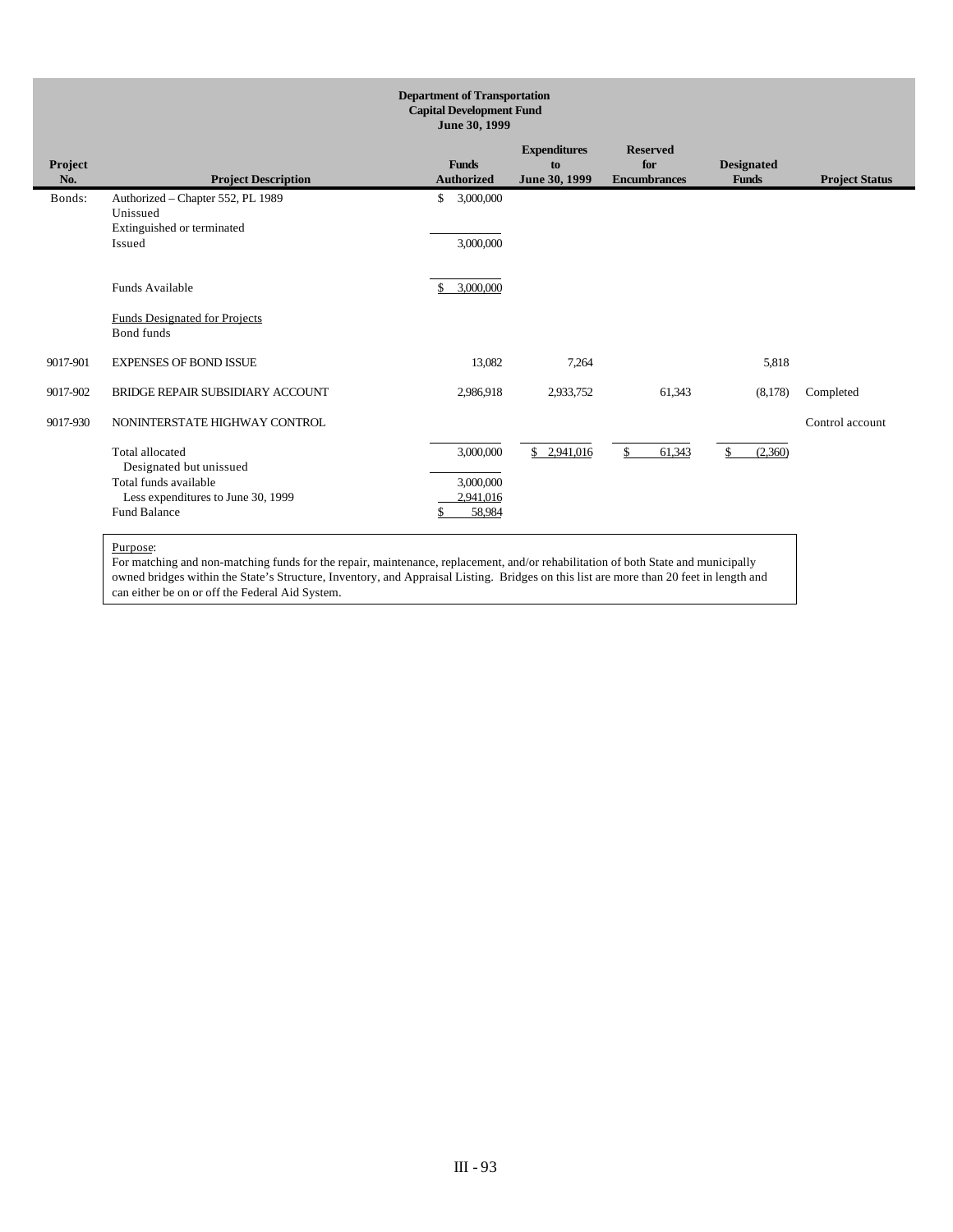|                | <b>Department of Transportation</b><br><b>Capital Development Fund</b><br>June 30, 1999 |                                             |                     |                            |                                   |                       |  |  |  |
|----------------|-----------------------------------------------------------------------------------------|---------------------------------------------|---------------------|----------------------------|-----------------------------------|-----------------------|--|--|--|
|                |                                                                                         |                                             | <b>Expenditures</b> | <b>Reserved</b>            |                                   |                       |  |  |  |
| Project<br>No. | <b>Project Description</b>                                                              | <b>Funds</b><br><b>Authorized</b>           | to<br>June 30, 1999 | for<br><b>Encumbrances</b> | <b>Designated</b><br><b>Funds</b> | <b>Project Status</b> |  |  |  |
| Bonds:         | Authorized - Chapter 434, PL 1990<br>Unissued<br>Extinguished or terminated             | \$92,100,000                                |                     |                            |                                   |                       |  |  |  |
|                | Issued                                                                                  | 92,100,000                                  |                     |                            |                                   |                       |  |  |  |
|                | Federal funds                                                                           | 2,467,909                                   |                     |                            |                                   |                       |  |  |  |
|                | Funds Available                                                                         | \$94,567,909                                |                     |                            |                                   |                       |  |  |  |
|                | <b>Funds Designated for Projects</b><br>Bond funds                                      |                                             |                     |                            |                                   |                       |  |  |  |
| 9017-001       | <b>EXPENSES OF BOND ISSUE</b>                                                           | 269,481                                     | 266,220             |                            | 3,260                             |                       |  |  |  |
| 9017-002       | <b>TRANSFERS TO RI AIRPORT CORP</b>                                                     | 1,136,446                                   | 1,136,446           |                            |                                   | Completed             |  |  |  |
| 9017-020       | NON-INTERSTATE HW SUBCONTROL                                                            | 73,731,844                                  | 73,596,168          |                            | 138,676                           | Completed             |  |  |  |
| 9017-040       | MASS TRANSIT SUBCONTROL                                                                 | 133,637                                     | 133,637             |                            |                                   | Completed             |  |  |  |
| 9017-042       | RIPTA BUSES/VANS-RI-90-X017                                                             | 757,184                                     | 757,184             |                            |                                   | Completed             |  |  |  |
| 9017-043       | RIPTA REPLACE BUSES (RI-23-9008)                                                        | 1,009,179                                   | 1,009,179           |                            |                                   | Completed             |  |  |  |
| 9017-060       | AIRPORT & IMPROVEMENTS SUBCONTROL                                                       | 2,126                                       | 2,126               |                            |                                   | Completed             |  |  |  |
| 9017-061       | RES NOISE MITIGATION-PHS II                                                             | 279,052                                     | 315,811             | 453                        | (37,213)                          | Completed             |  |  |  |
| 9017-062       | <b>RES PROP AQUIS 75 DNL</b>                                                            | 163,294                                     | 163,294             |                            |                                   | Completed             |  |  |  |
| 9017-063       | SOUNDPROOF ELEMENTARY SCHOOLS                                                           |                                             |                     |                            |                                   | Control account       |  |  |  |
| 9017-064       | <b>TRANSFERS TO RI AIRPORT CORP</b>                                                     | 374,932                                     | 374,932             |                            |                                   | Completed             |  |  |  |
| 9017-065       | RESID PROP ACQ 75 DNL III                                                               | 68,926                                      | 68,926              |                            |                                   | Completed             |  |  |  |
| 9017-066       | <b>RIAC NOISE MITIGATION</b>                                                            | 173,899                                     | 158,970             |                            | 14,930                            | Completed             |  |  |  |
| 9017-080       | STATE BRIDGE REPAIRS SUBCONTROL                                                         | 14,000,000                                  | 13,937,981          | 60,798                     | 1,220                             | Completed             |  |  |  |
| 9017-501       | Federal funds<br>RES NOISE MITIGATION-PHS II                                            | 2,467,909                                   | 2,667,407           | 4,080                      | (203, 578)                        | Completed             |  |  |  |
|                | Total allocated<br>Designated but unissued                                              | 94,567,909                                  | \$94,585,281        | 65,331<br>\$               | (82,704)                          |                       |  |  |  |
|                | Total funds available<br>Less expenditures to June 30, 1999<br>Fund Balance             | 94,567,909<br>94,585,281<br>\$<br>(17, 372) |                     |                            |                                   |                       |  |  |  |

A) \$74,000,000 to provide funds to develop and improve non-interstate highways and primary, secondary, and urban road systems, to reconstruct, resurface, and rehabilitate interstate highway systems, to renovate garage facilities and for storage facilities;

B) \$14,000,000 to provide funds to repair and rehabilitate bridges in the State;

C) \$1,900,000 to provide funds to be used to match federal funds to purchase replacement buses and fare collection equipment for the Rhode Island Public Transit Authority;

D) \$2,200,000 to provide funds to improve runways and taxiways at six airfields in the State, upgrade airport rescue and firefighting capabilities and to soundproof residences and schools surrounding airports.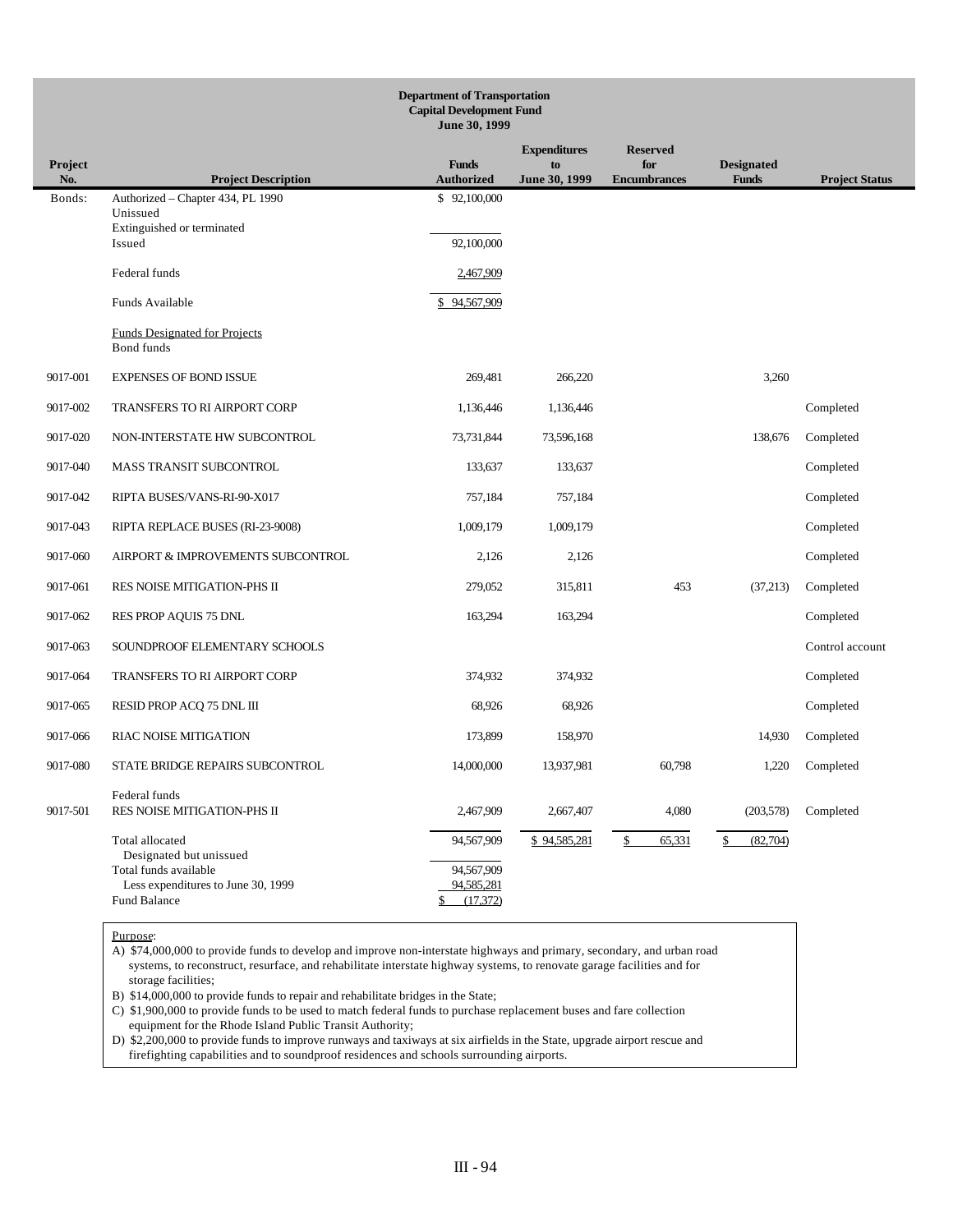| <b>Department of Transportation</b><br><b>Capital Development Fund</b><br>June 30, 1999 |                                                    |                   |                     |                     |                   |                       |  |
|-----------------------------------------------------------------------------------------|----------------------------------------------------|-------------------|---------------------|---------------------|-------------------|-----------------------|--|
|                                                                                         |                                                    |                   | <b>Expenditures</b> | <b>Reserved</b>     |                   |                       |  |
| Project                                                                                 |                                                    | <b>Funds</b>      | to                  | for                 | <b>Designated</b> |                       |  |
| No.                                                                                     | <b>Project Description</b>                         | <b>Authorized</b> | June 30, 1999       | <b>Encumbrances</b> | <b>Funds</b>      | <b>Project Status</b> |  |
| Bonds:                                                                                  | Authorized - Chapter 133, PL 1992<br>Unissued      | \$12,000,000      |                     |                     |                   |                       |  |
|                                                                                         | Extinguished or terminated                         |                   |                     |                     |                   |                       |  |
|                                                                                         | Issued                                             | 12,000,000        |                     |                     |                   |                       |  |
|                                                                                         | Funds Available                                    | \$12,000,000      |                     |                     |                   |                       |  |
|                                                                                         | <b>Funds Designated for Projects</b><br>Bond funds |                   |                     |                     |                   |                       |  |
| 9016-201                                                                                | <b>EXPENSES OF BOND ISSUE</b>                      | 33,355            | 33,355              |                     |                   |                       |  |
| 9016-202                                                                                | NON-INTEREST HWY & 100% ST PROJ                    | 11,966,645        | 11,966,645          |                     |                   | Completed             |  |
|                                                                                         | Total allocated                                    | 12,000,000        | \$12,000,000        | \$                  | \$                |                       |  |
|                                                                                         | Designated but unissued                            |                   |                     |                     |                   |                       |  |
|                                                                                         | Total funds available                              | 12,000,000        |                     |                     |                   |                       |  |
|                                                                                         | Less expenditures to June 30, 1999                 | 12,000,000        |                     |                     |                   |                       |  |
|                                                                                         | <b>Fund Balance</b>                                | $\sim$            |                     |                     |                   |                       |  |
|                                                                                         |                                                    |                   |                     |                     |                   |                       |  |

To provide funds to develop and improve non-interstate highways and primary, secondary, and urban systems; reconstruct, resurface, and rehabilitate systems; repair bridges, and State facilities; and to develop mass transit projects.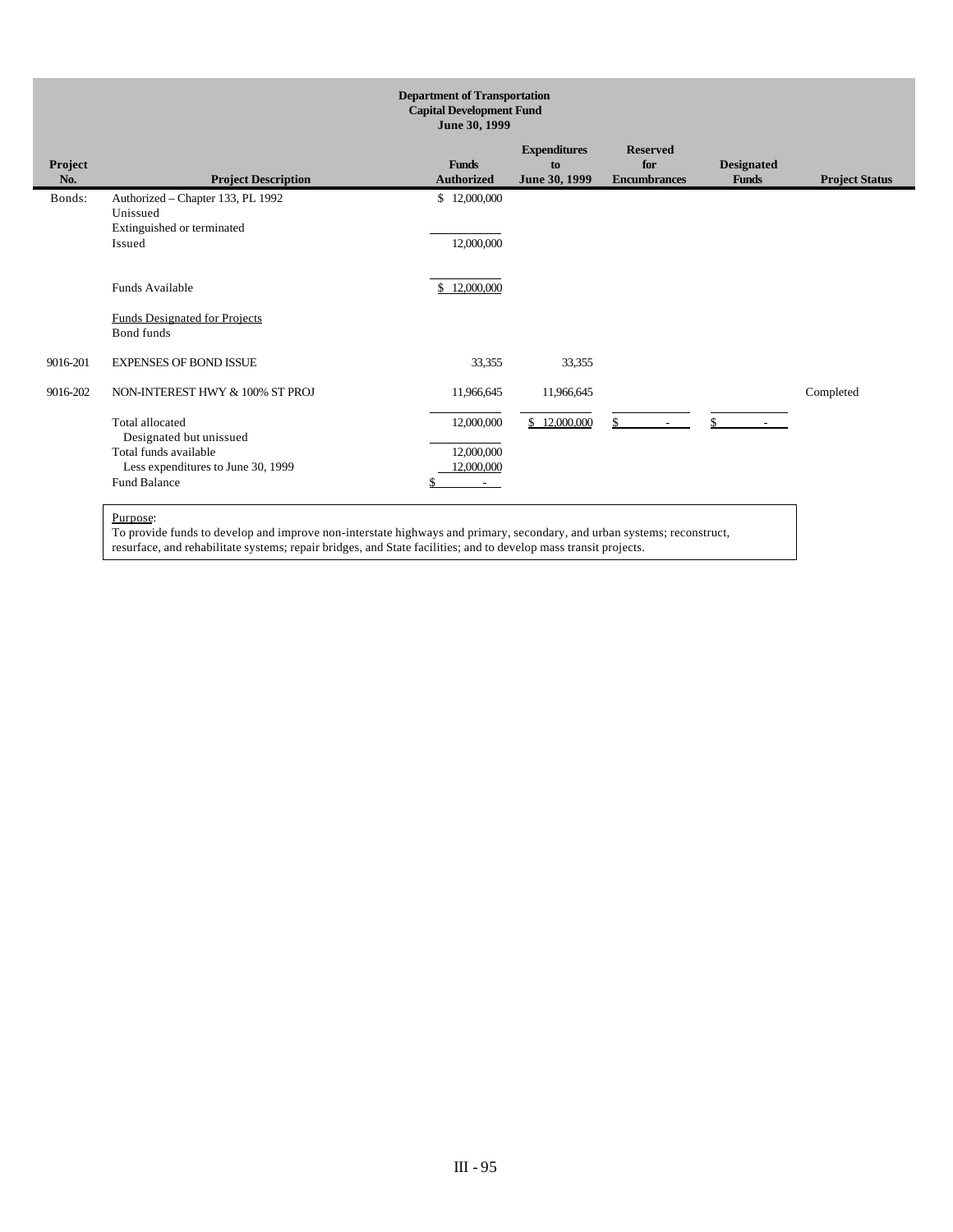|                | <b>Department of Transportation</b><br><b>Capital Development Fund</b><br>June 30, 1999 |                                   |                                            |                                               |                                   |                       |  |  |
|----------------|-----------------------------------------------------------------------------------------|-----------------------------------|--------------------------------------------|-----------------------------------------------|-----------------------------------|-----------------------|--|--|
| Project<br>No. | <b>Project Description</b>                                                              | <b>Funds</b><br><b>Authorized</b> | <b>Expenditures</b><br>to<br>June 30, 1999 | <b>Reserved</b><br>for<br><b>Encumbrances</b> | <b>Designated</b><br><b>Funds</b> | <b>Project Status</b> |  |  |
| Bonds:         | Authorized - Chapters 70 & 136, PL 1994<br>Unissued<br>Extinguished or terminated       | \$56,500,000                      |                                            |                                               |                                   |                       |  |  |
|                | Issued                                                                                  | 56,500,000                        |                                            |                                               |                                   |                       |  |  |
|                | Funds Available                                                                         | \$56,500,000                      |                                            |                                               |                                   |                       |  |  |
|                | <b>Funds Designated for Projects</b><br>Bond funds                                      |                                   |                                            |                                               |                                   |                       |  |  |
| 9017-301       | <b>EXPENSES OF BOND ISSUE</b>                                                           | 178,446                           | 178,446                                    |                                               |                                   |                       |  |  |
| 9017-302       | NON-INTEREST HWY 100% ST PROJ                                                           | 56,321,554                        | 56,321,554                                 |                                               |                                   | Completed             |  |  |
|                | Total allocated<br>Designated but unissued                                              | 56,500,000                        | \$56,500,000                               | \$.<br>$\overline{\phantom{a}}$               | $\mathcal{S}$                     |                       |  |  |
|                | Total funds available                                                                   | 56,500,000                        |                                            |                                               |                                   |                       |  |  |
|                | Less expenditures to June 30, 1999                                                      | 56,500,000                        |                                            |                                               |                                   |                       |  |  |
|                | <b>Fund Balance</b>                                                                     | $\sim$                            |                                            |                                               |                                   |                       |  |  |

To provide funds for the development and improvement of non-interstate highways and primary, secondary, and urban systems; reconstruction, resurfacing, and rehabilitation of interstate systems; bridge repair, state facilities, and mass transit projects. The bond money shall not be used by any public, private, or quasi-public entity for the purchase, planning, construction, land acquisition, or leasing of a public garage in conjunction with the proposed Providence Place Mall (Mall of New England) or any similar facility on land presently occupied by the University of Rhode Island College of Continuing Education and adjacent railroad land connected with the Providence Place Mall Project in the City of Providence.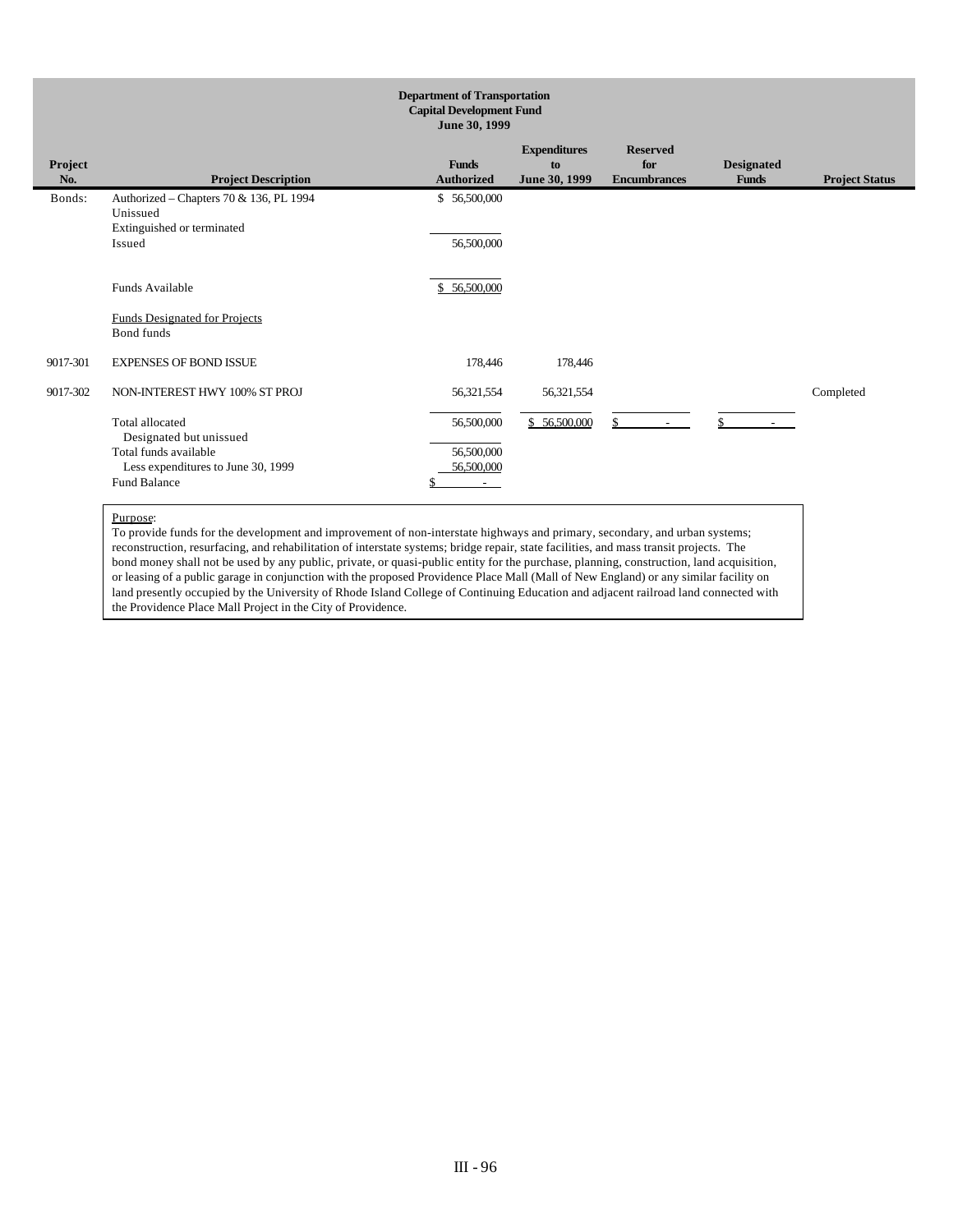|                | <b>Department of Transportation</b><br><b>Capital Development Fund</b><br>June 30, 1999                                                 |                                                                        |                                            |                                               |                                   |                       |  |  |  |
|----------------|-----------------------------------------------------------------------------------------------------------------------------------------|------------------------------------------------------------------------|--------------------------------------------|-----------------------------------------------|-----------------------------------|-----------------------|--|--|--|
| Project<br>No. | <b>Project Description</b>                                                                                                              | <b>Funds</b><br><b>Authorized</b>                                      | <b>Expenditures</b><br>to<br>June 30, 1999 | <b>Reserved</b><br>for<br><b>Encumbrances</b> | <b>Designated</b><br><b>Funds</b> | <b>Project Status</b> |  |  |  |
| Bonds:         | Authorized - Chapter 100, PL 1996<br>Unissued<br>Extinguished or terminated<br>Issued                                                   | \$ 80,180,000<br>(3,395,000)<br>76,785,000                             |                                            |                                               |                                   |                       |  |  |  |
|                | Funds Available<br><b>Funds Designated for Projects</b><br>Bond funds                                                                   | \$76,785,000                                                           |                                            |                                               |                                   |                       |  |  |  |
| 9016-601       | <b>EXPENSES OF BOND ISSUE</b>                                                                                                           | 400,900                                                                | 250,692                                    |                                               | 150,208                           |                       |  |  |  |
| 9016-610       | <b>HIGHWAY IMPROVEMENTS</b>                                                                                                             | 74,625,000                                                             | 74,471,527                                 |                                               | 153,473                           | Completion 2000       |  |  |  |
| 9016-620       | <b>RIPTA BUSES</b>                                                                                                                      | 3,611,850                                                              | 1,166,896                                  |                                               | 2,444,954                         | Completion 2002       |  |  |  |
| 9016-630       | <b>GREEN AIRPORT NOISE MITIGATION</b>                                                                                                   | 1,542,250                                                              | 310,000                                    |                                               | 1,232,250                         | Completed             |  |  |  |
|                | <b>Total allocated</b><br>Designated but unissued<br>Total funds available<br>Less expenditures to June 30, 1999<br><b>Fund Balance</b> | 80,180,000<br>(3,395,000)<br>76,785,000<br>76,199,115<br>585,885<br>\$ | \$76,199,115                               | \$<br>$\sim$                                  | \$<br>3,980,885                   |                       |  |  |  |

A) \$75,000,000 to provide state funds for the development and improvement of non-interstate highways and primary, secondary, and urban systems; reconstruction, resurfacing, and rehabilitation of interstate systems; bridge repair and state transportation facilities.

B) \$3,630,000 to provide State matching funds for the replacement of buses for the Rhode Island Public Transit Authority.

C) \$1,550,000 to provide State matching funds for the noise mitigation project at T.F. Green Airport.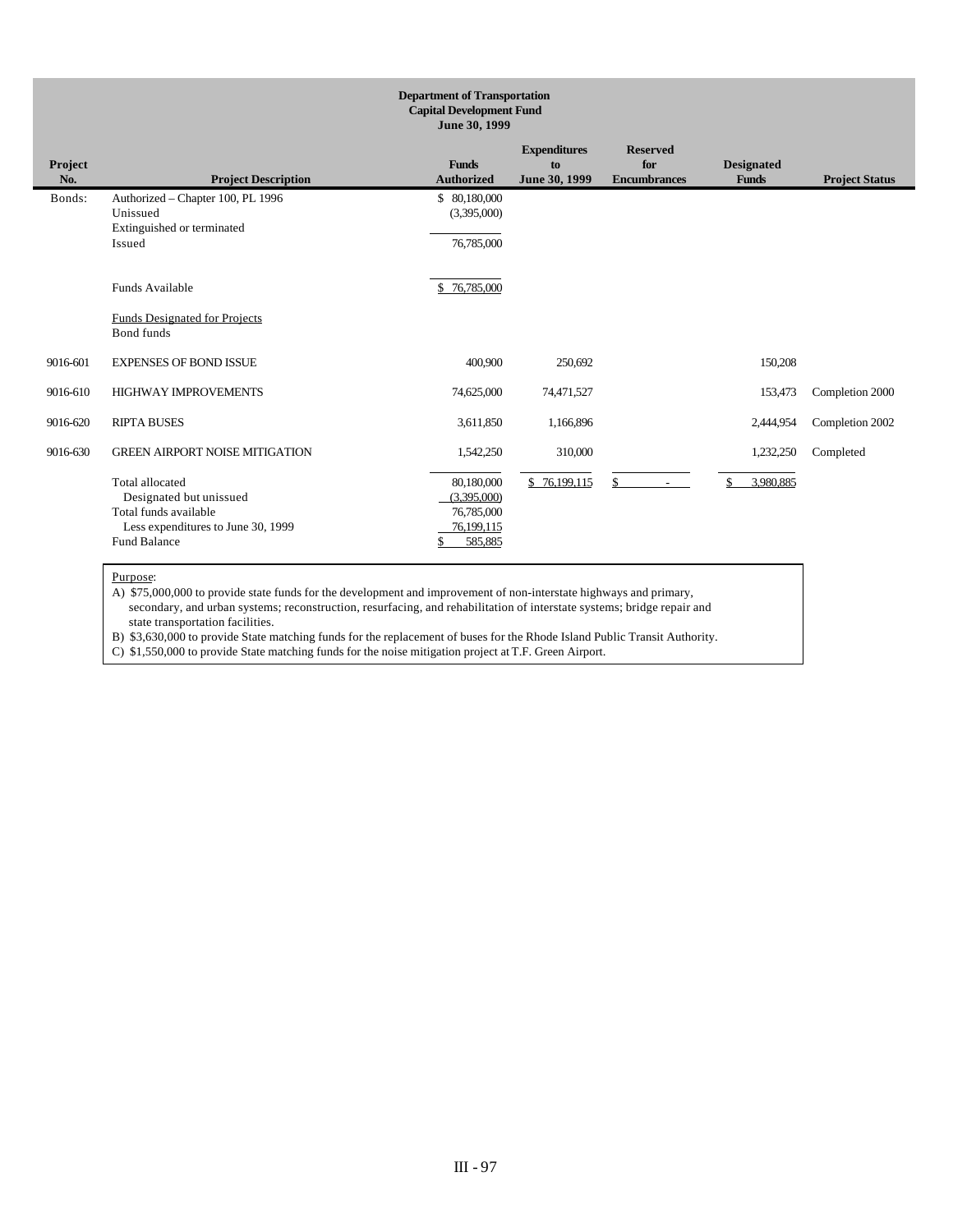|                | <b>Department of Transportation</b><br><b>Capital Development Fund</b><br>June 30, 1999                                                 |                                                  |                                            |                                               |                                   |                       |  |  |  |  |
|----------------|-----------------------------------------------------------------------------------------------------------------------------------------|--------------------------------------------------|--------------------------------------------|-----------------------------------------------|-----------------------------------|-----------------------|--|--|--|--|
| Project<br>No. | <b>Project Description</b>                                                                                                              | <b>Funds</b><br><b>Authorized</b>                | <b>Expenditures</b><br>to<br>June 30, 1999 | <b>Reserved</b><br>for<br><b>Encumbrances</b> | <b>Designated</b><br><b>Funds</b> | <b>Project Status</b> |  |  |  |  |
| Bonds:         | Authorized - Chapter 31, PL 1998<br>Unissued<br>Extinguished or terminated<br>Issued                                                    | \$65,700,000<br>(65,700,000)                     |                                            |                                               |                                   |                       |  |  |  |  |
|                | Funds Available                                                                                                                         | $\sim$                                           |                                            |                                               |                                   |                       |  |  |  |  |
|                | <b>Funds Designated for Projects</b><br>Bond funds                                                                                      |                                                  |                                            |                                               |                                   |                       |  |  |  |  |
| 9017-80100     | <b>EXPENSES OF BOND ISSUE</b>                                                                                                           | 262,800                                          |                                            |                                               | 262,800                           |                       |  |  |  |  |
| 9017-81000     | NON-INTERSTATE HIGHWAY                                                                                                                  | 59,760                                           |                                            |                                               | 59,760                            | Completion 2002       |  |  |  |  |
| 9017-82000     | RIPTA-FACILITY REPLACEMENT                                                                                                              | 1,593,600                                        |                                            |                                               | 1,593,600                         | Completion 2001       |  |  |  |  |
| 9017-83000     | SALT STORAGE FACILITY CONSTRUCTION                                                                                                      | 4,083,600                                        |                                            |                                               | 4,083,600                         | Completion 2001       |  |  |  |  |
|                | <b>Total allocated</b><br>Designated but unissued<br>Total funds available<br>Less expenditures to June 30, 1999<br><b>Fund Balance</b> | 65,700,000<br>(65,700,000)<br>$\Omega$<br>$\sim$ | \$<br>$\sim$                               | \$                                            | 65,700,000<br>\$                  |                       |  |  |  |  |

A) \$60,000,000 to provide state funds for the development and improvement of non-interstate highways and primary, secondary, and urban systems; reconstruction, resurfacing, and rehabilitation of interstate systems; bridge repair and state transportation facilities.

B) \$1,600,000 to provide State matching funds for the replacement of the maintenance facility for the Rhode Island Public Transit Authority at the Elmwood Avenue location.

C) \$4,100,000 to provide public funds for the construction of salt storage facilities for use by the Department of Transportation maintenance division for the statewide storage of sodium chloride used on snow and ice on highways and roads.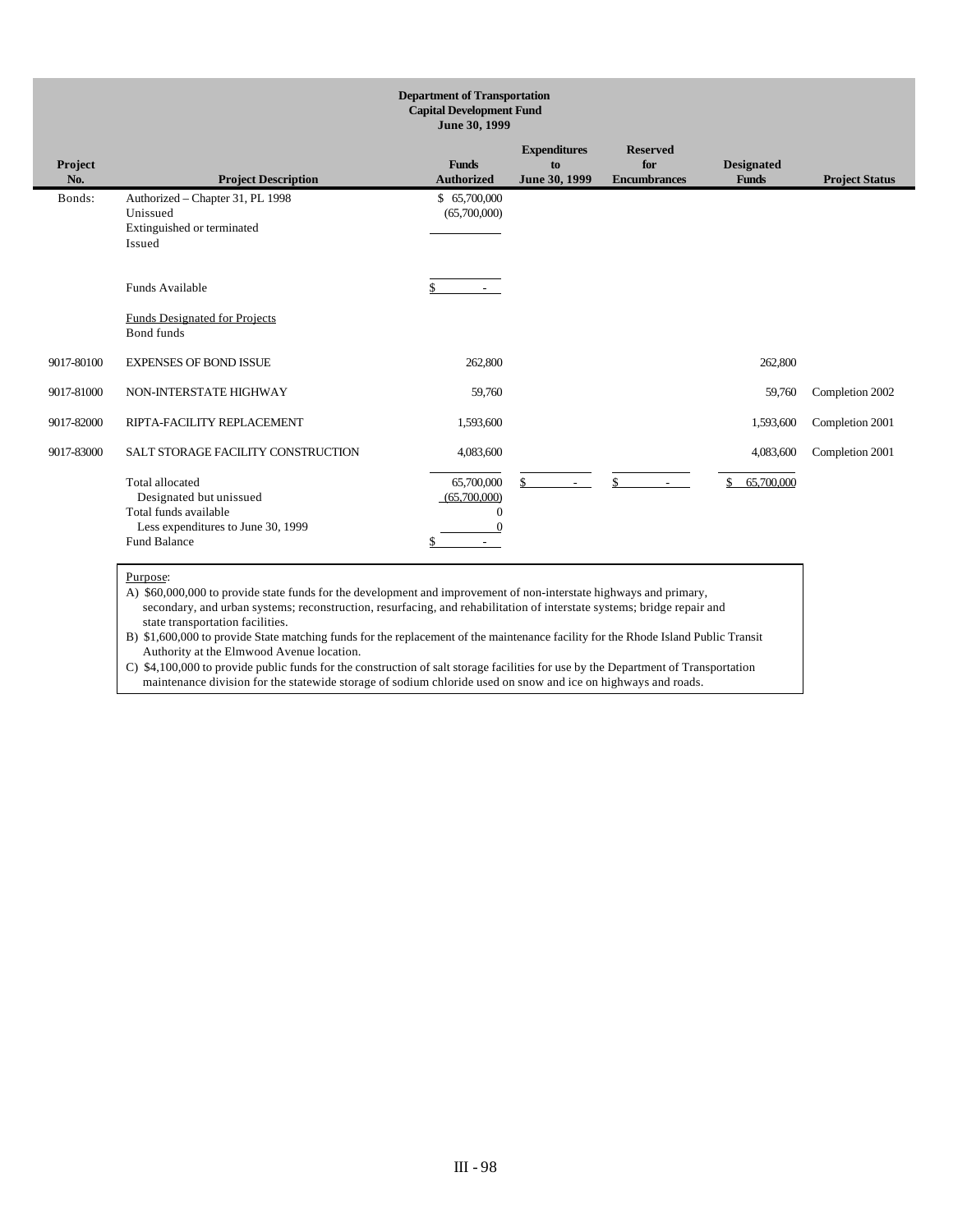|                       | <b>Delaware Funds</b><br><b>Capital Development Fund</b><br>June 30, 1999                                                 |    |                                        |                                            |                                               |                                   |                       |  |  |
|-----------------------|---------------------------------------------------------------------------------------------------------------------------|----|----------------------------------------|--------------------------------------------|-----------------------------------------------|-----------------------------------|-----------------------|--|--|
| <b>Project</b><br>No. | <b>Project Description</b>                                                                                                |    | <b>Funds</b><br><b>Authorized</b>      | <b>Expenditures</b><br>to<br>June 30, 1999 | <b>Reserved</b><br>for<br><b>Encumbrances</b> | <b>Designated</b><br><b>Funds</b> | <b>Project Status</b> |  |  |
|                       | Authorized                                                                                                                | \$ | 539.651                                |                                            |                                               |                                   |                       |  |  |
|                       | Funds Available                                                                                                           | \$ | 539,651                                |                                            |                                               |                                   |                       |  |  |
|                       | <b>Funds Designated for Projects</b>                                                                                      |    |                                        |                                            |                                               |                                   |                       |  |  |
| 9013-850              | <b>INTERMED PUNISH - DELAWARE</b>                                                                                         |    |                                        |                                            |                                               |                                   | Control account       |  |  |
| 9013-851              | NEWPORT GATEWAY PROJECT                                                                                                   |    | 30,000                                 | 30,000                                     |                                               |                                   | Completed             |  |  |
| 9013-850              | <b>DEM - DAMS - DELAWARE</b>                                                                                              |    |                                        | 200                                        | 1,200                                         | (1,400)                           | Control account       |  |  |
| 9013-851              | DEM - DEBT SVC - DELAWARE                                                                                                 |    |                                        |                                            |                                               |                                   | Control account       |  |  |
| 9013-851              | DOA - KENT CTY CTHOUSE - DELAWARE                                                                                         |    | 200,000                                | 200,000                                    |                                               |                                   | Completed             |  |  |
| 9013-852              | OLD KENT COUNTY COURTHOUSE - DELAWARE                                                                                     |    | 190,000                                | 190,000                                    |                                               |                                   | Completed             |  |  |
| 9013-853              | DOA - FORAND BLDG - DELAWARE                                                                                              |    |                                        |                                            |                                               |                                   | Control account       |  |  |
| 9013-854              | PLANNING - VARIOUS - DELAWARE                                                                                             |    |                                        |                                            |                                               |                                   |                       |  |  |
| 9013-875              | MLTRY STF - PLN NEW ARMS - DELAWARE                                                                                       |    |                                        |                                            |                                               |                                   | Control account       |  |  |
| 9013-880              | ST POLICE - LADD SCH - DELAWARE                                                                                           |    |                                        |                                            |                                               |                                   | Control account       |  |  |
| 9013-881              | ST POLICE - RADIO COMM - DELAWARE                                                                                         |    |                                        |                                            |                                               |                                   | Control account       |  |  |
| 9013-801              | <b>ENERGY CONSERVATION GRANT</b>                                                                                          |    |                                        |                                            |                                               |                                   |                       |  |  |
| 9013-81414            | CAP REP MH COMM RES NTH RI MNT                                                                                            |    | 34,000                                 | 34,000                                     |                                               |                                   | Completed             |  |  |
| 9013-850              | MHRH - CENTRAL POW PLNT - DELAWARE                                                                                        |    | 85,651                                 | 85,651                                     |                                               |                                   | Completed             |  |  |
| 9013-852              | MHRH - DEBT SRVC - DELAWARE                                                                                               |    |                                        |                                            |                                               |                                   | Control account       |  |  |
| 9013-850              | PLANNING - CAFETERIA - DELAWARE                                                                                           |    |                                        |                                            |                                               |                                   | Control account       |  |  |
| 9013-851              | HIGHER ED - ROOFS - DELAWARE                                                                                              |    |                                        |                                            |                                               |                                   | Completed             |  |  |
|                       | Total allocated<br>Designated but unissued<br>Total funds available<br>Less expenditures to June 30, 1999<br>Fund Balance | \$ | 539,651<br>539,651<br>539,851<br>(200) | 539,851<br>\$                              | 1,200<br>\$                                   | \$<br>(1,400)                     |                       |  |  |

Note: These projects are not approved by the voters, they are financed with Delaware funds. Beginning in fiscal year 1999, projects financed with Delaware funds are included in the expending department's General Fund account series.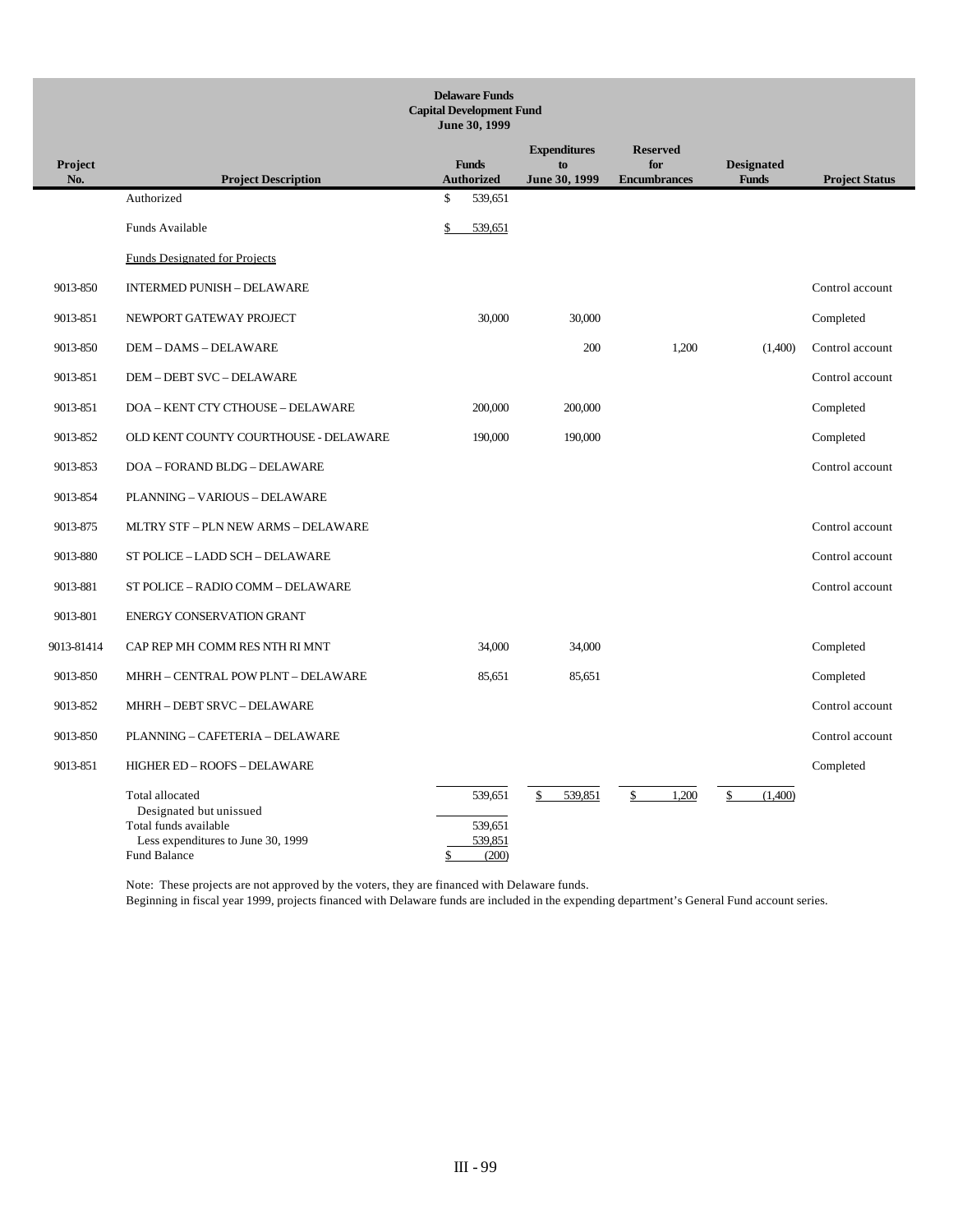|         | <b>Certificates of Participation</b><br><b>Office of the Attorney General</b><br>June 30, 1999 |                                   |                  |                                   |                                            |                                               |                                   |                       |
|---------|------------------------------------------------------------------------------------------------|-----------------------------------|------------------|-----------------------------------|--------------------------------------------|-----------------------------------------------|-----------------------------------|-----------------------|
|         | <b>Project Description</b>                                                                     | <b>Funds</b><br><b>Authorized</b> | <b>Transfers</b> | <b>Total</b><br><b>Allocation</b> | <b>Expenditures</b><br>to<br>June 30, 1999 | <b>Reserved</b><br>for<br><b>Encumbrances</b> | <b>Designated</b><br><b>Funds</b> | <b>Project Status</b> |
| Sources | Amount authorized, Series 1995                                                                 | \$4,500,000                       |                  |                                   |                                            |                                               |                                   |                       |
|         | <b>Accrued Interest</b>                                                                        | 11,149                            |                  |                                   |                                            |                                               |                                   |                       |
|         | <b>Interest Earned</b>                                                                         | 110,474                           |                  |                                   |                                            |                                               |                                   |                       |
|         | Funds Available                                                                                | \$4,621,623                       |                  |                                   |                                            |                                               |                                   |                       |
| Uses    | CAPITAL OUTLAYS - CONSTRUCTION                                                                 | 4,292,313                         |                  | 4,292,313                         | 4,221,196                                  |                                               | $\overline{\phantom{a}}$          | Completed             |
|         | <b>ISSUANCE COSTS</b>                                                                          | 105,013                           |                  | 105,013                           | 105,013                                    |                                               | $\overline{a}$                    |                       |
|         | DEBT SERVICE - LEASE PAYMENT                                                                   | 11,321                            | 28,575           | 39,896                            | 38,896                                     |                                               | $\overline{\phantom{a}}$          |                       |
|         | <b>DEBT SERVICE - RESERVE</b>                                                                  | 212,976                           | (28, 575)        | 184,401                           | 184,401                                    |                                               | 183,847                           |                       |
|         |                                                                                                | \$4,621,623                       | \$.<br>$\sim$    | \$4,621,623                       | \$4,366,660                                | \$<br>71,117                                  | \$183,847                         |                       |
|         | Less expenditures to June 30, 1999<br><b>Fund Balance</b>                                      | 4,366,660<br>254,963              |                  |                                   |                                            |                                               |                                   |                       |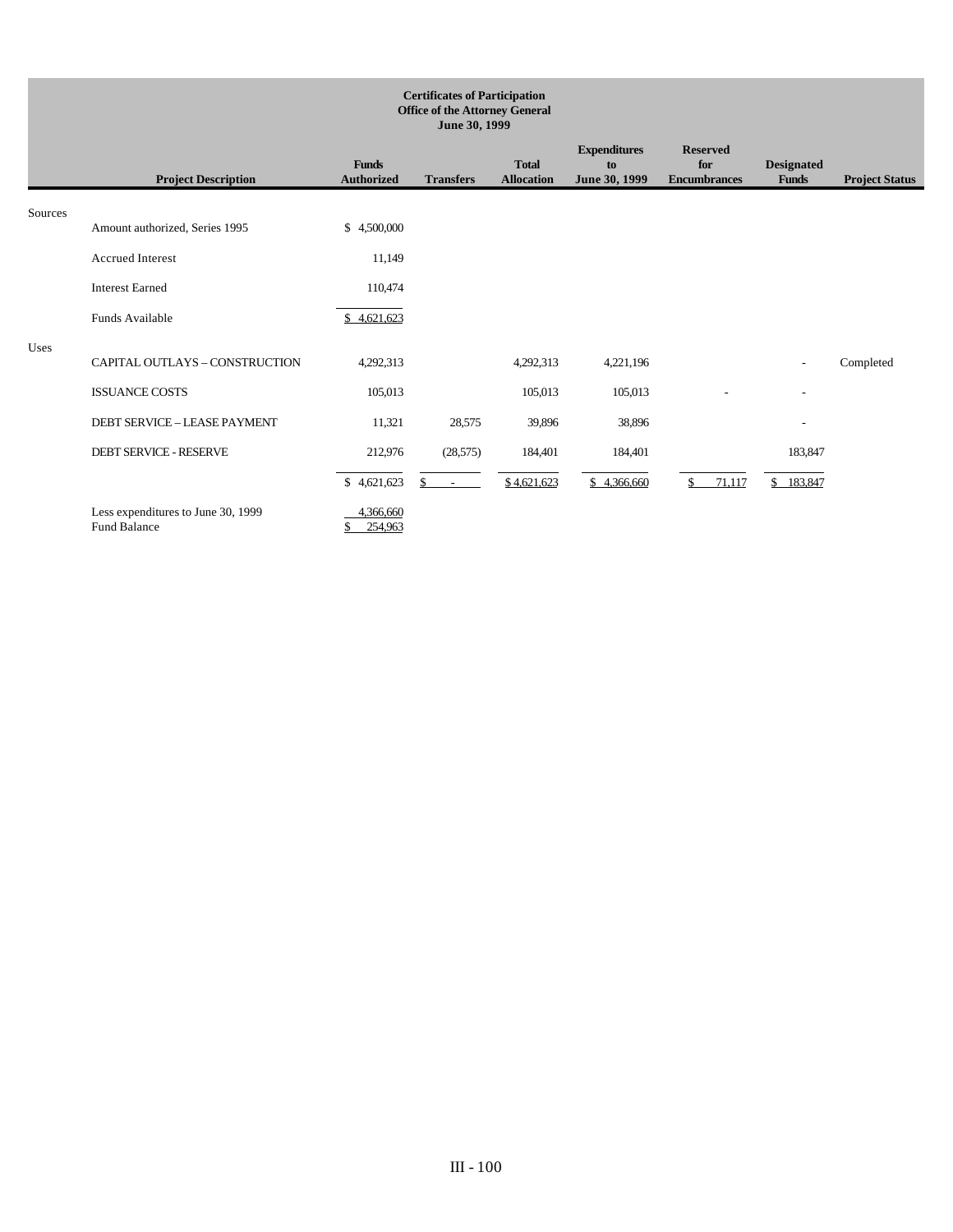#### **Certificates of Participation Department of Labor and Training – Howard Complex June 30, 1999**

|         | <b>Project Description</b>                         | <b>Funds</b><br>Authorized | <b>Transfers</b>       | <b>Total</b><br><b>Allocation</b> | <b>Expenditures</b><br>to<br>June 30, 1999 | <b>Reserved</b><br>for<br><b>Encumbrances</b> | <b>Designated</b><br><b>Funds</b> | <b>Project Status</b> |
|---------|----------------------------------------------------|----------------------------|------------------------|-----------------------------------|--------------------------------------------|-----------------------------------------------|-----------------------------------|-----------------------|
| Sources |                                                    |                            |                        |                                   |                                            |                                               |                                   |                       |
|         | Amount authorized, Series 1995                     | \$24,000,000               |                        |                                   |                                            |                                               |                                   |                       |
|         | <b>Accrued Interest</b><br>Discount                | 51,274                     |                        |                                   |                                            |                                               |                                   |                       |
|         | <b>Interest Earned</b>                             | (674, 350)<br>2,780,525    |                        |                                   |                                            |                                               |                                   |                       |
|         | Funds Available                                    | \$26,157,4493              |                        |                                   |                                            |                                               |                                   |                       |
| Uses    | CAPITAL OUTLAYS -<br><b>CONSTRUCTION</b>           | 24,643,537                 | (2,530,439)            | 22,113,098                        | 5,867,463                                  | 16,245,635                                    | $\sim$                            | Completion 2000       |
|         | <b>ISSUANCE COSTS</b>                              | 260,956                    |                        | 260,956                           | 260,956                                    |                                               |                                   |                       |
|         | DEBT SERVICE - LEASE PAYMENT                       | 97,308                     | 2,636,009              | 2,733,317                         | 2,733,317                                  | 12,136                                        |                                   |                       |
|         | <b>DEBT SERVICE - RESERVE</b>                      | 1,155,648                  | (105, 569)             | 1,050,079                         | 3,387                                      |                                               | 1,046,692                         |                       |
|         |                                                    | \$26,157,449               | $\mathbb{S}$<br>$\sim$ | \$<br>26,157,449                  | 8,852,986<br>\$                            | \$16,257,771                                  | \$1,046,692                       |                       |
|         | Less expenditures to June 30, 1999<br>Fund Balance | 8,852,986<br>17,304,463    |                        |                                   |                                            |                                               |                                   |                       |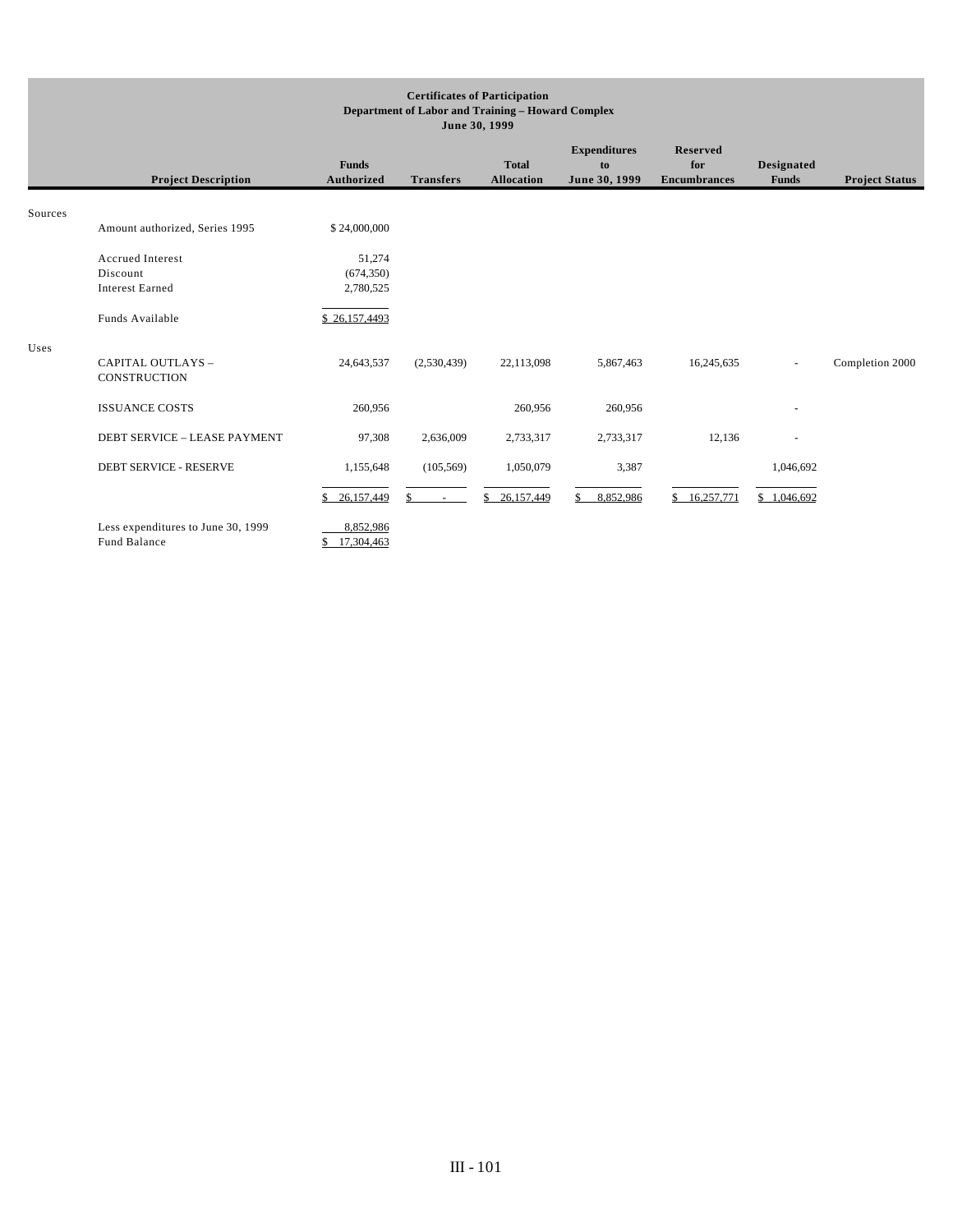#### **Certificates of Participation Correctional Facilities June 30, 1999 Project Description Funds Authorized Transfers Total Allocation Expenditures to June 30, 1999 Reserved for Encumbrances Designated Funds Project Status** Source Amount authorized, Series 1995 \$ 33,000,000 Accrued Interest 303,320 Discount (134,057) L Funds Available \$ 33,169,263 Uses CAPITAL OUTLAYS – **CONSTRUCTION** 30,407,047 162,500 30,569,547 30,569,547 Completed ISSUANCE COSTS 802,869 (162,500) 640,369 640,369 DEBT SERVICE – LEASE PAYMENT 303,320 303,320 303,320 303,320 DEBT SERVICE - RESERVE 1,656,027 1,656,027 1,656,027 1,656,027  $\overline{a}$  $$33,169,263$   $$5$   $$33,169,263$   $$33,169,263$  \$ Less expenditures to June 30, 1999 \$ 33,169,263 Fund Balance \$ (1) – Debt service Reserve Funds were used to establish a debt service reserve for the refunding CPOs issued in 1997. Source Amount authorized, Series 1995 \$ 28,185,000 Interest Income 303,320 Discount (134,057) Underwriter's Discount (221,858) 1989 COPS Reserve Account 1,572,915 Transfer 657 Interest Earned 81,960 L

| ×<br>٩ | ×<br>۹<br>۳<br>$\sim$<br>٧ |  |
|--------|----------------------------|--|

s

s

| Underwriter's Discount<br>1989 COPS Reserve Account<br>Transfer<br><b>Interest Earned</b> | (221, 858)<br>1,572,915<br>657<br>81,960 |                      |                 |                  |                       |
|-------------------------------------------------------------------------------------------|------------------------------------------|----------------------|-----------------|------------------|-----------------------|
| Funds Available                                                                           | 29,686,698<br>S.                         |                      |                 |                  |                       |
| CAPITAL OUTLAYS -<br><b>CONSTRUCTION</b>                                                  | 103,793                                  |                      | 103,793         | 103,793          |                       |
| <b>REFUNING ESCROW</b>                                                                    | 27,950,538                               |                      | 27,950,538      | 27,950,538       |                       |
| <b>ISSUANCE COSTS</b>                                                                     |                                          |                      |                 |                  |                       |
| DEBT SERVICE - LEASE PAYMENT                                                              | 15,148                                   | 72,196               | 87,344          | 87,344           |                       |
| DEBT SERVICE - RESERVE                                                                    | 1,617,219                                | (72, 196)            | 1,545,023       | 4,985            | 1,540,038             |
|                                                                                           | 29,686,698                               | $\overline{0}$<br>\$ | 29,686698<br>\$ | 28,146,660<br>\$ | \$<br>\$<br>1,540,038 |
| Less expenditures to June 30, 1999                                                        | 28,146,660<br>.                          |                      |                 |                  |                       |

Fund Balance \$ 1,540,038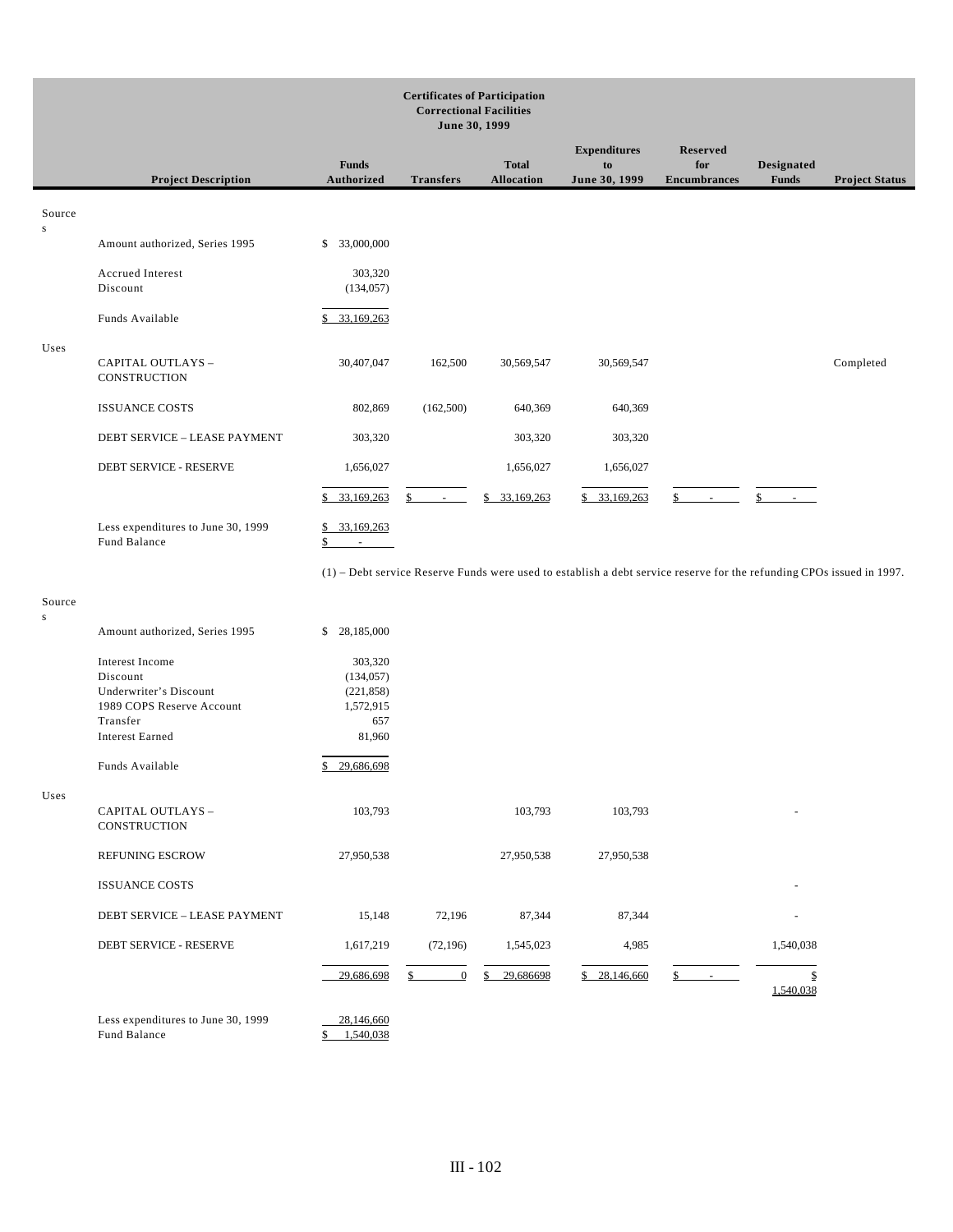|                       | <b>Certificates of Participation</b><br><b>McCoy Stadium Renovations</b><br>June 30, 1999 |                                   |                                   |                                            |                                               |                                   |                       |  |  |
|-----------------------|-------------------------------------------------------------------------------------------|-----------------------------------|-----------------------------------|--------------------------------------------|-----------------------------------------------|-----------------------------------|-----------------------|--|--|
| <b>Project</b><br>No. | <b>Project Description</b>                                                                | <b>Funds</b><br><b>Authorized</b> | <b>Total</b><br><b>Allocation</b> | <b>Expenditures</b><br>to<br>June 30, 1999 | <b>Reserved</b><br>for<br><b>Encumbrances</b> | <b>Designated</b><br><b>Funds</b> | <b>Project Status</b> |  |  |
|                       | Amount authorized, Series 1998                                                            | \$11,825,000                      |                                   |                                            |                                               |                                   |                       |  |  |
|                       | <b>Interest Earned</b>                                                                    | 558,859                           |                                   |                                            |                                               |                                   |                       |  |  |
|                       | Funds Available                                                                           | \$12,383,859                      |                                   |                                            |                                               |                                   |                       |  |  |
| 8904-10200            | CAPITAL OUTLAYS - CONSTRUCTION                                                            | 12,058,859                        | 12,058,859                        | 12,058,735                                 | 124                                           |                                   | Completion Sept 1999  |  |  |
| 8901-10301            | <b>BOND ISSUANCE</b>                                                                      | 325,000                           | 325,000                           | 325,000                                    |                                               |                                   |                       |  |  |
|                       |                                                                                           | \$12,383,859                      | \$12,383,859                      | \$12,383,735                               | 124                                           |                                   |                       |  |  |
|                       | Less expenditures to June 30, 1999<br><b>Fund Balance</b>                                 | 12,383,735<br>124                 |                                   |                                            |                                               |                                   |                       |  |  |

The cost of this project was \$2,433,700 more than planned. The additional costs were paid by the State's general fund in account 2462-10000.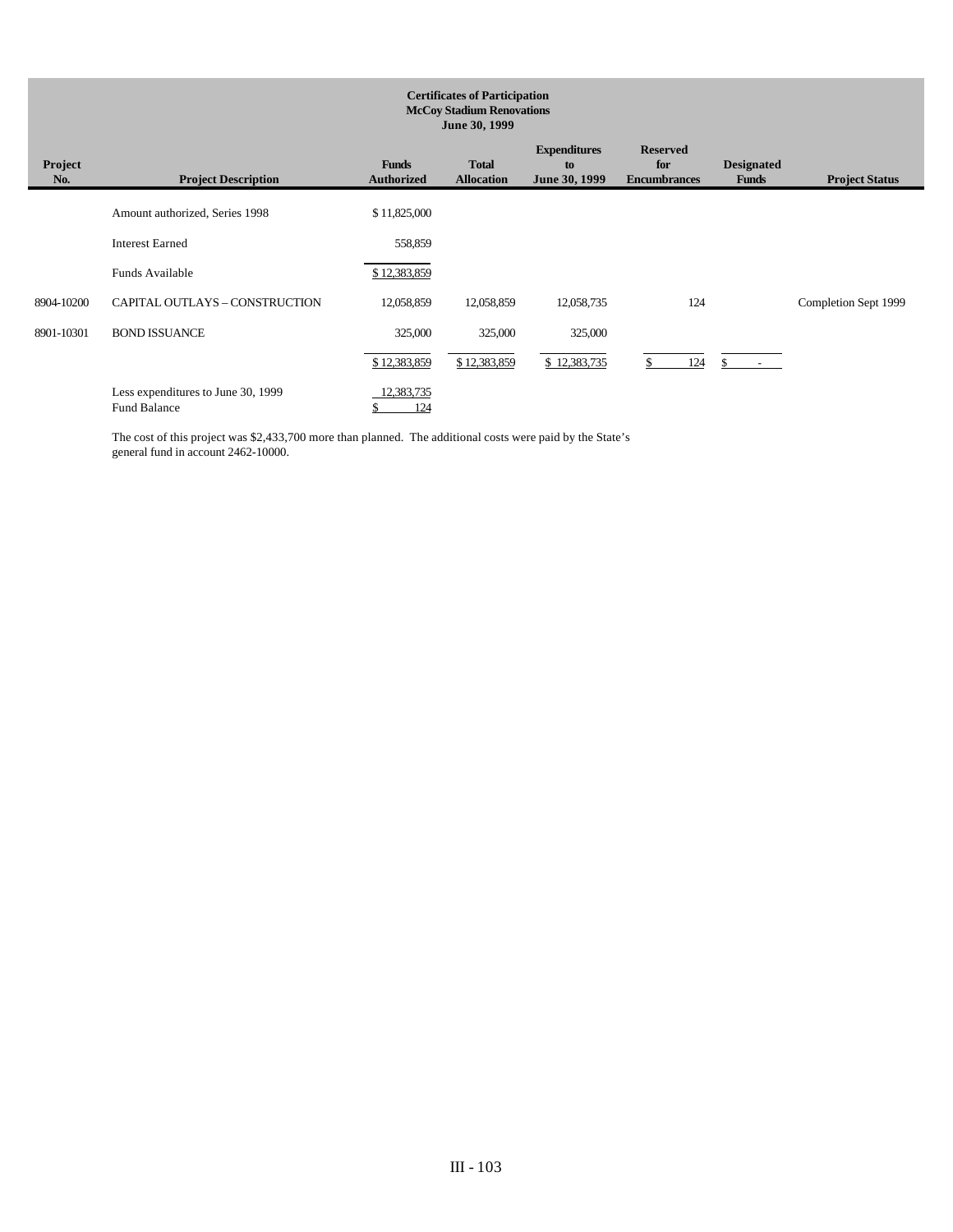|                | <b>Certificates of Participation</b><br><b>Shepard Building Renovations</b><br>June 30, 1999                                 |                                                         |                                   |                                            |                                               |                                   |                       |  |
|----------------|------------------------------------------------------------------------------------------------------------------------------|---------------------------------------------------------|-----------------------------------|--------------------------------------------|-----------------------------------------------|-----------------------------------|-----------------------|--|
| Project<br>No. | <b>Project Description</b>                                                                                                   | <b>Funds</b><br><b>Authorized</b>                       | <b>Total</b><br><b>Allocation</b> | <b>Expenditures</b><br>to<br>June 30, 1999 | <b>Reserved</b><br>for<br><b>Encumbrances</b> | <b>Designated</b><br><b>Funds</b> | <b>Project Status</b> |  |
|                | Amount authorized, Refunding States A & B, 1997                                                                              | \$34,805,000                                            |                                   |                                            |                                               |                                   |                       |  |
|                | <b>Interest Earned</b><br>Discount<br>Underwriter's Discount<br>Prior Debt Service Reserve Account<br><b>Interest Earned</b> | 95,355<br>(675,996)<br>(301, 472)<br>3,064,382<br>8,649 |                                   |                                            |                                               |                                   |                       |  |
|                | Funds Available                                                                                                              | \$36,987,269                                            |                                   |                                            |                                               |                                   |                       |  |
| 8905-10200     | CAPITALS OUTLAY - CONSTRUCTION                                                                                               | 117,298                                                 | 117,298                           | 113,249                                    | 4,049                                         | $\overline{\phantom{a}}$          |                       |  |
|                | <b>REFUNDING ESCROW</b>                                                                                                      | 36,777,267                                              | 36,777,267                        | 36,777,267                                 |                                               |                                   |                       |  |
| 8905-10301     | DEBT SERVICE - LEASE PAYMENT                                                                                                 | 101,353                                                 | 101,353                           | 101,318                                    | 35                                            | $\overline{\phantom{a}}$          |                       |  |
| 8905-10302     | <b>DEBT SERVICE - RESERVE</b>                                                                                                |                                                         |                                   |                                            |                                               |                                   |                       |  |
|                |                                                                                                                              | \$36,995,918                                            | \$36,995,918                      | \$36,991,835                               | 4,083<br>S.                                   |                                   |                       |  |
|                | Less expenditures to June 30, 1999<br><b>Fund Balance</b>                                                                    | 36.991.835<br>4,083                                     |                                   |                                            |                                               |                                   |                       |  |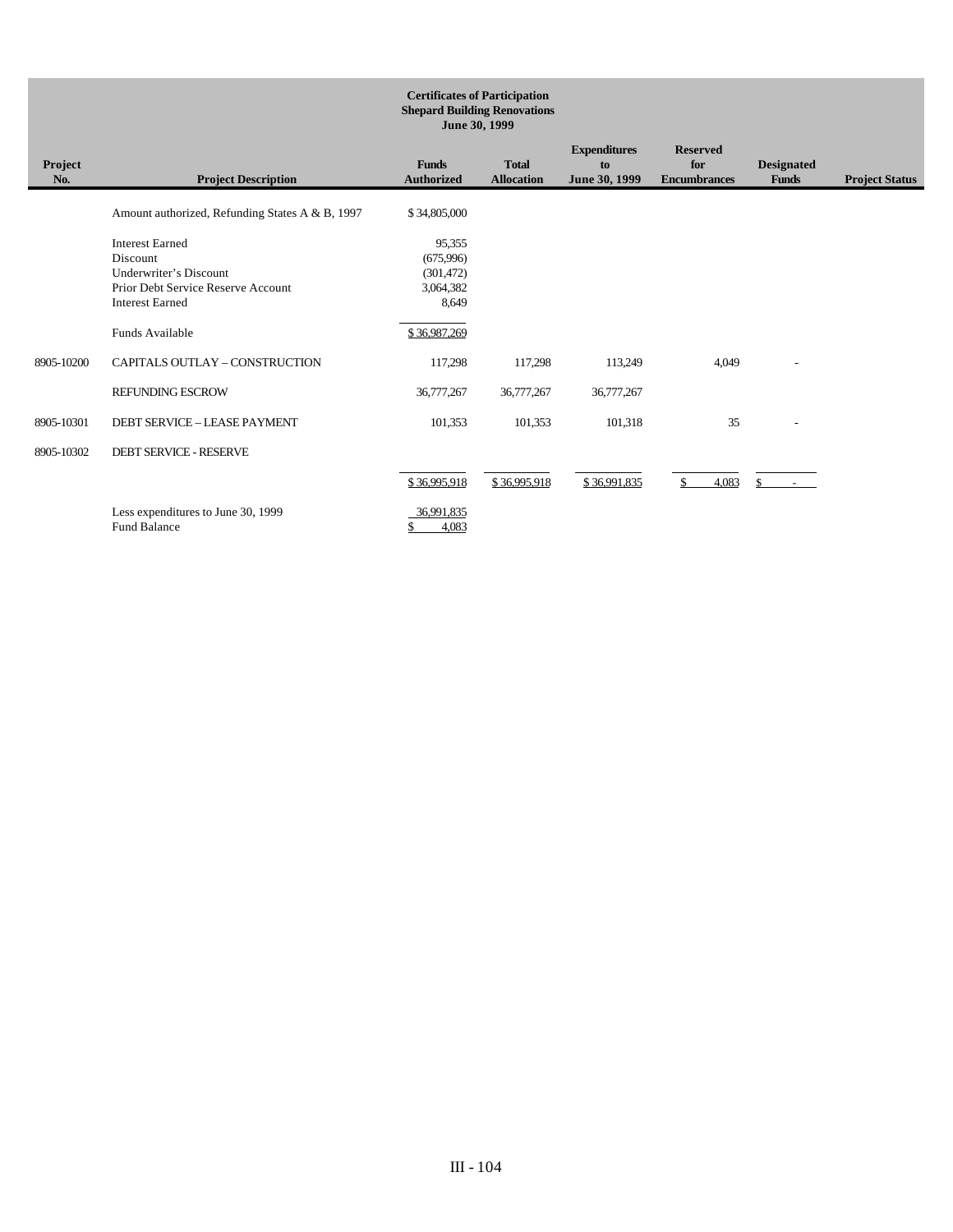# **Capital Development Program June 30, 1999**

# Notes to Project Schedules

# 1. Funds Authorized

Bond funds authorized represent the amount of the voter approved bond authorization and may consist of the amount of bonds issued and/or the amount of bonds unissued less any amount of the authorization extinguished or terminated by the General Assembly.

Federal funds authorized represent the amount of federal funds received and/or receivable in reimbursement for federal expenditures incurred.

### 2. Funds Balances

Funds balances include funds reserved for encumbrances, funds designated for projects and undesignated funds.

Funds reserved for encumbrances represent the amount of outstanding purchase orders for undelivered goods or unrendered services.

Funds designated for projects represent the unexpended and unencumbered amount that has been designated for use on specific projects and/or programs. Designated of bond funds is made subsequent to the authorization of bonds but may be made prior to the receipt of proceeds from bond sales. Designation of federal funds is made on the basis of federal receipts or reimbursements receivable. Only active federal accounts are reported.

Undesignated funds represent the amount of bond funds that has not yet been designated for specific projects and programs. Undesignated funds (deficit) represent the excess of amounts designated for projects over the amounts received upon the sale of bonds.

# 3. Project Status

The project status is the completion date or estimated completion date of a project. This information was obtained from the department administering the funds.